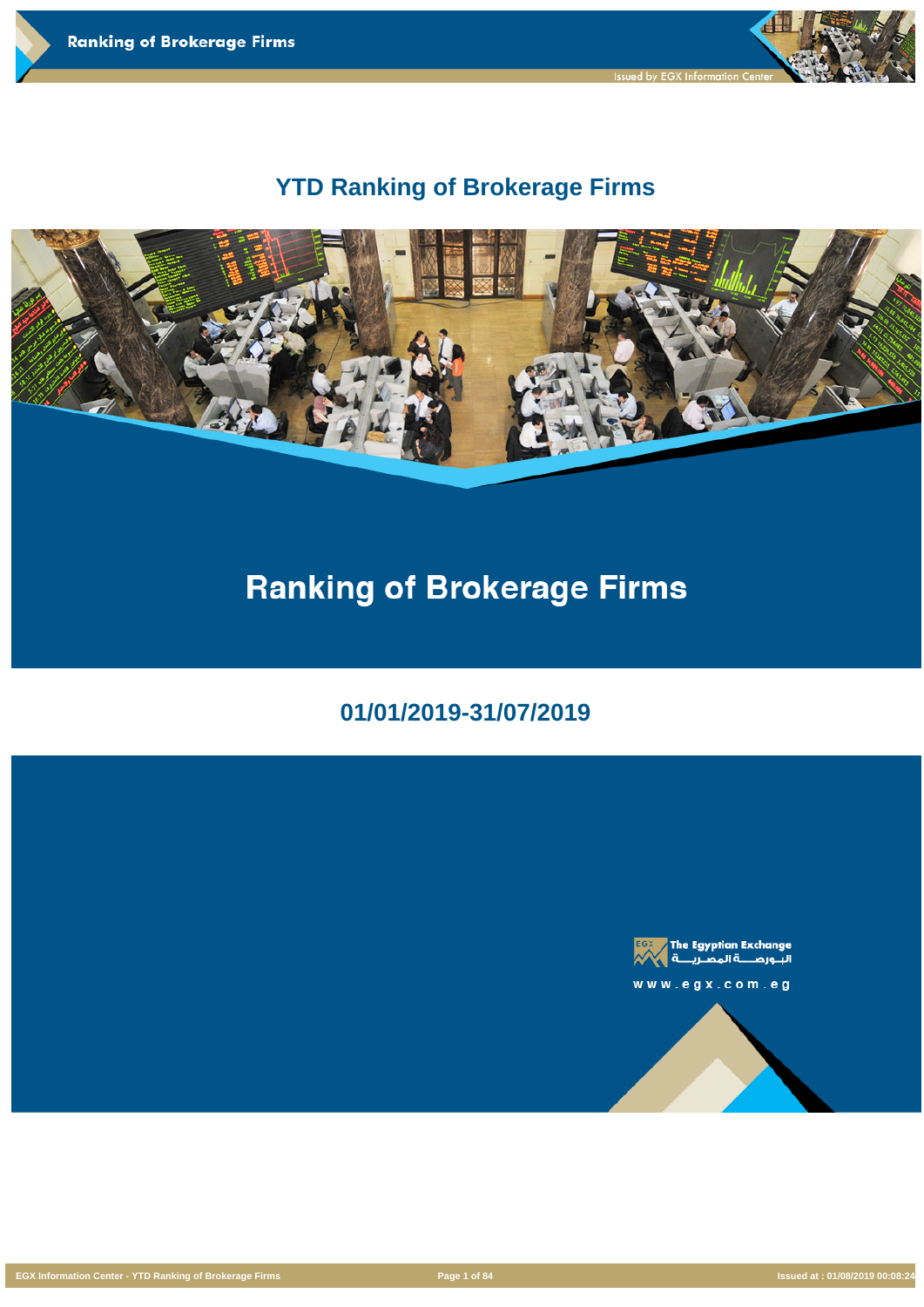# **Table of Contents**

- **01- Brokerage Firms in Terms of Value Traded (Main Market NILEX OTC) Including Bonds and Deals**
- **02- Brokerage Firms in Terms of Value Traded (Main Market NILEX OTC) Deals Only**
- **03- Brokerage Firms in Terms of Value Traded (Main Market) Including Bonds and Deals**
- **04- Brokerage Firms in Terms of Value Traded (Main Market) Including Bonds but Excluding Deals**
- **05- Brokerage Firms in Terms of Value Traded (Nilex Market) Including Deals**
- **06- Brokerage Firms in Terms of FIX Value Traded**
- **07- Brokerage Firms in Terms of Value Traded (OTC Market) Including Deals**
- **08- Brokerage Firms in Terms of Value Traded (OTC Orders Market) Including Deals**
- **09- Brokerage Firms in Terms of Value Traded (OTC Deals Markets)**
- **10- Brokerage Firms in Terms of Value Traded (Main Market NILEX OTC) Including Bonds and Deals but Retail Trading Only**
- **11- Brokerage Firms in Terms of Value Traded (Main Market NILEX OTC) Including Bonds and Deals but Institutional Trading Only**
- **12- Brokerage Firms in Terms of Value Traded (Main Market NILEX OTC) Including Bonds and Deals but Egyptians Only**
- **13- Brokerage Firms in Terms of Value Traded (Main Market NILEX OTC) Including Bonds and Deals but Arabs Only**
- **14- Brokerage Firms in Terms of Value Traded (Main Market NILEX OTC) Including Bonds and Deals but non Arabs Only**
- **15- Brokerage Firms in Terms of Value Traded (Main Market NILEX OTC) Only Deals by Retail**

**16- Brokerage Firms in Terms of Value Traded (Main Market - NILEX - OTC) Only Deals by Institutions**

**17- Brokerage Firms in Terms of Value Traded (Main Market - NILEX - OTC) Only Deals by Egyptians**

**18- Brokerage Firms in Terms of Value Traded (Main Market - NILEX - OTC) Only Deals by Arabs**

**19- Brokerage Firms in Terms of Value Traded (Main Market - NILEX - OTC) Only Deals by non Arabs**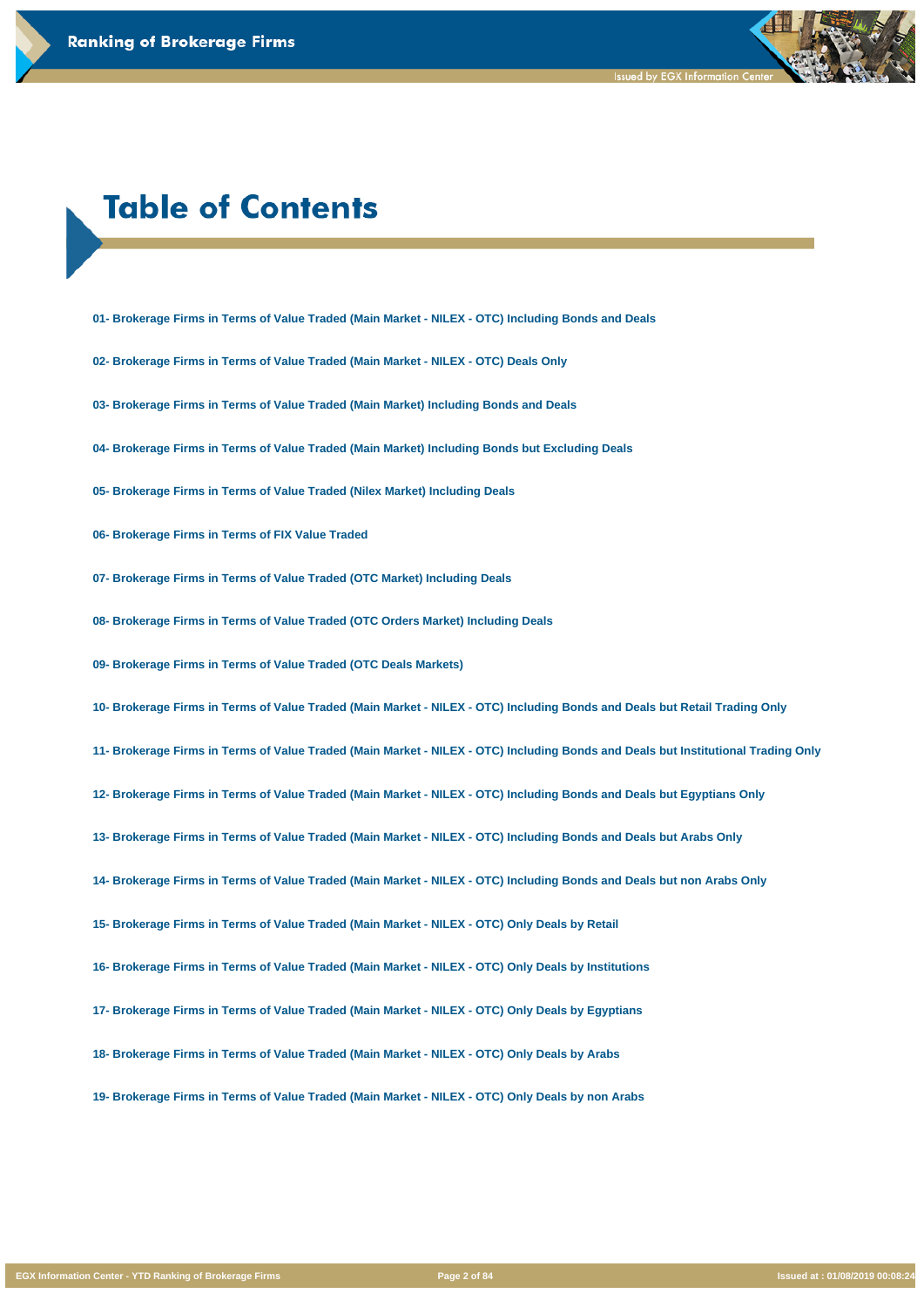#### **Period: 01/01/2019-31/07/2019**

#### **01- Brokerage Firms in Terms of Value Traded (Main Market - NILEX - OTC) Including Bonds and Deals**

**# Brokerage Firm EGP Value Traded % of Total Volume Traded # of Trades** Financial Brokerage Group 41,275,908,007 17.5% 4,140,592,288 258,405 Commercial International Brokerage company (CIBC) 22,825,550,806 9.7% 2,796,657,030 280,344 Hermes Securities Brokerage 20,008,701,878 8.5% 5,440,547,379 400,142 Beltone Securities Brokerage 11,141,610,122 4.7% 1,506,061,747 190,182 Pharos Securities 10,003,130,271 4.2% 1,910,893,021 144,581 Arqaam Securities Brokerage 9,627,288,826 4.1% 1,293,214,189 200,236 Pioneers Securities 8,685,645,593 3.7% 2,688,726,098 348,815 8 Sigma Securities Brokerage 8,126,363,883 3.5% 2,218,975,222 198,566 Naeem Brokerage 7,119,181,253 3.0% 1,733,973,645 185,387 HC Brokerage 6,320,785,368 2.7% 738,360,177 102,941 Mubasher International For Securities 6,159,007,758 2.6% 2,016,011,369 250,741 Arabeya Online Securities 5,264,484,581 2.2% 1,799,815,138 228,855 HSBC Securities Egypt S.A.E 4,529,445,425 1.9% 237,373,829 61,712 Prime Securities Brokerage 4,137,739,010 1.8% 763,955,530 96,353 Shuaa securities 3,875,064,539 1.6% 1,128,947,543 87,846 Arab African International Securities 3,646,061,994 1.5% 853,498,432 70,920 Egyptian Arabian Company(Themar) 2,905,913,922 1.2% 1,058,001,846 132,440 Ostoul Securities Brokerage 2,628,973,142 1.1% 764,886,100 47,630

Cairo Capital Securities 2,382,247,970 1.0% 489,106,960 46,934

| 20 Blom Egypt Securities                | 2,238,045,480 | 1.0%    | 545, 244, 877 | 42,618  |
|-----------------------------------------|---------------|---------|---------------|---------|
| 21 Osool E.S.B for Securities Brokerage | 1,977,188,337 | 0.8%    | 734,289,935   | 82,340  |
| <b>22 ROAYA ONLINE</b>                  | 1,838,784,829 | 0.8%    | 467, 584, 536 | 57,637  |
| 23 Guarantee Co. for Brokerage Exchange | 1,688,292,868 | $0.7\%$ | 3,082,627,323 | 7,547   |
| 24 Tycoon Securities                    | 1,687,944,198 | 0.7%    | 482, 493, 155 | 60,237  |
| 25 Helwan Brokerage Co.                 | 1,568,686,331 | 0.7%    | 511,318,681   | 140,882 |
| 26 Arzan Securities                     | 1,515,978,331 | 0.6%    | 497, 148, 537 | 44,045  |
| 27 Wathika Brokerage                    | 1,488,092,114 | 0.6%    | 451,722,134   | 76,080  |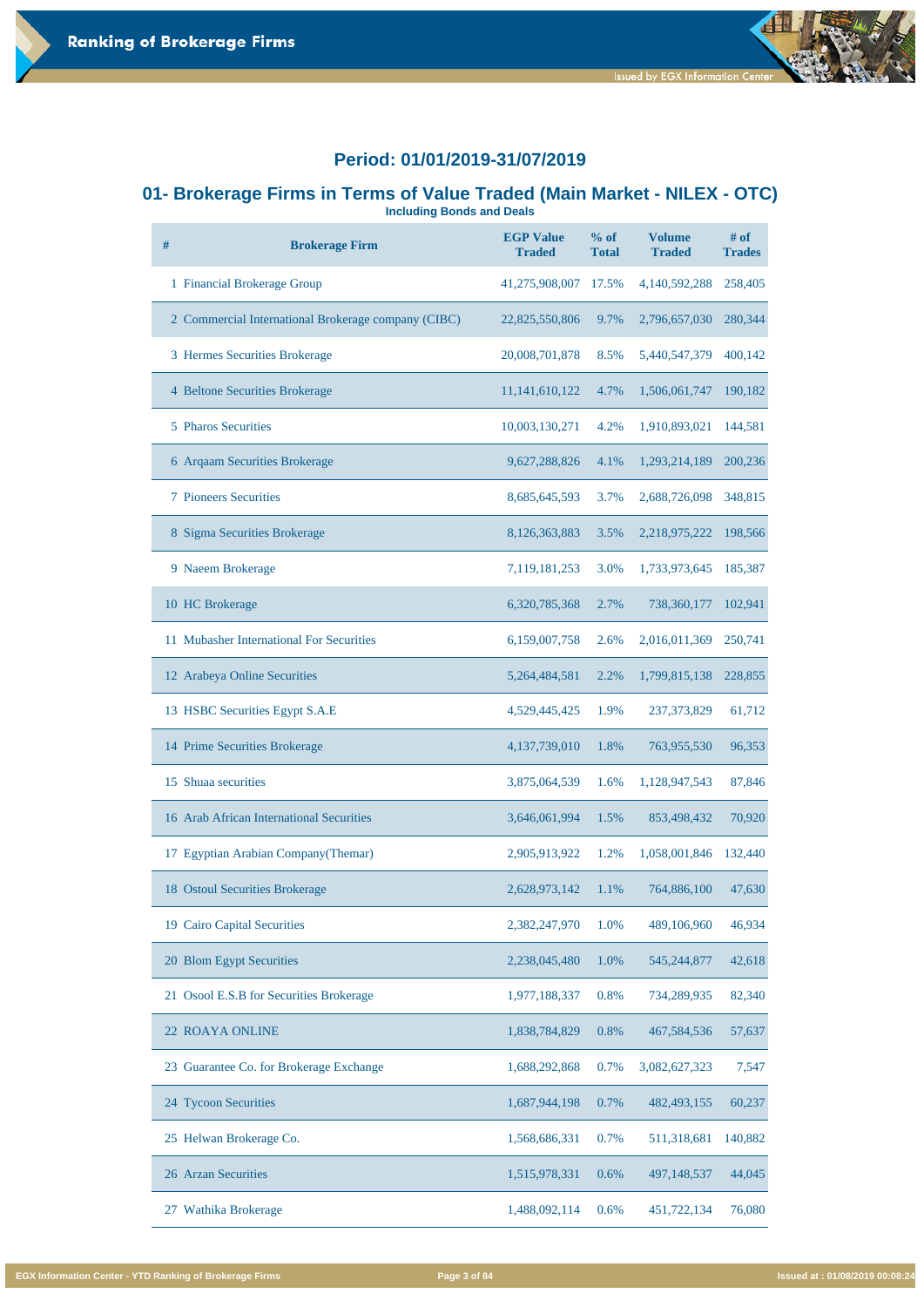| # | <b>Brokerage Firm</b>                         | <b>EGP Value</b><br><b>Traded</b> | % of<br><b>Total</b> | <b>Volume</b><br><b>Traded</b> | $#$ of<br><b>Trades</b> |
|---|-----------------------------------------------|-----------------------------------|----------------------|--------------------------------|-------------------------|
|   | 28 Metro Co. for Stock Dealing (SAE)          | 1,425,635,444                     | 0.6%                 | 671,303,836                    | 41,630                  |
|   | 29 Mirage Brokerage                           | 1,417,163,153                     | 0.6%                 | 563,494,409                    | 98,178                  |
|   | 30 El Horreya Securities                      | 1,334,371,195                     | 0.6%                 | 490,815,888                    | 54,446                  |
|   | 31 Vantage for securities Brokerage           | 1,259,612,928                     | 0.5%                 | 288,177,031                    | 44,239                  |
|   | 32 Okaz Stockbrokers & Investment Consultants | 1,240,432,983                     | 0.5%                 | 136,522,709                    | 28,713                  |
|   | 33 New Brent Brokerage                        | 1,156,705,690                     | 0.5%                 | 396,607,576                    | 54,146                  |
|   | 34 Economic Securities Group                  | 1,096,464,541                     | 0.5%                 | 204,973,022                    | 35,181                  |
|   | 35 Al Arabia Securities Brokerage             | 1,092,455,110                     | 0.5%                 | 258, 747, 756                  | 41,771                  |
|   | <b>36 Premiere Securities</b>                 | 1,039,837,199                     | 0.4%                 | 291,441,730                    | 32,340                  |
|   | 37 Aman for Securities Co.                    | 1,033,370,247                     | 0.4%                 | 298,468,957                    | 52,595                  |
|   | 38 ArabFinance Brokerage And Securities       | 940,369,587                       | 0.4%                 | 229,929,190                    | 37,473                  |
|   | 39 Horizon Securities Brokerage Company       | 909,660,701                       | 0.4%                 | 285,354,947                    | 37,282                  |
|   | 40 Golden Way Securities                      | 819,070,375                       | 0.3%                 | 243, 171, 059                  | 27,533                  |
|   | 41 Golden Share Securities                    | 772,741,155                       | 0.3%                 | 247, 295, 349                  | 30,685                  |
|   | 42 Honest Brokerage & Book Keeping            | 740,802,528                       | 0.3%                 | 224,333,386                    | 41,621                  |
|   | 43 Al Rowad for Securities Brokerage          | 732,874,560                       | 0.3%                 | 208,612,332                    | 18,390                  |
|   | 44 Mega Investment Securities                 | 732,213,271                       | 0.3%                 | 183,475,571                    | 35,502                  |
|   | <b>45 Global Invest Securities</b>            | 728,223,410                       | 0.3%                 | 190,073,369                    | 29,958                  |
|   | <b>46 Brokers Securities</b>                  | 698, 242, 232                     | 0.3%                 | 242, 294, 163                  | 19,413                  |
|   | 47 Pharaonic Brokerage Company                | 677,354,982                       | 0.3%                 | 195,156,817                    | 32,045                  |
|   | <b>48 Pyramids Capital</b>                    | 658, 434, 738                     | 0.3%                 | 220,930,072                    | 34,674                  |

| 49 The Roots Co. for Stock Brokerage          | 646,953,681   | 0.3% | 184, 144, 129 | 44,714 |
|-----------------------------------------------|---------------|------|---------------|--------|
| 50 El Marwa Brokerage                         | 635, 565, 250 | 0.3% | 325, 256, 398 | 12,828 |
| 51 Al Amalka for Stock Dealing                | 611,680,075   | 0.3% | 211,089,903   | 19,337 |
| <b>52 Masters Securities</b>                  | 609, 363, 365 | 0.3% | 156,566,337   | 10,438 |
| 53 Al Ahram Stock Exchange Securities Brokers | 604,446,927   | 0.3% | 233,604,682   | 34,490 |
| 54 Maadi for Stock Dealing                    | 603,910,812   | 0.3% | 103,922,821   | 17,151 |
| 55 Royal Securities Brokerage Co.             | 600,447,458   | 0.3% | 258,027,719   | 20,964 |
| <b>56 Grand Investment Securities</b>         | 581,863,309   | 0.2% | 183,033,797   | 14,539 |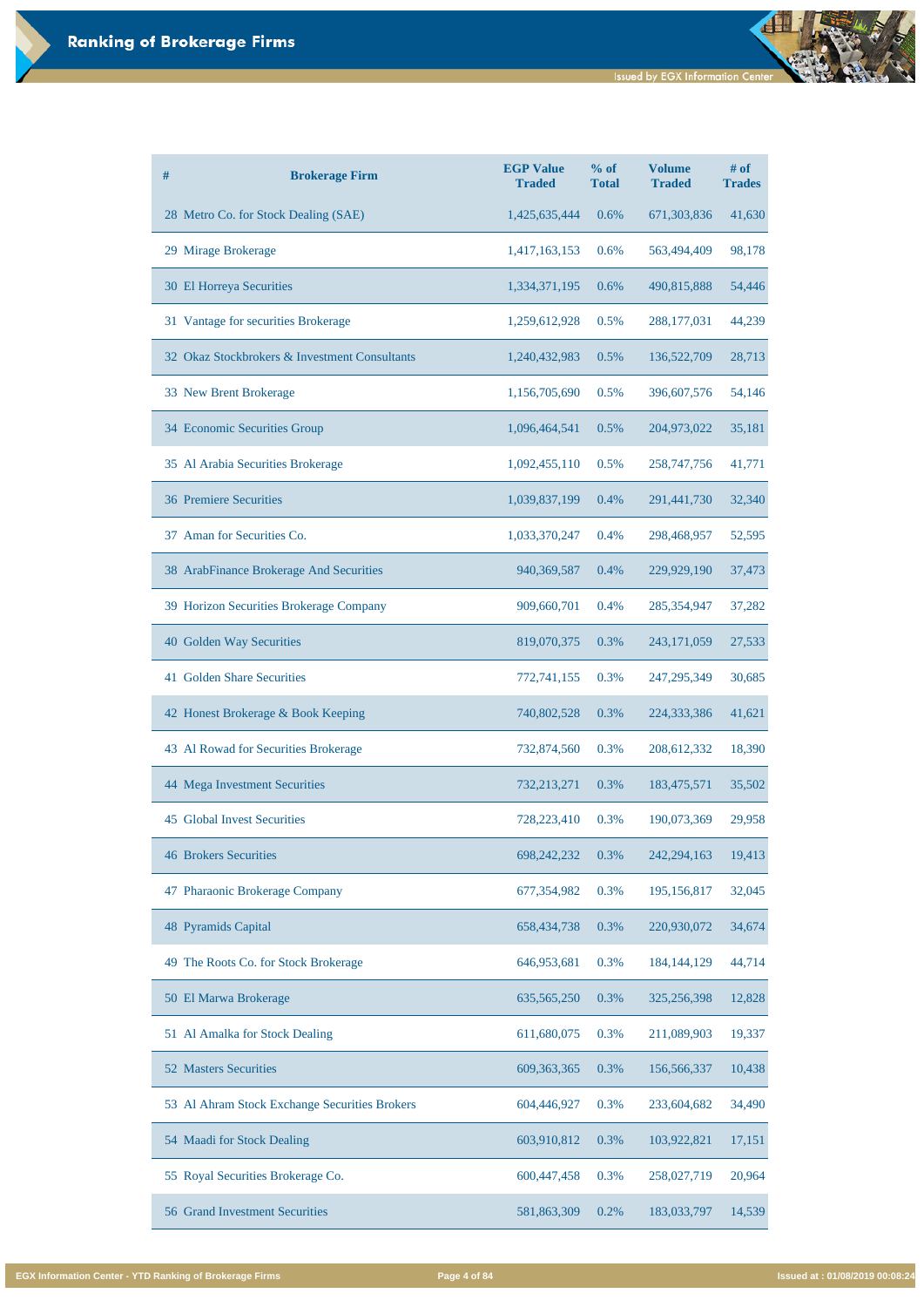| # | <b>Brokerage Firm</b>                            | <b>EGP Value</b><br><b>Traded</b> | $%$ of<br><b>Total</b> | <b>Volume</b><br><b>Traded</b> | # of<br><b>Trades</b> |
|---|--------------------------------------------------|-----------------------------------|------------------------|--------------------------------|-----------------------|
|   | 57 Global Capital Securities                     | 556,150,508                       | 0.2%                   | 225,026,515                    | 28,699                |
|   | 58 Faisal Brokerage Company                      | 555,658,949                       | 0.2%                   | 121,169,236                    | 21,870                |
|   | 59 Acumen Securities S.A.E                       | 546,740,995                       | 0.2%                   | 84,417,296                     | 14,214                |
|   | 60 City Trade Securities & Brokerage             | 507,945,008                       | 0.2%                   | 174,726,839                    | 28,404                |
|   | 61 Dynamic Securities Trading                    | 507,645,866                       | 0.2%                   | 180,759,512                    | 24,577                |
|   | 62 Team for Securities Trade                     | 506,731,420                       | 0.2%                   | 161,434,911                    | 36,173                |
|   | 63 Al Noran Securities & Brokerage               | 500,246,544                       | 0.2%                   | 230,594,077                    | 23,056                |
|   | 64 Solidaire Securities Brokerage                | 474, 364, 731                     | 0.2%                   | 111,986,504                    | 12,360                |
|   | 65 Yasmine Brokerage Company                     | 456,234,171                       | 0.2%                   | 96,791,297                     | 18,782                |
|   | <b>66 HD Securities</b>                          | 453,027,123                       | 0.2%                   | 109,279,695                    | 12,660                |
|   | 67 Wedian Securities Brokerage                   | 422,783,784                       | 0.2%                   | 72,604,348                     | 14,902                |
|   | 68 Golden Hand for Securities Brokerage          | 416,767,092                       | 0.2%                   | 124,654,091                    | 28,318                |
|   | <b>69 EGY TREND BROKERAGE</b>                    | 397,063,768                       | 0.2%                   | 286,396,757                    | 8,482                 |
|   | 70 Egyptian Kuwaiti Securities                   | 372,575,874                       | 0.2%                   | 77,987,153                     | 24,906                |
|   | 71 Jadwa Securities Brokerage                    | 368,988,323                       | 0.2%                   | 94,957,331                     | 20,845                |
|   | 72 Cairo National Co. for Securities Negotiation | 360,510,661                       | 0.2%                   | 95,549,689                     | 18,095                |
|   | 73 Egypt Stocks Securities and Brokerage         | 355,243,693                       | 0.2%                   | 177,945,584                    | 17,225                |
|   | <b>74 MEDCAP Securities</b>                      | 350,695,230                       | 0.1%                   | 106,624,317                    | 20,174                |
|   | 75 Egyptian Group for Securities                 | 334,548,636                       | 0.1%                   | 99,684,594                     | 23,670                |
|   | 76 Alhelal Alsaudi Securities & Brokerage        | 317,067,473                       | 0.1%                   | 131,959,231                    | 12,503                |
|   | 77 United Brokerage Corporation                  | 308,489,789                       | 0.1%                   | 90,588,808                     | 20,432                |

| 78 Cairo Stock Brokerage Co                      | 289,982,106   | $0.1\%$ | 50,206,257  | 8,511  |
|--------------------------------------------------|---------------|---------|-------------|--------|
| 79 Trend for Securities                          | 288, 283, 650 | $0.1\%$ | 53,075,960  | 13,017 |
| 80 Al Shourouk Brokerage                         | 286,857,791   | $0.1\%$ | 88,321,185  | 8,761  |
| 81 Mahrosa Securities and Trading                | 285,971,651   | $0.1\%$ | 66,285,445  | 12,626 |
| 82 Three Way Brokerage                           | 285,001,151   | 0.1%    | 135,300,158 | 20,499 |
| 83 Mediterranean for Brokerage                   | 263,153,696   | 0.1%    | 50,907,395  | 12,914 |
| 84 El Tadamoun El Arabi For Securities Brokerage | 253,301,149   | $0.1\%$ | 100,221,188 | 9,675  |
| 85 El Orouba Securities Brokerage                | 249,738,483   | 0.1%    | 57,379,612  | 12,644 |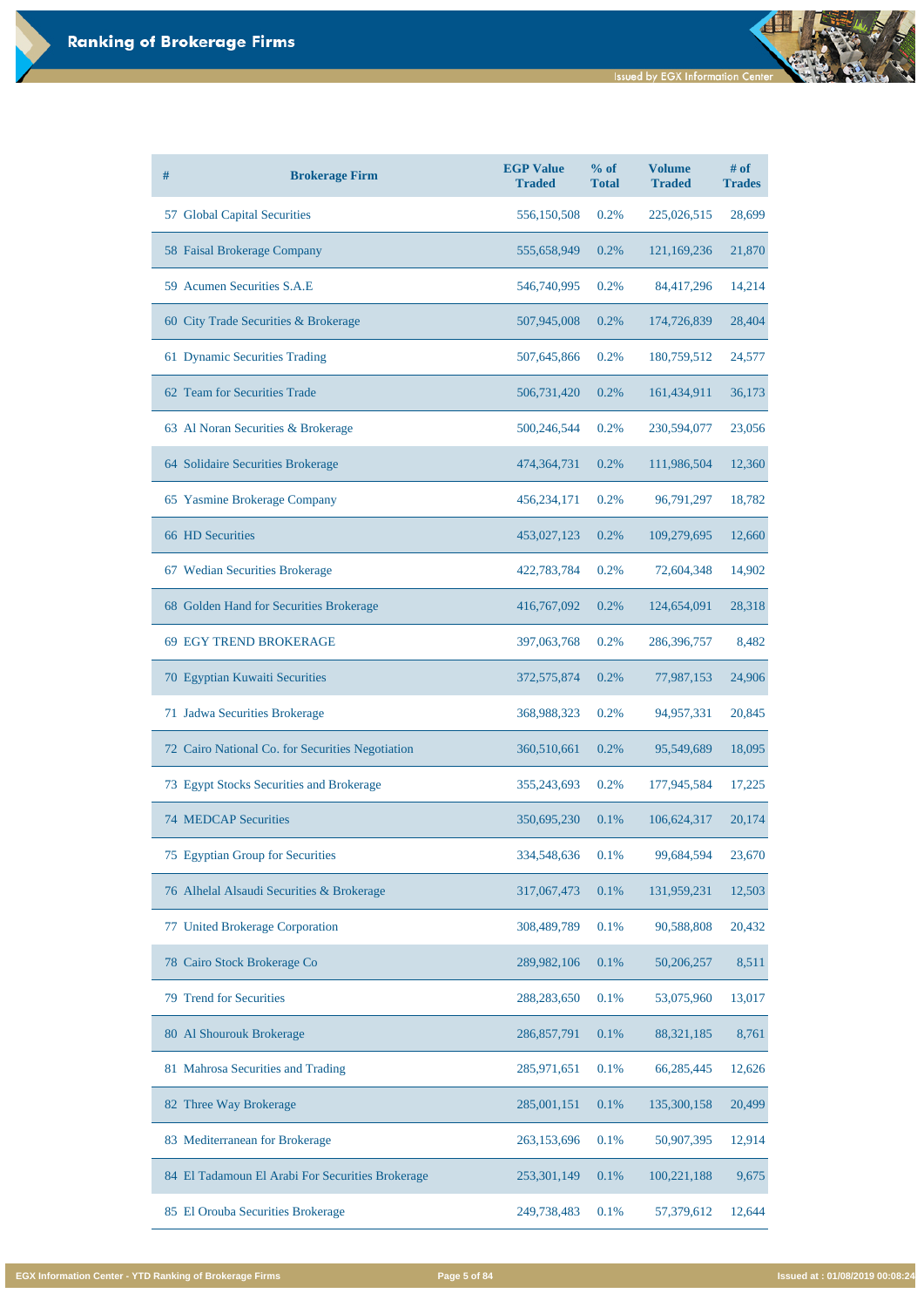| # | <b>Brokerage Firm</b>                           | <b>EGP Value</b><br><b>Traded</b> | $%$ of<br><b>Total</b> | <b>Volume</b><br><b>Traded</b> | $#$ of<br><b>Trades</b> |
|---|-------------------------------------------------|-----------------------------------|------------------------|--------------------------------|-------------------------|
|   | 86 Saudi Egyptian Co. for Securities Brokerage  | 215,399,853                       | 0.1%                   | 44,796,111                     | 17,943                  |
|   | 87 Capital Securities Brokerage                 | 207, 303, 768                     | 0.1%                   | 57,305,915                     | 5,791                   |
|   | 88 Triple A Securities Co.                      | 201,336,346                       | 0.1%                   | 63,390,348                     | 9,177                   |
|   | 89 Alexandria Securities Brokerage              | 175,726,716                       | 0.1%                   | 46,469,792                     | 14,277                  |
|   | 90 Watania Stock Brokers                        | 174,722,431                       | 0.1%                   | 52,942,580                     | 10,353                  |
|   | 91 City Capital securities & stock market       | 171,711,548                       | 0.1%                   | 42,220,198                     | 5,844                   |
|   | 92 Samba Tadawol Misr Brokerage                 | 170,884,715                       | 0.1%                   | 69,405,969                     | 15,371                  |
|   | 93 Al Manar For Stock Exchange                  | 170,041,799                       | 0.1%                   | 22,787,941                     | 5,515                   |
|   | 94 First Stock Brokerage                        | 154,426,963                       | 0.1%                   | 33,637,892                     | 6,228                   |
|   | 95 Swiss Group                                  | 150, 153, 528                     | 0.1%                   | 54,472,563                     | 10,740                  |
|   | 96 Mina Company Stock Exchange Brokers          | 146,893,620                       | 0.1%                   | 73,219,169                     | 7,322                   |
|   | 97 El-Mokattam Securities Brokerage             | 143,994,447                       | 0.1%                   | 46,548,419                     | 10,949                  |
|   | 98 Tropicana for Stock Exchange                 | 138,207,500                       | 0.1%                   | 46,128,837                     | 11,732                  |
|   | 99 Takamol Brokerage Co.                        | 135,762,459                       | 0.1%                   | 28,342,023                     | 5,461                   |
|   | 100 El-Karnak Stocks Brokerage                  | 127, 265, 435                     | 0.1%                   | 14,274,020                     | 851                     |
|   | 101 El Alamia for Brokerage                     | 123,789,826                       | 0.1%                   | 31,780,455                     | 6,204                   |
|   | 102 El Khalegya Securities                      | 114,812,931                       | 0.0%                   | 31,184,344                     | 6,233                   |
|   | 103 Venex Group For Securities                  | 102,069,624                       | 0.0%                   | 29,259,562                     | 6,812                   |
|   | 104 Cairo International for Securities Exchange | 93,303,819                        | 0.0%                   | 38,276,258                     | 4,755                   |
|   | 105 El Safa Securities Brokerage                | 91,982,335                        | 0.0%                   | 36,054,599                     | 7,384                   |
|   | 106 Luxor Securities Brokerage Co.              | 88,325,991                        | 0.0%                   | 26,272,510                     | 6,119                   |

| 107 Universal Securities Brokerage  | 88,166,309 | $0.0\%$ | 37,616,423 | 7,952 |
|-------------------------------------|------------|---------|------------|-------|
| 108 International Brokerage Group   | 87,460,074 | $0.0\%$ | 7,158,793  | 1,963 |
| 109 International for Securities    | 74,996,373 | $0.0\%$ | 20,772,126 | 5,806 |
| 110 Wallstreet Securities Brokerage | 72,974,996 | $0.0\%$ | 11,063,321 | 3,204 |
| 111 Egypt Brokerage - Inertia       | 68,990,328 | 0.0%    | 16,768,808 | 2,568 |
| 112 Horas Stock Brokers             | 58,710,628 | $0.0\%$ | 18,005,629 | 5,228 |
| 113 Council Inc.                    | 58,442,731 | $0.0\%$ | 10,667,673 | 2,511 |
| 114 Lepon Securities Brokers        | 55,029,702 | $0.0\%$ | 7,650,021  | 2,824 |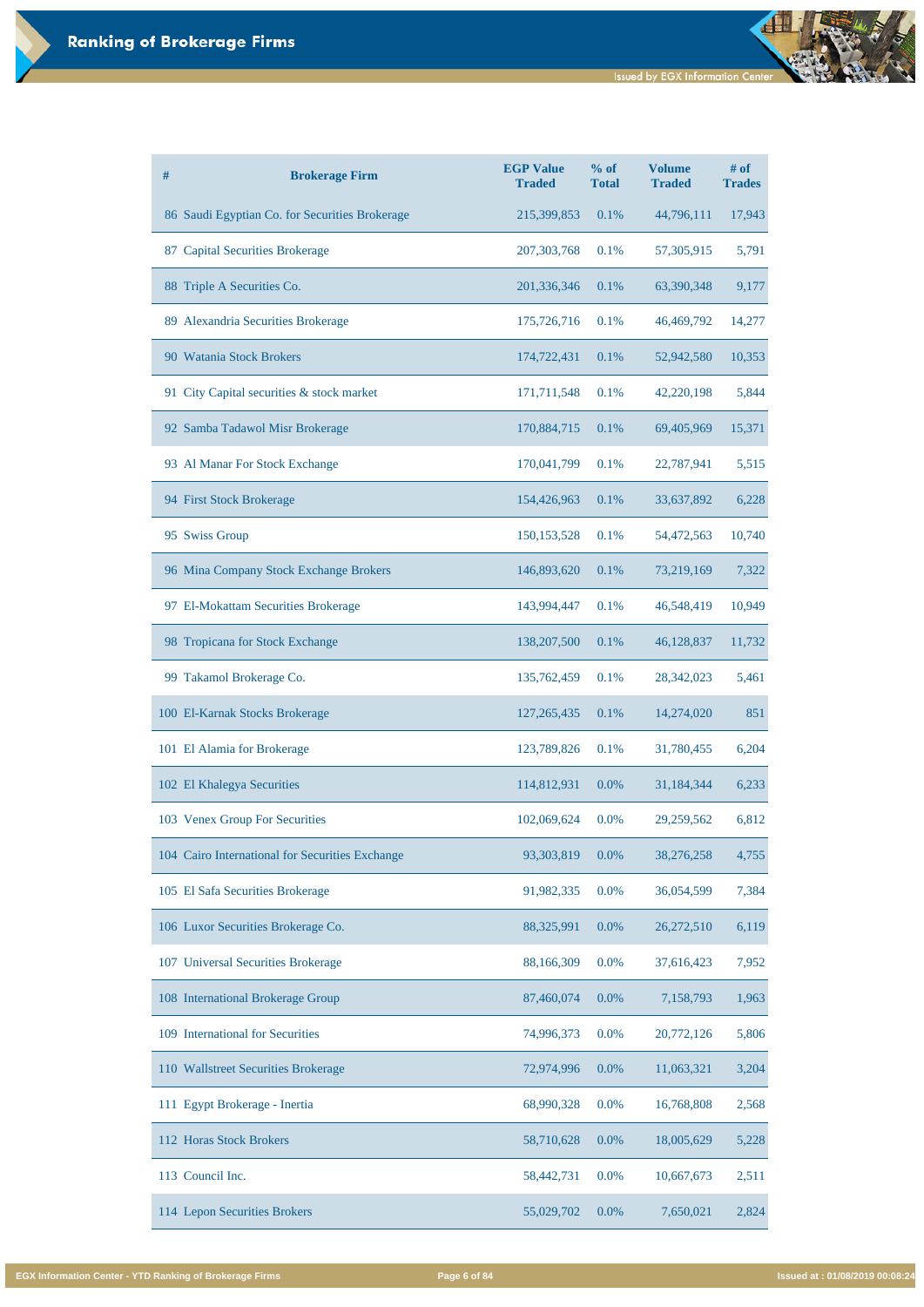**EGX Information Center - YTD Ranking of Brokerage Firms Page 7 of 84 Issued at : 01/08/2019 00:08:24**

| # | <b>Brokerage Firm</b>                              | <b>EGP Value</b><br><b>Traded</b> | % of<br><b>Total</b> | <b>Volume</b><br><b>Traded</b> | $#$ of<br><b>Trades</b> |
|---|----------------------------------------------------|-----------------------------------|----------------------|--------------------------------|-------------------------|
|   | 115 Al Omanaa Al Mottaheden                        | 53,190,429                        | 0.0%                 | 25,480,555                     | 5,572                   |
|   | 116 Miracle for Securities                         | 52,375,456                        | $0.0\%$              | 12,613,067                     | 6,544                   |
|   | 117 El Giza for Securities Trading                 | 48,350,026                        | 0.0%                 | 8,852,556                      | 3,072                   |
|   | 118 Bab El-Mlouk for Securities Brokerage          | 37,599,965                        | 0.0%                 | 9,025,764                      | 2,587                   |
|   | 119 El Dawlia for Securities Brokerage             | 36,006,886                        | 0.0%                 | 10,941,582                     | 2,280                   |
|   | 120 Safir for Stock Brokers                        | 34, 583, 738                      | 0.0%                 | 9,013,981                      | 3,409                   |
|   | 121 Profit Securities Brokerage                    | 33,722,957                        | 0.0%                 | 11,441,380                     | 2,927                   |
|   | 122 Tiba Brokerage & Bookkeeping                   | 31,890,739                        | 0.0%                 | 8,203,406                      | 1,833                   |
|   | 123 Etrade Egypt For Securities Exchange           | 30,821,414                        | 0.0%                 | 7,499,706                      | 3,373                   |
|   | 124 Alhmd Stock Brokerage                          | 28,094,509                        | 0.0%                 | 8,455,980                      | 1,023                   |
|   | 125 Continental for Securities Trading             | 24,796,522                        | 0.0%                 | 3,452,235                      | 509                     |
|   | 126 The Financial Arabian for Securities Brokerage | 23,742,458                        | 0.0%                 | 5,082,696                      | 1,728                   |
|   | 127 Premium Securities                             | 22,965,004                        | 0.0%                 | 6,841,088                      | 470                     |
|   | 128 El Fath Stock Brokers                          | 21,322,244                        | 0.0%                 | 5,279,278                      | 2,006                   |
|   | 129 Beltone Market Maker                           | 1,856,143                         | 0.0%                 | 169,718                        | 175                     |
|   | 130 Top for Brokerage                              | 538,694                           | 0.0%                 | 121,120                        | 42                      |
|   | 131 Smart Brokerage                                | 518,473                           | 0.0%                 | 234,388                        | 33                      |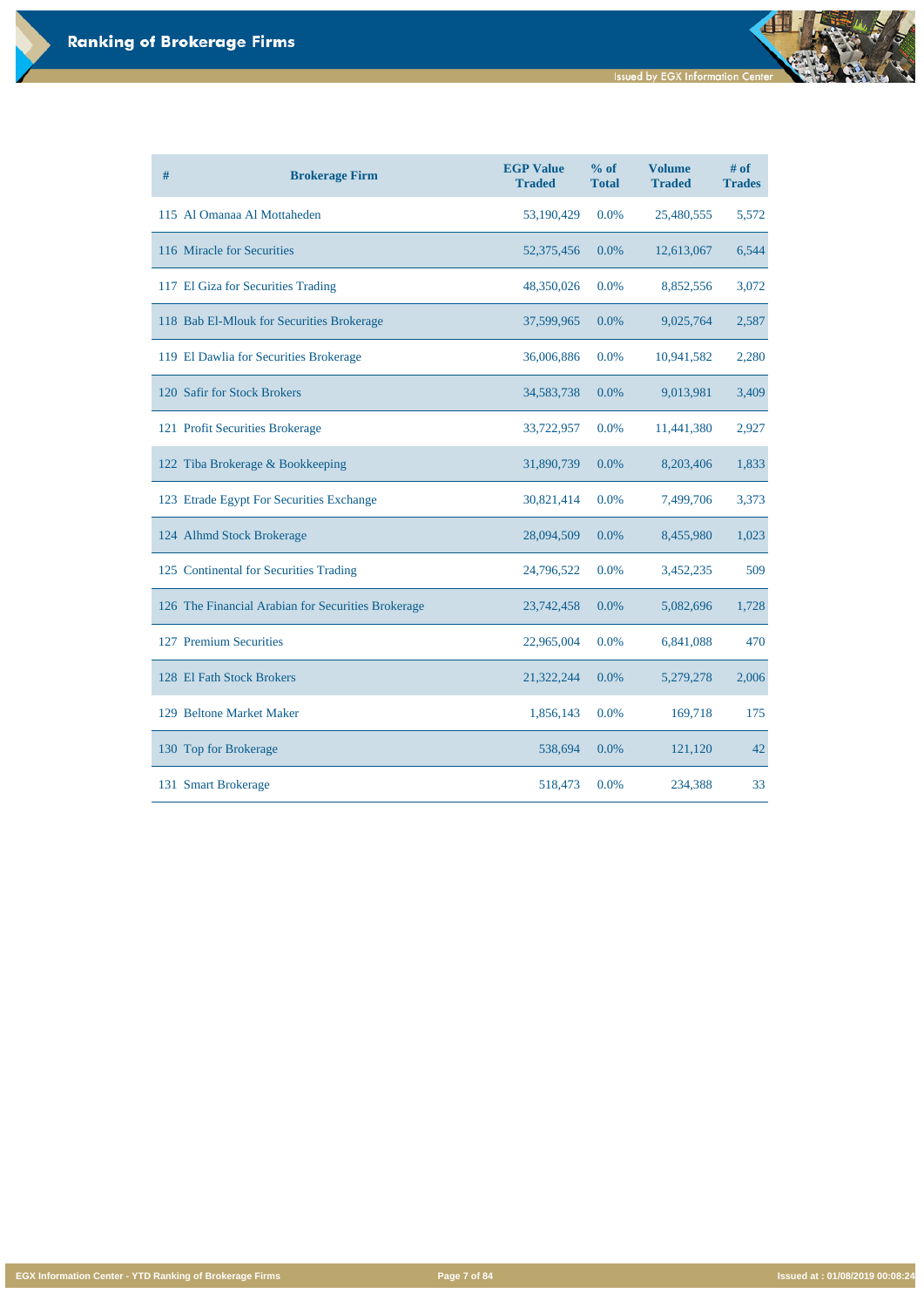# **Period: 01/01/2019-31/07/2019**

#### **02- Brokerage Firms in Terms of Value Traded (Main Market - NILEX - OTC) Deals Only**

| #  | <b>Brokerage Firm</b>                                 | <b>EGP Value</b><br><b>Traded</b> | $%$ of<br><b>Total</b> | <b>Volume</b><br><b>Traded</b> | # of<br><b>Trades</b> |
|----|-------------------------------------------------------|-----------------------------------|------------------------|--------------------------------|-----------------------|
|    | 1 Financial Brokerage Group                           | 14,586,129,673                    | 41.39%                 | 1,983,319,613                  | 1,061                 |
|    | 2 Commercial International Brokerage company (CIBC)   | 3,830,133,826                     | 10.87%                 | 225,433,090                    | 1,017                 |
|    | 3 HC Brokerage                                        | 1,907,160,627                     | 5.41%                  | 47,945,327                     | 267                   |
|    | 4 Guarantee Co. for Brokerage Exchange                | 1,496,161,163                     | 4.25%                  | 3,034,896,555                  | 541                   |
|    | 5 Naeem Brokerage                                     | 1,283,990,681                     | 3.64%                  | 27,776,944                     | 182                   |
|    | 6 Blom Egypt Securities                               | 872,561,588                       | 2.48%                  | 60,337,110                     | 258                   |
|    | <b>7 Arab African International Securities</b>        | 846, 194, 278                     | 2.40%                  | 149,878,191                    | 48                    |
|    | 8 Prime Securities Brokerage                          | 814,830,208                       | 2.31%                  | 36,804,961                     | 342                   |
|    | 9 Hermes Securities Brokerage                         | 745,359,412                       | 2.11%                  | 54,672,999                     | 463                   |
|    | 10 Metro Co. for Stock Dealing (SAE)                  | 722,208,649                       | 2.05%                  | 430,193,810                    | 812                   |
|    | 11 Pharos Securities                                  | 712,765,507                       | 2.02%                  | 44,558,756                     | 470                   |
|    | 12 Sigma Securities Brokerage                         | 665,865,985                       | 1.89%                  | 139, 381, 214                  | 1,012                 |
|    | 13 Economic Securities Group                          | 402,263,504                       | 1.14%                  | 1,270,045                      | 353                   |
|    | 14 Beltone Securities Brokerage                       | 384, 361, 543                     | 1.09%                  | 66,647,677                     | 251                   |
|    | 15 Pioneers Securities                                | 368,474,405                       | 1.05%                  | 160,733,379                    | 1,019                 |
|    | 16 Al Amalka for Stock Dealing                        | 344,099,893                       | 0.98%                  | 130,262,652                    | 472                   |
| 17 | <b>Okaz Stockbrokers &amp; Investment Consultants</b> | 337,596,328                       | 0.96%                  | 15,523,800                     | 142                   |
|    | 18 Al Arabia Securities Brokerage                     | 286, 461, 167                     | 0.81%                  | 6,787,022                      | 719                   |
|    | 19 Premiere Securities                                | 286,080,513                       | 0.81%                  | 9,283,356                      | 56                    |

| 20 Cairo Capital Securities             | 285,485,430   | 0.81%    | 12,328,391  | 354   |
|-----------------------------------------|---------------|----------|-------------|-------|
| 21 EGY TREND BROKERAGE                  | 284,711,580   | 0.81%    | 220,414,932 | 1,309 |
| 22 Argaam Securities Brokerage          | 260, 545, 440 | 0.74%    | 80,830,859  | 281   |
| 23 Osool E.S.B for Securities Brokerage | 253,487,353   | 0.72%    | 3,175,168   | 112   |
| 24 Ostoul Securities Brokerage          | 193,265,603   | 0.55%    | 18,525,260  | 400   |
| 25 Wedian Securities Brokerage          | 188,035,866   | 0.53%    | 9,228,237   | 360   |
| 26 Solidaire Securities Brokerage       | 176,034,636   | 0.50%    | 4,488,145   | 145   |
| Cairo Stock Brokerage Co<br>27          | 154,597,760   | $0.44\%$ | 4,750,560   | 381   |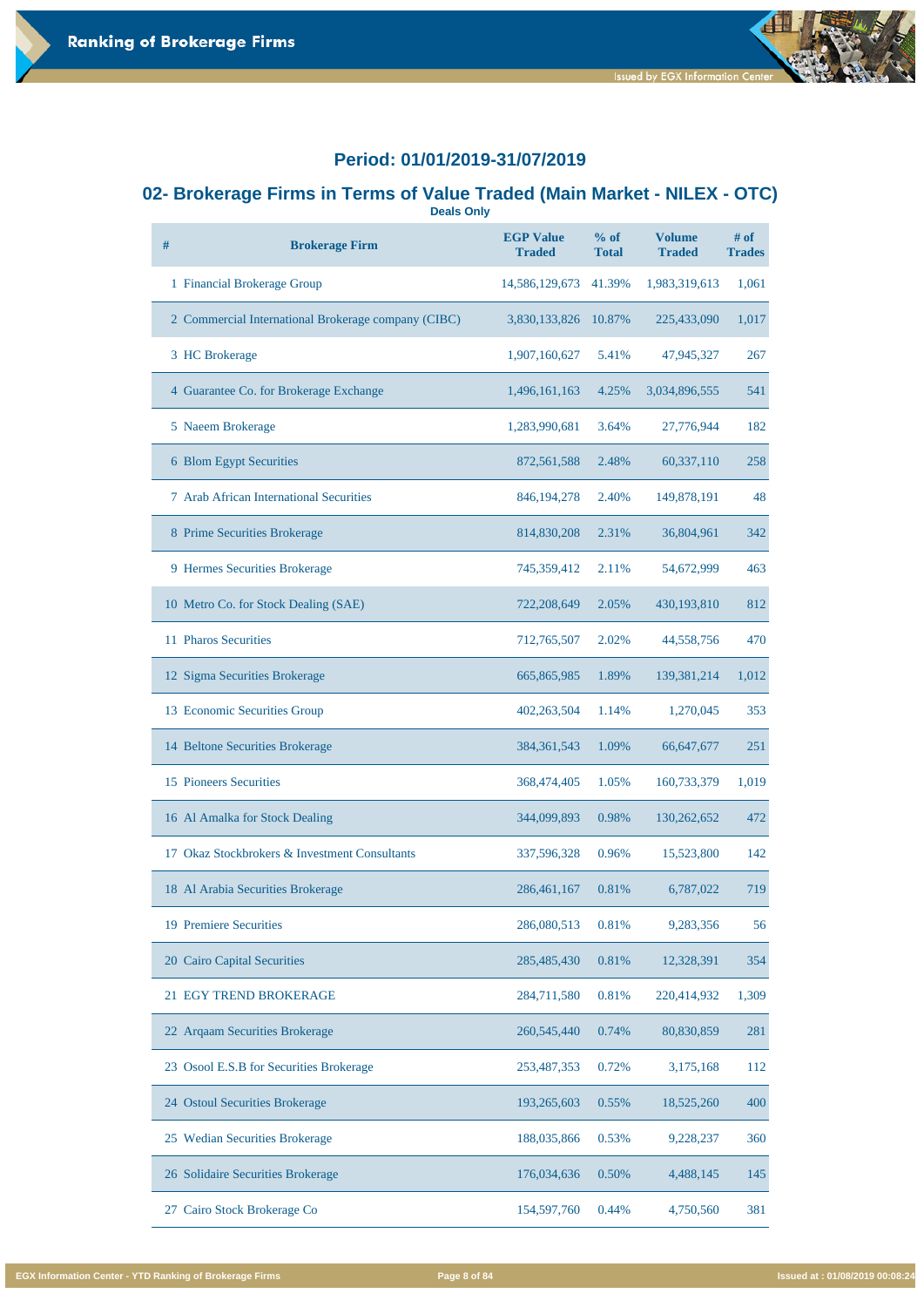| # | <b>Brokerage Firm</b>                         | <b>EGP Value</b><br><b>Traded</b> | % of<br><b>Total</b> | <b>Volume</b><br><b>Traded</b> | $#$ of<br><b>Trades</b> |
|---|-----------------------------------------------|-----------------------------------|----------------------|--------------------------------|-------------------------|
|   | 28 Wathika Brokerage                          | 146,910,639                       | 0.42%                | 2,636,947                      | 394                     |
|   | <b>29 ROAYA ONLINE</b>                        | 131,282,808                       | 0.37%                | 25,951,023                     | 98                      |
|   | 30 Honest Brokerage & Book Keeping            | 115,525,351                       | 0.33%                | 4,571,242                      | 500                     |
|   | 31 Arabeya Online Securities                  | 111,684,551                       | 0.32%                | 5,053,650                      | 269                     |
|   | 32 Mediterranean for Brokerage                | 109,514,540                       | 0.31%                | 7,712,057                      | 205                     |
|   | 33 El-Karnak Stocks Brokerage                 | 103,658,722                       | 0.29%                | 865,620                        | 36                      |
|   | 34 First Stock Brokerage                      | 94,166,821                        | 0.27%                | 15,118,697                     | 777                     |
|   | 35 Egyptian Kuwaiti Securities                | 92,916,373                        | 0.26%                | 1,327,375                      | 220                     |
|   | 36 ArabFinance Brokerage And Securities       | 88,672,985                        | 0.25%                | 980,301                        | 87                      |
|   | 37 Egyptian Group for Securities              | 82,617,150                        | 0.23%                | 12,005,671                     | 88                      |
|   | 38 Egyptian Arabian Company(Themar)           | 81,864,008                        | 0.23%                | 6,752,289                      | 438                     |
|   | 39 Mubasher International For Securities      | 81,721,425                        | 0.23%                | 20,205,960                     | 192                     |
|   | 40 Vantage for securities Brokerage           | 80,403,660                        | 0.23%                | 13,907,892                     | 44                      |
|   | 41 New Brent Brokerage                        | 73,983,163                        | 0.21%                | 1,345,722                      | 151                     |
|   | <b>42 Grand Investment Securities</b>         | 73,718,522                        | 0.21%                | 18,735,017                     | 346                     |
|   | 43 Team for Securities Trade                  | 68,409,025                        | 0.19%                | 5,328,402                      | 287                     |
|   | 44 International Brokerage Group              | 63,923,171                        | 0.18%                | 358,003                        | 113                     |
|   | 45 Al Ahram Stock Exchange Securities Brokers | 60,396,538                        | 0.17%                | 8,872,754                      | 268                     |
|   | 46 Mahrosa Securities and Trading             | 53,723,524                        | 0.15%                | 4,871,069                      | 517                     |
|   | 47 Trend for Securities                       | 49,219,071                        | 0.14%                | 1,285,497                      | 47                      |
|   | <b>48 Dynamic Securities Trading</b>          | 46,087,012                        | 0.13%                | 4,732,480                      | 545                     |

| 49 Acumen Securities S.A.E              | 45,328,472 | 0.13% | 7,311,448  | 53  |
|-----------------------------------------|------------|-------|------------|-----|
| 50 Global Invest Securities             | 40,499,576 | 0.11% | 5,536,073  | 69  |
| 51 Yasmine Brokerage Company            | 37,295,564 | 0.11% | 1,691,210  | 118 |
| 52 Al Shourouk Brokerage                | 36,579,052 | 0.10% | 1,352,185  | 225 |
| 53 Horizon Securities Brokerage Company | 35,967,406 | 0.10% | 24,723,763 | 31  |
| 54 Golden Way Securities                | 34,409,075 | 0.10% | 980,238    | 40  |
| <b>55 Brokers Securities</b>            | 34,252,291 | 0.10% | 1,034,967  | 199 |
| 56 Golden Share Securities              | 31,808,318 | 0.09% | 541,163    | 144 |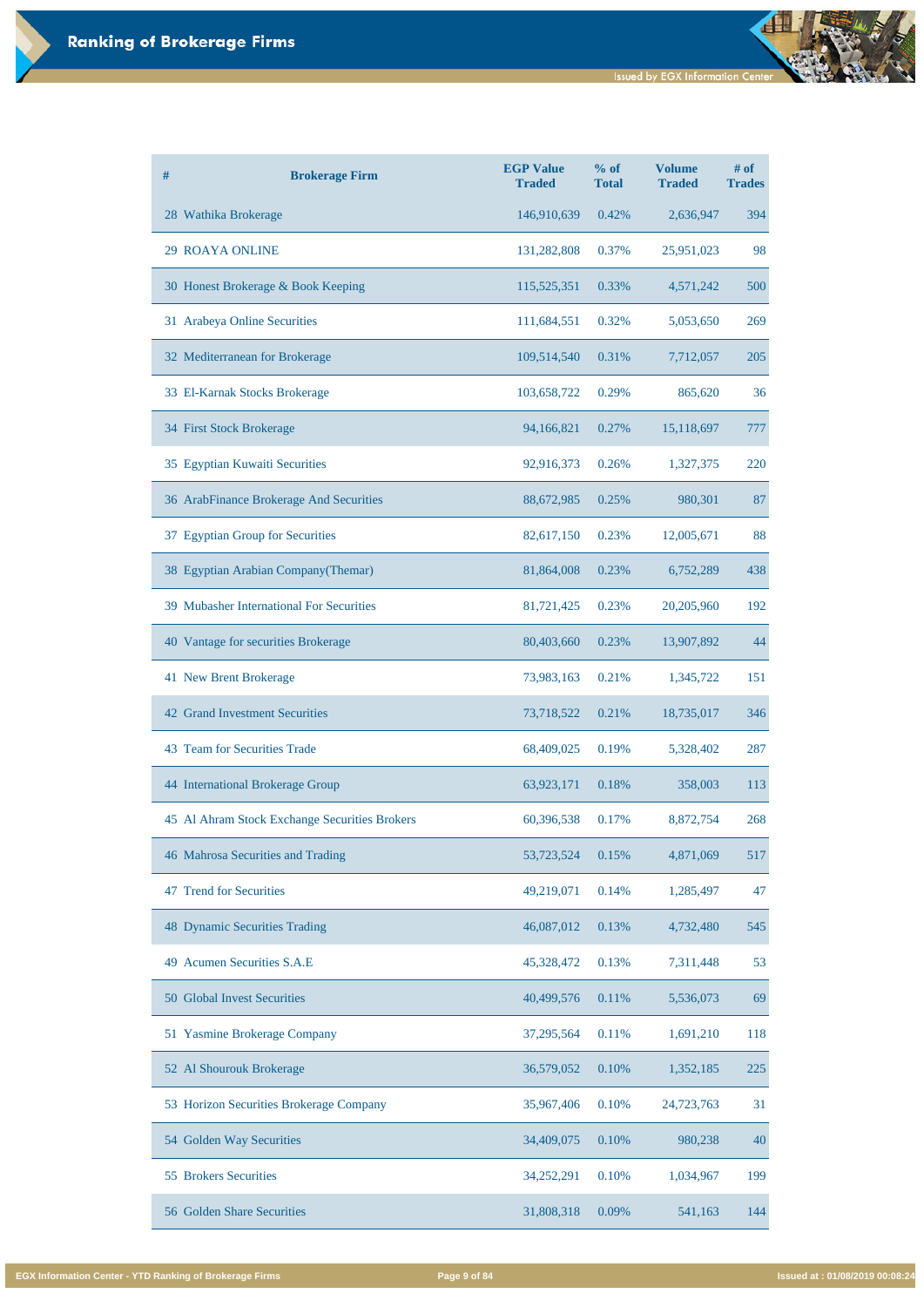| $\#$ | <b>Brokerage Firm</b>                     | <b>EGP Value</b><br><b>Traded</b> | % of<br><b>Total</b> | <b>Volume</b><br><b>Traded</b> | # of<br><b>Trades</b> |
|------|-------------------------------------------|-----------------------------------|----------------------|--------------------------------|-----------------------|
|      | 57 Al Rowad for Securities Brokerage      | 30,591,595                        | 0.09%                | 2,676,850                      | 133                   |
|      | 58 City Capital securities & stock market | 29,246,208                        | 0.08%                | 3,717,244                      | 42                    |
|      | 59 United Brokerage Corporation           | 28,463,214                        | 0.08%                | 229,898                        | 30                    |
|      | <b>60 Masters Securities</b>              | 27,774,600                        | 0.08%                | 3,047,694                      | 26                    |
|      | <b>61 MEDCAP Securities</b>               | 27,723,307                        | 0.08%                | 863,589                        | 211                   |
|      | 62 Lepon Securities Brokers               | 25, 287, 275                      | 0.07%                | 1,253,003                      | 137                   |
|      | 63 El Orouba Securities Brokerage         | 25,223,349                        | 0.07%                | 8,506,406                      | 12                    |
|      | 64 City Trade Securities & Brokerage      | 21,596,273                        | 0.06%                | 2,179,448                      | 180                   |
|      | 65 Faisal Brokerage Company               | 18,279,571                        | 0.05%                | 1,227,387                      | 144                   |
|      | 66 Triple A Securities Co.                | 17,698,454                        | 0.05%                | 2,253,763                      | 47                    |
|      | 67 Tycoon Securities                      | 15,521,004                        | 0.04%                | 750,607                        | 89                    |
|      | 68 Aman for Securities Co.                | 12,853,187                        | 0.04%                | 6,626,598                      | 60                    |
|      | 69 Continental for Securities Trading     | 12,751,400                        | 0.04%                | 425,420                        | 56                    |
|      | 70 Helwan Brokerage Co.                   | 12,214,168                        | 0.03%                | 2,482,376                      | 147                   |
|      | 71 Luxor Securities Brokerage Co.         | 11,791,310                        | 0.03%                | 219,021                        | 33                    |
|      | 72 El-Mokattam Securities Brokerage       | 8,451,452                         | 0.02%                | 278,485                        | 30                    |
|      | 73 Mirage Brokerage                       | 8,429,221                         | 0.02%                | 2,091,371                      | 65                    |
|      | 74 Mega Investment Securities             | 8,371,310                         | 0.02%                | 377,718                        | 74                    |
|      | <b>75 Swiss Group</b>                     | 7,954,836                         | 0.02%                | 7,681,059                      | 53                    |
|      | 76 The Roots Co. for Stock Brokerage      | 6,313,567                         | 0.02%                | 336,360                        | 30                    |
|      | 77 Pyramids Capital                       | 6,230,707                         | 0.02%                | 1,999,367                      | 58                    |

| 78 Alhelal Alsaudi Securities & Brokerage | 5,695,437 | 0.02% | 639,650    | 24  |
|-------------------------------------------|-----------|-------|------------|-----|
| 79 Wallstreet Securities Brokerage        | 5,410,000 | 0.02% | 57,100     | 18  |
| 80 Egypt Stocks Securities and Brokerage  | 5,298,645 | 0.02% | 10,480,180 | 33  |
| <b>Watania Stock Brokers</b><br>81        | 4,943,136 | 0.01% | 283,386    | 56  |
| 82 Etrade Egypt For Securities Exchange   | 4,775,151 | 0.01% | 172,139    | 66  |
| 83 Universal Securities Brokerage         | 4,648,533 | 0.01% | 431,725    | 118 |
| 84 Alexandria Securities Brokerage        | 4,422,677 | 0.01% | 156,784    | 35  |
| 85 El Horreya Securities                  | 4,041,217 | 0.01% | 1,568,831  | 65  |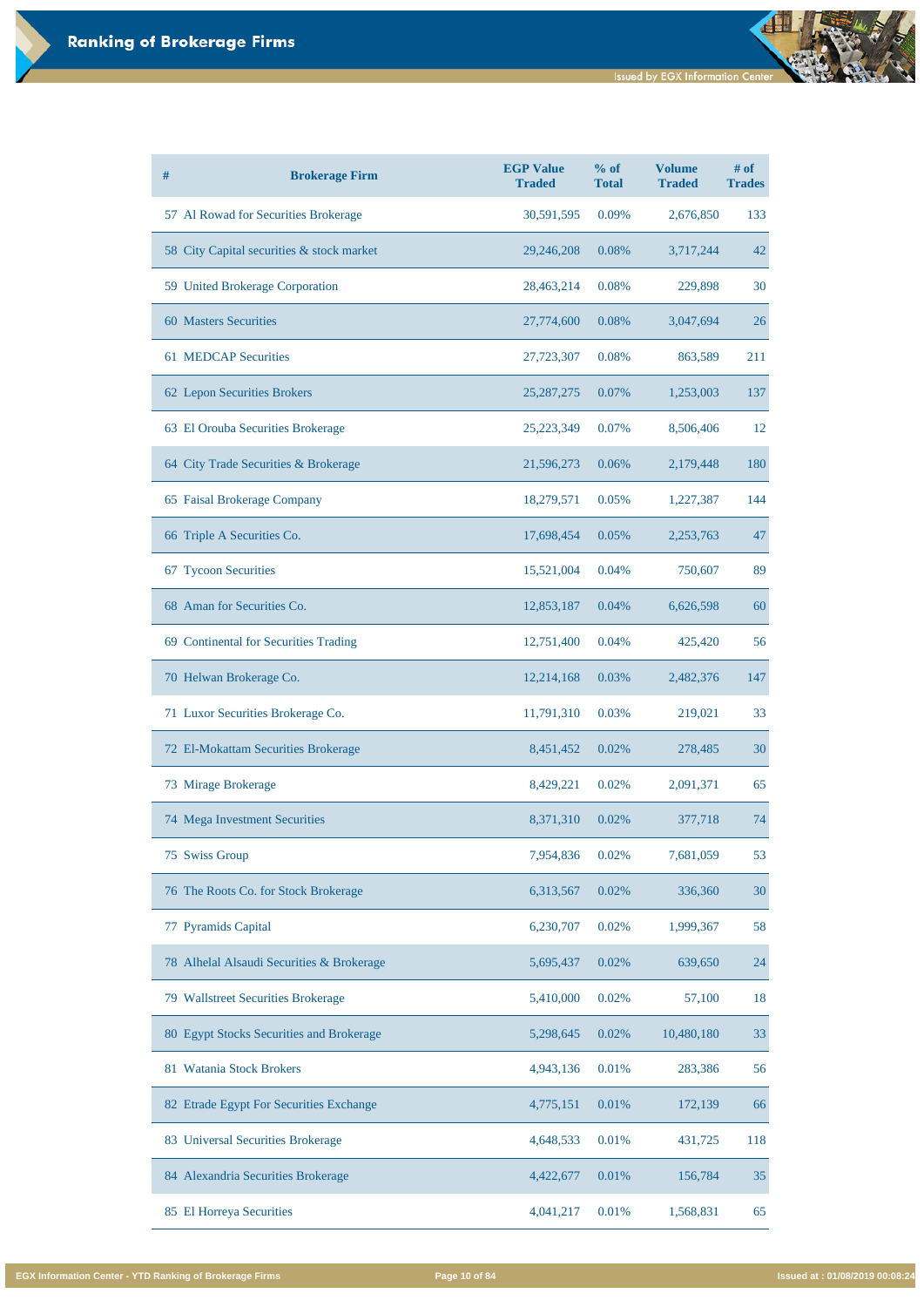| # | <b>Brokerage Firm</b>                             | <b>EGP Value</b><br><b>Traded</b> | % of<br><b>Total</b> | <b>Volume</b><br><b>Traded</b> | $#$ of<br><b>Trades</b> |
|---|---------------------------------------------------|-----------------------------------|----------------------|--------------------------------|-------------------------|
|   | 86 Saudi Egyptian Co. for Securities Brokerage    | 3,966,911                         | 0.01%                | 463,594                        | 120                     |
|   | 87 Mina Company Stock Exchange Brokers            | 3,630,275                         | 0.01%                | 93,120                         | 82                      |
|   | 88 El Tadamoun El Arabi For Securities Brokerage  | 3,359,944                         | 0.01%                | 1,810,916                      | 43                      |
|   | 89 El Khalegya Securities                         | 3,227,427                         | 0.01%                | 48,923                         | 20                      |
|   | 90 Jadwa Securities Brokerage                     | 3,073,436                         | 0.01%                | 828,150                        | 39                      |
|   | 91 El Dawlia for Securities Brokerage             | 3,024,793                         | 0.01%                | 301,929                        | 27                      |
|   | 92 Al Manar For Stock Exchange                    | 2,601,021                         | 0.01%                | 37,385                         | 21                      |
|   | 93 Samba Tadawol Misr Brokerage                   | 1,994,112                         | 0.01%                | 152,943                        | 61                      |
|   | 94 The Financial Arabian for Securities Brokerage | 1,922,075                         | 0.01%                | 154,348                        | 34                      |
|   | 95 Profit Securities Brokerage                    | 1,518,722                         | 0.00%                | 81,208                         | 17                      |
|   | 96 Venex Group For Securities                     | 1,469,151                         | 0.00%                | 6,016,972                      | 24                      |
|   | 97 Arzan Securities                               | 1,440,231                         | 0.00%                | 43,240                         | 20                      |
|   | 98 Pharaonic Brokerage Company                    | 1,440,051                         | 0.00%                | 351,030                        | 16                      |
|   | 99 Royal Securities Brokerage Co.                 | 1,361,174                         | 0.00%                | 65,602                         | 10                      |
|   | 100 El Safa Securities Brokerage                  | 1,262,973                         | 0.00%                | 563,557                        | 13                      |
|   | 101 Tiba Brokerage & Bookkeeping                  | 1,123,458                         | 0.00%                | 12,926                         | 39                      |
|   | 102 Global Capital Securities                     | 1,056,931                         | 0.00%                | 401,712                        | 17                      |
|   | 103 Cairo International for Securities Exchange   | 995,249                           | 0.00%                | 60,143                         | 6                       |
|   | 104 El Fath Stock Brokers                         | 975,000                           | 0.00%                | 5,700                          | <b>10</b>               |
|   | 105 Three Way Brokerage                           | 788,323                           | 0.00%                | 355,866                        | 43                      |
|   | 106 Golden Hand for Securities Brokerage          | 775,242                           | 0.00%                | 254,863                        | <b>10</b>               |

| 107 El Alamia for Brokerage      | 752,288 | $0.00\%$ | 54,200  | 30             |
|----------------------------------|---------|----------|---------|----------------|
| 108 Egypt Brokerage - Inertia    | 712,252 | $0.00\%$ | 527,394 | $\overline{4}$ |
| 109 Tropicana for Stock Exchange | 559,940 | 0.00%    | 162,497 | 14             |
| 110 Council Inc.                 | 517,055 | $0.00\%$ | 93,500  |                |
| 111 Al Omanaa Al Mottaheden      | 446,276 | 0.00%    | 170,722 | 17             |
| 112 Capital Securities Brokerage | 400,000 | $0.00\%$ | 2,000   | $\overline{2}$ |
| 113 Takamol Brokerage Co.        | 283,397 | $0.00\%$ | 79,982  | 12             |
| 114 Miracle for Securities       | 229,428 | $0.00\%$ | 39,883  | 17             |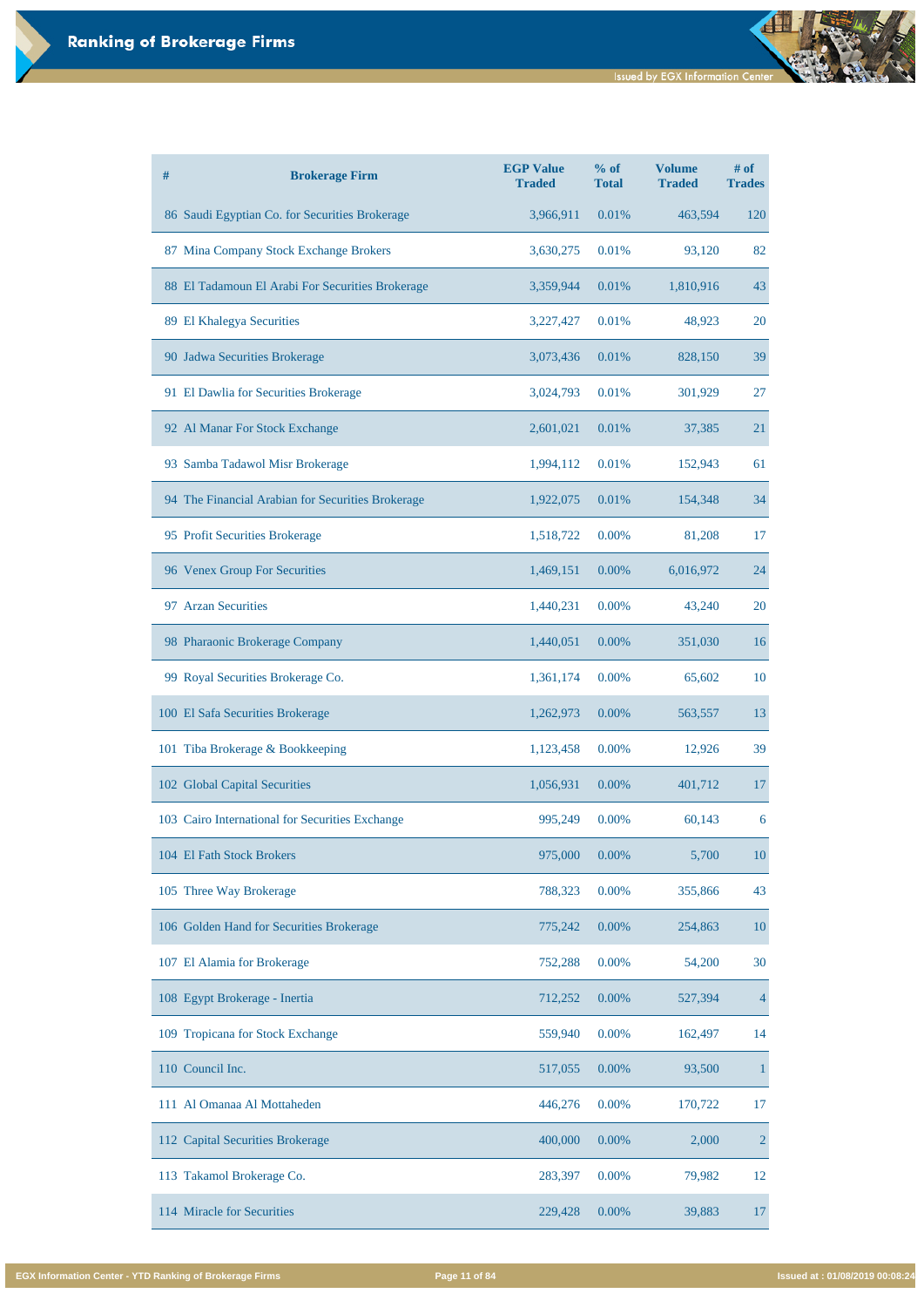đ

**EGX Information Center - YTD Ranking of Brokerage Firms Page 12 of 84 Issued at : 01/08/2019 00:08:24**

| # | <b>Brokerage Firm</b>                     | <b>EGP Value</b><br><b>Traded</b> | % of<br><b>Total</b> | <b>Volume</b><br><b>Traded</b> | # of<br><b>Trades</b> |
|---|-------------------------------------------|-----------------------------------|----------------------|--------------------------------|-----------------------|
|   | 115 El Marwa Brokerage                    | 211,611                           | 0.00%                | 40,679                         | 5                     |
|   | 116 Shuaa securities                      | 167,690                           | 0.00%                | 115,834                        | $\overline{3}$        |
|   | 117 El Giza for Securities Trading        | 160,807                           | 0.00%                | 38,387                         | 9                     |
|   | 118 Bab El-Mlouk for Securities Brokerage | 150,807                           | 0.00%                | 2,652                          | $\overline{3}$        |
|   | 119 HSBC Securities Egypt S.A.E           | 128,000                           | 0.00%                | 7,880                          | 12                    |
|   | 120 Smart Brokerage                       | 100,000                           | 0.00%                | 1,000                          | $\overline{2}$        |
|   | 121 Horas Stock Brokers                   | 84,906                            | 0.00%                | 25,114                         | 8                     |
|   | 122 Alhmd Stock Brokerage                 | 81,086                            | 0.00%                | 14,663                         | $\overline{2}$        |
|   | 123 Al Noran Securities & Brokerage       | 75,049                            | 0.00%                | 37,017                         | 10                    |
|   | 124 International for Securities          | 58,378                            | 0.00%                | 35,863                         | $\overline{3}$        |
|   | 125 HD Securities                         | 47,440                            | 0.00%                | 8,300                          | 8                     |
|   | 126 Top for Brokerage                     | 6,230                             | 0.00%                | 4,615                          | $\overline{2}$        |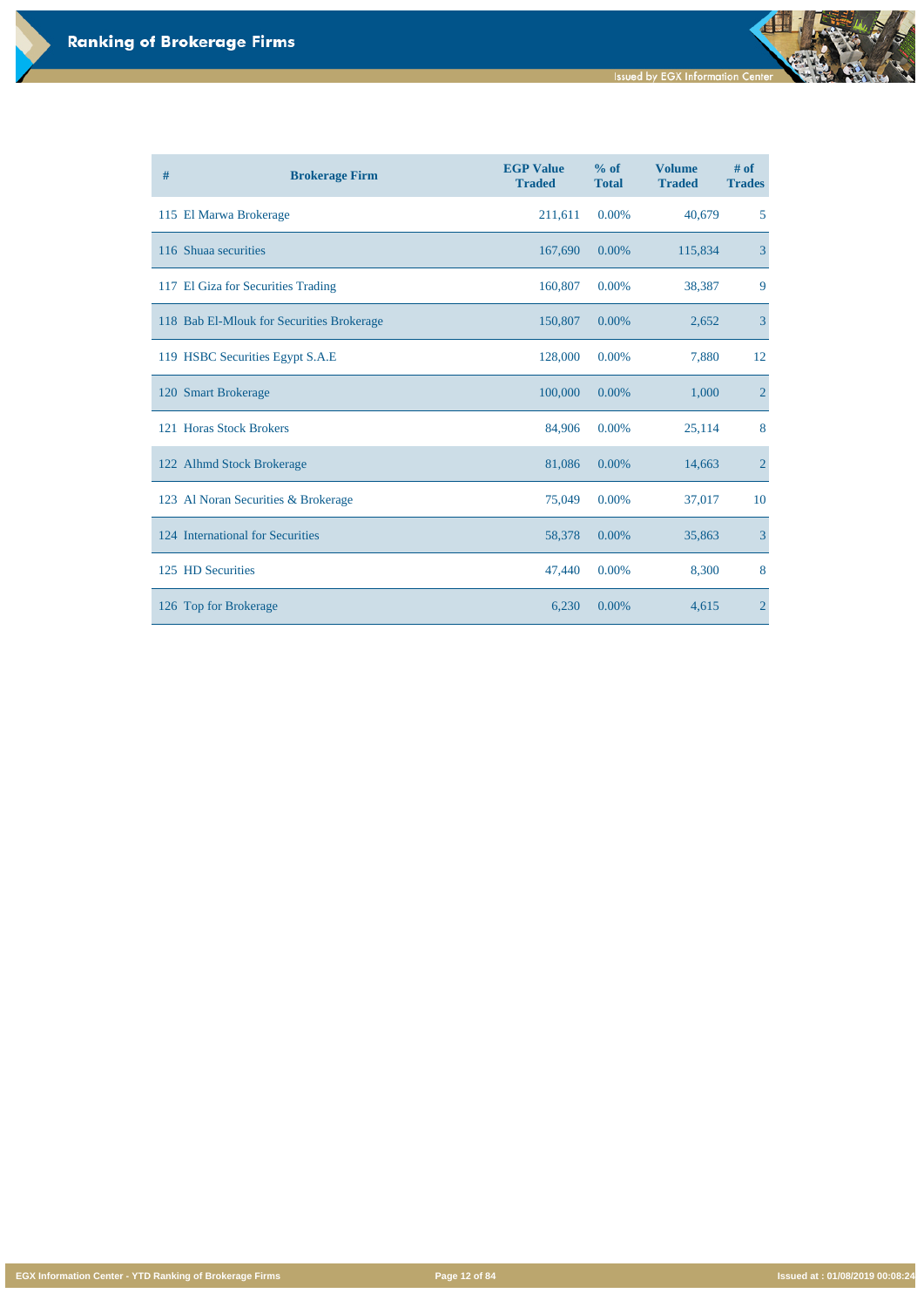

#### **03- Brokerage Firms in Terms of Value Traded (Main Market)**

**Including Bonds and Deals**

| $\#$ | <b>Brokerage Firm</b>                               | <b>EGP Value</b><br><b>Traded</b> | $%$ of<br><b>Total</b> | <b>Volume</b><br><b>Traded</b> | $#$ of<br><b>Trades</b> |
|------|-----------------------------------------------------|-----------------------------------|------------------------|--------------------------------|-------------------------|
|      | 1 Financial Brokerage Group                         | 35,310,557,078                    | 16.76%                 | 3,364,669,020                  | 258,205                 |
|      | 2 Commercial International Brokerage company (CIBC) | 19,746,639,865                    | 9.37%                  | 2,707,724,041                  | 279,421                 |
|      | 3 Hermes Securities Brokerage                       | 19,272,717,254                    | 9.15%                  | 5, 345, 555, 075               | 395,176                 |
|      | 4 Beltone Securities Brokerage                      | 10,771,422,647                    | 5.11%                  | 1,437,038,741                  | 189,202                 |
|      | 5 Arqaam Securities Brokerage                       | 9,371,705,415                     | 4.45%                  | 1,212,496,203                  | 199,843                 |
|      | <b>6 Pharos Securities</b>                          | 9,227,283,605                     | 4.38%                  | 1,795,352,178                  | 143,596                 |
|      | <b>7 Pioneers Securities</b>                        | 8,521,845,508                     | 4.04%                  | 2,648,803,058                  | 344,886                 |
|      | 8 Sigma Securities Brokerage                        | 7,490,061,323                     | 3.55%                  | 2,069,048,000                  | 195,784                 |
|      | 9 Mubasher International For Securities             | 6,029,952,580                     | 2.86%                  | 1,952,548,512                  | 244,568                 |
|      | 10 Naeem Brokerage                                  | 5,876,213,075                     | 2.79%                  | 1,712,545,604                  | 183,542                 |
|      | 11 Arabeya Online Securities                        | 5,126,056,265                     | 2.43%                  | 1,747,875,851                  | 224,444                 |
|      | 12 HSBC Securities Egypt S.A.E                      | 4,529,317,425                     | 2.15%                  | 237, 365, 949                  | 61,700                  |
|      | 13 HC Brokerage                                     | 4,455,243,395                     | 2.11%                  | 711,456,331                    | 102,285                 |
|      | 14 Shuaa securities                                 | 3,874,116,053                     | 1.84%                  | 1,128,286,845                  | 87,755                  |
|      | 15 Arab African International Securities            | 3,570,631,519                     | 1.69%                  | 849,645,983                    | 70,453                  |
|      | 16 Prime Securities Brokerage                       | 3,321,541,777                     | 1.58%                  | 725,365,019                    | 95,660                  |
|      | 17 Egyptian Arabian Company(Themar)                 | 2,820,393,847                     | 1.34%                  | 1,042,879,837                  | 130,442                 |
|      | 18 Ostoul Securities Brokerage                      | 2,435,193,355                     | 1.16%                  | 746,306,462                    | 47,151                  |
|      | 19 Cairo Capital Securities                         | 2,084,390,220                     | 0.99%                  | 467,783,416                    | 45,160                  |

| 20 Osool E.S.B for Securities Brokerage | 1,718,668,490 | 0.82%    | 724,886,979 | 81,599  |
|-----------------------------------------|---------------|----------|-------------|---------|
| <b>21 ROAYA ONLINE</b>                  | 1,711,266,527 | 0.81%    | 442,062,079 | 57,160  |
| 22 Tycoon Securities                    | 1,650,541,508 | 0.78%    | 471,964,276 | 58,211  |
| 23 Helwan Brokerage Co.                 | 1,554,177,575 | 0.74%    | 491,774,420 | 136,563 |
| 24 Arzan Securities                     | 1,510,297,059 | 0.72%    | 493,431,495 | 43,553  |
| 25 Mirage Brokerage                     | 1,403,002,391 | $0.67\%$ | 546,456,617 | 96,657  |
| 26 Blom Egypt Securities                | 1,363,724,459 | 0.65%    | 481,649,591 | 42,157  |
| 27 Wathika Brokerage                    | 1,329,566,783 | 0.63%    | 428,740,321 | 74,202  |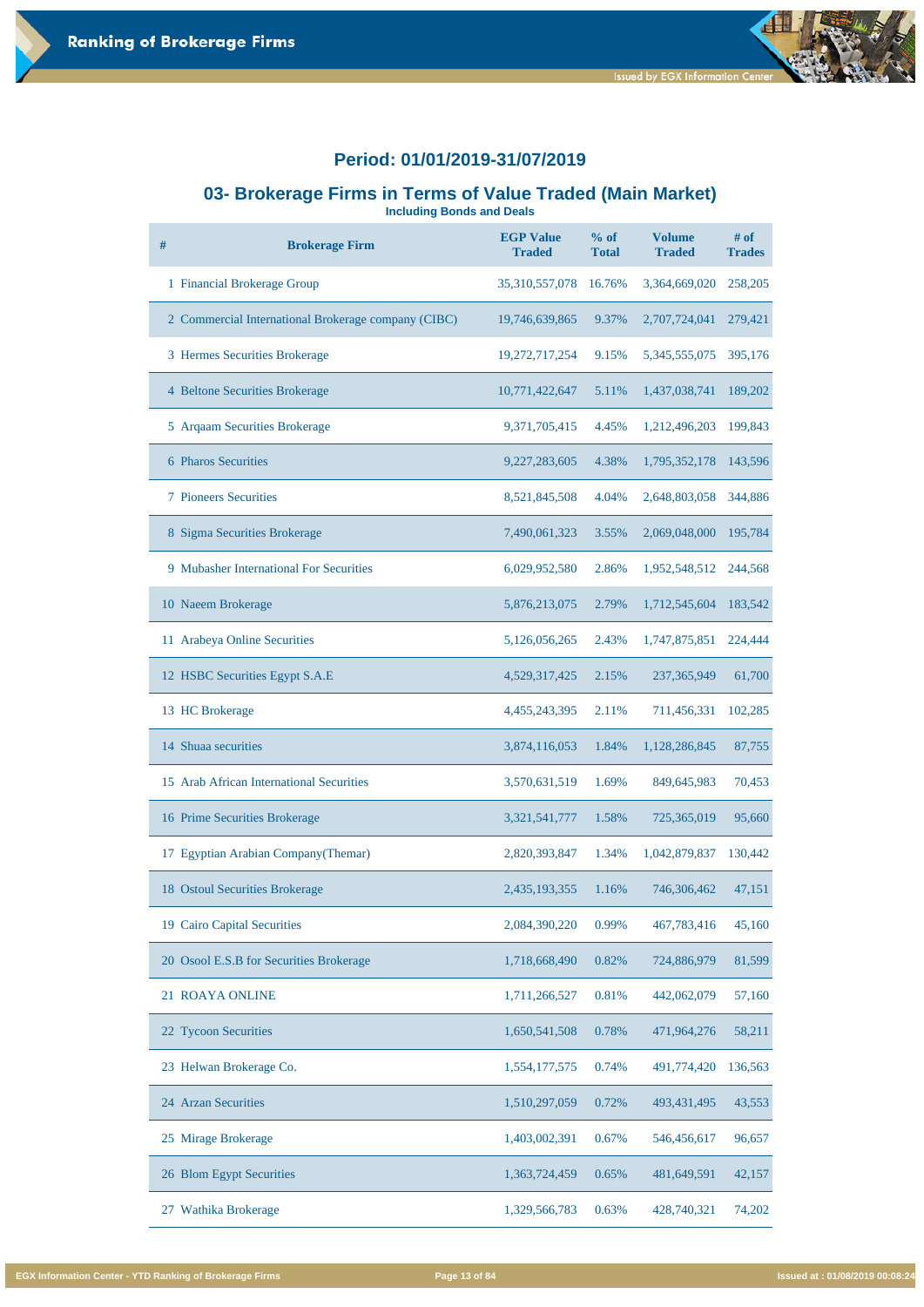| # | <b>Brokerage Firm</b>                         | <b>EGP Value</b><br><b>Traded</b> | % of<br><b>Total</b> | <b>Volume</b><br><b>Traded</b> | $#$ of<br><b>Trades</b> |
|---|-----------------------------------------------|-----------------------------------|----------------------|--------------------------------|-------------------------|
|   | 28 El Horreya Securities                      | 1,327,660,436                     | 0.63%                | 486,244,289                    | 53,983                  |
|   | 29 Vantage for securities Brokerage           | 1,252,960,458                     | 0.59%                | 278,118,448                    | 43,773                  |
|   | 30 New Brent Brokerage                        | 1,073,911,731                     | 0.51%                | 385,236,240                    | 52,596                  |
|   | 31 Aman for Securities Co.                    | 1,027,926,172                     | 0.49%                | 293,380,539                    | 51,973                  |
|   | 32 Okaz Stockbrokers & Investment Consultants | 961,253,250                       | 0.46%                | 131,433,974                    | 28,531                  |
|   | 33 Horizon Securities Brokerage Company       | 906,718,603                       | 0.43%                | 283,022,382                    | 36,940                  |
|   | 34 ArabFinance Brokerage And Securities       | 850,049,875                       | 0.40%                | 226, 137, 669                  | 37,070                  |
|   | 35 Metro Co. for Stock Dealing (SAE)          | 830, 142, 358                     | 0.39%                | 272,216,231                    | 40,457                  |
|   | 36 Al Arabia Securities Brokerage             | 801,768,350                       | 0.38%                | 246, 106, 555                  | 40,462                  |
|   | 37 Golden Way Securities                      | 782,256,151                       | 0.37%                | 241,031,411                    | 27,166                  |
|   | <b>38 Premiere Securities</b>                 | 742,964,097                       | 0.35%                | 278,613,521                    | 30,996                  |
|   | 39 Golden Share Securities                    | 735,396,044                       | 0.35%                | 239,090,352                    | 29,822                  |
|   | 40 Mega Investment Securities                 | 722,928,618                       | 0.34%                | 182,269,670                    | 35,285                  |
|   | 41 Al Rowad for Securities Brokerage          | 709,005,321                       | 0.34%                | 206,925,840                    | 18,231                  |
|   | <b>42 Global Invest Securities</b>            | 691,711,037                       | 0.33%                | 180,909,533                    | 29,463                  |
|   | 43 Economic Securities Group                  | 690,081,272                       | 0.33%                | 199,429,859                    | 34,243                  |
|   | 44 Pharaonic Brokerage Company                | 675, 431, 395                     | 0.32%                | 193,807,206                    | 31,777                  |
|   | <b>45 Brokers Securities</b>                  | 662, 527, 174                     | 0.31%                | 240,418,450                    | 19,084                  |
|   | 46 Pyramids Capital                           | 651,983,992                       | 0.31%                | 214,035,244                    | 33,969                  |
|   | 47 The Roots Co. for Stock Brokerage          | 635, 621, 796                     | 0.30%                | 176,560,137                    | 43,757                  |
|   | 48 El Marwa Brokerage                         | 634,784,671                       | 0.30%                | 323,629,558                    | 12,741                  |

| 49 Honest Brokerage & Book Keeping            | 615,540,717   | 0.29% | 209, 301, 132 | 39,408 |
|-----------------------------------------------|---------------|-------|---------------|--------|
| 50 Maadi for Stock Dealing                    | 603,910,269   | 0.29% | 103,919,821   | 17,150 |
| 51 Royal Securities Brokerage Co.             | 597, 246, 512 | 0.28% | 255,714,297   | 20,693 |
| <b>52 Masters Securities</b>                  | 570,467,750   | 0.27% | 147, 224, 445 | 10,194 |
| 53 Global Capital Securities                  | 548,022,152   | 0.26% | 217,150,393   | 27,734 |
| 54 Al Ahram Stock Exchange Securities Brokers | 543,048,068   | 0.26% | 221,823,131   | 33,838 |
| 55 Acumen Securities S.A.E                    | 537, 520, 675 | 0.26% | 83,644,885    | 14,148 |
| 56 Faisal Brokerage Company                   | 535,431,507   | 0.25% | 115,401,731   | 21,191 |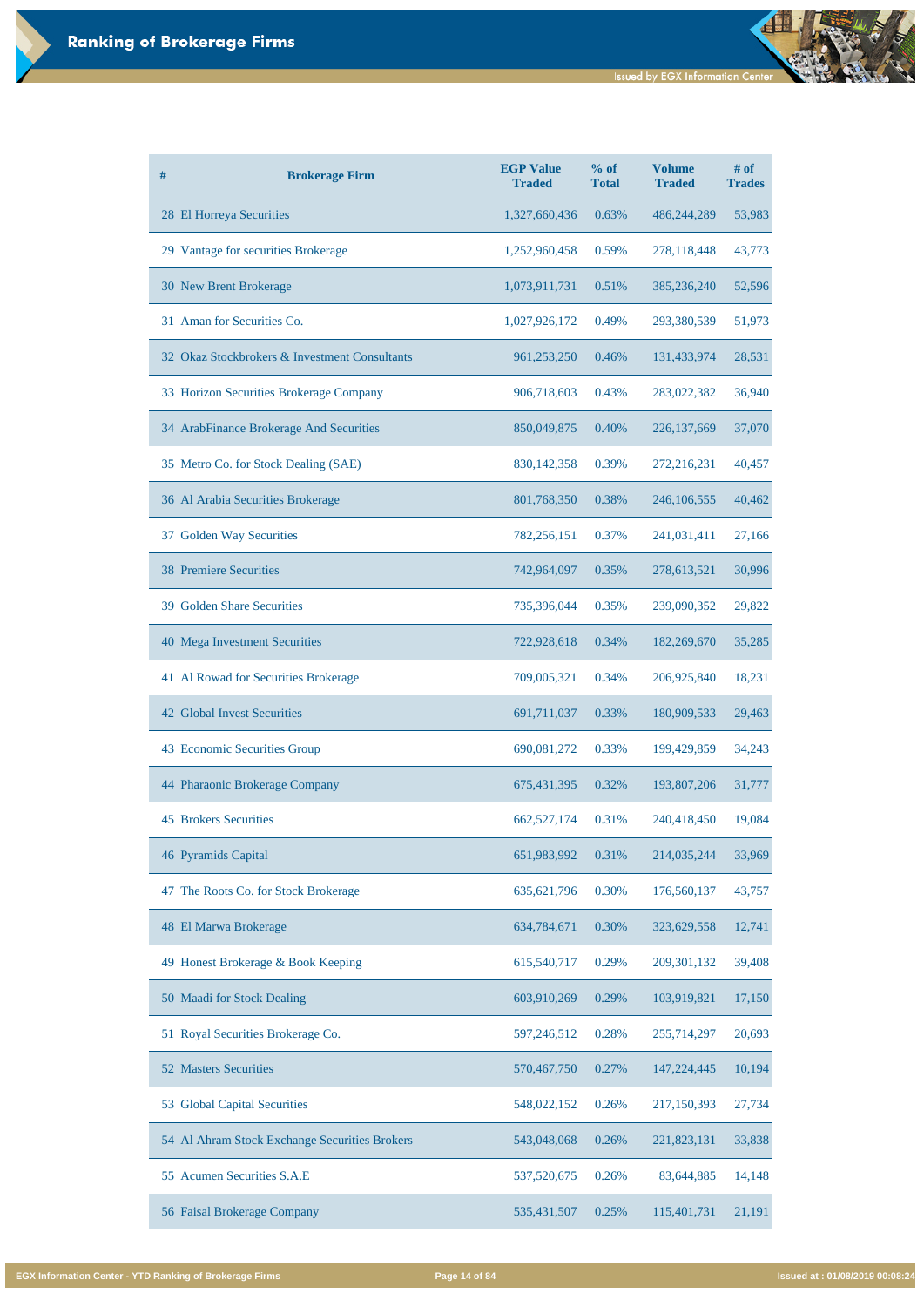| # | <b>Brokerage Firm</b>                            | <b>EGP Value</b><br><b>Traded</b> | $%$ of<br><b>Total</b> | <b>Volume</b><br><b>Traded</b> | $#$ of<br><b>Trades</b> |
|---|--------------------------------------------------|-----------------------------------|------------------------|--------------------------------|-------------------------|
|   | 57 Grand Investment Securities                   | 510,723,535                       | 0.24%                  | 166,699,480                    | 14,086                  |
|   | 58 Al Noran Securities & Brokerage               | 499,252,281                       | 0.24%                  | 229, 351, 398                  | 22,846                  |
|   | 59 City Trade Securities & Brokerage             | 482,293,028                       | 0.23%                  | 167,888,515                    | 27,437                  |
|   | 60 Dynamic Securities Trading                    | 462, 395, 652                     | 0.22%                  | 171,511,258                    | 23,611                  |
|   | 61 HD Securities                                 | 452,947,053                       | 0.21%                  | 109,253,395                    | 12,636                  |
|   | 62 Team for Securities Trade                     | 436,139,244                       | 0.21%                  | 153,255,361                    | 35,321                  |
|   | 63 Yasmine Brokerage Company                     | 418,063,372                       | 0.20%                  | 94,546,047                     | 18,499                  |
|   | 64 Golden Hand for Securities Brokerage          | 414,692,629                       | 0.20%                  | 120,952,711                    | 28,051                  |
|   | 65 Jadwa Securities Brokerage                    | 361,085,690                       | 0.17%                  | 87,875,108                     | 20,058                  |
|   | 66 Cairo National Co. for Securities Negotiation | 360, 397, 620                     | 0.17%                  | 95,383,339                     | 18,071                  |
|   | 67 Egypt Stocks Securities and Brokerage         | 340, 378, 331                     | 0.16%                  | 155,905,741                    | 16,131                  |
|   | <b>68 MEDCAP Securities</b>                      | 318,118,693                       | 0.15%                  | 92,241,345                     | 19,123                  |
|   | 69 Alhelal Alsaudi Securities & Brokerage        | 308,823,676                       | 0.15%                  | 127, 190, 598                  | 12,189                  |
|   | 70 Solidaire Securities Brokerage                | 297,960,487                       | 0.14%                  | 107,414,774                    | 12,161                  |
|   | 71 Three Way Brokerage                           | 279,258,945                       | 0.13%                  | 131,310,262                    | 19,797                  |
|   | 72 United Brokerage Corporation                  | 277,400,567                       | 0.13%                  | 89,473,859                     | 19,992                  |
|   | 73 Egyptian Kuwaiti Securities                   | 277, 125, 633                     | 0.13%                  | 73,997,759                     | 24,174                  |
|   | 74 Al Amalka for Stock Dealing                   | 264,676,186                       | 0.13%                  | 78,382,614                     | 18,321                  |
|   | 75 Egyptian Group for Securities                 | 249,725,443                       | 0.12%                  | 83,848,568                     | 22,863                  |
|   | 76 Al Shourouk Brokerage                         | 249,708,167                       | 0.12%                  | 86,029,297                     | 8,424                   |
|   | 77 El Tadamoun El Arabi For Securities Brokerage | 249,259,814                       | 0.12%                  | 96,925,492                     | 9,534                   |

| 78 El Orouba Securities Brokerage              | 248, 241, 941 | 0.12%    | 51,956,796 | 12,538 |
|------------------------------------------------|---------------|----------|------------|--------|
| 79 Trend for Securities                        | 238,963,693   | 0.11%    | 51,409,836 | 12,907 |
| 80 Mahrosa Securities and Trading              | 231,789,741   | $0.11\%$ | 60,511,076 | 11,917 |
| 81 Wedian Securities Brokerage                 | 227,334,817   | 0.11%    | 62,822,098 | 13,903 |
| 82 Saudi Egyptian Co. for Securities Brokerage | 209, 557, 648 | 0.10%    | 41,499,536 | 17,487 |
| 83 Mediterranean for Brokerage                 | 206,054,152   | 0.10%    | 42,994,042 | 12,117 |
| 84 Capital Securities Brokerage                | 205,704,313   | 0.10%    | 56,248,068 | 5,616  |
| Guarantee Co. for Brokerage Exchange<br>85     | 186,438,467   | 0.09%    | 42,841,862 | 6,789  |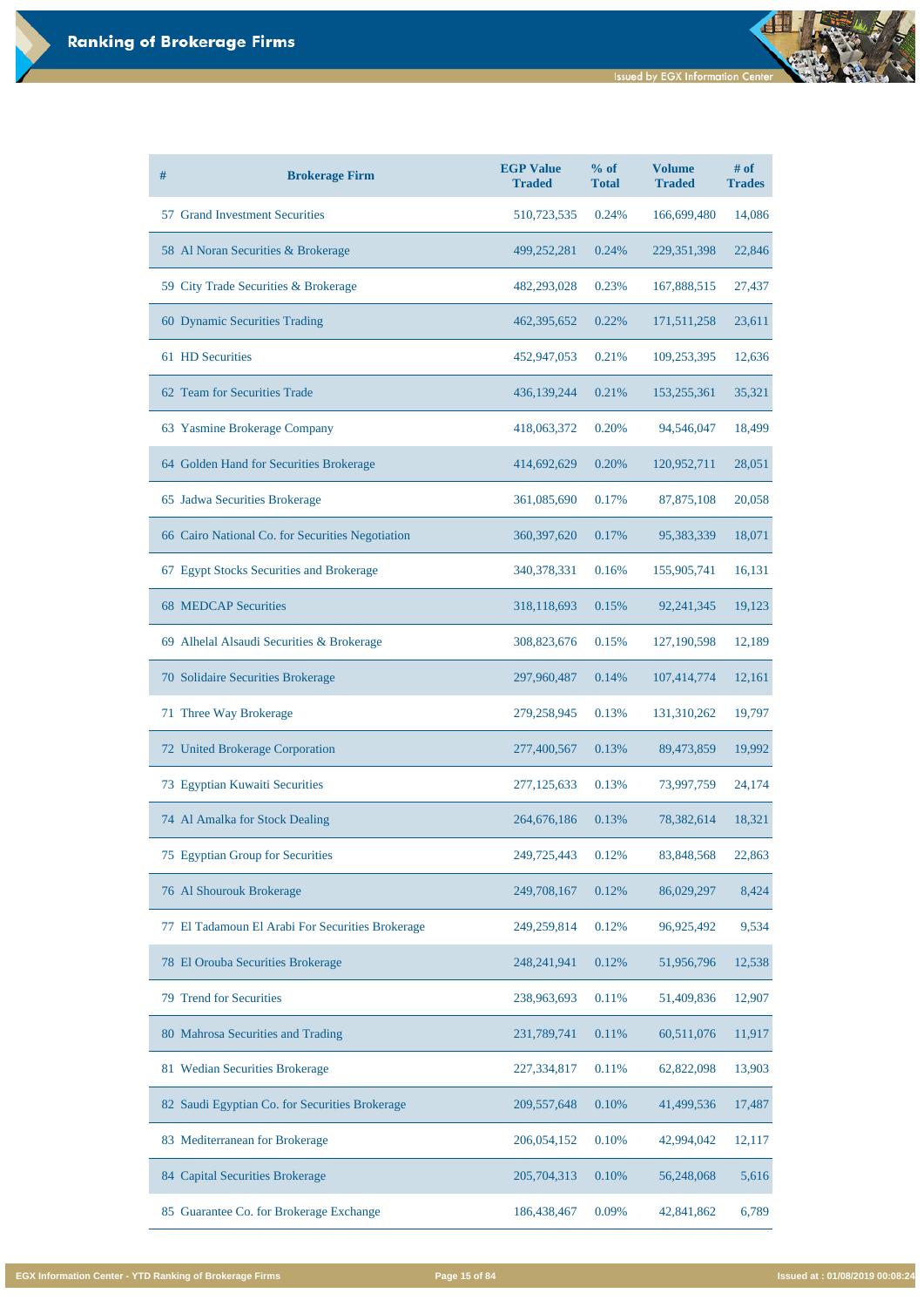đ

| #  | <b>Brokerage Firm</b>                           | <b>EGP Value</b><br><b>Traded</b> | $%$ of<br><b>Total</b> | <b>Volume</b><br><b>Traded</b> | $#$ of<br><b>Trades</b> |
|----|-------------------------------------------------|-----------------------------------|------------------------|--------------------------------|-------------------------|
|    | 86 Triple A Securities Co.                      | 183,725,057                       | 0.09%                  | 61,091,522                     | 9,119                   |
|    | 87 Alexandria Securities Brokerage              | 171,300,459                       | 0.08%                  | 45,027,085                     | 13,955                  |
|    | 88 Watania Stock Brokers                        | 170,525,125                       | 0.08%                  | 52,293,422                     | 10,212                  |
|    | 89 Al Manar For Stock Exchange                  | 167,386,366                       | 0.08%                  | 22,707,181                     | 5,473                   |
|    | 90 Samba Tadawol Misr Brokerage                 | 164,751,919                       | 0.08%                  | 65,303,074                     | 14,661                  |
|    | 91 City Capital securities & stock market       | 142,428,685                       | 0.07%                  | 38,490,454                     | 5,797                   |
|    | 92 Mina Company Stock Exchange Brokers          | 141,842,399                       | 0.07%                  | 71,294,818                     | 7,062                   |
|    | 93 Swiss Group                                  | 141,454,597                       | 0.07%                  | 45,636,605                     | 10,573                  |
|    | 94 Takamol Brokerage Co.                        | 135,096,296                       | 0.06%                  | 26,183,854                     | 5,390                   |
|    | 95 El-Mokattam Securities Brokerage             | 134,915,892                       | 0.06%                  | 46,027,662                     | 10,738                  |
|    | 96 Tropicana for Stock Exchange                 | 132, 132, 567                     | 0.06%                  | 38,920,743                     | 11,076                  |
| 97 | Cairo Stock Brokerage Co                        | 129,545,920                       | 0.06%                  | 31,505,261                     | 7,412                   |
|    | 98 El Alamia for Brokerage                      | 122,509,973                       | 0.06%                  | 31,048,091                     | 6,100                   |
|    | 99 El Khalegya Securities                       | 111,122,949                       | 0.05%                  | 30,154,594                     | 6,161                   |
|    | 100 Venex Group For Securities                  | 100,470,275                       | 0.05%                  | 23,014,362                     | 6,760                   |
|    | 101 Cairo International for Securities Exchange | 91,792,317                        | 0.04%                  | 37,087,970                     | 4,690                   |
|    | 102 El Safa Securities Brokerage                | 91,247,949                        | 0.04%                  | 35,007,531                     | 7,231                   |
|    | 103 Universal Securities Brokerage              | 82,587,325                        | 0.04%                  | 36,205,948                     | 7,650                   |
|    | 104 Luxor Securities Brokerage Co.              | 75,596,825                        | 0.04%                  | 23, 252, 317                   | 5,869                   |
|    | 105 International for Securities                | 73,845,163                        | 0.04%                  | 19,747,120                     | 5,646                   |
|    | 106 EGY TREND BROKERAGE                         | 68,958,725                        | 0.03%                  | 30,139,392                     | 8,211                   |

| 107 Egypt Brokerage - Inertia       | 68,924,026 | 0.03% | 16,697,939 | 2,553 |
|-------------------------------------|------------|-------|------------|-------|
| 108 Wallstreet Securities Brokerage | 67,539,862 | 0.03% | 10,997,471 | 3,180 |
| 109 First Stock Brokerage           | 59,770,094 | 0.03% | 17,480,149 | 5,261 |
| 110 Council Inc.                    | 58,442,731 | 0.03% | 10,667,673 | 2,511 |
| 111 Horas Stock Brokers             | 58,008,298 | 0.03% | 16,890,970 | 5,108 |
| 112 Al Omanaa Al Mottaheden         | 51,540,863 | 0.02% | 22,904,586 | 5,249 |
| 113 Miracle for Securities          | 51,536,748 | 0.02% | 11,825,697 | 6,362 |
| 114 El Giza for Securities Trading  | 47,955,362 | 0.02% | 8,245,150  | 2,973 |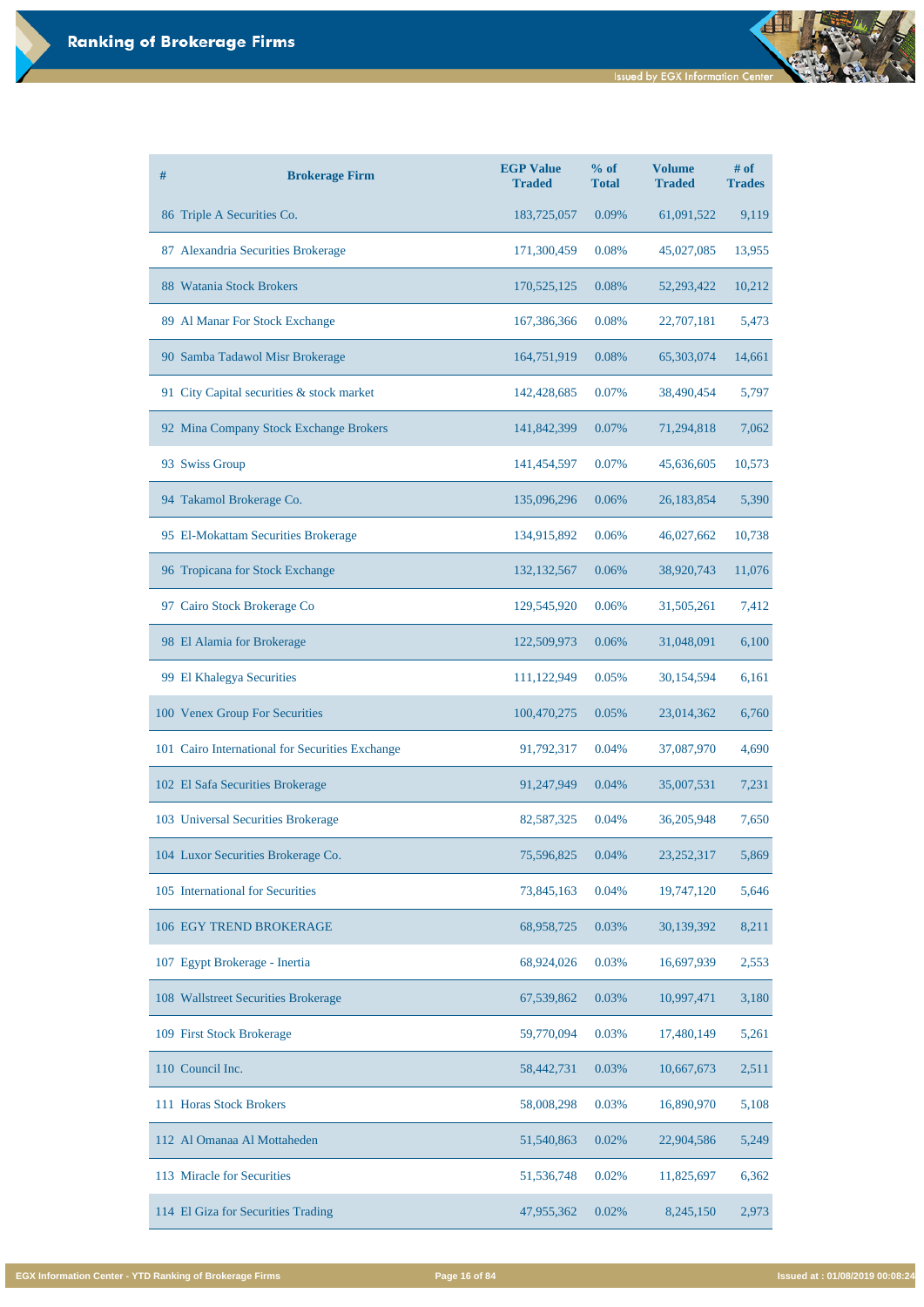**Issued by EGX Information Center** 

đ

**EGX Information Center - YTD Ranking of Brokerage Firms Page 17 of 84 Issued at : 01/08/2019 00:08:24**

| $\#$ | <b>Brokerage Firm</b>                              | <b>EGP Value</b><br><b>Traded</b> | $%$ of<br><b>Total</b> | <b>Volume</b><br><b>Traded</b> | $#$ of<br><b>Trades</b> |
|------|----------------------------------------------------|-----------------------------------|------------------------|--------------------------------|-------------------------|
|      | 115 Bab El-Mlouk for Securities Brokerage          | 36,920,850                        | 0.02%                  | 8,731,464                      | 2,516                   |
|      | 116 Safir for Stock Brokers                        | 33, 317, 146                      | 0.02%                  | 7,798,081                      | 3,224                   |
|      | 117 Profit Securities Brokerage                    | 32,376,919                        | 0.02%                  | 11,281,516                     | 2,853                   |
|      | 118 El Dawlia for Securities Brokerage             | 32,266,152                        | 0.02%                  | 10,207,132                     | 2,147                   |
|      | 119 Tiba Brokerage & Bookkeeping                   | 30,677,896                        | 0.01%                  | 8,088,482                      | 1,771                   |
|      | 120 Lepon Securities Brokers                       | 28,881,476                        | 0.01%                  | 5,803,328                      | 2,498                   |
|      | 121 Alhmd Stock Brokerage                          | 27,917,335                        | 0.01%                  | 8,234,553                      | 995                     |
|      | 122 Etrade Egypt For Securities Exchange           | 25,921,415                        | 0.01%                  | 6,909,405                      | 3,240                   |
|      | 123 El-Karnak Stocks Brokerage                     | 23,606,713                        | 0.01%                  | 13,408,400                     | 815                     |
|      | 124 International Brokerage Group                  | 23,387,050                        | 0.01%                  | 6,587,712                      | 1,818                   |
|      | 125 Premium Securities                             | 22,965,004                        | 0.01%                  | 6,841,088                      | 470                     |
|      | 126 The Financial Arabian for Securities Brokerage | 21,754,283                        | 0.01%                  | 4,951,576                      | 1,687                   |
|      | 127 El Fath Stock Brokers                          | 20,091,737                        | 0.01%                  | 5,038,596                      | 1,924                   |
|      | 128 Continental for Securities Trading             | 12,050,722                        | 0.01%                  | 3,036,815                      | 452                     |
|      | 129 Beltone Market Maker                           | 1,856,143                         | 0.00%                  | 169,718                        | 175                     |
|      | 130 Top for Brokerage                              | 538,694                           | 0.00%                  | 121,120                        | 42                      |
|      | 131 Smart Brokerage                                | 418,473                           | 0.00%                  | 233,388                        | 31                      |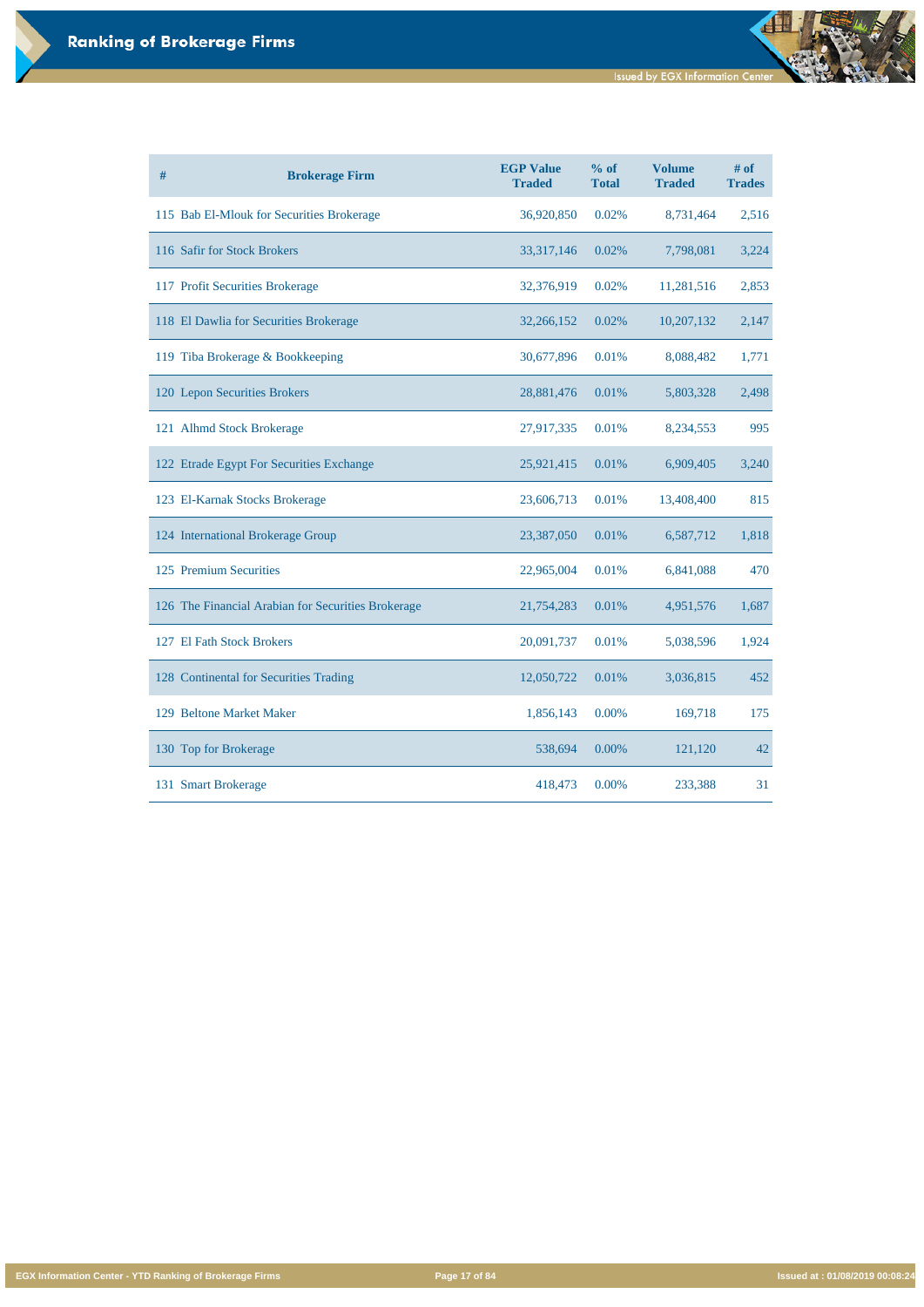

### **Period: 01/01/2019-31/07/2019**

#### **04- Brokerage Firms in Terms of Value Traded (Main Market)**

**Including Bonds but Excluding Deals**

| #  | <b>Brokerage Firm</b>                               | <b>EGP Value</b><br><b>Traded</b> | $%$ of<br><b>Total</b> | <b>Volume</b><br><b>Traded</b> | $#$ of<br><b>Trades</b> |
|----|-----------------------------------------------------|-----------------------------------|------------------------|--------------------------------|-------------------------|
|    | 1 Financial Brokerage Group                         | 26,689,778,334                    | 13.38%                 | 2,157,272,675                  | 257,344                 |
|    | 2 Hermes Securities Brokerage                       | 19,218,666,768                    | 9.63%                  | 5,331,141,157                  | 394,851                 |
|    | 3 Commercial International Brokerage company (CIBC) | 18,985,789,260                    | 9.51%                  | 2,561,903,274                  | 278,715                 |
|    | 4 Beltone Securities Brokerage                      | 10,740,248,471                    | 5.38%                  | 1,431,362,212                  | 189,179                 |
|    | 5 Arqaam Securities Brokerage                       | 9,366,257,962                     | 4.69%                  | 1,211,511,130                  | 199,840                 |
|    | <b>6 Pharos Securities</b>                          | 9,220,335,707                     | 4.62%                  | 1,792,779,650                  | 143,585                 |
|    | <b>7 Pioneers Securities</b>                        | 8,288,248,156                     | 4.15%                  | 2,495,683,991                  | 344,021                 |
|    | 8 Sigma Securities Brokerage                        | 7,446,493,440                     | 3.73%                  | 2,057,463,208                  | 195,713                 |
|    | 9 Mubasher International For Securities             | 6,027,297,349                     | 3.02%                  | 1,951,336,068                  | 244,523                 |
|    | 10 Naeem Brokerage                                  | 5,828,815,360                     | 2.92%                  | 1,701,431,271                  | 183,485                 |
|    | 11 Arabeya Online Securities                        | 5,119,838,153                     | 2.57%                  | 1,745,227,743                  | 224,339                 |
|    | 12 HSBC Securities Egypt S.A.E                      | 4,529,317,425                     | 2.27%                  | 237, 365, 949                  | 61,700                  |
|    | 13 HC Brokerage                                     | 4,410,095,787                     | 2.21%                  | 687,009,168                    | 102,282                 |
|    | 14 Shuaa securities                                 | 3,873,951,284                     | 1.94%                  | 1,128,173,903                  | 87,753                  |
|    | 15 Prime Securities Brokerage                       | 3,320,503,442                     | 1.66%                  | 725, 212, 334                  | 95,644                  |
|    | 16 Egyptian Arabian Company (Themar)                | 2,814,339,960                     | 1.41%                  | 1,039,241,160                  | 130,383                 |
| 17 | <b>Arab African International Securities</b>        | 2,797,692,872                     | 1.40%                  | 701,581,576                    | 70,434                  |
|    | 18 Ostoul Securities Brokerage                      | 2,435,086,600                     | 1.22%                  | 746,272,115                    | 47,146                  |
|    | 19 Cairo Capital Securities                         | 2,083,776,478                     | 1.04%                  | 467,706,052                    | 45,155                  |

| 20 Osool E.S.B for Securities Brokerage | 1,718,209,557 | 0.86% | 724,719,031 | 81,577  |
|-----------------------------------------|---------------|-------|-------------|---------|
| 21 ROAYA ONLINE                         | 1,705,392,983 | 0.85% | 438,737,514 | 57,139  |
| 22 Tycoon Securities                    | 1,649,398,124 | 0.83% | 471,447,347 | 58,196  |
| 23 Helwan Brokerage Co.                 | 1,541,965,427 | 0.77% | 489,294,044 | 136,417 |
| 24 Arzan Securities                     | 1,510,256,828 | 0.76% | 493,408,255 | 43,547  |
| 25 Mirage Brokerage                     | 1,399,589,827 | 0.70% | 544,460,794 | 96,628  |
| 26 Blom Egypt Securities                | 1,363,356,955 | 0.68% | 481,483,031 | 42,150  |
| 27 Wathika Brokerage                    | 1,328,925,077 | 0.67% | 428,587,910 | 74,162  |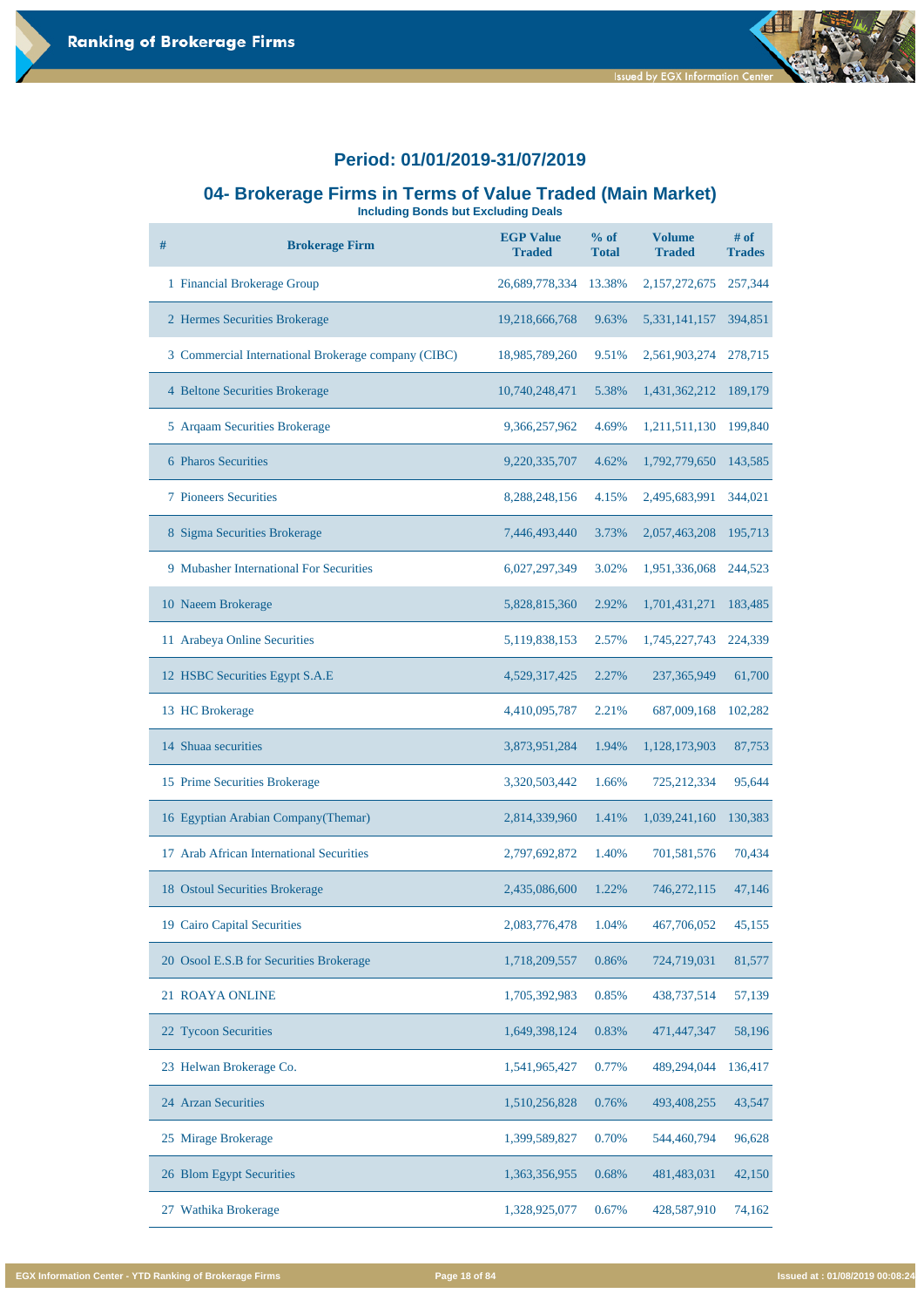| #<br><b>Brokerage Firm</b>                    | <b>EGP Value</b><br><b>Traded</b> | $%$ of<br><b>Total</b> | <b>Volume</b><br><b>Traded</b> | # of<br><b>Trades</b> |
|-----------------------------------------------|-----------------------------------|------------------------|--------------------------------|-----------------------|
| 28 El Horreya Securities                      | 1,326,993,258                     | 0.67%                  | 485,860,202                    | 53,960                |
| 29 Vantage for securities Brokerage           | 1,175,584,891                     | 0.59%                  | 264, 271, 932                  | 43,769                |
| 30 New Brent Brokerage                        | 1,073,044,569                     | 0.54%                  | 384,802,683                    | 52,579                |
| 31 Aman for Securities Co.                    | 1,015,511,460                     | 0.51%                  | 287,188,075                    | 51,916                |
| 32 Okaz Stockbrokers & Investment Consultants | 902,487,739                       | 0.45%                  | 120,740,295                    | 28,492                |
| 33 Horizon Securities Brokerage Company       | 872,144,504                       | 0.44%                  | 258,388,848                    | 36,922                |
| 34 ArabFinance Brokerage And Securities       | 849,326,390                       | 0.43%                  | 226,067,228                    | 37,055                |
| 35 Al Arabia Securities Brokerage             | 801,734,266                       | 0.40%                  | 246,093,003                    | 40,459                |
| 36 Golden Way Securities                      | 782,250,290                       | 0.39%                  | 241,030,351                    | 27,165                |
| <b>37 Premiere Securities</b>                 | 742,069,601                       | 0.37%                  | 277,993,940                    | 30,988                |
| 38 Golden Share Securities                    | 734,359,026                       | 0.37%                  | 238,852,295                    | 29,808                |
| 39 Mega Investment Securities                 | 722,546,182                       | 0.36%                  | 182, 184, 183                  | 35,280                |
| 40 Al Rowad for Securities Brokerage          | 702,000,944                       | 0.35%                  | 205,655,050                    | 18,228                |
| 41 Metro Co. for Stock Dealing (SAE)          | 700,844,693                       | 0.35%                  | 235,408,942                    | 40,367                |
| 42 Economic Securities Group                  | 688, 942, 235                     | 0.35%                  | 198,660,769                    | 34,223                |
| <b>43 Global Invest Securities</b>            | 684, 883, 390                     | 0.34%                  | 179,660,183                    | 29,444                |
| 44 Pharaonic Brokerage Company                | 673,991,343                       | 0.34%                  | 193,456,176                    | 31,761                |
| <b>45 Brokers Securities</b>                  | 662,508,853                       | 0.33%                  | 240,415,137                    | 19,083                |
| 46 Pyramids Capital                           | 649,527,935                       | 0.33%                  | 212,474,731                    | 33,955                |
| 47 The Roots Co. for Stock Brokerage          | 635,157,670                       | 0.32%                  | 176, 303, 539                  | 43,737                |
| 48 El Marwa Brokerage                         | 634,573,060                       | 0.32%                  | 323,588,879                    | 12,736                |

| 49 Honest Brokerage & Book Keeping            | 614,709,084   | 0.31% | 208,938,913   | 39,381 |
|-----------------------------------------------|---------------|-------|---------------|--------|
| 50 Maadi for Stock Dealing                    | 603,910,269   | 0.30% | 103,919,821   | 17,150 |
| 51 Royal Securities Brokerage Co.             | 597,085,338   | 0.30% | 255,649,895   | 20,689 |
| 52 Masters Securities                         | 570,467,750   | 0.29% | 147, 224, 445 | 10,194 |
| 53 Global Capital Securities                  | 547, 135, 221 | 0.27% | 216,750,381   | 27,721 |
| 54 Al Ahram Stock Exchange Securities Brokers | 541,286,863   | 0.27% | 221,378,317   | 33,778 |
| 55 Faisal Brokerage Company                   | 534,847,998   | 0.27% | 115,320,454   | 21,181 |
| 56 Grand Investment Securities                | 507,160,220   | 0.25% | 164,072,575   | 14,078 |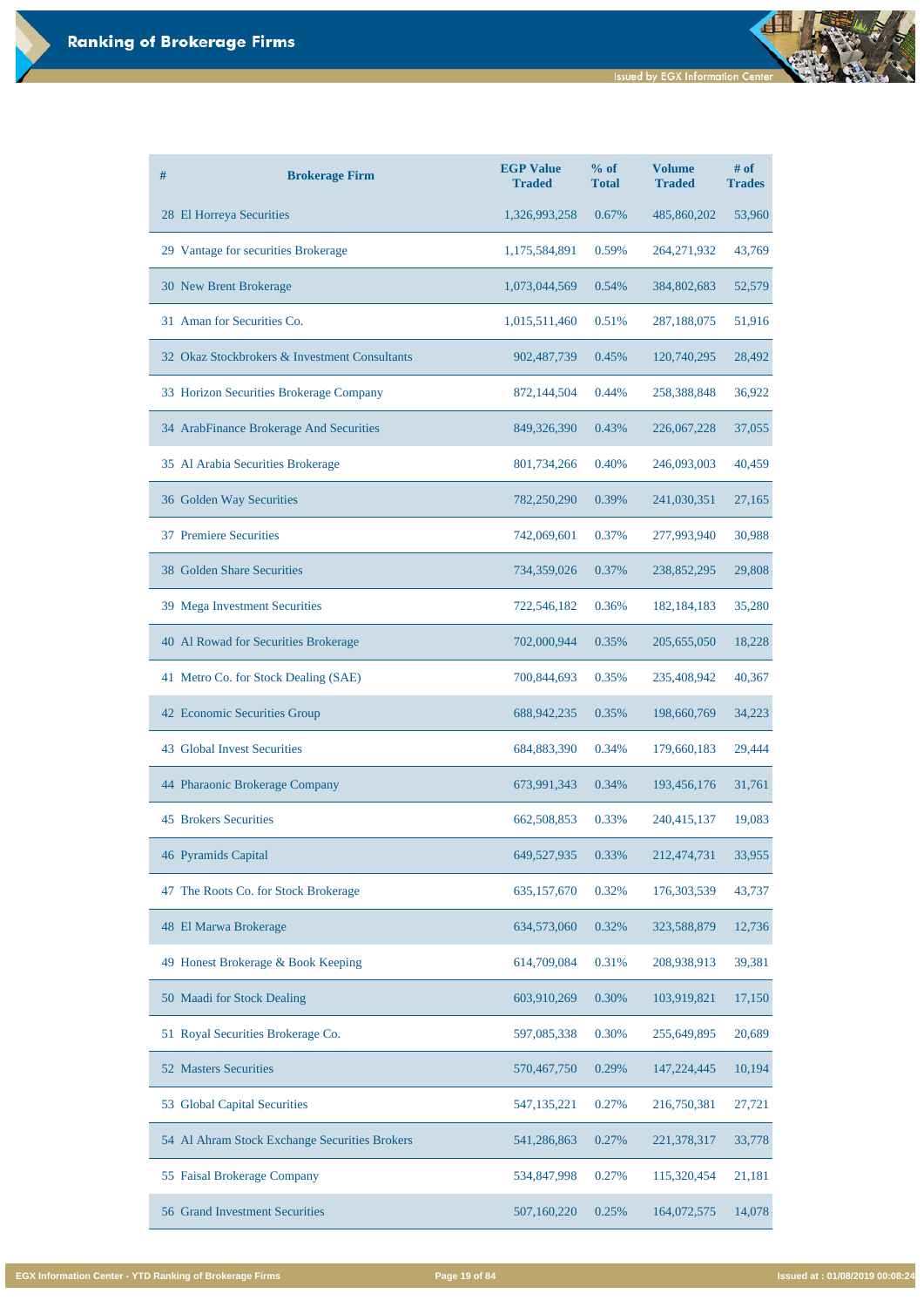| # | <b>Brokerage Firm</b>                            | <b>EGP Value</b><br><b>Traded</b> | $%$ of<br><b>Total</b> | <b>Volume</b><br><b>Traded</b> | # of<br><b>Trades</b> |
|---|--------------------------------------------------|-----------------------------------|------------------------|--------------------------------|-----------------------|
|   | 57 Acumen Securities S.A.E                       | 501,204,729                       | 0.25%                  | 77,000,793                     | 14,142                |
|   | 58 Al Noran Securities & Brokerage               | 499, 177, 989                     | 0.25%                  | 229, 315, 131                  | 22,837                |
|   | 59 City Trade Securities & Brokerage             | 481,614,031                       | 0.24%                  | 167,608,419                    | 27,413                |
|   | 60 Dynamic Securities Trading                    | 458,409,607                       | 0.23%                  | 170,879,511                    | 23,548                |
|   | 61 HD Securities                                 | 452,929,613                       | 0.23%                  | 109,245,395                    | 12,634                |
|   | 62 Team for Securities Trade                     | 435, 631, 215                     | 0.22%                  | 153,130,953                    | 35,271                |
|   | 63 Yasmine Brokerage Company                     | 417,933,793                       | 0.21%                  | 94,498,701                     | 18,487                |
|   | 64 Golden Hand for Securities Brokerage          | 414,126,981                       | 0.21%                  | 120,727,347                    | 28,044                |
|   | 65 Cairo National Co. for Securities Negotiation | 360, 397, 620                     | 0.18%                  | 95,383,339                     | 18,071                |
|   | 66 Jadwa Securities Brokerage                    | 359,064,254                       | 0.18%                  | 87,073,158                     | 20,029                |
|   | 67 Egypt Stocks Securities and Brokerage         | 340, 307, 176                     | 0.17%                  | 155,873,101                    | 16,128                |
|   | <b>68 MEDCAP Securities</b>                      | 317,705,187                       | 0.16%                  | 92,085,180                     | 19,110                |
|   | 69 Alhelal Alsaudi Securities & Brokerage        | 308,628,239                       | 0.15%                  | 127,100,948                    | 12,187                |
|   | 70 Solidaire Securities Brokerage                | 297,716,889                       | 0.15%                  | 107,292,103                    | 12,148                |
|   | 71 Three Way Brokerage                           | 278,513,346                       | 0.14%                  | 130,974,568                    | 19,760                |
|   | 72 United Brokerage Corporation                  | 277, 174, 545                     | 0.14%                  | 89,328,599                     | 19,980                |
|   | 73 Egyptian Kuwaiti Securities                   | 276,566,560                       | 0.14%                  | 73,870,129                     | 24,148                |
|   | 74 Al Amalka for Stock Dealing                   | 264, 185, 385                     | 0.13%                  | 78,259,558                     | 18,293                |
|   | 75 Al Shourouk Brokerage                         | 249,669,200                       | 0.13%                  | 86,004,878                     | 8,421                 |
|   | 76 El Tadamoun El Arabi For Securities Brokerage | 249,240,630                       | 0.12%                  | 96,916,692                     | 9,533                 |
|   | 77 Egyptian Group for Securities                 | 249,161,460                       | 0.12%                  | 83,494,507                     | 22,847                |
|   | <b>78 Trend for Securities</b>                   | 238,818,606                       | 0.12%                  | 51,305,209                     | 12,902                |
|   | 79 Mahrosa Securities and Trading                | 231,056,264                       | 0.12%                  | 60,392,973                     | 11,906                |
|   | 80 Wedian Securities Brokerage                   | 226,763,519                       | 0.11%                  | 62,520,317                     | 13,873                |
|   | 81 El Orouba Securities Brokerage                | 223,508,592                       | 0.11%                  | 48,350,390                     | 12,532                |
|   | 82 Saudi Egyptian Co. for Securities Brokerage   | 207,961,637                       | 0.10%                  | 41,213,582                     | 17,477                |
|   | 83 Capital Securities Brokerage                  | 205,704,313                       | 0.10%                  | 56,248,068                     | 5,616                 |
|   | 84 Guarantee Co. for Brokerage Exchange          | 185,398,110                       | 0.09%                  | 42,387,001                     | 6,778                 |
|   | 85 Triple A Securities Co.                       | 183,534,551                       | 0.09%                  | 61,045,705                     | 9,106                 |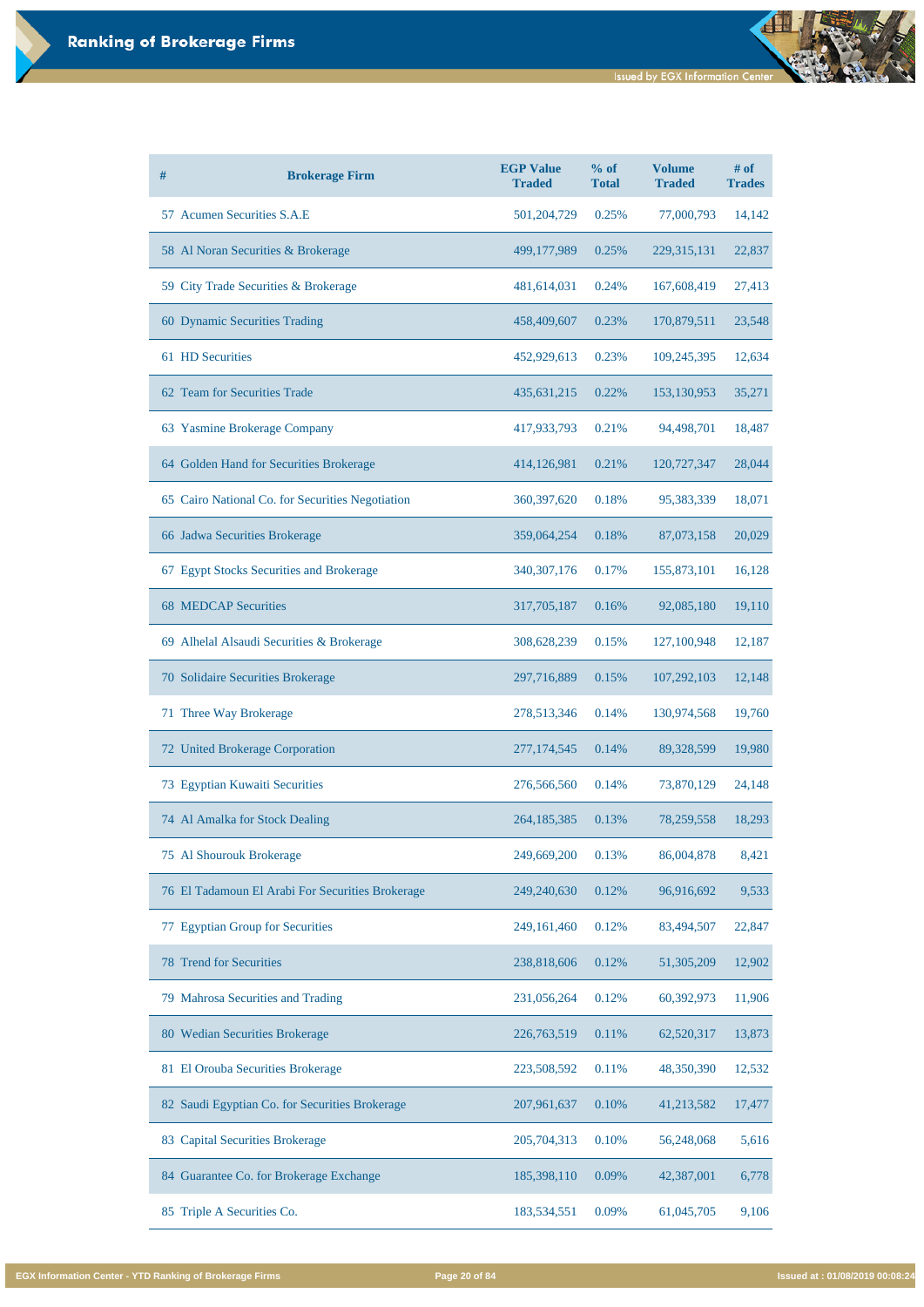| # | <b>Brokerage Firm</b>                           | <b>EGP Value</b><br><b>Traded</b> | $%$ of<br><b>Total</b> | <b>Volume</b><br><b>Traded</b> | $#$ of<br><b>Trades</b> |
|---|-------------------------------------------------|-----------------------------------|------------------------|--------------------------------|-------------------------|
|   | 86 Alexandria Securities Brokerage              | 170,352,782                       | 0.09%                  | 44,890,651                     | 13,938                  |
|   | 87 Watania Stock Brokers                        | 169, 344, 790                     | 0.08%                  | 52,162,057                     | 10,188                  |
|   | 88 Al Manar For Stock Exchange                  | 167,293,345                       | 0.08%                  | 22,694,876                     | 5,470                   |
|   | 89 Samba Tadawol Misr Brokerage                 | 164,692,530                       | 0.08%                  | 65,277,943                     | 14,656                  |
|   | 90 Mediterranean for Brokerage                  | 150,858,377                       | 0.08%                  | 38,171,565                     | 12,105                  |
|   | 91 City Capital securities & stock market       | 142,428,685                       | 0.07%                  | 38,490,454                     | 5,797                   |
|   | 92 Mina Company Stock Exchange Brokers          | 141,722,924                       | 0.07%                  | 71,259,360                     | 7,052                   |
|   | 93 Swiss Group                                  | 141,002,361                       | 0.07%                  | 45,458,146                     | 10,554                  |
|   | 94 Takamol Brokerage Co.                        | 134,812,899                       | 0.07%                  | 26, 103, 872                   | 5,378                   |
|   | 95 El-Mokattam Securities Brokerage             | 134,464,441                       | 0.07%                  | 45,829,177                     | 10,726                  |
|   | 96 Tropicana for Stock Exchange                 | 131,937,186                       | 0.07%                  | 38,794,654                     | 11,068                  |
|   | 97 Cairo Stock Brokerage Co                     | 129,435,470                       | 0.06%                  | 31,470,483                     | 7,406                   |
|   | 98 El Alamia for Brokerage                      | 122,444,955                       | 0.06%                  | 31,037,313                     | 6,092                   |
|   | 99 El Khalegya Securities                       | 111,074,772                       | 0.06%                  | 30,145,371                     | 6,157                   |
|   | 100 Venex Group For Securities                  | 100,361,323                       | 0.05%                  | 23,002,590                     | 6,756                   |
|   | 101 Cairo International for Securities Exchange | 91,681,068                        | 0.05%                  | 37,036,667                     | 4,688                   |
|   | 102 El Safa Securities Brokerage                | 89,986,040                        | 0.05%                  | 34,444,506                     | 7,222                   |
|   | 103 Universal Securities Brokerage              | 82, 133, 792                      | 0.04%                  | 35,972,473                     | 7,594                   |
|   | 104 Luxor Securities Brokerage Co.              | 75,354,875                        | 0.04%                  | 23,150,474                     | 5,866                   |
|   | 105 International for Securities                | 73,786,785                        | 0.04%                  | 19,711,257                     | 5,643                   |
|   | 106 Egypt Brokerage - Inertia                   | 68,211,774                        | 0.03%                  | 16,170,545                     | 2,549                   |

| 107 Wallstreet Securities Brokerage       | 67,539,862 | 0.03% | 10,997,471 | 3,180 |
|-------------------------------------------|------------|-------|------------|-------|
| 108 First Stock Brokerage                 | 59,040,086 | 0.03% | 17,235,260 | 5,228 |
| 109 Council Inc.                          | 57,925,676 | 0.03% | 10,574,173 | 2,510 |
| 110 Horas Stock Brokers                   | 57,924,867 | 0.03% | 16,866,594 | 5,102 |
| 111 Miracle for Securities                | 51,477,360 | 0.03% | 11,796,934 | 6,355 |
| 112 Al Omanaa Al Mottaheden               | 51,094,588 | 0.03% | 22,733,864 | 5,232 |
| 113 El Giza for Securities Trading        | 47,794,555 | 0.02% | 8,206,763  | 2,964 |
| 114 Bab El-Mlouk for Securities Brokerage | 36,770,043 | 0.02% | 8,728,812  | 2,513 |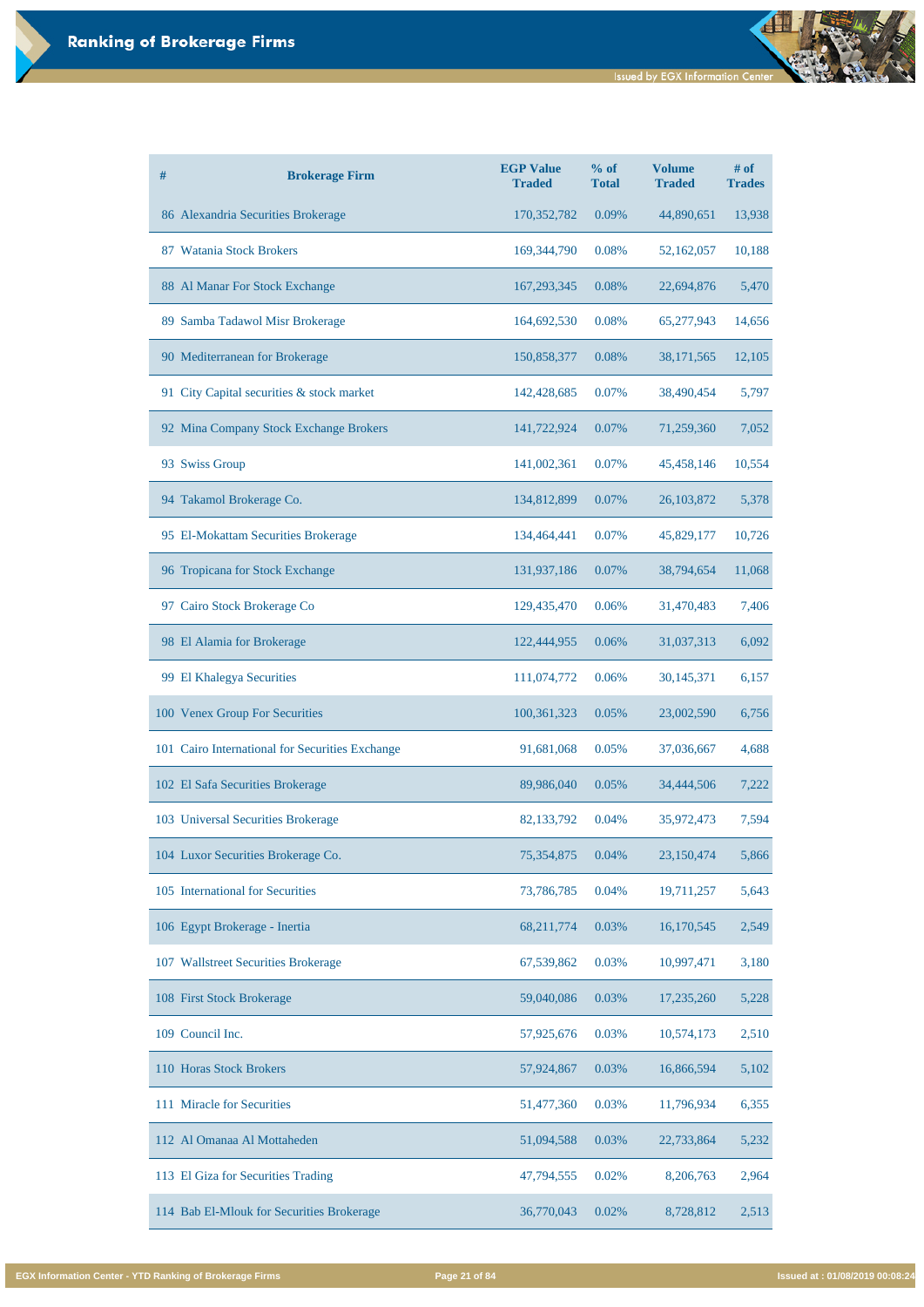đ

**EGX Information Center - YTD Ranking of Brokerage Firms Page 22 of 84 Issued at : 01/08/2019 00:08:24**

| # | <b>Brokerage Firm</b>                              | <b>EGP Value</b><br><b>Traded</b> | % of<br><b>Total</b> | <b>Volume</b><br><b>Traded</b> | $#$ of<br><b>Trades</b> |
|---|----------------------------------------------------|-----------------------------------|----------------------|--------------------------------|-------------------------|
|   | 115 Safir for Stock Brokers                        | 33, 317, 146                      | 0.02%                | 7,798,081                      | 3,224                   |
|   | 116 El Dawlia for Securities Brokerage             | 32,241,260                        | 0.02%                | 10,188,693                     | 2,144                   |
|   | 117 Profit Securities Brokerage                    | 32,024,196                        | 0.02%                | 11,210,474                     | 2,848                   |
|   | 118 Tiba Brokerage & Bookkeeping                   | 30,651,958                        | 0.02%                | 8,080,338                      | 1,768                   |
|   | 119 Lepon Securities Brokers                       | 28,866,450                        | 0.01%                | 5,796,435                      | 2,497                   |
|   | <b>120 EGY TREND BROKERAGE</b>                     | 28,684,115                        | 0.01%                | 11,780,896                     | 7,137                   |
|   | 121 Alhmd Stock Brokerage                          | 27,836,249                        | 0.01%                | 8,219,890                      | 993                     |
|   | 122 Etrade Egypt For Securities Exchange           | 25,792,304                        | 0.01%                | 6,835,904                      | 3,224                   |
|   | 123 El-Karnak Stocks Brokerage                     | 23,606,713                        | 0.01%                | 13,408,400                     | 815                     |
|   | 124 International Brokerage Group                  | 23,336,619                        | 0.01%                | 6,554,371                      | 1,813                   |
|   | 125 Premium Securities                             | 22,965,004                        | 0.01%                | 6,841,088                      | 470                     |
|   | 126 The Financial Arabian for Securities Brokerage | 21,648,607                        | 0.01%                | 4,873,298                      | 1,685                   |
|   | 127 El Fath Stock Brokers                          | 20,091,737                        | 0.01%                | 5,038,596                      | 1,924                   |
|   | 128 Continental for Securities Trading             | 12,007,122                        | 0.01%                | 3,016,815                      | 451                     |
|   | 129 Beltone Market Maker                           | 1,856,143                         | 0.00%                | 169,718                        | 175                     |
|   | 130 Top for Brokerage                              | 532,463                           | 0.00%                | 116,505                        | 40                      |
|   | 131 Smart Brokerage                                | 418,473                           | 0.00%                | 233,388                        | 31                      |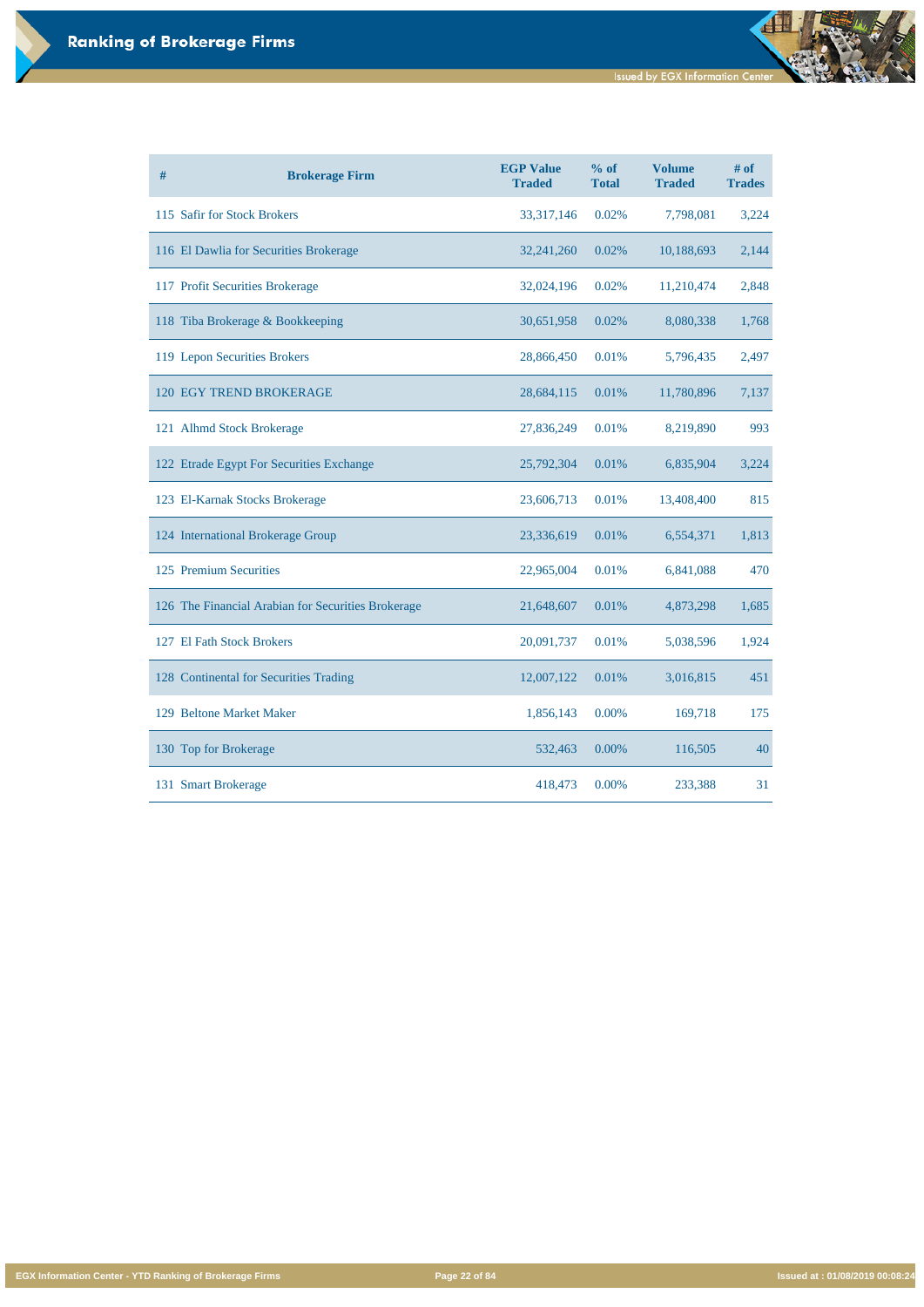# **Period: 01/01/2019-31/07/2019**

# **05- Brokerage Firms in Terms of Value Traded (Nilex Market)**

**Including Deals**

| #  | <b>Brokerage Firm</b>                               | <b>EGP Value</b><br><b>Traded</b> | $%$ of<br><b>Total</b> | <b>Volume</b><br><b>Traded</b> | $#$ of<br><b>Trades</b> |
|----|-----------------------------------------------------|-----------------------------------|------------------------|--------------------------------|-------------------------|
|    | 1 Pharos Securities                                 | 69,935,508                        | 15.66%                 | 73, 537, 265                   | 517                     |
|    | 2 Hermes Securities Brokerage                       | 43,157,678                        | 9.66%                  | 50,509,689                     | 3,436                   |
|    | <b>3</b> Mubasher International For Securities      | 32,949,297                        | 7.38%                  | 35,529,732                     | 4,086                   |
|    | 4 Arabeya Online Securities                         | 24,270,429                        | 5.43%                  | 45,548,736                     | 3,057                   |
|    | 5 Ostoul Securities Brokerage                       | 21,583,583                        | 4.83%                  | 6,061,124                      | 181                     |
|    | 6 Commercial International Brokerage company (CIBC) | 17,500,116                        | 3.92%                  | 9,833,004                      | 464                     |
|    | <b>7 Masters Securities</b>                         | 17,482,918                        | 3.91%                  | 8,073,698                      | 211                     |
|    | 8 Beltone Securities Brokerage                      | 16,034,240                        | 3.59%                  | 7,755,588                      | 488                     |
|    | <b>9 Pioneers Securities</b>                        | 15,462,990                        | 3.46%                  | 26,302,299                     | 2,277                   |
|    | 10 Cairo Capital Securities                         | 10,654,711                        | 2.39%                  | 7,365,932                      | 1,262                   |
|    | 11 Egypt Stocks Securities and Brokerage            | 9,726,845                         | 2.18%                  | 11,680,178                     | 1,053                   |
|    | 12 Metro Co. for Stock Dealing (SAE)                | 9,018,426                         | 2.02%                  | 6,547,578                      | 371                     |
|    | 13 Helwan Brokerage Co.                             | 8,896,231                         | 1.99%                  | 16,849,574                     | 3,536                   |
|    | 14 Sigma Securities Brokerage                       | 8,392,662                         | 1.88%                  | 20,096,830                     | 1,201                   |
|    | 15 Wathika Brokerage                                | 7,226,197                         | 1.62%                  | 17,758,507                     | 945                     |
|    | 16 New Brent Brokerage                              | 6,838,315                         | 1.53%                  | 9,545,291                      | 1,114                   |
|    | 17 Mirage Brokerage                                 | 6,150,427                         | 1.38%                  | 15,283,367                     | 1,114                   |
| 18 | <b>Golden Share Securities</b>                      | 5,683,976                         | 1.27%                  | 7,528,942                      | 635                     |
|    | 19 Jadwa Securities Brokerage                       | 4,956,255                         | 1.11%                  | 5,861,409                      | 640                     |

| 20 Honest Brokerage & Book Keeping   | 4,807,046 | 1.08% | 8,021,501  | 949   |
|--------------------------------------|-----------|-------|------------|-------|
| 21 Egyptian Arabian Company (Themar) | 4,743,699 | 1.06% | 9,176,072  | 994   |
| 22 MEDCAP Securities                 | 4,488,129 | 1.00% | 13,487,407 | 731   |
| 23 Tycoon Securities                 | 4,176,498 | 0.94% | 7,413,342  | 809   |
| 24 Cairo Stock Brokerage Co          | 4,096,564 | 0.92% | 13,378,859 | 531   |
| 25 Naeem Brokerage                   | 3,946,419 | 0.88% | 3,317,748  | 1,436 |
| 26 Three Way Brokerage               | 3,253,049 | 0.73% | 3,389,854  | 453   |
| 27 City Trade Securities & Brokerage | 3,014,483 | 0.67% | 3,894,394  | 605   |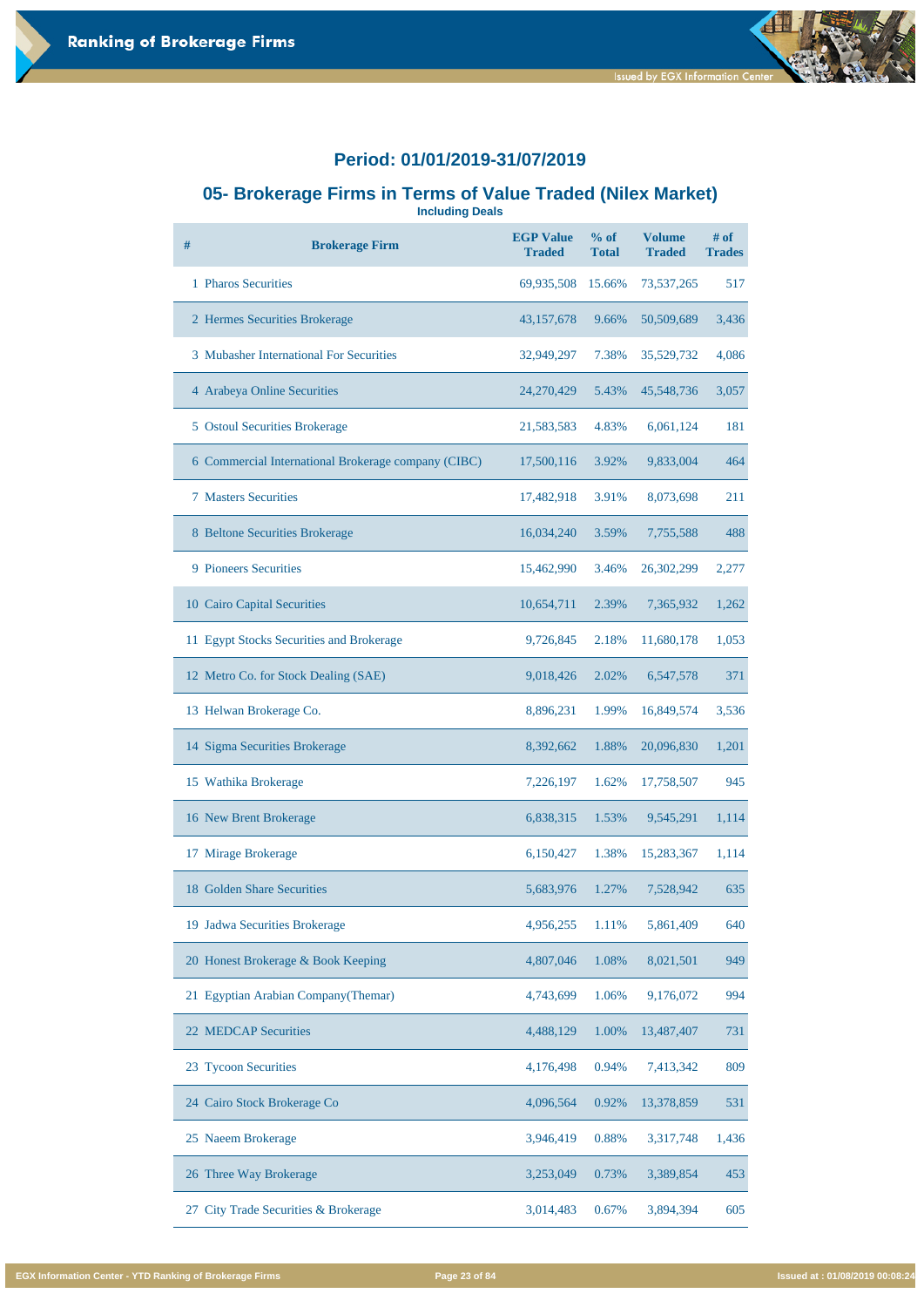**Issued by EGX Information Center** 

| # | <b>Brokerage Firm</b>                           | <b>EGP Value</b><br><b>Traded</b> | % of<br><b>Total</b> | <b>Volume</b><br><b>Traded</b> | $#$ of<br><b>Trades</b> |
|---|-------------------------------------------------|-----------------------------------|----------------------|--------------------------------|-------------------------|
|   | 28 Economic Securities Group                    | 2,959,289                         | 0.66%                | 4,545,090                      | 389                     |
|   | 29 Vantage for securities Brokerage             | 2,844,534                         | 0.64%                | 9,519,422                      | 322                     |
|   | 30 Mediterranean for Brokerage                  | 2,828,975                         | 0.63%                | 5,382,972                      | 500                     |
|   | 31 Global Invest Securities                     | 2,807,928                         | 0.63%                | 4,894,200                      | 361                     |
|   | 32 Alhelal Alsaudi Securities & Brokerage       | 2,731,692                         | 0.61%                | 4,215,633                      | 289                     |
|   | 33 Al Arabia Securities Brokerage               | 2,717,093                         | 0.61%                | 5,041,600                      | 414                     |
|   | 34 Egyptian Group for Securities                | 2,387,767                         | 0.53%                | 3,931,209                      | 634                     |
|   | 35 The Roots Co. for Stock Brokerage            | 2,250,687                         | 0.50%                | 5,527,777                      | 498                     |
|   | 36 Osool E.S.B for Securities Brokerage         | 2,137,713                         | 0.48%                | 3,872,680                      | 369                     |
|   | 37 Pyramids Capital                             | 2,096,636                         | 0.47%                | 6,294,955                      | 497                     |
|   | 38 Aman for Securities Co.                      | 2,080,715                         | 0.47%                | 2,286,025                      | 259                     |
|   | 39 Team for Securities Trade                    | 1,967,746                         | 0.44%                | 2,426,628                      | 491                     |
|   | 40 Faisal Brokerage Company                     | 1,904,278                         | 0.43%                | 4,574,938                      | 376                     |
|   | 41 HC Brokerage                                 | 1,868,777                         | 0.42%                | 2,436,668                      | 223                     |
|   | <b>42 Arab African International Securities</b> | 1,840,390                         | 0.41%                | 2,010,646                      | 409                     |
|   | 43 ArabFinance Brokerage And Securities         | 1,708,260                         | 0.38%                | 2,740,783                      | 267                     |
|   | 44 Egyptian Kuwaiti Securities                  | 1,662,665                         | 0.37%                | 2,481,042                      | 335                     |
|   | 45 El Horreya Securities                        | 1,595,365                         | 0.36%                | 2,610,706                      | 234                     |
|   | 46 Royal Securities Brokerage Co.               | 1,582,573                         | 0.35%                | 1,927,307                      | 220                     |
|   | 47 Dynamic Securities Trading                   | 1,492,484                         | 0.33%                | 4,074,147                      | 295                     |
|   | <b>48 ROAYA ONLINE</b>                          | 1,474,567                         | 0.33%                | 2,737,217                      | 323                     |

| Al Omanaa Al Mottaheden<br>49                 | 1,455,986 | 0.33% | 2,490,218 | 265 |
|-----------------------------------------------|-----------|-------|-----------|-----|
| 50 Global Capital Securities                  | 1,439,777 | 0.32% | 3,764,614 | 289 |
| 51 Prime Securities Brokerage                 | 1,410,076 | 0.32% | 1,604,199 | 275 |
| 52 Al Ahram Stock Exchange Securities Brokers | 1,354,876 | 0.30% | 2,634,474 | 271 |
| 53 Arzan Securities                           | 1,341,828 | 0.30% | 2,167,287 | 219 |
| 54 Blom Egypt Securities                      | 1,332,224 | 0.30% | 3,279,710 | 165 |
| 55 Tropicana for Stock Exchange               | 1,318,593 | 0.30% | 3,506,752 | 236 |
| 56 Samba Tadawol Misr Brokerage               | 1,305,651 | 0.29% | 2,937,931 | 236 |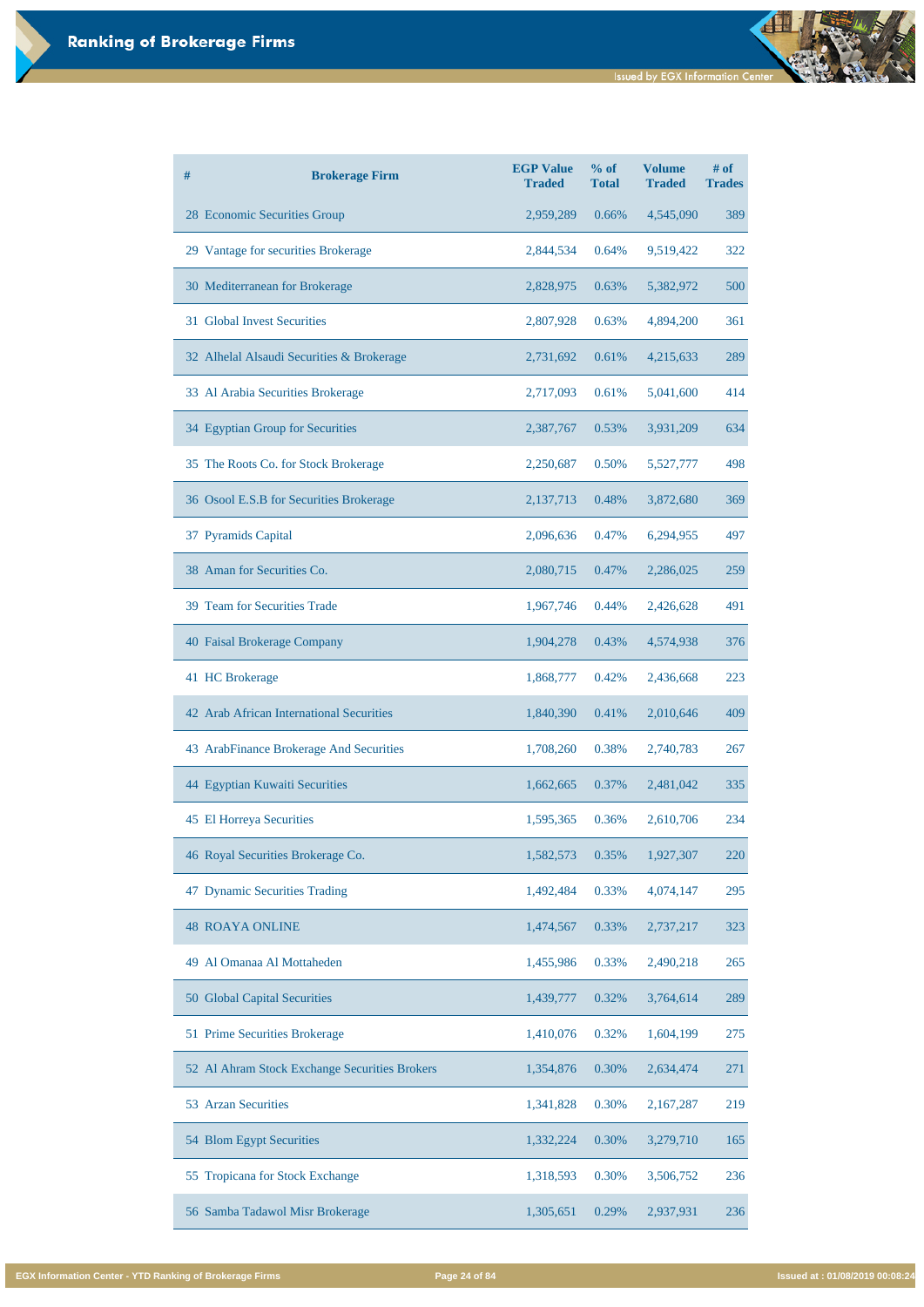| # | <b>Brokerage Firm</b>                    | <b>EGP Value</b><br><b>Traded</b> | $%$ of<br><b>Total</b> | <b>Volume</b><br><b>Traded</b> | $#$ of<br><b>Trades</b> |
|---|------------------------------------------|-----------------------------------|------------------------|--------------------------------|-------------------------|
|   | <b>57 Premiere Securities</b>            | 1,271,987                         | 0.28%                  | 2,473,224                      | 371                     |
|   | 58 Al Amalka for Stock Dealing           | 1,087,947                         | 0.24%                  | 1,661,231                      | 229                     |
|   | 59 Luxor Securities Brokerage Co.        | 986,423                           | 0.22%                  | 2,824,990                      | 190                     |
|   | 60 Horizon Securities Brokerage Company  | 810,972                           | 0.18%                  | 2,150,552                      | 163                     |
|   | 61 Al Noran Securities & Brokerage       | 800,637                           | 0.18%                  | 1,212,450                      | 189                     |
|   | 62 Golden Hand for Securities Brokerage  | 787,683                           | 0.18%                  | 3,126,708                      | 94                      |
|   | 63 International for Securities          | 696,974                           | 0.16%                  | 978,800                        | 114                     |
|   | 64 Alexandria Securities Brokerage       | 695,312                           | 0.16%                  | 1,307,876                      | 257                     |
|   | 65 Pharaonic Brokerage Company           | 682,261                           | 0.15%                  | 859,246                        | 122                     |
|   | 66 Capital Securities Brokerage          | 655,886                           | 0.15%                  | 647,702                        | 87                      |
|   | 67 Mahrosa Securities and Trading        | 648,397                           | 0.15%                  | 805,718                        | 108                     |
|   | 68 Bab El-Mlouk for Securities Brokerage | 639,653                           | 0.14%                  | 289,185                        | 65                      |
|   | 69 Takamol Brokerage Co.                 | 635,352                           | 0.14%                  | 2,128,669                      | 62                      |
|   | 70 Universal Securities Brokerage        | 562,946                           | 0.13%                  | 622,750                        | 108                     |
|   | 71 Golden Way Securities                 | 558,433                           | 0.13%                  | 370,923                        | 156                     |
|   | 72 Safir for Stock Brokers               | 540,171                           | 0.12%                  | 611,100                        | 106                     |
|   | 73 United Brokerage Corporation          | 537,146                           | 0.12%                  | 532,584                        | 133                     |
|   | 74 El Orouba Securities Brokerage        | 518,523                           | 0.12%                  | 443,798                        | 62                      |
|   | <b>75 Lepon Securities Brokers</b>       | 516,074                           | 0.12%                  | 529,555                        | 117                     |
|   | 76 Arqaam Securities Brokerage           | 485,425                           | 0.11%                  | 872,200                        | 115                     |
|   | 77 First Stock Brokerage                 | 464,907                           | 0.10%                  | 839,860                        | 118                     |

| 78 Wedian Securities Brokerage                   | 421,843 | 0.09%    | 591,930   | 87 |
|--------------------------------------------------|---------|----------|-----------|----|
| 79 Mega Investment Securities                    | 408,522 | 0.09%    | 721,175   | 81 |
| 80 El Safa Securities Brokerage                  | 344,644 | 0.08%    | 847,546   | 69 |
| 81 Yasmine Brokerage Company                     | 338,105 | 0.08%    | 416,769   | 75 |
| 82 El Tadamoun El Arabi For Securities Brokerage | 330,226 | 0.07%    | 1,209,450 | 53 |
| 83 Horas Stock Brokers                           | 329,004 | $0.07\%$ | 1,066,898 | 76 |
| 84 El Alamia for Brokerage                       | 320,423 | 0.07%    | 614,686   | 37 |
| <b>Swiss Group</b><br>85                         | 311,017 | $0.07\%$ | 619,858   | 55 |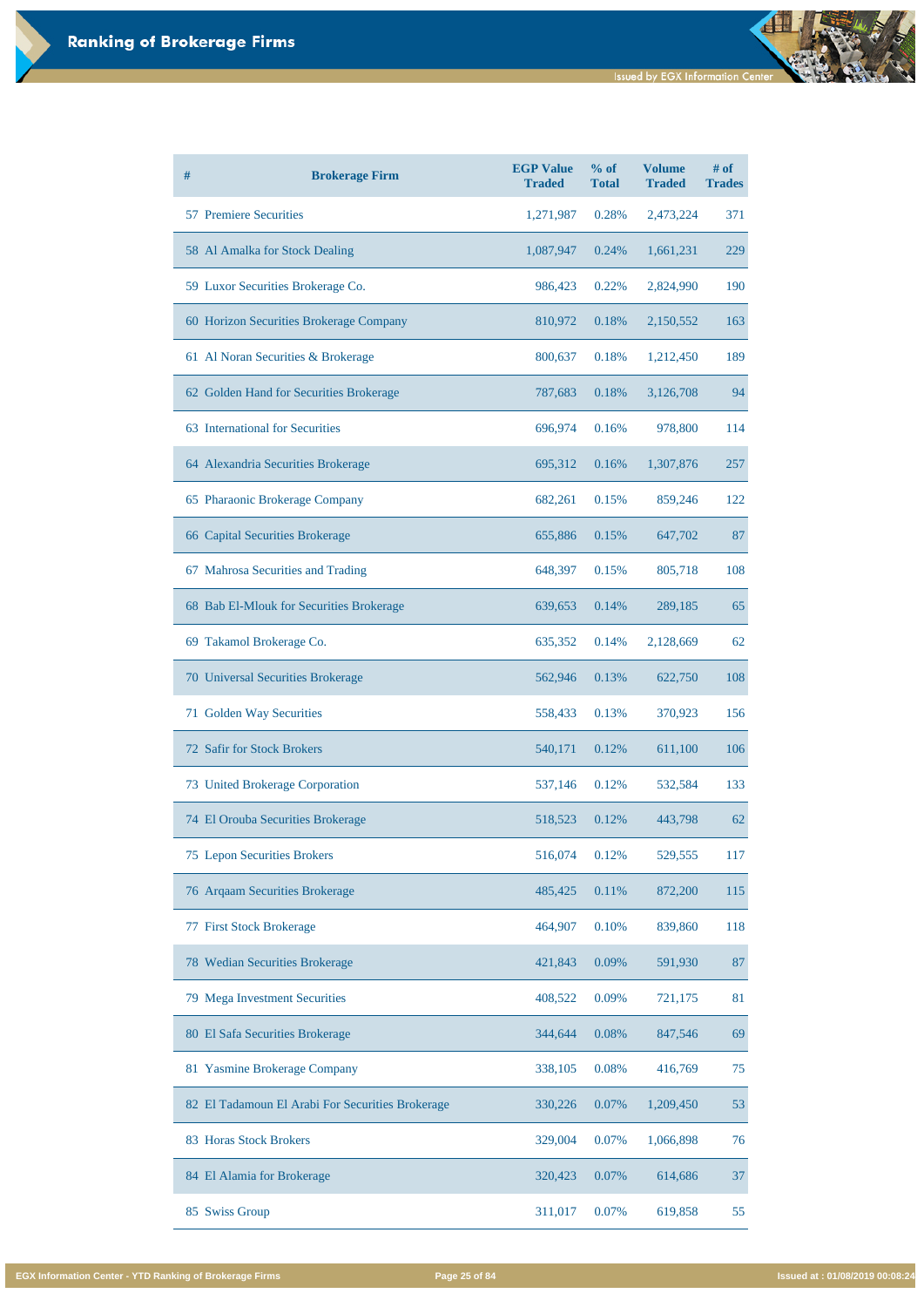đ

| # | <b>Brokerage Firm</b>                          | <b>EGP Value</b><br><b>Traded</b> | % of<br><b>Total</b> | <b>Volume</b><br><b>Traded</b> | # of<br><b>Trades</b> |
|---|------------------------------------------------|-----------------------------------|----------------------|--------------------------------|-----------------------|
|   | 86 Saudi Egyptian Co. for Securities Brokerage | 277,791                           | 0.06%                | 936,438                        | 68                    |
|   | 87 El Marwa Brokerage                          | 272,275                           | 0.06%                | 1,134,840                      | 31                    |
|   | 88 Cairo International for Securities Exchange | 257,497                           | 0.06%                | 1,016,646                      | 27                    |
|   | 89 El Fath Stock Brokers                       | 254,918                           | 0.06%                | 234,940                        | 69                    |
|   | 90 Mina Company Stock Exchange Brokers         | 244,954                           | 0.05%                | 433,612                        | 79                    |
|   | 91 Venex Group For Securities                  | 239,150                           | 0.05%                | 240,000                        | 32                    |
|   | 92 Al Shourouk Brokerage                       | 233,714                           | 0.05%                | 802,573                        | 66                    |
|   | 93 El Khalegya Securities                      | 223,708                           | 0.05%                | 684,400                        | 28                    |
|   | 94 El Dawlia for Securities Brokerage          | 206,595                           | 0.05%                | 295,160                        | 37                    |
|   | 95 Watania Stock Brokers                       | 204,257                           | 0.05%                | 426,039                        | 61                    |
|   | 96 El Giza for Securities Trading              | 194,710                           | 0.04%                | 427,997                        | 50                    |
|   | 97 Miracle for Securities                      | 180,658                           | 0.04%                | 468,352                        | 100                   |
|   | 98 Alhmd Stock Brokerage                       | 174,948                           | 0.04%                | 218,927                        | 27                    |
|   | 99 Al Rowad for Securities Brokerage           | 171,588                           | 0.04%                | 268,432                        | 15                    |
|   | 100 Okaz Stockbrokers & Investment Consultants | 163,333                           | 0.04%                | 190,355                        | 34                    |
|   | 101 Trend for Securities                       | 147,006                           | 0.03%                | 421,164                        | 53                    |
|   | 102 International Brokerage Group              | 144,163                           | 0.03%                | 225,886                        | 24                    |
|   | 103 Solidaire Securities Brokerage             | 137,338                           | 0.03%                | 167,523                        | 23                    |
|   | 104 Etrade Egypt For Securities Exchange       | 133,756                           | 0.03%                | 414,345                        | 58                    |
|   | 105 El-Mokattam Securities Brokerage           | 130,380                           | 0.03%                | 209,846                        | 23                    |
|   | 106 Tiba Brokerage & Bookkeeping               | 114,893                           | 0.03%                | 109,642                        | 25                    |

| 107 Triple A Securities Co.              | 102,957 | 0.02% | 90,380  | 21 |
|------------------------------------------|---------|-------|---------|----|
| 108 Al Manar For Stock Exchange          | 102,258 | 0.02% | 45,940  | 16 |
| 109 Guarantee Co. for Brokerage Exchange | 93,256  | 0.02% | 108,127 | 15 |
| 110 Acumen Securities S.A.E.             | 87,061  | 0.02% | 49,900  | 13 |
| 111 Continental for Securities Trading   | 73,700  | 0.02% | 20,000  | 3  |
| 112 Profit Securities Brokerage          | 71,125  | 0.02% | 128,000 | 30 |
| 113 Egypt Brokerage - Inertia            | 59,222  | 0.01% | 70,369  | 14 |
| 114 Grand Investment Securities          | 50,100  | 0.01% | 10,650  | 12 |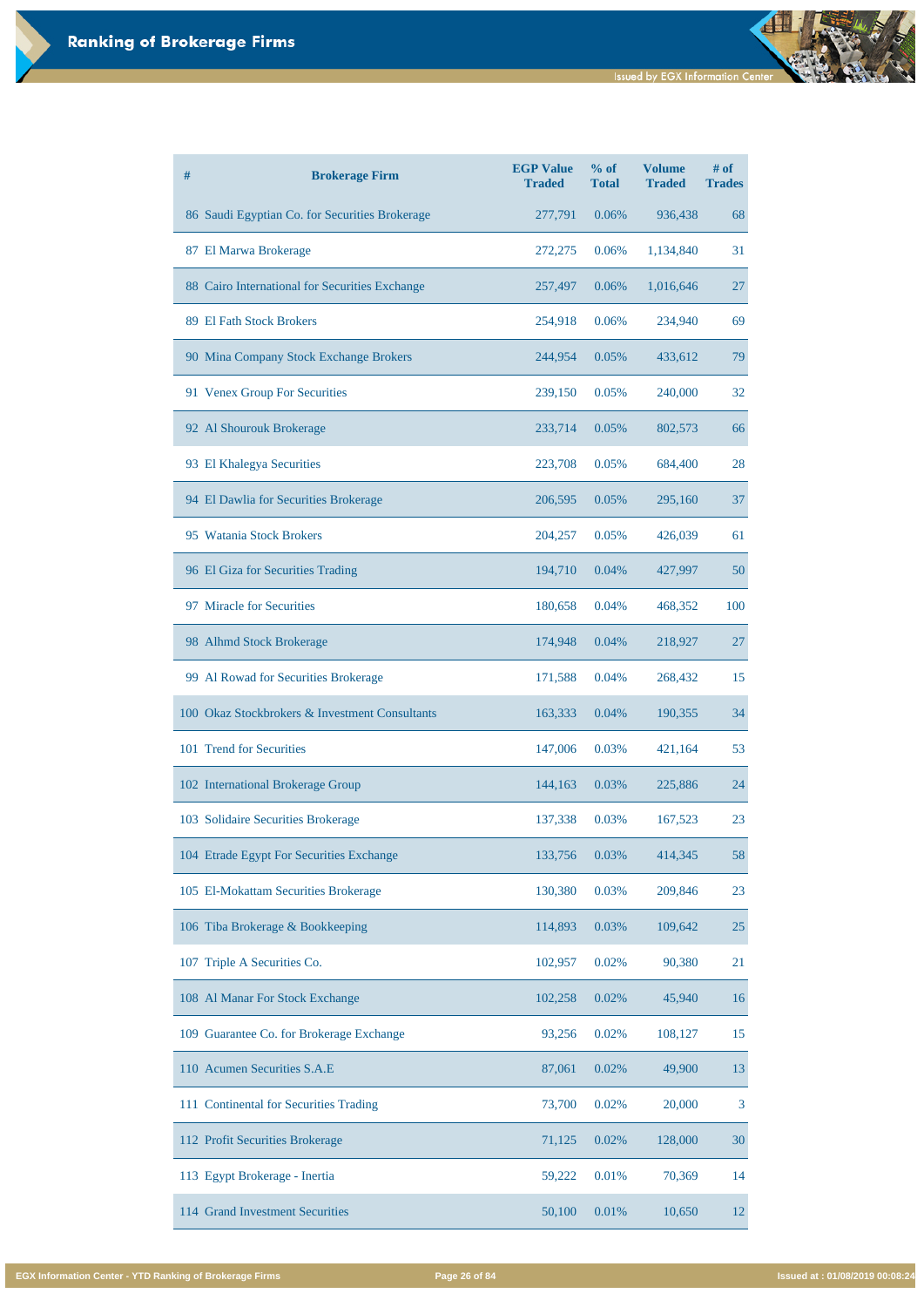đ

**EGX Information Center - YTD Ranking of Brokerage Firms Page 27 of 84 Issued at : 01/08/2019 00:08:24**

| # | <b>Brokerage Firm</b>                              | <b>EGP Value</b><br><b>Traded</b> | % of<br><b>Total</b> | <b>Volume</b><br><b>Traded</b> | # of<br><b>Trades</b> |
|---|----------------------------------------------------|-----------------------------------|----------------------|--------------------------------|-----------------------|
|   | 115 HD Securities                                  | 50,069                            | 0.01%                | 26,000                         | 18                    |
|   | 116 Brokers Securities                             | 25,147                            | 0.01%                | 105,000                        | $\overline{4}$        |
|   | 117 Wallstreet Securities Brokerage                | 25,134                            | 0.01%                | 8,750                          | 6                     |
|   | 118 Cairo National Co. for Securities Negotiation  | 19,900                            | $0.00\%$             | 100,000                        | 5                     |
|   | 119 The Financial Arabian for Securities Brokerage | 18,540                            | $0.00\%$             | 20,000                         | 3                     |
|   | 120 Shuaa securities                               | 18,197                            | $0.00\%$             | 33,058                         | $\overline{7}$        |
|   | 121 Maadi for Stock Dealing                        | 543                               | $0.00\%$             | 3,000                          |                       |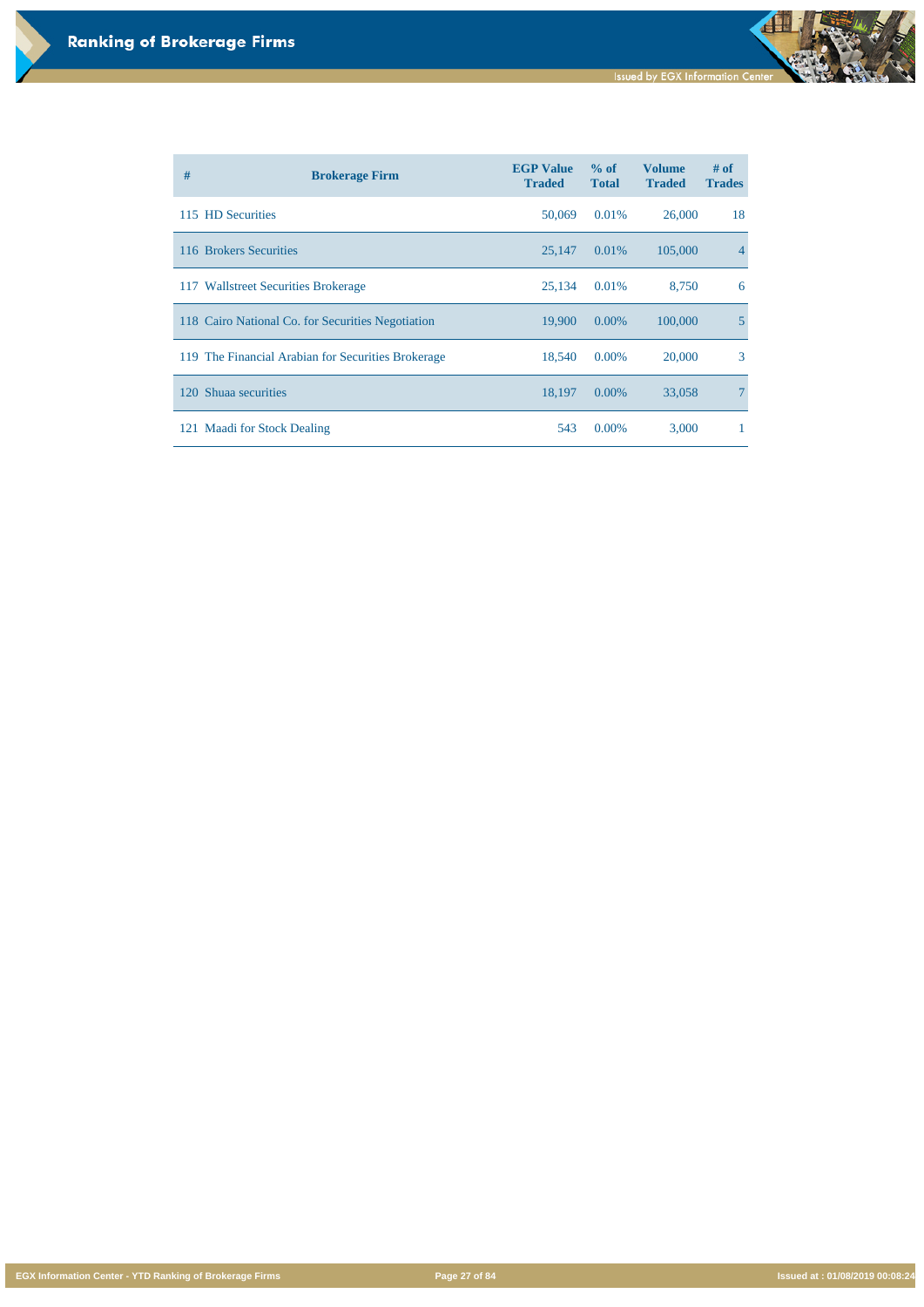## **Period: 01/01/2019-31/07/2019**

# **06- Brokerage Firms in Terms of FIX Value Traded**

| # | <b>Brokerage Firm</b>                               | <b>EGP Value</b><br><b>Traded</b> | $%$ of<br><b>Total</b> | <b>Volume</b><br><b>Traded</b> | $#$ of<br><b>Trades</b> |
|---|-----------------------------------------------------|-----------------------------------|------------------------|--------------------------------|-------------------------|
|   | 1 Financial Brokerage Group                         | 19,428,841,963                    | 14.44%                 | 1,609,083,528                  | 215,400                 |
|   | 2 Commercial International Brokerage company (CIBC) | 14,856,333,499                    | 11.04%                 | 1,986,869,215                  | 241,565                 |
|   | 3 Beltone Securities Brokerage                      | 10,576,901,099                    | 7.86%                  | 1,426,491,328                  | 185,763                 |
|   | 4 Arqaam Securities Brokerage                       | 9,235,229,039                     | 6.86%                  | 1,203,744,555                  | 199,325                 |
|   | 5 Hermes Securities Brokerage                       | 9,068,702,970                     | 6.74%                  | 3,034,896,967                  | 283,786                 |
|   | <b>6 Pioneers Securities</b>                        | 7,241,824,671                     | 5.38%                  | 2,405,053,673                  | 329,922                 |
|   | <b>7 Mubasher International For Securities</b>      | 6,034,298,118                     | 4.49%                  | 1,973,239,073                  | 248,010                 |
|   | 8 Sigma Securities Brokerage                        | 5,398,196,558                     | 4.01%                  | 1,578,803,119                  | 141,246                 |
|   | 9 Arabeya Online Securities                         | 4,772,198,636                     | 3.55%                  | 1,713,860,002                  | 217,284                 |
|   | 10 Naeem Brokerage                                  | 4,708,423,168                     | 3.50%                  | 1,427,755,313                  | 160,047                 |
|   | 11 HSBC Securities Egypt S.A.E                      | 3,985,160,368                     | 2.96%                  | 196,214,632                    | 49,281                  |
|   | 12 HC Brokerage                                     | 3,610,844,194                     | 2.68%                  | 571,707,662                    | 85,128                  |
|   | 13 Pharos Securities                                | 2,978,160,687                     | 2.21%                  | 828,098,634                    | 67,615                  |
|   | 14 Ostoul Securities Brokerage                      | 2,270,185,259                     | 1.69%                  | 699,103,102                    | 42,768                  |
|   | 15 Shuaa securities                                 | 1,970,668,722                     | 1.46%                  | 680, 827, 310                  | 48,825                  |
|   | 16 Egyptian Arabian Company (Themar)                | 1,932,003,495                     | 1.44%                  | 731,433,566                    | 103,013                 |
|   | 17 Arab African International Securities            | 1,412,248,838                     | 1.05%                  | 432,329,023                    | 37,734                  |
|   | 18 Mirage Brokerage                                 | 1,404,757,850                     | 1.04%                  | 559,404,037                    | 97,671                  |
|   | 19 Arzan Securities                                 | 1,368,746,916                     | 1.02%                  | 443,211,396                    | 41,080                  |
|   | 20 Osool E.S.B for Securities Brokerage             | 1,273,352,127                     | 0.95%                  | 549, 525, 383                  | 63,487                  |
|   | 21 Helwan Brokerage Co.                             | 1,264,229,450                     | 0.94%                  | 423,610,789                    | 122,533                 |
|   | 22 Wathika Brokerage                                | 1,182,617,213                     | 0.88%                  | 414,901,925                    | 70,203                  |
|   | 23 El Horreya Securities                            | 1,134,664,780                     | 0.84%                  | 384, 193, 534                  | 46,958                  |
|   | <b>24 ROAYA ONLINE</b>                              | 1,097,330,669                     | 0.82%                  | 400,415,364                    | 52,691                  |
|   | 25 Vantage for securities Brokerage                 | 1,068,377,050                     | 0.79%                  | 256,559,707                    | 41,811                  |
|   | <b>26 Cairo Capital Securities</b>                  | 974,399,055                       | 0.72%                  | 280, 291, 498                  | 25,280                  |
|   | 27 Tycoon Securities                                | 868,270,097                       | 0.65%                  | 247, 351, 312                  | 31,018                  |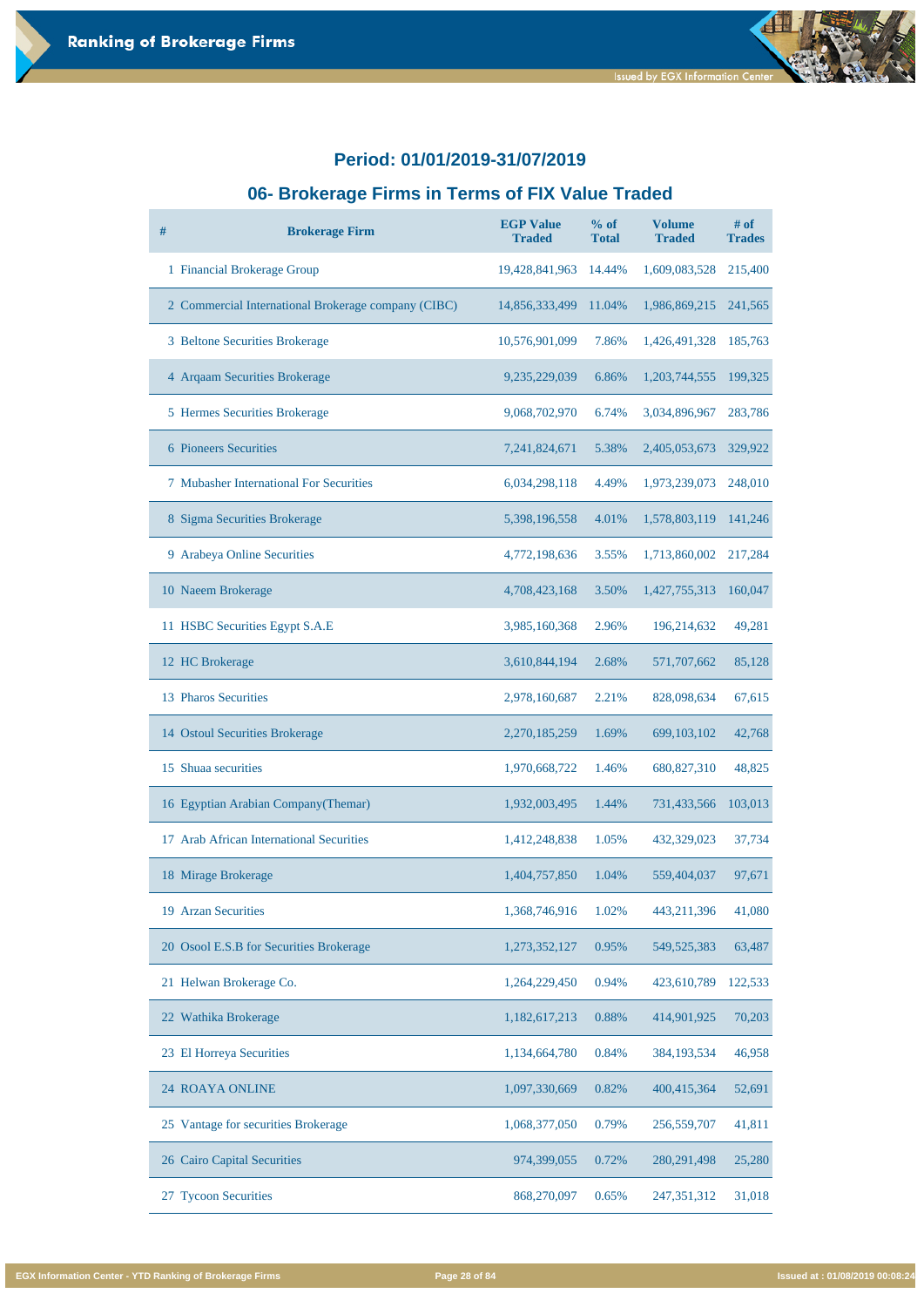| #<br><b>Brokerage Firm</b>                       | <b>EGP Value</b><br><b>Traded</b> | $%$ of<br><b>Total</b> | <b>Volume</b><br><b>Traded</b> | # of<br><b>Trades</b> |
|--------------------------------------------------|-----------------------------------|------------------------|--------------------------------|-----------------------|
| 28 Horizon Securities Brokerage Company          | 791,098,885                       | 0.59%                  | 231,727,002                    | 34,841                |
| 29 New Brent Brokerage                           | 736,867,599                       | 0.55%                  | 246,722,226                    | 40,687                |
| <b>30 Premiere Securities</b>                    | 730,270,240                       | 0.54%                  | 274,598,965                    | 30,653                |
| 31 Prime Securities Brokerage                    | 636, 358, 935                     | 0.47%                  | 163,459,926                    | 29,347                |
| 32 The Roots Co. for Stock Brokerage             | 633,400,455                       | 0.47%                  | 180,536,222                    | 43,956                |
| 33 ArabFinance Brokerage And Securities          | 617,562,033                       | 0.46%                  | 181,445,795                    | 29,926                |
| <b>34 Masters Securities</b>                     | 574,137,648                       | 0.43%                  | 152,120,473                    | 10,198                |
| 35 Blom Egypt Securities                         | 549,922,074                       | 0.41%                  | 206,436,233                    | 20,770                |
| 36 Dynamic Securities Trading                    | 456,692,803                       | 0.34%                  | 172,584,147                    | 23,718                |
| 37 Global Capital Securities                     | 451,223,503                       | 0.34%                  | 167,495,067                    | 25,129                |
| 38 City Trade Securities & Brokerage             | 433,959,283                       | 0.32%                  | 150,027,603                    | 24,454                |
| 39 Honest Brokerage & Book Keeping               | 354,230,928                       | 0.26%                  | 153,291,020                    | 27,947                |
| 40 Okaz Stockbrokers & Investment Consultants    | 335,598,933                       | 0.25%                  | 60,542,731                     | 13,827                |
| 41 Global Invest Securities                      | 313,315,929                       | 0.23%                  | 107,898,996                    | 18,327                |
| 42 Pyramids Capital                              | 307, 339, 332                     | 0.23%                  | 105,923,376                    | 26,445                |
| 43 Al Ahram Stock Exchange Securities Brokers    | 297, 164, 926                     | 0.22%                  | 148,526,662                    | 18,592                |
| 44 Alhelal Alsaudi Securities & Brokerage        | 294,370,481                       | 0.22%                  | 124, 200, 378                  | 11,863                |
| 45 Team for Securities Trade                     | 284,983,997                       | 0.21%                  | 96,264,275                     | 24,901                |
| 46 Faisal Brokerage Company                      | 278,870,286                       | 0.21%                  | 67,204,643                     | 13,660                |
| 47 Three Way Brokerage                           | 278,093,879                       | 0.21%                  | 133,180,862                    | 19,929                |
| 48 Egyptian Kuwaiti Securities                   | 273,576,147                       | 0.20%                  | 75,954,938                     | 24,204                |
| 49 Jadwa Securities Brokerage                    | 265,592,211                       | 0.20%                  | 74,717,664                     | 16,073                |
| 50 Royal Securities Brokerage Co.                | 216,150,016                       | 0.16%                  | 111,888,937                    | 9,997                 |
| 51 HD Securities                                 | 206, 401, 273                     | 0.15%                  | 53,176,209                     | 7,162                 |
| 52 United Brokerage Corporation                  | 206, 208, 048                     | 0.15%                  | 71,407,276                     | 17,145                |
| 53<br><b>Brokers Securities</b>                  | 188,492,530                       | 0.14%                  | 44,555,339                     | 7,040                 |
| 54 Al Noran Securities & Brokerage               | 181, 347, 731                     | 0.13%                  | 105,809,102                    | 5,826                 |
| 55 El Tadamoun El Arabi For Securities Brokerage | 170,951,553                       | 0.13%                  | 74,957,009                     | 7,417                 |
| 56 Pharaonic Brokerage Company                   | 164,672,581                       | 0.12%                  | 58,633,156                     | 8,219                 |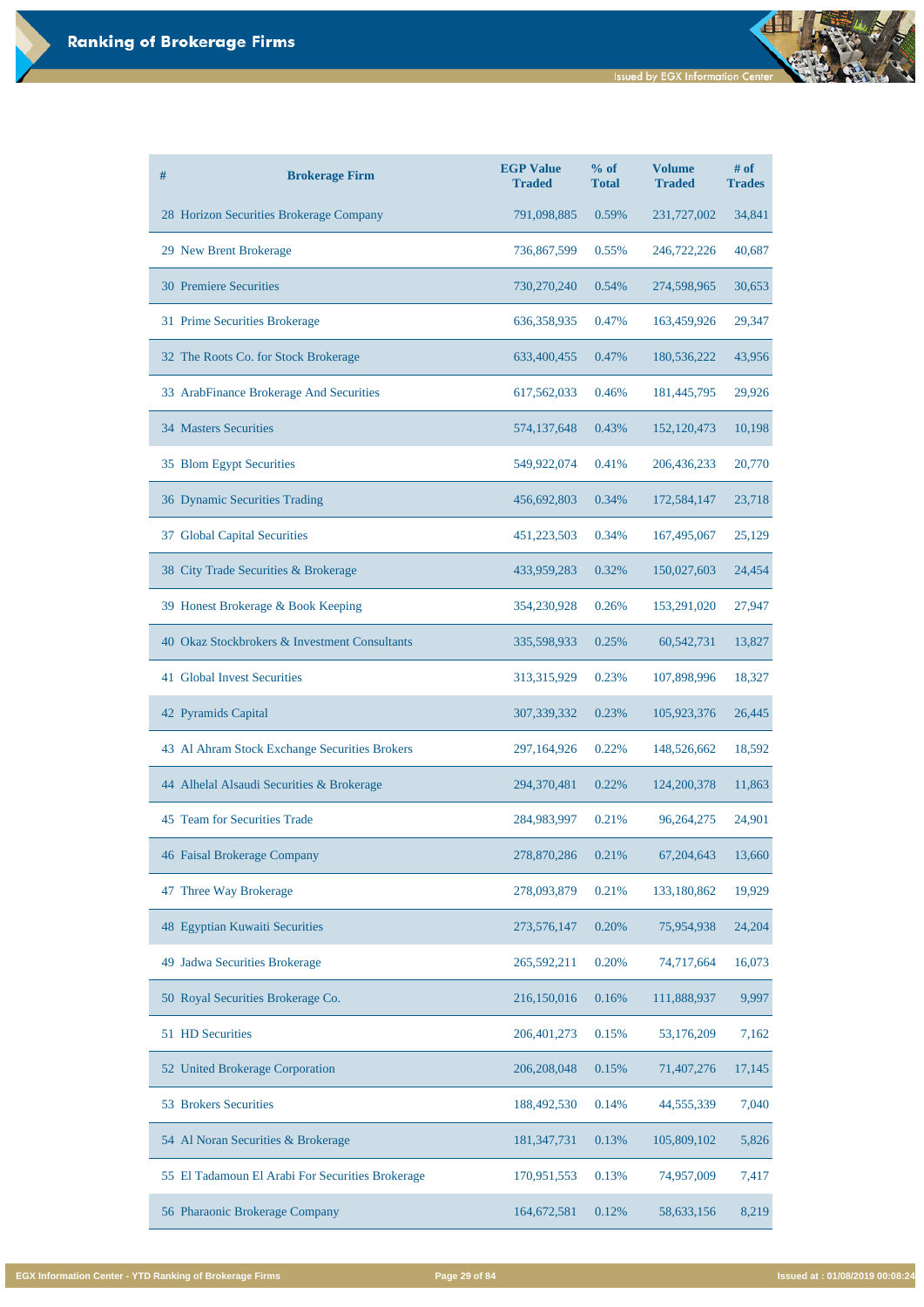| # | <b>Brokerage Firm</b>                          | <b>EGP Value</b><br><b>Traded</b> | % of<br><b>Total</b> | <b>Volume</b><br><b>Traded</b> | $#$ of<br><b>Trades</b> |
|---|------------------------------------------------|-----------------------------------|----------------------|--------------------------------|-------------------------|
|   | 57 Al Arabia Securities Brokerage              | 143,669,632                       | 0.11%                | 42,029,634                     | 8,216                   |
|   | 58 Economic Securities Group                   | 134,093,327                       | 0.10%                | 52,387,180                     | 6,441                   |
|   | 59 Grand Investment Securities                 | 121,743,925                       | 0.09%                | 42,575,447                     | 3,961                   |
|   | 60 Metro Co. for Stock Dealing (SAE)           | 114,537,784                       | 0.09%                | 35,762,500                     | 11,565                  |
|   | 61 Al Amalka for Stock Dealing                 | 112,407,295                       | 0.08%                | 35,762,587                     | 8,443                   |
|   | 62 Alexandria Securities Brokerage             | 107,942,166                       | 0.08%                | 29,409,324                     | 10,801                  |
|   | 63 Swiss Group                                 | 101,846,370                       | 0.08%                | 31,477,723                     | 8,261                   |
|   | 64 Venex Group For Securities                  | 99,134,839                        | 0.07%                | 22,917,748                     | 6,699                   |
|   | 65 Al Shourouk Brokerage                       | 94,088,043                        | 0.07%                | 41,644,494                     | 4,466                   |
|   | <b>66 MEDCAP Securities</b>                    | 86,505,756                        | 0.06%                | 37,201,300                     | 8,582                   |
|   | 67 Aman for Securities Co.                     | 85,478,835                        | 0.06%                | 20,150,711                     | 5,267                   |
|   | 68 Solidaire Securities Brokerage              | 84,771,274                        | 0.06%                | 37,264,085                     | 3,995                   |
|   | 69 Universal Securities Brokerage              | 81,810,465                        | 0.06%                | 34,936,360                     | 7,651                   |
|   | 70 Al Rowad for Securities Brokerage           | 72,112,797                        | 0.05%                | 25,012,175                     | 3,212                   |
|   | 71 Acumen Securities S.A.E                     | 70,724,107                        | 0.05%                | 11,404,715                     | 2,302                   |
|   | 72 Egypt Stocks Securities and Brokerage       | 67,291,180                        | 0.05%                | 17,614,353                     | 3,312                   |
|   | 73 Mahrosa Securities and Trading              | 60,071,219                        | 0.04%                | 14,991,169                     | 3,147                   |
|   | 74 Egyptian Group for Securities               | 53, 317, 667                      | 0.04%                | 23,432,269                     | 5,954                   |
|   | 75 Mega Investment Securities                  | 42,139,999                        | 0.03%                | 9,456,890                      | 2,543                   |
|   | 76 El Giza for Securities Trading              | 40,092,962                        | 0.03%                | 6,379,844                      | 2,321                   |
|   | 77 Saudi Egyptian Co. for Securities Brokerage | 30,484,612                        | 0.02%                | 8,554,085                      | 2,838                   |

| 78 El-Mokattam Securities Brokerage       | 30, 365, 133 | 0.02% | 8,310,655  | 3,431 |
|-------------------------------------------|--------------|-------|------------|-------|
| 79 City Capital securities & stock market | 29,662,766   | 0.02% | 8,719,500  | 1,643 |
| 80 Yasmine Brokerage Company              | 29,279,348   | 0.02% | 11,531,287 | 2,577 |
| 81 Profit Securities Brokerage            | 28,521,627   | 0.02% | 10,061,359 | 2,683 |
| 82 Golden Way Securities                  | 27,969,567   | 0.02% | 11,685,859 | 1,788 |
| 83 Golden Hand for Securities Brokerage   | 27,028,786   | 0.02% | 4,870,040  | 1,606 |
| 84 Mediterranean for Brokerage            | 25,584,857   | 0.02% | 9,517,337  | 3,091 |
| 85 El Orouba Securities Brokerage         | 19,590,650   | 0.01% | 5,316,757  | 833   |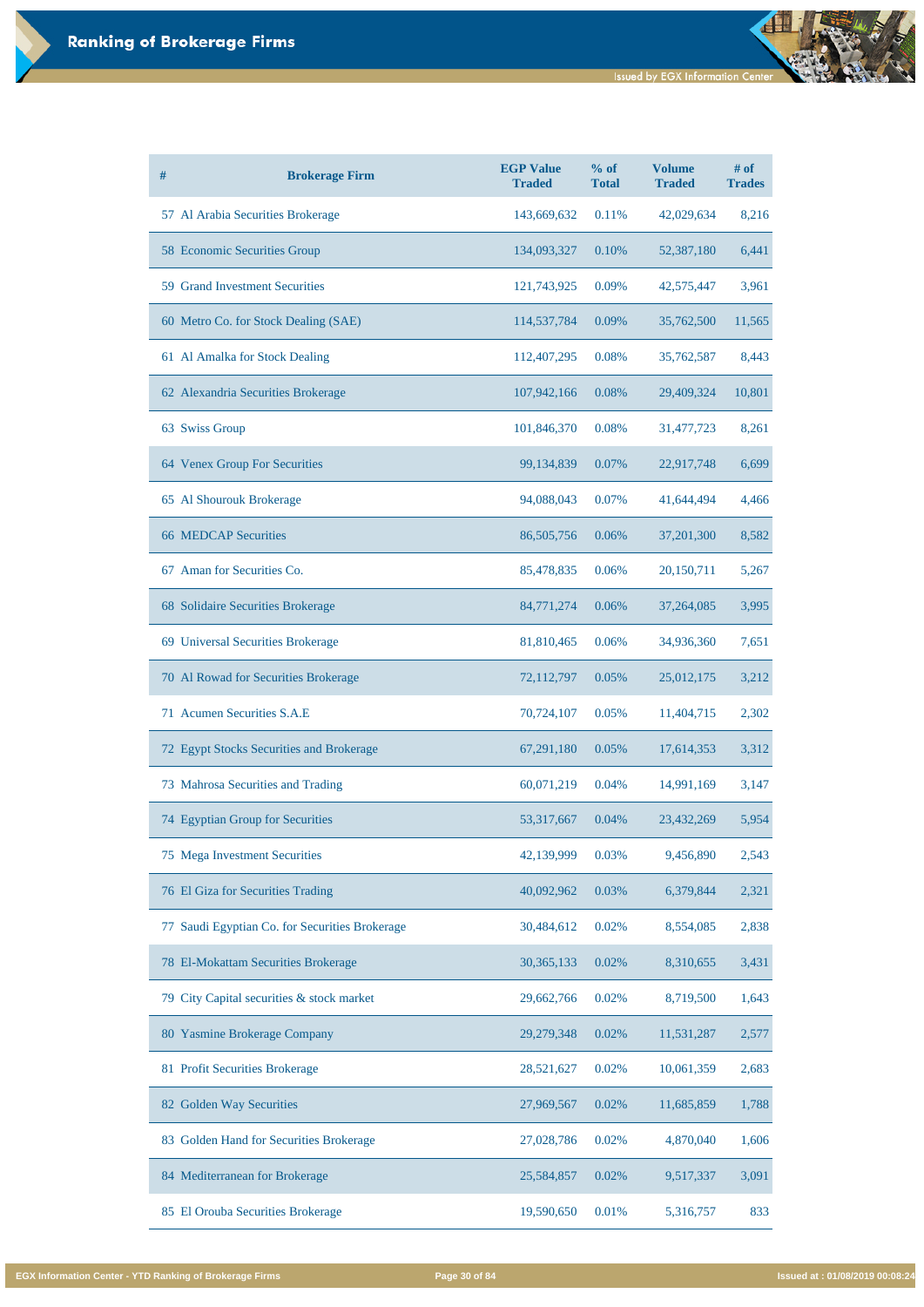**Issued by EGX Information Center** 

đ

**EGX Information Center - YTD Ranking of Brokerage Firms Page 31 of 84 Issued at : 01/08/2019 00:08:24**

| # | <b>Brokerage Firm</b>                             | <b>EGP Value</b><br><b>Traded</b> | % of<br><b>Total</b> | <b>Volume</b><br><b>Traded</b> | # of<br><b>Trades</b> |
|---|---------------------------------------------------|-----------------------------------|----------------------|--------------------------------|-----------------------|
|   | 86 Guarantee Co. for Brokerage Exchange           | 18,603,914                        | 0.01%                | 4,197,307                      | 979                   |
|   | 87 Mina Company Stock Exchange Brokers            | 18,414,261                        | 0.01%                | 7,532,417                      | 1,123                 |
|   | 88 Cairo International for Securities Exchange    | 17,603,294                        | 0.01%                | 7,856,603                      | 810                   |
|   | 89 Capital Securities Brokerage                   | 17,527,902                        | 0.01%                | 6,051,974                      | 792                   |
|   | 90 Watania Stock Brokers                          | 16,924,794                        | 0.01%                | 5, 233, 145                    | 1,061                 |
|   | 91 Horas Stock Brokers                            | 16,505,306                        | 0.01%                | 5,526,621                      | 2,017                 |
|   | 92 Tiba Brokerage & Bookkeeping                   | 11,135,297                        | 0.01%                | 3,133,561                      | 712                   |
|   | 93 Golden Share Securities                        | 10,703,489                        | 0.01%                | 4,156,955                      | 953                   |
|   | 94 Tropicana for Stock Exchange                   | 7,718,534                         | 0.01%                | 2,128,670                      | 926                   |
|   | 95 EGY TREND BROKERAGE                            | 5,720,947                         | 0.00%                | 3,335,665                      | 387                   |
|   | 96 El Alamia for Brokerage                        | 4,258,024                         | 0.00%                | 1,865,481                      | 399                   |
|   | 97 El Khalegya Securities                         | 4,087,328                         | 0.00%                | 1,240,058                      | 558                   |
|   | 98 Beltone Market Maker                           | 3,648,183                         | 0.00%                | 297,453                        | 175                   |
|   | 99 The Financial Arabian for Securities Brokerage | 3,326,857                         | 0.00%                | 620,239                        | 251                   |
|   | 100 Luxor Securities Brokerage Co.                | 2,156,949                         | 0.00%                | 1,222,965                      | 219                   |
|   | 101 Etrade Egypt For Securities Exchange          | 1,431,433                         | 0.00%                | 201,917                        | 145                   |
|   | 102 International for Securities                  | 1,422,966                         | 0.00%                | 209,950                        | 212                   |
|   | 103 International Brokerage Group                 | 447,084                           | 0.00%                | 215,998                        | 24                    |
|   | 104 Takamol Brokerage Co.                         | 295,232                           | 0.00%                | 48,982                         | 29                    |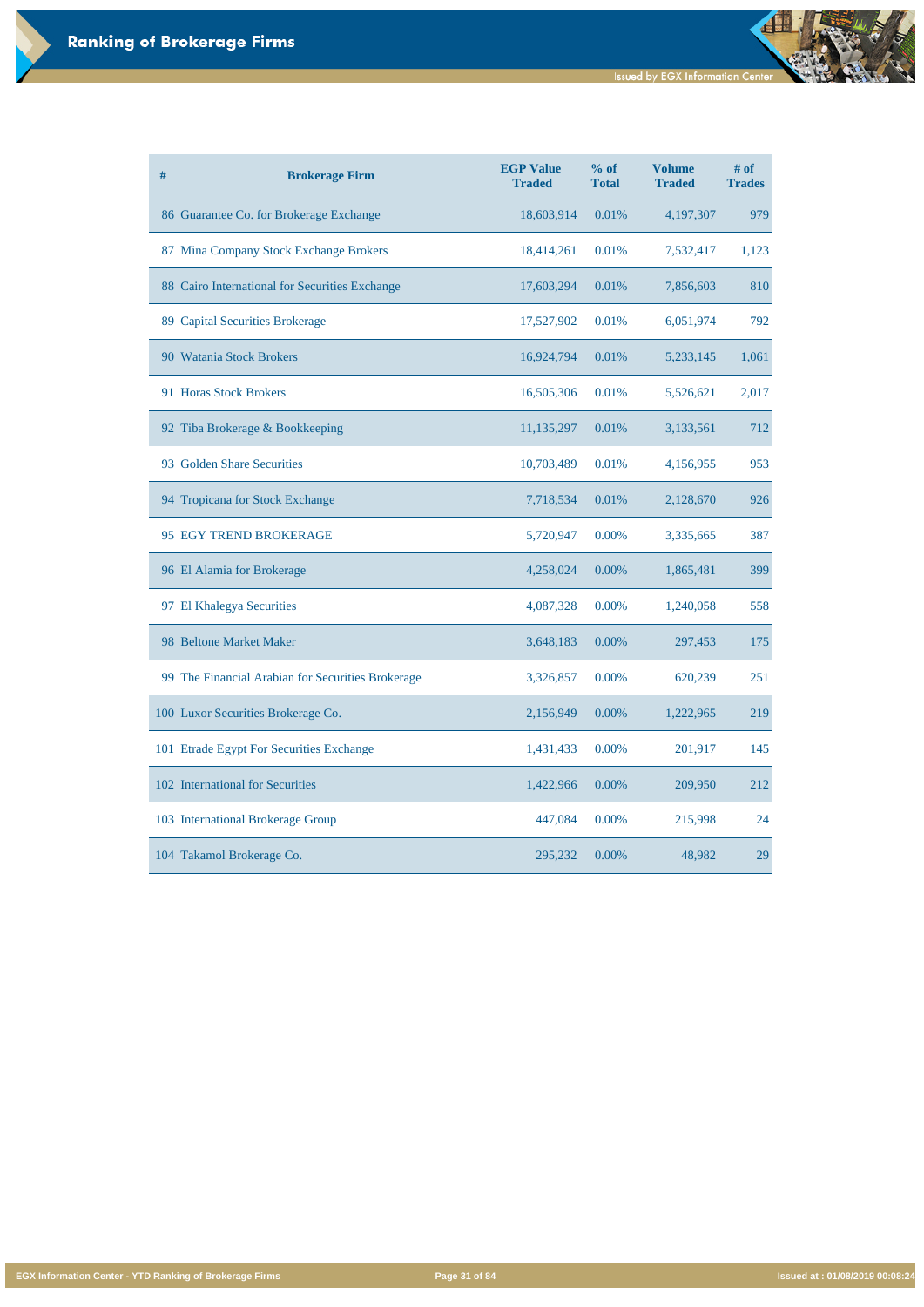# **Period: 01/01/2019-31/07/2019**

### **07- Brokerage Firms in Terms of Value Traded (OTC Market)**

**Including Deals**

| # | <b>Brokerage Firm</b>                               | <b>EGP Value</b><br><b>Traded</b> | % of<br><b>Total</b> | <b>Volume</b><br><b>Traded</b> | # of<br><b>Trades</b> |
|---|-----------------------------------------------------|-----------------------------------|----------------------|--------------------------------|-----------------------|
|   | 1 Financial Brokerage Group                         | 5,965,350,929                     | 24.54%               | 775,923,268                    | 200                   |
|   | 2 Commercial International Brokerage company (CIBC) | 3,061,410,825                     | 12.60%               | 79,099,985                     | 459                   |
|   | 3 HC Brokerage                                      | 1,863,673,195                     | 7.67%                | 24,467,178                     | 433                   |
|   | 4 Guarantee Co. for Brokerage Exchange              | 1,501,761,145                     | 6.18%                | 3,039,677,334                  | 743                   |
|   | 5 Naeem Brokerage                                   | 1,239,021,759                     | 5.10%                | 18,110,293                     | 409                   |
|   | 6 Blom Egypt Securities                             | 872,988,798                       | 3.59%                | 60,315,576                     | 296                   |
|   | 7 Prime Securities Brokerage                        | 814,787,158                       | 3.35%                | 36,986,312                     | 418                   |
|   | 8 Pharos Securities                                 | 705,911,158                       | 2.90%                | 42,003,578                     | 468                   |
|   | 9 Hermes Securities Brokerage                       | 692,826,947                       | 2.85%                | 44,482,615                     | 1,530                 |
|   | 10 Sigma Securities Brokerage                       | 627,909,898                       | 2.58%                | 129,830,392                    | 1,581                 |
|   | 11 Metro Co. for Stock Dealing (SAE)                | 586,474,660                       | 2.41%                | 392,540,027                    | 802                   |
|   | 12 Economic Securities Group                        | 403,423,980                       | 1.66%                | 998,073                        | 549                   |
|   | 13 Beltone Securities Brokerage                     | 354, 153, 235                     | 1.46%                | 61,267,418                     | 492                   |
|   | 14 Al Amalka for Stock Dealing                      | 345,915,942                       | 1.42%                | 131,046,058                    | 787                   |
|   | <b>15 EGY TREND BROKERAGE</b>                       | 328, 105, 043                     | 1.35%                | 256, 257, 365                  | 271                   |
|   | <b>16 Premiere Securities</b>                       | 295,601,116                       | 1.22%                | 10,354,985                     | 973                   |
|   | 17 Al Arabia Securities Brokerage                   | 287,969,668                       | 1.18%                | 7,599,601                      | 895                   |
|   | 18 Cairo Capital Securities                         | 287, 203, 039                     | 1.18%                | 13,957,612                     | 512                   |
|   | 19 Okaz Stockbrokers & Investment Consultants       | 279,016,400                       | 1.15%                | 4,898,380                      | 148                   |

| 20 Osool E.S.B for Securities Brokerage | 256,382,134   | 1.05% | 5,530,276  | 372   |
|-----------------------------------------|---------------|-------|------------|-------|
| 21 Argaam Securities Brokerage          | 255,097,986   | 1.05% | 79,845,786 | 278   |
| 22 Wedian Securities Brokerage          | 195,027,123   | 0.80% | 9,190,320  | 912   |
| 23 Solidaire Securities Brokerage       | 176,266,906   | 0.73% | 4,404,207  | 176   |
| 24 Ostoul Securities Brokerage          | 172,196,204   | 0.71% | 12,518,514 | 298   |
| 25 Cairo Stock Brokerage Co             | 156,339,622   | 0.64% | 5,322,137  | 568   |
| 26 Wathika Brokerage                    | 151,299,134   | 0.62% | 5,223,306  | 933   |
| <b>Pioneers Securities</b><br>27        | 148, 337, 095 | 0.61% | 13,620,741 | 1,652 |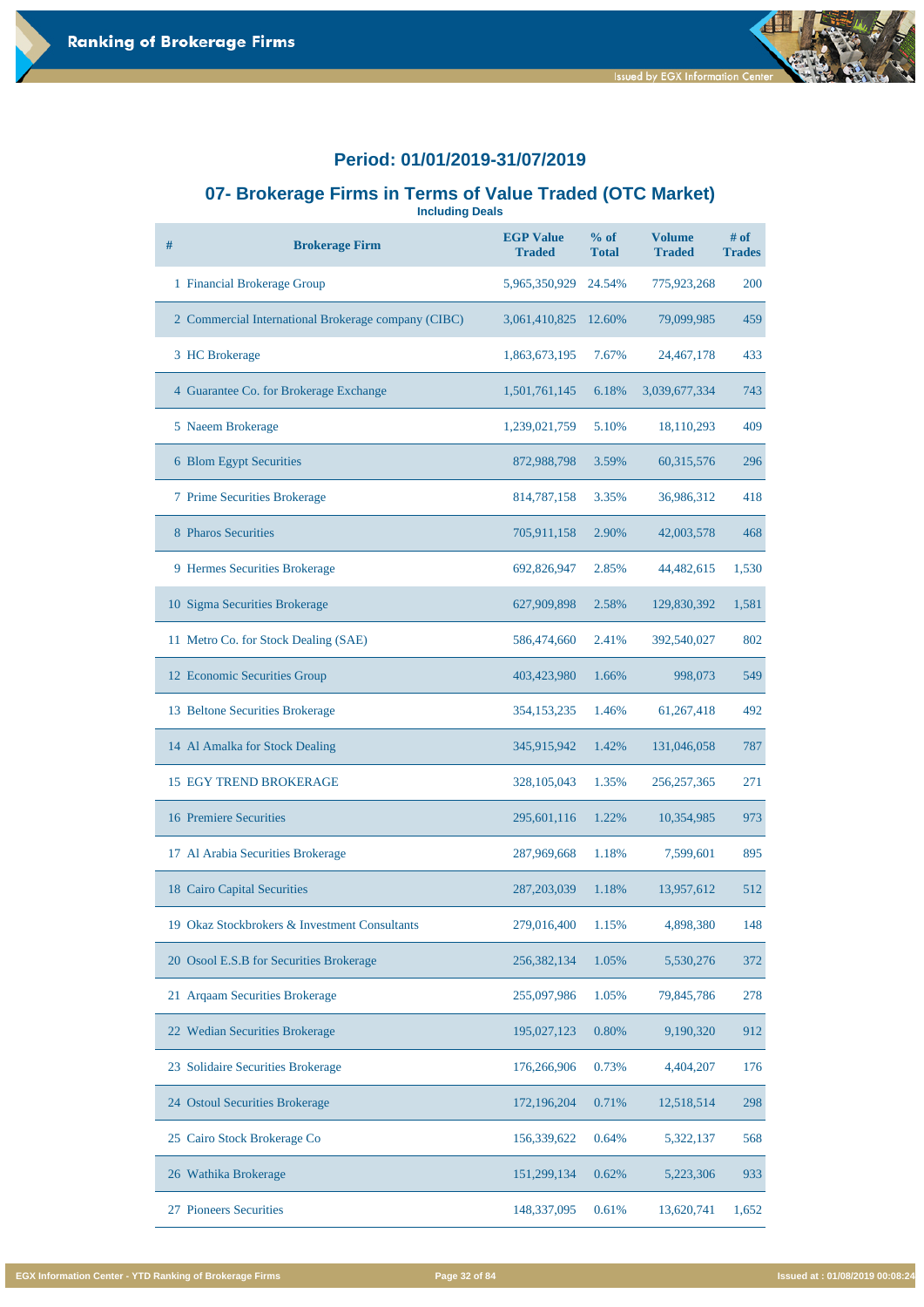| # | <b>Brokerage Firm</b>                         | <b>EGP Value</b><br><b>Traded</b> | % of<br><b>Total</b> | <b>Volume</b><br><b>Traded</b> | # of<br><b>Trades</b> |
|---|-----------------------------------------------|-----------------------------------|----------------------|--------------------------------|-----------------------|
|   | <b>28 ROAYA ONLINE</b>                        | 126,043,734                       | 0.52%                | 22,785,240                     | 154                   |
|   | 29 Honest Brokerage & Book Keeping            | 120,454,765                       | 0.50%                | 7,010,753                      | 1,264                 |
|   | 30 Arabeya Online Securities                  | 114, 157, 887                     | 0.47%                | 6,390,551                      | 1,354                 |
|   | 31 El-Karnak Stocks Brokerage                 | 103,658,722                       | 0.43%                | 865,620                        | 36                    |
|   | 32 Mubasher International For Securities      | 96,105,881                        | 0.40%                | 27,933,125                     | 2,087                 |
|   | 33 First Stock Brokerage                      | 94,191,962                        | 0.39%                | 15,317,883                     | 849                   |
|   | 34 Egyptian Kuwaiti Securities                | 93,787,576                        | 0.39%                | 1,508,352                      | 397                   |
|   | 35 ArabFinance Brokerage And Securities       | 88,611,453                        | 0.36%                | 1,050,738                      | 136                   |
|   | 36 Egyptian Group for Securities              | 82,435,426                        | 0.34%                | 11,904,817                     | 173                   |
|   | 37 Egyptian Arabian Company (Themar)          | 80,776,376                        | 0.33%                | 5,945,937                      | 1,004                 |
|   | 38 New Brent Brokerage                        | 75,955,645                        | 0.31%                | 1,826,045                      | 436                   |
|   | 39 Arab African International Securities      | 73,590,085                        | 0.30%                | 1,841,803                      | 58                    |
|   | <b>40 Grand Investment Securities</b>         | 71,089,674                        | 0.29%                | 16,323,667                     | 441                   |
|   | 41 Team for Securities Trade                  | 68,624,430                        | 0.28%                | 5,752,922                      | 361                   |
|   | 42 International Brokerage Group              | 63,928,861                        | 0.26%                | 345,195                        | 121                   |
|   | 43 Al Ahram Stock Exchange Securities Brokers | 60,043,983                        | 0.25%                | 9,147,077                      | 381                   |
|   | 44 Mediterranean for Brokerage                | 54,270,569                        | 0.22%                | 2,530,381                      | 297                   |
|   | 45 Mahrosa Securities and Trading             | 53, 533, 512                      | 0.22%                | 4,968,651                      | 601                   |
|   | <b>46 Trend for Securities</b>                | 49,172,951                        | 0.20%                | 1,244,960                      | 57                    |
|   | 47 Dynamic Securities Trading                 | 43,757,730                        | 0.18%                | 5,174,107                      | 671                   |
|   | 48 Yasmine Brokerage Company                  | 37,832,694                        | 0.16%                | 1,828,481                      | 208                   |

| <b>Al Shourouk Brokerage</b><br>49        | 36,915,911   | 0.15% | 1,489,315 | 271   |
|-------------------------------------------|--------------|-------|-----------|-------|
| 50 Golden Way Securities                  | 36,255,790   | 0.15% | 1,768,725 | 211   |
| <b>51 Brokers Securities</b>              | 35,689,912   | 0.15% | 1,770,713 | 325   |
| 52 Global Invest Securities               | 33,704,445   | 0.14% | 4,269,636 | 134   |
| 53 Tycoon Securities                      | 33,226,191   | 0.14% | 3,115,537 | 1,217 |
| 54 Golden Share Securities                | 31,661,134   | 0.13% | 676,055   | 228   |
| 55 United Brokerage Corporation           | 30,552,077   | 0.13% | 582,365   | 307   |
| 56 City Capital securities & stock market | 29, 282, 863 | 0.12% | 3,729,744 | 47    |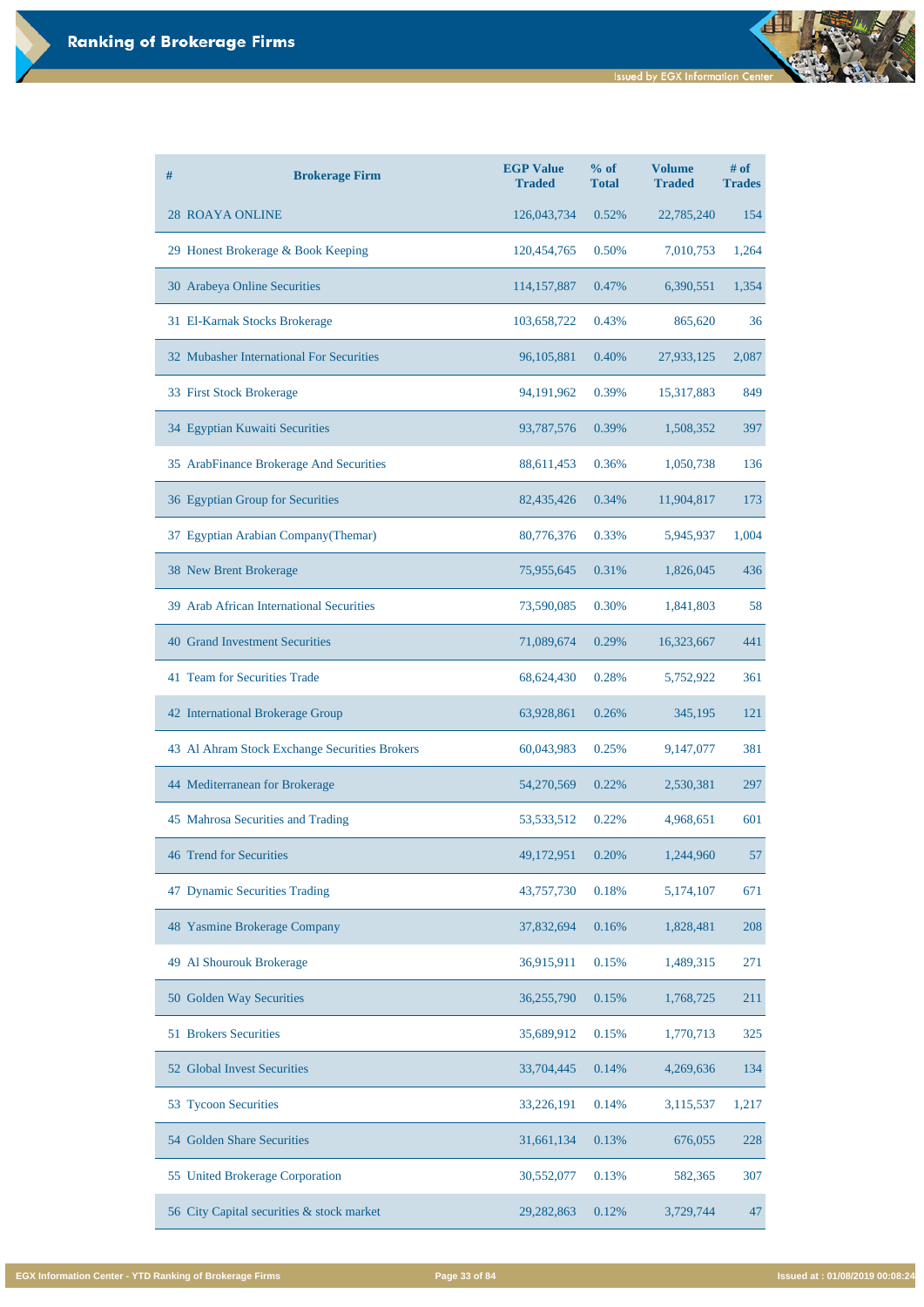| $\#$ | <b>Brokerage Firm</b>                          | <b>EGP Value</b><br><b>Traded</b> | $%$ of<br><b>Total</b> | <b>Volume</b><br><b>Traded</b> | $#$ of<br><b>Trades</b> |
|------|------------------------------------------------|-----------------------------------|------------------------|--------------------------------|-------------------------|
|      | <b>57 MEDCAP Securities</b>                    | 28,088,407                        | 0.12%                  | 895,565                        | 320                     |
|      | 58 Lepon Securities Brokers                    | 25,632,152                        | 0.11%                  | 1,317,138                      | 209                     |
|      | 59 Al Rowad for Securities Brokerage           | 23,697,651                        | 0.10%                  | 1,418,060                      | 144                     |
|      | 60 City Trade Securities & Brokerage           | 22,637,496                        | 0.09%                  | 2,943,930                      | 362                     |
|      | 61 Masters Securities                          | 21,412,696                        | 0.09%                  | 1,268,194                      | 33                      |
|      | 62 Faisal Brokerage Company                    | 18,323,164                        | 0.08%                  | 1,192,567                      | 303                     |
|      | 63 Triple A Securities Co.                     | 17,508,332                        | 0.07%                  | 2,208,446                      | 37                      |
|      | 64 Continental for Securities Trading          | 12,672,100                        | 0.05%                  | 395,420                        | 54                      |
|      | 65 Luxor Securities Brokerage Co.              | 11,742,744                        | 0.05%                  | 195,203                        | 60                      |
|      | 66 Acumen Securities S.A.E                     | 9,133,259                         | 0.04%                  | 722,511                        | 53                      |
|      | 67 The Roots Co. for Stock Brokerage           | 9,081,198                         | 0.04%                  | 2,056,215                      | 459                     |
|      | 68 El-Mokattam Securities Brokerage            | 8,948,175                         | 0.04%                  | 310,911                        | 188                     |
|      | 69 Mega Investment Securities                  | 8,876,132                         | 0.04%                  | 484,726                        | 136                     |
|      | 70 Swiss Group                                 | 8,387,914                         | 0.03%                  | 8,216,100                      | 112                     |
|      | 71 Mirage Brokerage                            | 8,010,334                         | 0.03%                  | 1,754,425                      | 407                     |
|      | <b>72 Global Capital Securities</b>            | 6,688,579                         | 0.03%                  | 4,111,508                      | 676                     |
|      | 73 Helwan Brokerage Co.                        | 5,612,525                         | 0.02%                  | 2,694,687                      | 783                     |
|      | 74 Saudi Egyptian Co. for Securities Brokerage | 5,564,414                         | 0.02%                  | 2,360,137                      | 388                     |
|      | 75 Alhelal Alsaudi Securities & Brokerage      | 5,512,105                         | 0.02%                  | 553,000                        | 25                      |
|      | 76 Wallstreet Securities Brokerage             | 5,410,000                         | 0.02%                  | 57,100                         | 18                      |
|      | 77 Egypt Stocks Securities and Brokerage       | 5,138,517                         | 0.02%                  | 10,359,665                     | 41                      |

| 78 El Horreya Securities                | 5,115,394 | 0.02% | 1,960,893 | 229 |
|-----------------------------------------|-----------|-------|-----------|-----|
| 79 Universal Securities Brokerage       | 5,016,038 | 0.02% | 787,725   | 194 |
| 80 Samba Tadawol Misr Brokerage         | 4,827,145 | 0.02% | 1,164,964 | 474 |
| 81 Mina Company Stock Exchange Brokers  | 4,806,267 | 0.02% | 1,490,739 | 181 |
| 82 Etrade Egypt For Securities Exchange | 4,766,242 | 0.02% | 175,956   | 75  |
| 83 Tropicana for Stock Exchange         | 4,756,340 | 0.02% | 3,701,342 | 420 |
| 84 Pyramids Capital                     | 4,354,110 | 0.02% | 599,873   | 208 |
| <b>Arzan Securities</b><br>85           | 4,339,444 | 0.02% | 1,549,755 | 273 |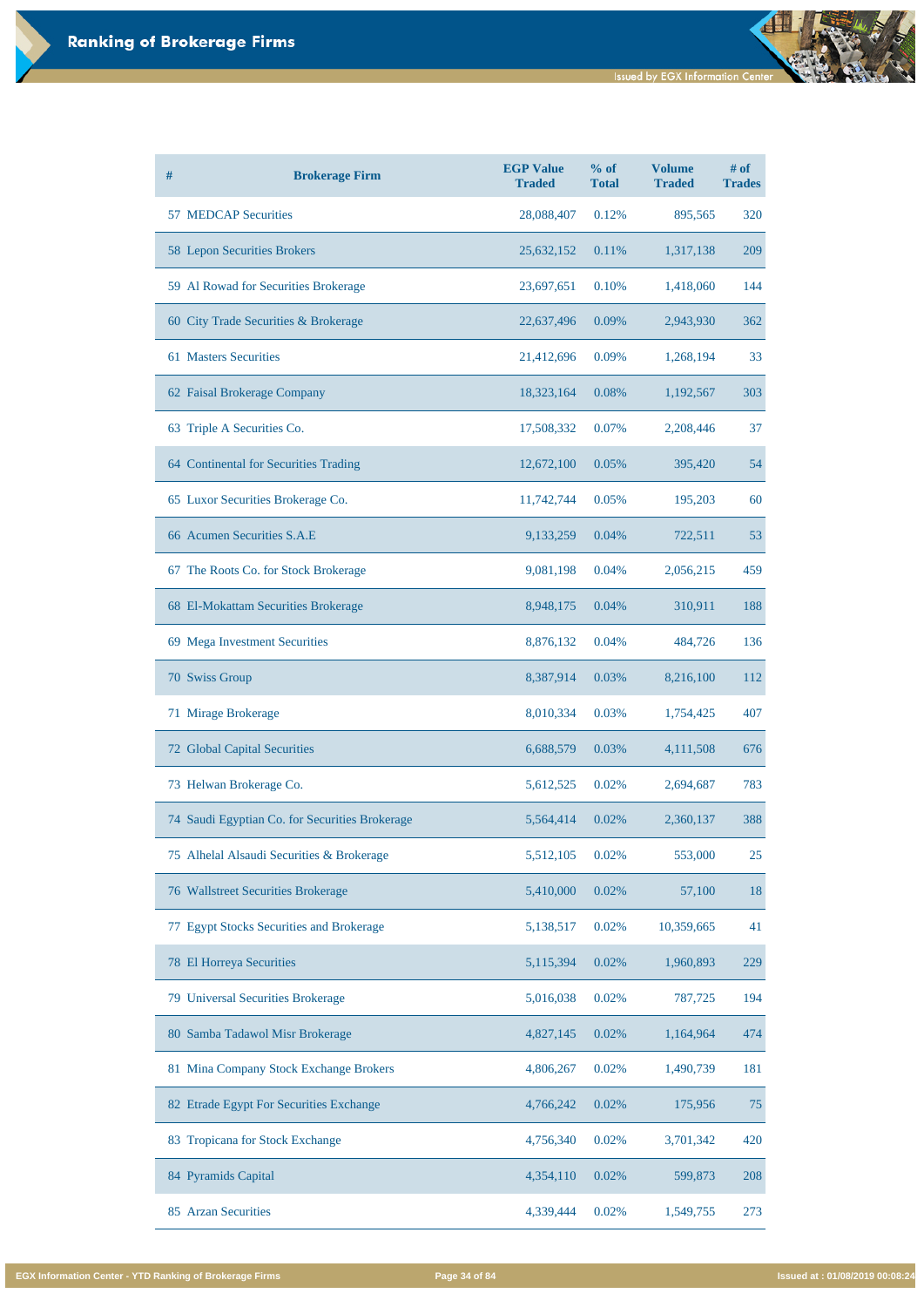| # | <b>Brokerage Firm</b>                             | <b>EGP Value</b><br><b>Traded</b> | % of<br><b>Total</b> | <b>Volume</b><br><b>Traded</b> | # of<br><b>Trades</b> |
|---|---------------------------------------------------|-----------------------------------|----------------------|--------------------------------|-----------------------|
|   | 86 Watania Stock Brokers                          | 3,993,049                         | 0.02%                | 223,119                        | 80                    |
|   | 87 Vantage for securities Brokerage               | 3,807,936                         | 0.02%                | 539,161                        | 144                   |
|   | 88 Alexandria Securities Brokerage                | 3,730,945                         | 0.02%                | 134,831                        | 65                    |
|   | 89 El Tadamoun El Arabi For Securities Brokerage  | 3,711,109                         | 0.02%                | 2,086,246                      | 88                    |
|   | 90 El Dawlia for Securities Brokerage             | 3,534,139                         | 0.01%                | 439,290                        | 96                    |
|   | 91 El Khalegya Securities                         | 3,466,274                         | 0.01%                | 345,350                        | 44                    |
|   | 92 Aman for Securities Co.                        | 3,363,360                         | 0.01%                | 2,802,393                      | 363                   |
|   | 93 Jadwa Securities Brokerage                     | 2,946,378                         | 0.01%                | 1,220,814                      | 147                   |
|   | 94 Al Manar For Stock Exchange                    | 2,553,175                         | 0.01%                | 34,820                         | 26                    |
|   | 95 Three Way Brokerage                            | 2,489,156                         | 0.01%                | 600,042                        | 249                   |
|   | 96 Horizon Securities Brokerage Company           | 2,131,126                         | 0.01%                | 182,013                        | 179                   |
|   | 97 The Financial Arabian for Securities Brokerage | 1,969,636                         | 0.01%                | 111,120                        | 38                    |
|   | 98 Royal Securities Brokerage Co.                 | 1,618,372                         | 0.01%                | 386,115                        | 51                    |
|   | 99 Venex Group For Securities                     | 1,360,200                         | 0.01%                | 6,005,200                      | 20                    |
|   | 100 Golden Hand for Securities Brokerage          | 1,286,780                         | 0.01%                | 574,672                        | 173                   |
|   | 101 Profit Securities Brokerage                   | 1,274,913                         | 0.01%                | 31,864                         | 44                    |
|   | 102 Cairo International for Securities Exchange   | 1,254,006                         | 0.01%                | 171,642                        | 38                    |
|   | 103 Pharaonic Brokerage Company                   | 1,241,326                         | 0.01%                | 490,365                        | 146                   |
|   | 104 Tiba Brokerage & Bookkeeping                  | 1,097,950                         | 0.00%                | 5,282                          | 37                    |
|   | 105 El Orouba Securities Brokerage                | 978,019                           | 0.00%                | 4,979,018                      | 44                    |
|   | 106 El Fath Stock Brokers                         | 975,590                           | 0.00%                | 5,742                          | 13                    |

| 959,430 | $0.00\%$ | 117,678 | 67 |
|---------|----------|---------|----|
| 943,569 | $0.00\%$ | 410,145 | 88 |
| 930,289 | $0.00\%$ | 627,640 | 84 |
| 726,422 | $0.00\%$ | 604,800 | 79 |
| 658,050 | 0.00%    | 319,018 | 82 |
| 508,304 | 0.00%    | 492,000 | 56 |
| 454,236 | $0.00\%$ | 46,206  | 46 |
| 389,742 | $0.00\%$ | 199,522 | 84 |
|         |          |         |    |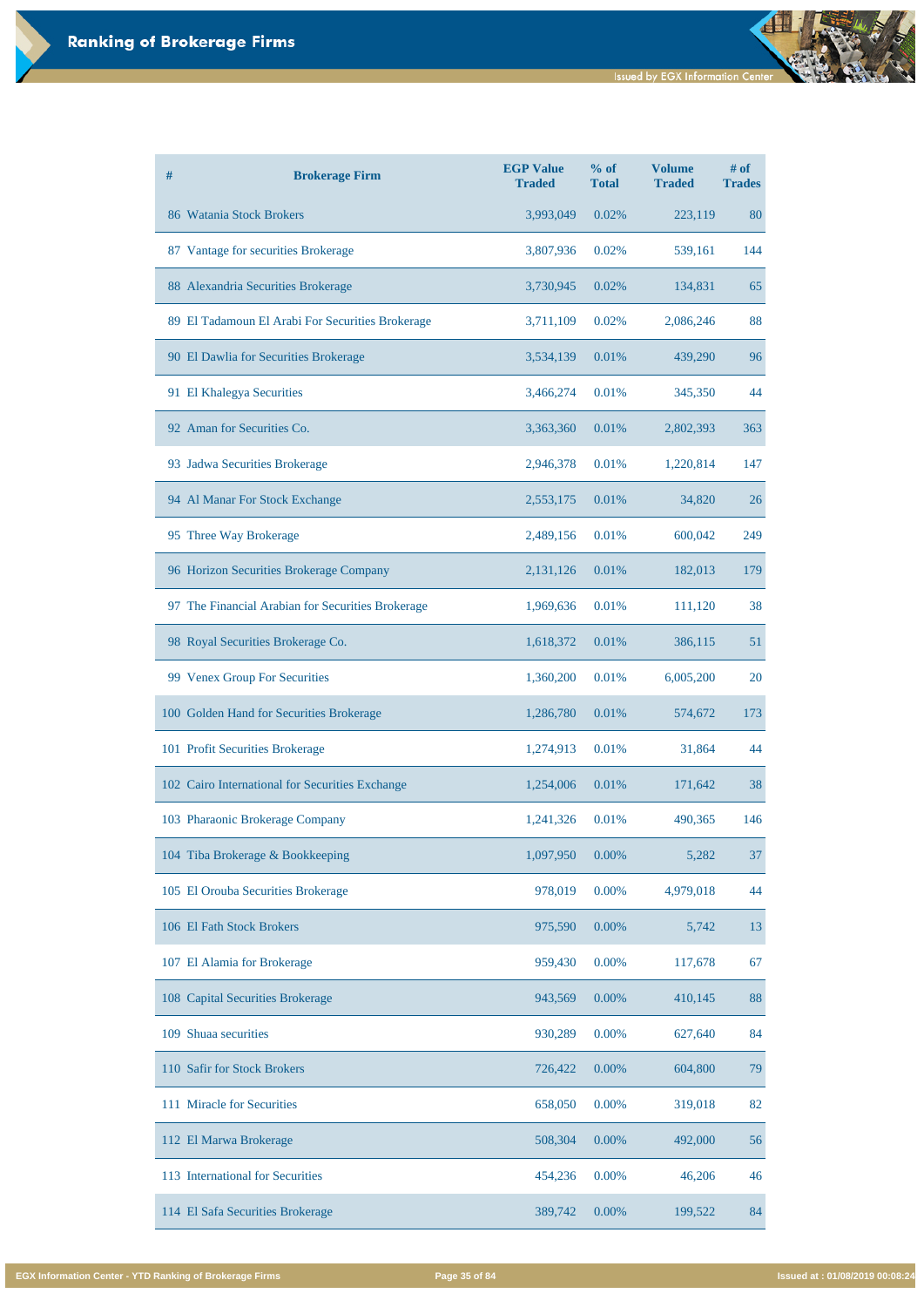đ

**EGX Information Center - YTD Ranking of Brokerage Firms Page 36 of 84 Issued at : 01/08/2019 00:08:24**

| #                         | <b>Brokerage Firm</b>                             | <b>EGP Value</b><br><b>Traded</b> | % of<br><b>Total</b> | <b>Volume</b><br><b>Traded</b> | # of<br><b>Trades</b> |
|---------------------------|---------------------------------------------------|-----------------------------------|----------------------|--------------------------------|-----------------------|
| 115 Horas Stock Brokers   |                                                   | 373,326                           | 0.00%                | 47,761                         | 44                    |
|                           | 116 El Giza for Securities Trading                | 199,954                           | 0.00%                | 179,409                        | 49                    |
|                           | 117 Al Noran Securities & Brokerage               | 193,626                           | 0.00%                | 30,229                         | 21                    |
|                           | 118 Al Omanaa Al Mottaheden                       | 193,580                           | 0.00%                | 85,751                         | 58                    |
|                           | 119 HSBC Securities Egypt S.A.E                   | 128,000                           | 0.00%                | 7,880                          | 12                    |
| 120 Smart Brokerage       |                                                   | 100,000                           | 0.00%                | 1,000                          | $\overline{2}$        |
|                           | 121 Cairo National Co. for Securities Negotiation | 93,142                            | 0.00%                | 66,350                         | 19                    |
|                           | 122 Bab El-Mlouk for Securities Brokerage         | 39,462                            | $0.00\%$             | 5,115                          | $\boldsymbol{6}$      |
| 123 Takamol Brokerage Co. |                                                   | 30,810                            | 0.00%                | 29,500                         | 9                     |
| 124 HD Securities         |                                                   | 30,000                            | 0.00%                | 300                            | 6                     |
|                           | 125 Egypt Brokerage - Inertia                     | 7,080                             | 0.00%                | 500                            | 1                     |
| 126 Alhmd Stock Brokerage |                                                   | 2,225                             | 0.00%                | 2,500                          | $\mathbf{1}$          |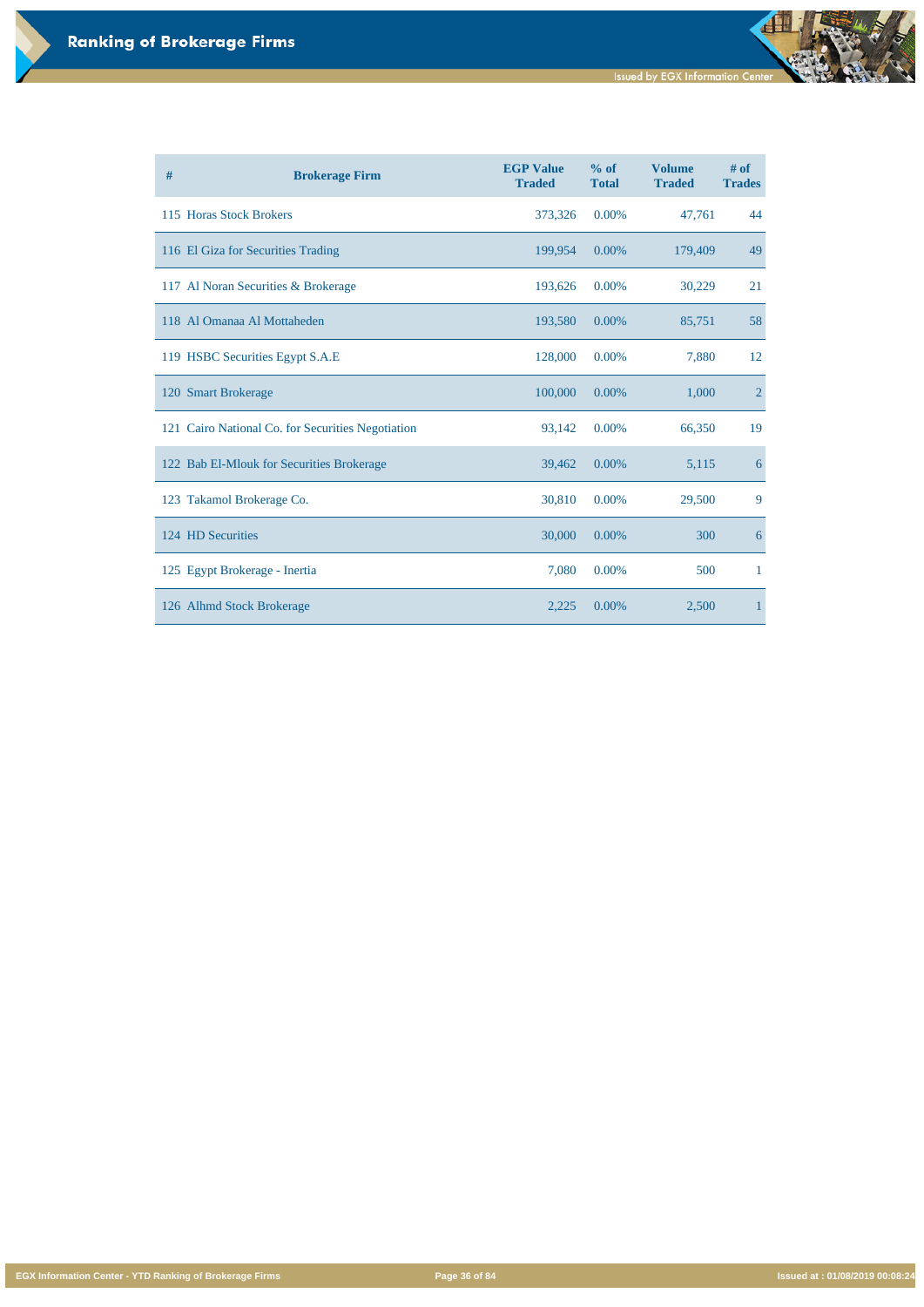#### **Period: 01/01/2019-31/07/2019**

#### **08- Brokerage Firms in Terms of Value Traded (OTC Orders Market) Including Deals**

**# Brokerage Firm EGP Value Traded % of Total Volume Traded # of Trades** 1 EGY TREND BROKERAGE 83,668,073 26.44% 54,200,929 36 2 Mubasher International For Securities 19,596,261 6.19% 9,398,045 1,951 3 Tycoon Securities 18,848,571 5.96% 2,881,859 1,143 4 Pioneers Securities 15,099,066 4.77% 7,629,225 1,548 5 Hermes Securities Brokerage 11,604,179 3.67% 7,068,699 1,406 6 Arabeya Online Securities 10,486,184 3.31% 4,487,736 1,193 7 Premiere Securities 10,415,098 3.29% 1,691,210 925 8 Wedian Securities Brokerage 7,562,555 2.39% 263,864 582 9 Guarantee Co. for Brokerage Exchange 6,640,339 2.10% 5,235,640 213 10 Global Capital Securities 6,518,579 2.06% 4,109,808 672 11 Honest Brokerage & Book Keeping 5,824,645 1.84% 2,862,569 794 12 Sigma Securities Brokerage 5,688,864 1.80% 2,056,776 683 13 Helwan Brokerage Co. 5,612,525 1.77% 2,694,687 783 14 Egyptian Arabian Company(Themar) 5,048,074 1.60% 2,863,275 628 15 Wathika Brokerage 5,030,200 1.59% 2,738,770 579 16 Tropicana for Stock Exchange 4,391,781 1.39% 3,664,934 414 17 Osool E.S.B for Securities Brokerage 3,375,134 1.07% 2,529,056 342 18 Aman for Securities Co. 3,363,360 1.06% 2,802,393 363 19 The Roots Co. for Stock Brokerage 3,258,598 1.03% 2,003,029 451

| 20 Saudi Egyptian Co. for Securities Brokerage | 3,193,514 | 1.01% | 2,182,497 | 278 |
|------------------------------------------------|-----------|-------|-----------|-----|
| 21 Beltone Securities Brokerage                | 3,043,178 | 0.96% | 878,150   | 270 |
| 22 Mirage Brokerage                            | 3,034,084 | 0.96% | 1,696,475 | 375 |
| <b>Arzan Securities</b><br>23                  | 2,939,444 | 0.93% | 1,529,755 | 259 |
| 24 New Brent Brokerage                         | 2,893,175 | 0.91% | 966,881   | 307 |
| 25 Samba Tadawol Misr Brokerage                | 2,892,421 | 0.91% | 1,037,152 | 418 |
| 26 Three Way Brokerage                         | 2,451,656 | 0.77% | 585,042   | 245 |
| 27 Naeem Brokerage                             | 2,437,591 | 0.77% | 1,456,393 | 285 |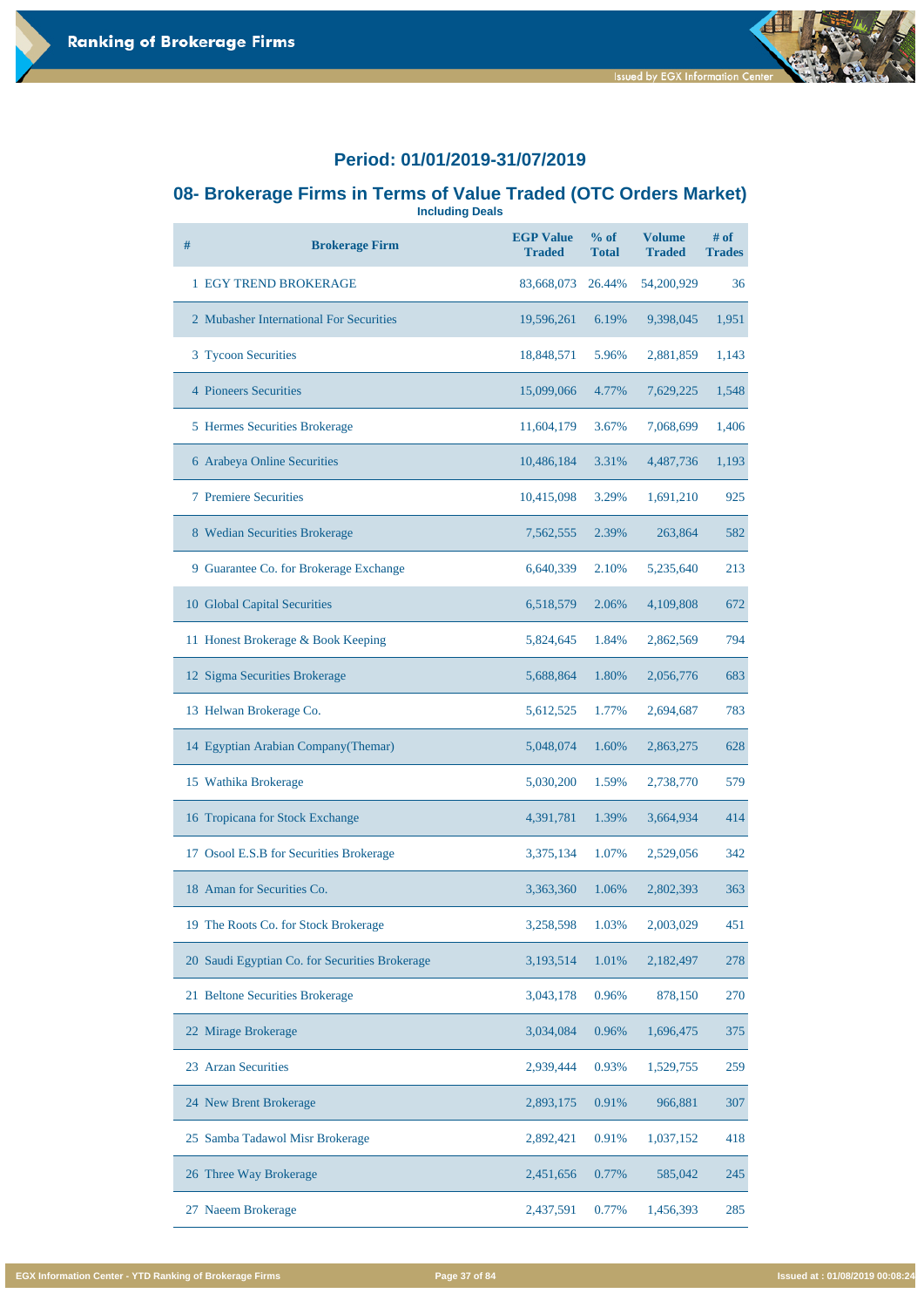| #               | <b>Brokerage Firm</b>                                | <b>EGP Value</b><br><b>Traded</b> | % of<br><b>Total</b> | <b>Volume</b><br><b>Traded</b> | $#$ of<br><b>Trades</b> |
|-----------------|------------------------------------------------------|-----------------------------------|----------------------|--------------------------------|-------------------------|
|                 | 28 Cairo Capital Securities                          | 2,331,350                         | 0.74%                | 1,706,585                      | 163                     |
|                 | 29 United Brokerage Corporation                      | 2,314,884                         | 0.73%                | 497,727                        | 289                     |
|                 | 30 Economic Securities Group                         | 2,313,068                         | 0.73%                | 510,539                        | 217                     |
|                 | 31 Al Amalka for Stock Dealing                       | 2,306,849                         | 0.73%                | 906,462                        | 343                     |
|                 | 32 Jadwa Securities Brokerage                        | 1,894,378                         | 0.60%                | 1,194,614                      | 137                     |
|                 | 33 Golden Way Securities                             | 1,857,990                         | 0.59%                | 794,907                        | 173                     |
|                 | 34 Cairo Stock Brokerage Co                          | 1,854,332                         | 0.59%                | 608,355                        | 194                     |
|                 | 35 El Horreya Securities                             | 1,741,354                         | 0.55%                | 776,149                        | 187                     |
|                 | 36 City Trade Securities & Brokerage                 | 1,720,220                         | 0.54%                | 1,044,578                      | 206                     |
|                 | 37 Dynamic Securities Trading                        | 1,717,362                         | 0.54%                | 1,133,373                      | 191                     |
| 38 HC Brokerage |                                                      | 1,660,176                         | 0.52%                | 969,014                        | 169                     |
|                 | 39 Al Arabia Securities Brokerage                    | 1,587,164                         | 0.50%                | 860,131                        | 181                     |
|                 | <b>40 Brokers Securities</b>                         | 1,455,942                         | 0.46%                | 739,059                        | 127                     |
|                 | 41 Commercial International Brokerage company (CIBC) | 1,443,173                         | 0.46%                | 966,412                        | 153                     |
|                 | 42 Egyptian Kuwaiti Securities                       | 1,430,276                         | 0.45%                | 308,607                        | 203                     |
|                 | 43 Al Ahram Stock Exchange Securities Brokers        | 1,415,789                         | 0.45%                | 721,137                        | 175                     |
|                 | 44 Mina Company Stock Exchange Brokers               | 1,295,467                         | 0.41%                | 1,433,077                      | 109                     |
|                 | 45 Pharaonic Brokerage Company                       | 1,241,326                         | 0.39%                | 490,365                        | 146                     |
|                 | 46 Golden Hand for Securities Brokerage              | 1,086,780                         | 0.34%                | 554,672                        | 171                     |
|                 | 47 Prime Securities Brokerage                        | 995,284                           | 0.31%                | 334,036                        | 92                      |
|                 | <b>48 El-Mokattam Securities Brokerage</b>           | 948,175                           | 0.30%                | 230,911                        | 170                     |

| <b>49 Grand Investment Securities</b>   | 934,466 | 0.30% | 215,555 | 103 |
|-----------------------------------------|---------|-------|---------|-----|
| 50 Shuaa securities                     | 930,289 | 0.29% | 627,640 | 84  |
| 51 Mega Investment Securities           | 890,827 | 0.28% | 193,495 | 77  |
| 52 Golden Share Securities              | 889,834 | 0.28% | 372,949 | 98  |
| 53 Swiss Group                          | 885,314 | 0.28% | 713,500 | 78  |
| 54 Universal Securities Brokerage       | 821,038 | 0.26% | 589,475 | 132 |
| 55 Blom Egypt Securities                | 809,708 | 0.26% | 149,226 | 46  |
| 56 Horizon Securities Brokerage Company | 796,126 | 0.25% | 149,513 | 167 |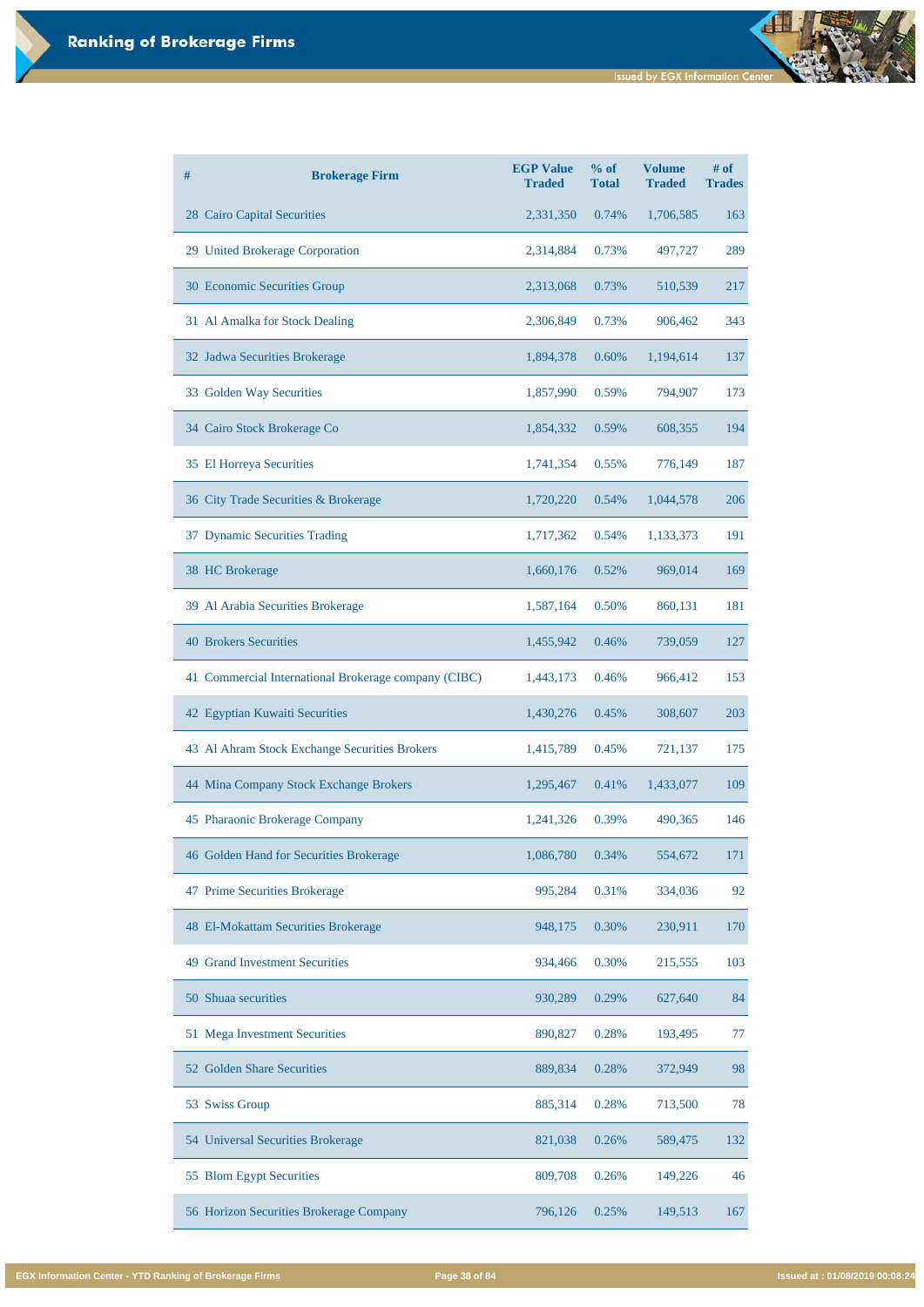| #  | <b>Brokerage Firm</b>                   | <b>EGP Value</b><br><b>Traded</b> | % of<br><b>Total</b> | <b>Volume</b><br><b>Traded</b> | # of<br><b>Trades</b> |
|----|-----------------------------------------|-----------------------------------|----------------------|--------------------------------|-----------------------|
|    | 57 Vantage for securities Brokerage     | 779,843                           | 0.25%                | 477,785                        | 104                   |
|    | <b>58 MEDCAP Securities</b>             | 778,607                           | 0.25%                | 188,141                        | 122                   |
|    | 59 Team for Securities Trade            | 755,760                           | 0.24%                | 556,092                        | 127                   |
|    | 60 First Stock Brokerage                | 755,148                           | 0.24%                | 444,075                        | 105                   |
|    | 61 Safir for Stock Brokers              | 726,422                           | 0.23%                | 604,800                        | 79                    |
|    | 62 Faisal Brokerage Company             | 682,763                           | 0.22%                | 101,567                        | 171                   |
|    | 63 Yasmine Brokerage Company            | 666,709                           | 0.21%                | 184,617                        | 102                   |
|    | 64 ArabFinance Brokerage And Securities | 661,953                           | 0.21%                | 140,878                        | 64                    |
|    | 65 Global Invest Securities             | 658,795                           | 0.21%                | 167,446                        | 88                    |
|    | <b>66 ROAYA ONLINE</b>                  | 634,470                           | 0.20%                | 158,782                        | 77                    |
|    | 67 Ostoul Securities Brokerage          | 585,872                           | 0.19%                | 63,600                         | 71                    |
|    | 68 Pyramids Capital                     | 579,460                           | 0.18%                | 161,019                        | 164                   |
|    | 69 Capital Securities Brokerage         | 543,569                           | 0.17%                | 408,145                        | 86                    |
|    | 70 Mahrosa Securities and Trading       | 543,465                           | 0.17%                | 215,685                        | 95                    |
|    | 71 El Dawlia for Securities Brokerage   | 534,239                           | 0.17%                | 155,800                        | 72                    |
|    | 72 Metro Co. for Stock Dealing (SAE)    | 521,871                           | 0.16%                | 256,231                        | 81                    |
|    | 73 Mediterranean for Brokerage          | 514,375                           | 0.16%                | 197,801                        | 107                   |
|    | 74 El Marwa Brokerage                   | 508,304                           | 0.16%                | 492,000                        | 56                    |
|    | 75 El Orouba Securities Brokerage       | 488,019                           | 0.15%                | 79,018                         | 38                    |
|    | <b>76 Miracle for Securities</b>        | 488,010                           | 0.15%                | 307,898                        | 72                    |
| 77 | <b>Solidaire Securities Brokerage</b>   | 475,868                           | 0.15%                | 38,733                         | 44                    |

| <b>78</b> International for Securities           | 454,236 | 0.14% | 46,206  | 46  |
|--------------------------------------------------|---------|-------|---------|-----|
| 79 Royal Securities Brokerage Co.                | 418,372 | 0.13% | 384,915 | 45  |
| 80 El Safa Securities Brokerage                  | 388,678 | 0.12% | 198,990 | 80  |
| 81 Egyptian Group for Securities                 | 382,260 | 0.12% | 253,207 | 101 |
| 82 Al Shourouk Brokerage                         | 375,826 | 0.12% | 161,549 | 49  |
| 83 Horas Stock Brokers                           | 371,850 | 0.12% | 47,023  | 42  |
| 84 El Tadamoun El Arabi For Securities Brokerage | 370,349 | 0.12% | 284,130 | 46  |
| 85 Cairo International for Securities Exchange   | 370,006 | 0.12% | 162,802 | 34  |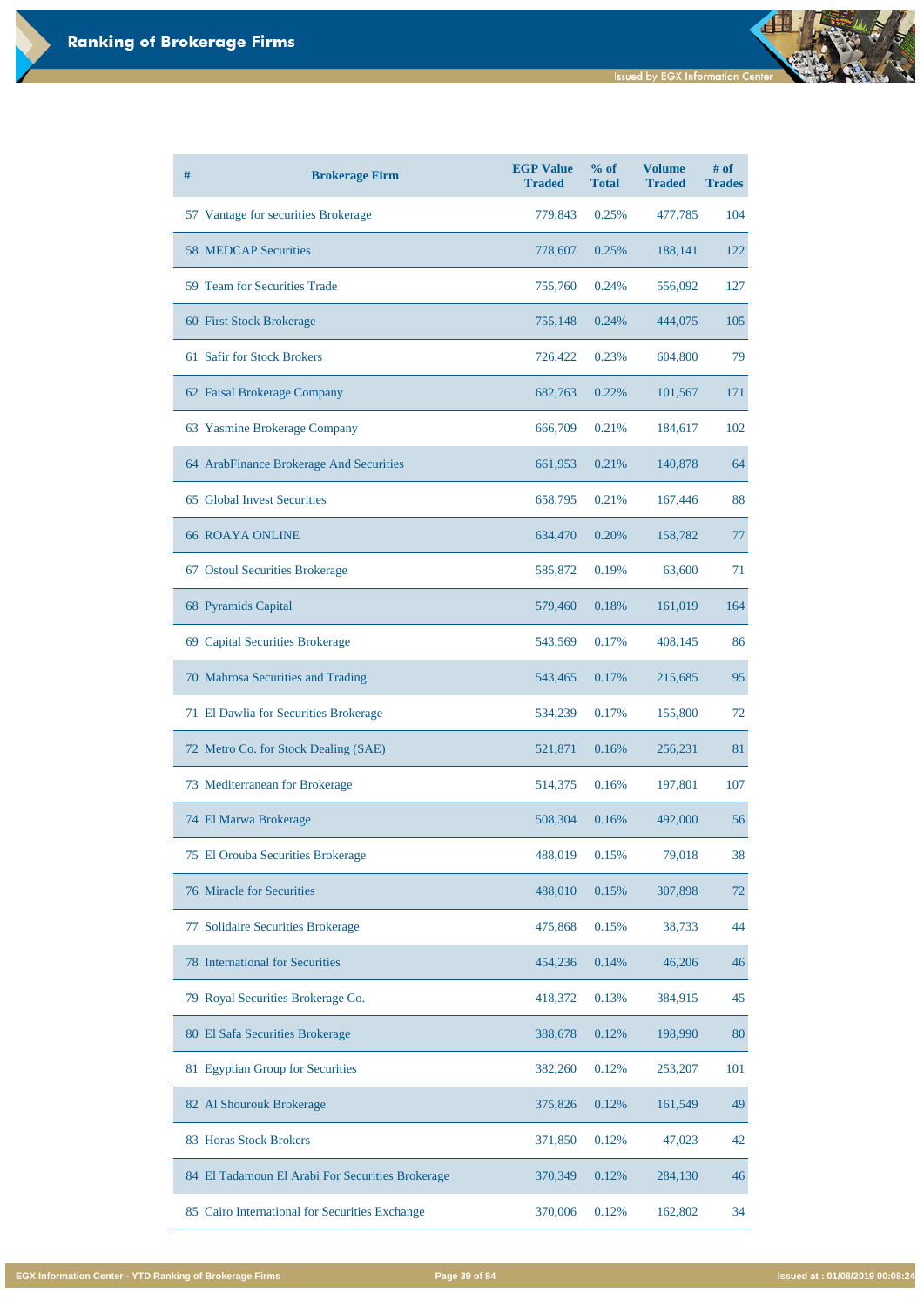đ

| # | <b>Brokerage Firm</b>                             | <b>EGP Value</b> | % of         | <b>Volume</b> | # of          |
|---|---------------------------------------------------|------------------|--------------|---------------|---------------|
|   |                                                   | <b>Traded</b>    | <b>Total</b> | <b>Traded</b> | <b>Trades</b> |
|   | 86 Lepon Securities Brokers                       | 359,904          | 0.11%        | 71,028        | 73            |
|   | 87 Arab African International Securities          | 336,420          | 0.11%        | 29,967        | 30            |
|   | 88 El Khalegya Securities                         | 287,024          | 0.09%        | 305,650       | 28            |
|   | 89 El Alamia for Brokerage                        | 272,160          | 0.09%        | 74,256        | 45            |
|   | 90 Alexandria Securities Brokerage                | 255,945          | 0.08%        | 114,481       | 47            |
|   | 91 Watania Stock Brokers                          | 230,249          | 0.07%        | 71,098        | 48            |
|   | 92 Okaz Stockbrokers & Investment Consultants     | 221,283          | 0.07%        | 78,259        | 46            |
|   | 93 Luxor Securities Brokerage Co.                 | 214,804          | 0.07%        | 84,025        | 32            |
|   | 94 El Giza for Securities Trading                 | 199,954          | 0.06%        | 179,409       | 49            |
|   | 95 Al Noran Securities & Brokerage                | 193,626          | 0.06%        | 30,229        | 21            |
|   | 96 Al Omanaa Al Mottaheden                        | 193,580          | 0.06%        | 85,751        | 58            |
|   | 97 The Financial Arabian for Securities Brokerage | 153,236          | 0.05%        | 35,050        | 6             |
|   | 98 Acumen Securities S.A.E                        | 120,733          | 0.04%        | 55,155        | 6             |
|   | 99 Etrade Egypt For Securities Exchange           | 120,202          | 0.04%        | 77,318        | 25            |
|   | 100 Al Rowad for Securities Brokerage             | 110,433          | 0.03%        | 12,000        | 14            |
|   | 101 Profit Securities Brokerage                   | 108,913          | 0.03%        | 21,698        | 32            |
|   | 102 Trend for Securities                          | 98,967           | 0.03%        | 64,090        | 15            |
|   | 103 Pharos Securities                             | 94,978           | 0.03%        | 17,750        | 13            |
|   | 104 Cairo National Co. for Securities Negotiation | 93,142           | 0.03%        | 66,350        | 19            |
|   | 105 Masters Securities                            | 64,096           | 0.02%        | 20,500        | 9             |
|   | 106 International Brokerage Group                 | 56,121           | 0.02%        | 20,533        | 13            |

| 107 Al Manar For Stock Exchange            | 45,175 | 0.01%    | 9,740  | 8  |
|--------------------------------------------|--------|----------|--------|----|
| 108 Bab El-Mlouk for Securities Brokerage  | 39,462 | 0.01%    | 5,115  | 6  |
| 109 City Capital securities & stock market | 36,655 | 0.01%    | 12,500 | 5  |
| 110 Takamol Brokerage Co.                  | 30,810 | 0.01%    | 29,500 | 9  |
| 111 Alhelal Alsaudi Securities & Brokerage | 12,105 | 0.00%    | 3,000  | 3  |
| 112 Egypt Stocks Securities and Brokerage  | 10,017 | $0.00\%$ | 10,135 | 13 |
| 113 Egypt Brokerage - Inertia              | 7,080  | 0.00%    | 500    |    |
| 114 Alhmd Stock Brokerage                  | 2,225  | $0.00\%$ | 2,500  |    |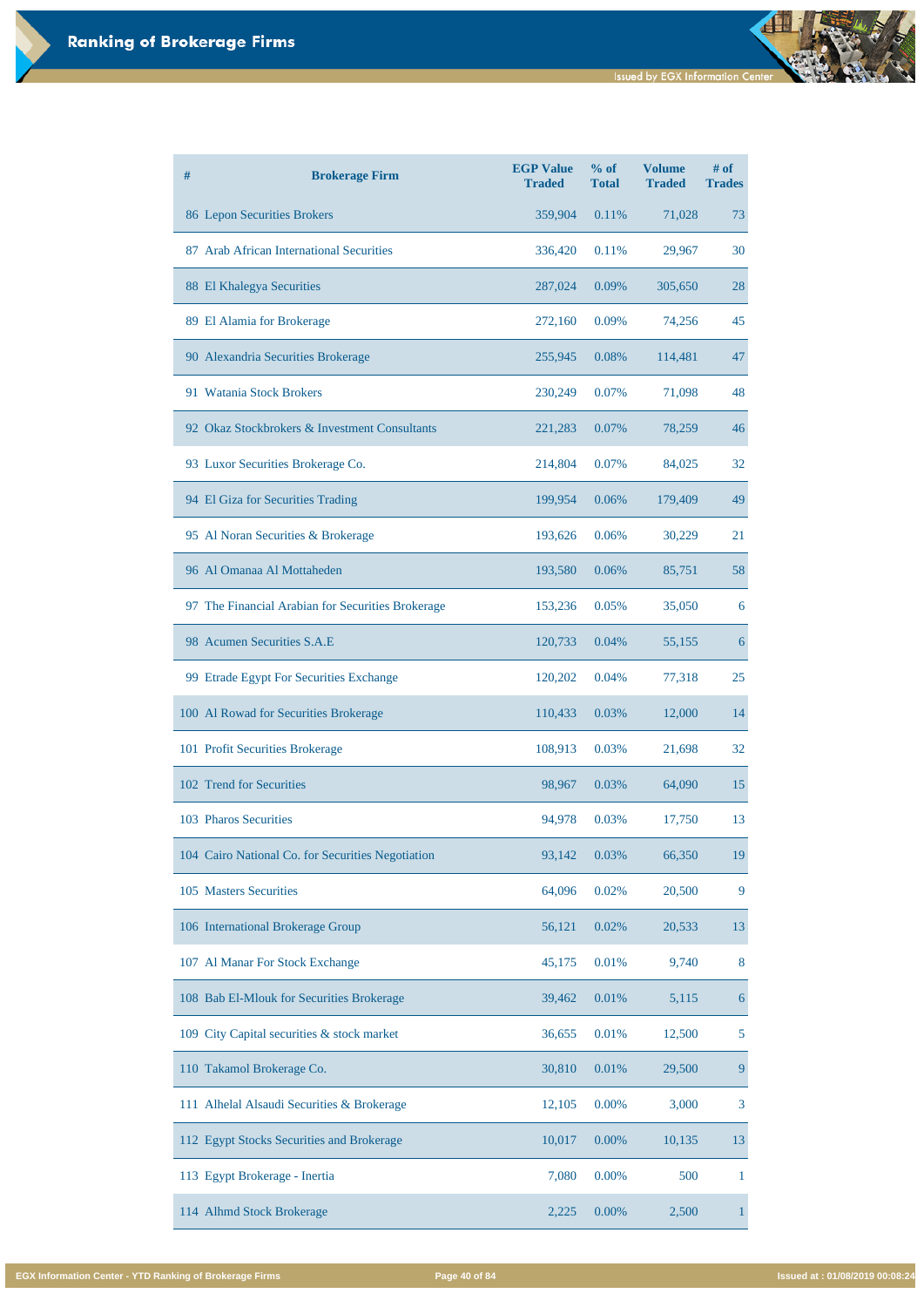**EGX Information Center - YTD Ranking of Brokerage Firms Page 41 of 84 Issued at : 01/08/2019 00:08:24**

| #                                | <b>Brokerage Firm</b> | <b>EGP Value</b><br><b>Traded</b> | $%$ of<br><b>Total</b> | <b>Volume</b><br><b>Traded</b> | # of<br><b>Trades</b> |
|----------------------------------|-----------------------|-----------------------------------|------------------------|--------------------------------|-----------------------|
| 115 El Fath Stock Brokers        |                       | 590                               | $0.00\%$               | 42                             | 3                     |
| 116 Tiba Brokerage & Bookkeeping |                       | 430                               | $0.00\%$               | 500                            |                       |
| 117 Triple A Securities Co.      |                       | 384                               | $0.00\%$               | 500                            | 3                     |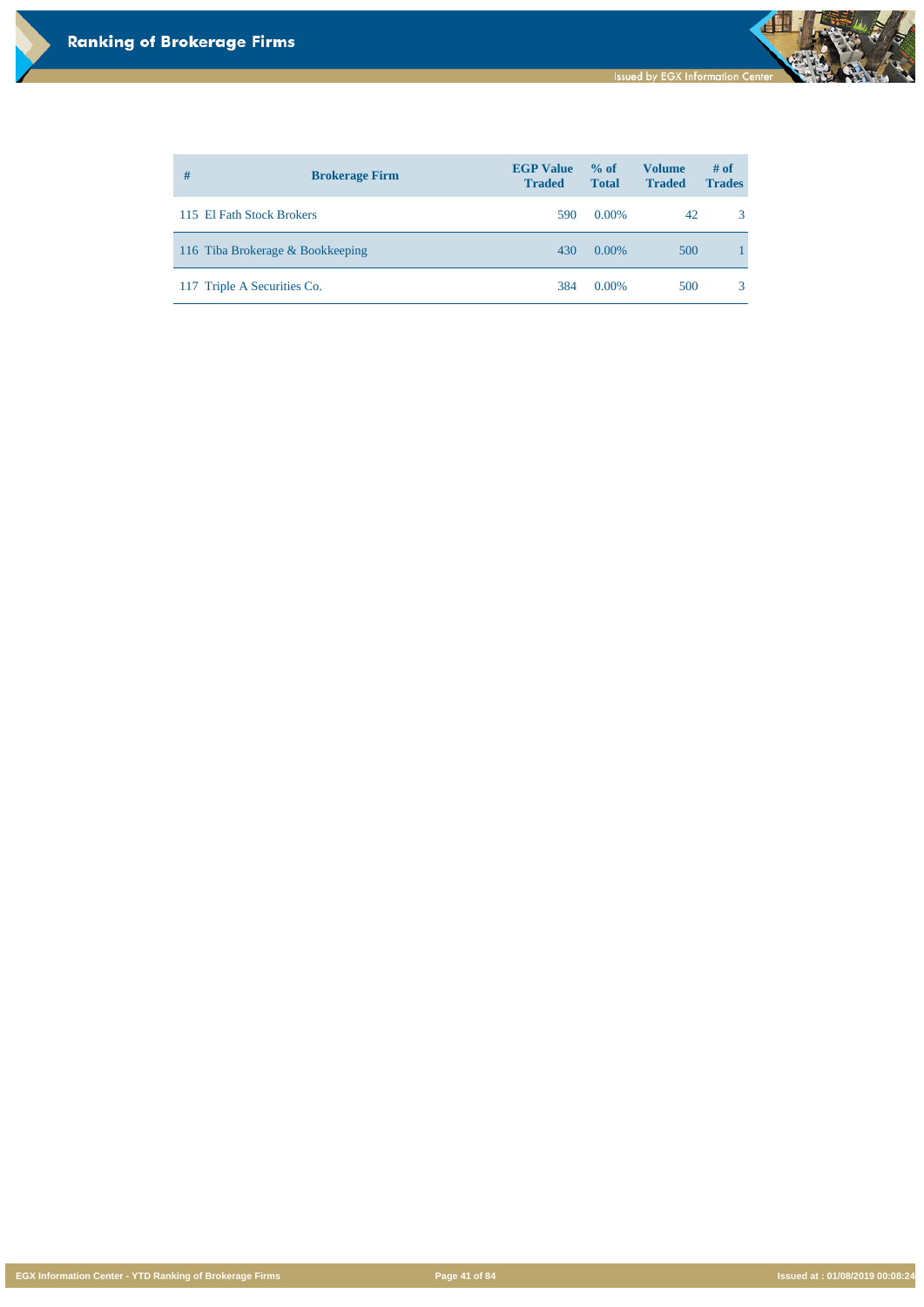## **Period: 01/01/2019-31/07/2019**

# **09- Brokerage Firms in Terms of Value Traded (OTC Deals Markets)**

| # | <b>Brokerage Firm</b>                               | <b>EGP Value</b><br><b>Traded</b> | % of<br><b>Total</b> | <b>Volume</b><br><b>Traded</b> | # of<br><b>Trades</b> |
|---|-----------------------------------------------------|-----------------------------------|----------------------|--------------------------------|-----------------------|
|   | 1 Financial Brokerage Group                         | 5,965,350,929                     | 24.87%               | 775,923,268                    | 200                   |
|   | 2 Commercial International Brokerage company (CIBC) | 3,059,967,652                     | 12.76%               | 78, 133, 573                   | 306                   |
|   | 3 HC Brokerage                                      | 1,862,013,019                     | 7.76%                | 23,498,164                     | 264                   |
|   | 4 Guarantee Co. for Brokerage Exchange              | 1,495,120,806                     | 6.23%                | 3,034,441,694                  | 530                   |
|   | 5 Naeem Brokerage                                   | 1,236,584,168                     | 5.15%                | 16,653,900                     | 124                   |
|   | 6 Blom Egypt Securities                             | 872,179,090                       | 3.64%                | 60,166,350                     | 250                   |
|   | 7 Prime Securities Brokerage                        | 813,791,873                       | 3.39%                | 36,652,276                     | 326                   |
|   | 8 Pharos Securities                                 | 705,816,181                       | 2.94%                | 41,985,828                     | 455                   |
|   | 9 Hermes Securities Brokerage                       | 681,222,768                       | 2.84%                | 37,413,916                     | 124                   |
|   | 10 Sigma Securities Brokerage                       | 622, 221, 034                     | 2.59%                | 127,773,616                    | 898                   |
|   | 11 Metro Co. for Stock Dealing (SAE)                | 585,952,789                       | 2.44%                | 392,283,796                    | 721                   |
|   | 12 Economic Securities Group                        | 401,110,912                       | 1.67%                | 487,534                        | 332                   |
|   | 13 Beltone Securities Brokerage                     | 351,110,056                       | 1.46%                | 60,389,268                     | 222                   |
|   | 14 Al Amalka for Stock Dealing                      | 343,609,092                       | 1.43%                | 130, 139, 596                  | 444                   |
|   | 15 Al Arabia Securities Brokerage                   | 286, 382, 504                     | 1.19%                | 6,739,470                      | 714                   |
|   | <b>16 Premiere Securities</b>                       | 285,186,018                       | 1.19%                | 8,663,775                      | 48                    |
|   | 17 Cairo Capital Securities                         | 284,871,689                       | 1.19%                | 12,251,027                     | 349                   |
|   | 18 Okaz Stockbrokers & Investment Consultants       | 278, 795, 116                     | 1.16%                | 4,820,121                      | 102                   |
|   | 19 Arqaam Securities Brokerage                      | 255,097,986                       | 1.06%                | 79,845,786                     | 278                   |
|   | 20 Osool E.S.B for Securities Brokerage             | 253,007,000                       | 1.05%                | 3,001,220                      | 30                    |
|   | 21 EGY TREND BROKERAGE                              | 244,436,970                       | 1.02%                | 202,056,436                    | 235                   |
|   | 22 Wedian Securities Brokerage                      | 187,464,568                       | 0.78%                | 8,926,456                      | 330                   |
|   | 23 Solidaire Securities Brokerage                   | 175,791,038                       | 0.73%                | 4,365,474                      | 132                   |
|   | 24 Ostoul Securities Brokerage                      | 171,610,332                       | 0.72%                | 12,454,914                     | 227                   |
|   | 25 Cairo Stock Brokerage Co                         | 154,485,290                       | 0.64%                | 4,713,782                      | 374                   |
|   | 26 Wathika Brokerage                                | 146,268,934                       | 0.61%                | 2,484,536                      | 354                   |
|   | 27 Pioneers Securities                              | 133,238,029                       | 0.56%                | 5,991,516                      | 104                   |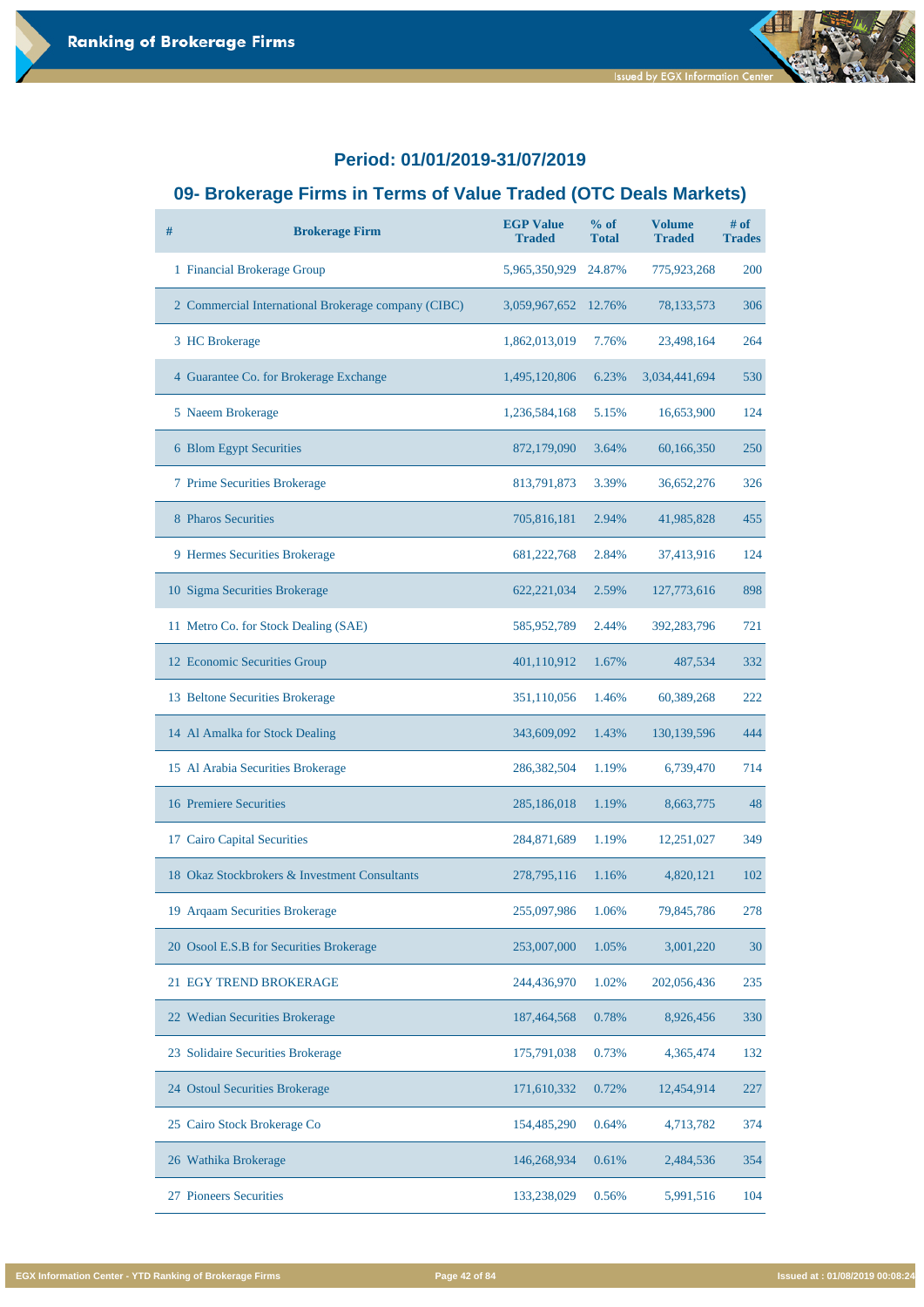| # | <b>Brokerage Firm</b>                         | <b>EGP Value</b><br><b>Traded</b> | % of<br><b>Total</b> | <b>Volume</b><br><b>Traded</b> | # of<br><b>Trades</b> |
|---|-----------------------------------------------|-----------------------------------|----------------------|--------------------------------|-----------------------|
|   | <b>28 ROAYA ONLINE</b>                        | 125,409,264                       | 0.52%                | 22,626,458                     | 77                    |
|   | 29 Honest Brokerage & Book Keeping            | 114,630,120                       | 0.48%                | 4,148,184                      | 470                   |
|   | 30 Arabeya Online Securities                  | 103,671,703                       | 0.43%                | 1,902,815                      | 161                   |
|   | 31 El-Karnak Stocks Brokerage                 | 103,658,722                       | 0.43%                | 865,620                        | 36                    |
|   | 32 First Stock Brokerage                      | 93,436,814                        | 0.39%                | 14,873,808                     | 744                   |
|   | 33 Egyptian Kuwaiti Securities                | 92,357,300                        | 0.38%                | 1,199,745                      | 194                   |
|   | 34 ArabFinance Brokerage And Securities       | 87,949,500                        | 0.37%                | 909,860                        | 72                    |
|   | 35 Egyptian Group for Securities              | 82,053,167                        | 0.34%                | 11,651,610                     | 72                    |
|   | 36 Mubasher International For Securities      | 76,509,620                        | 0.32%                | 18,535,080                     | 136                   |
|   | 37 Egyptian Arabian Company (Themar)          | 75,728,302                        | 0.32%                | 3,082,662                      | 376                   |
|   | 38 Arab African International Securities      | 73,253,664                        | 0.31%                | 1,811,836                      | 28                    |
|   | 39 New Brent Brokerage                        | 73,062,470                        | 0.30%                | 859,164                        | 129                   |
|   | <b>40 Grand Investment Securities</b>         | 70,155,207                        | 0.29%                | 16,108,112                     | 338                   |
|   | 41 Team for Securities Trade                  | 67,868,670                        | 0.28%                | 5,196,830                      | 234                   |
|   | 42 International Brokerage Group              | 63,872,740                        | 0.27%                | 324,662                        | 108                   |
|   | 43 Al Ahram Stock Exchange Securities Brokers | 58,628,194                        | 0.24%                | 8,425,940                      | 206                   |
|   | 44 Mediterranean for Brokerage                | 53,756,194                        | 0.22%                | 2,332,580                      | 190                   |
|   | 45 Mahrosa Securities and Trading             | 52,990,047                        | 0.22%                | 4,752,966                      | 506                   |
|   | <b>46 Trend for Securities</b>                | 49,073,984                        | 0.20%                | 1,180,870                      | 42                    |
|   | 47 Dynamic Securities Trading                 | 42,040,369                        | 0.18%                | 4,040,734                      | 480                   |
|   | 48 Yasmine Brokerage Company                  | 37,165,985                        | 0.15%                | 1,643,864                      | 106                   |

| 49 Al Shourouk Brokerage                  | 36,540,085   | 0.15% | 1,327,766 | 222 |
|-------------------------------------------|--------------|-------|-----------|-----|
| 50 Golden Way Securities                  | 34,397,800   | 0.14% | 973,818   | 38  |
| <b>51 Brokers Securities</b>              | 34,233,970   | 0.14% | 1,031,654 | 198 |
| 52 Global Invest Securities               | 33,045,650   | 0.14% | 4,102,190 | 46  |
| 53 Golden Share Securities                | 30,771,300   | 0.13% | 303,106   | 130 |
| 54 City Capital securities & stock market | 29,246,208   | 0.12% | 3,717,244 | 42  |
| 55 United Brokerage Corporation           | 28, 237, 193 | 0.12% | 84,638    | 18  |
| <b>56 MEDCAP Securities</b>               | 27,309,800   | 0.11% | 707,424   | 198 |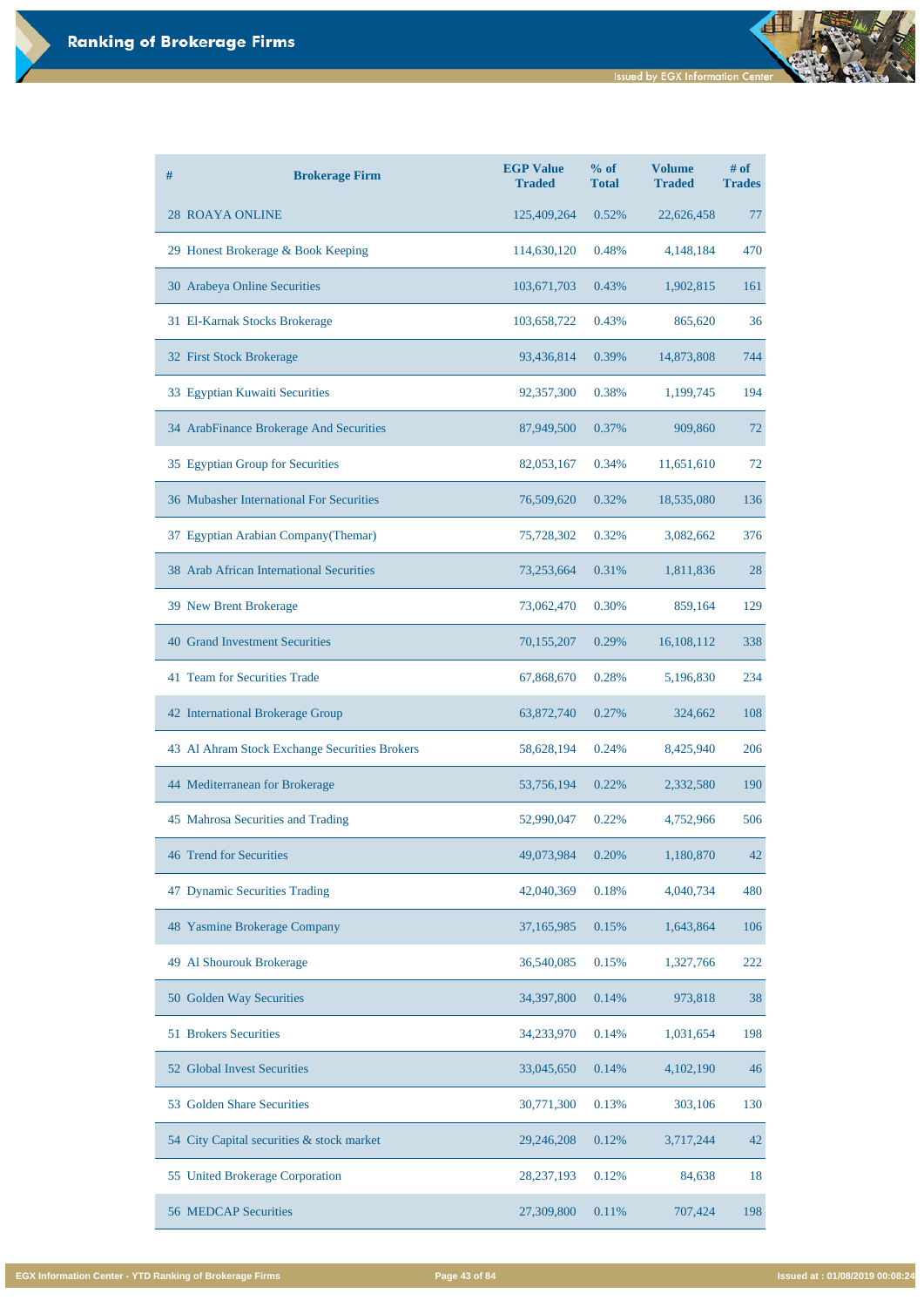| # | <b>Brokerage Firm</b>                     | <b>EGP Value</b><br><b>Traded</b> | % of<br><b>Total</b> | <b>Volume</b><br><b>Traded</b> | # of<br><b>Trades</b> |
|---|-------------------------------------------|-----------------------------------|----------------------|--------------------------------|-----------------------|
|   | 57 Lepon Securities Brokers               | 25, 272, 248                      | 0.11%                | 1,246,110                      | 136                   |
|   | 58 Al Rowad for Securities Brokerage      | 23,587,218                        | 0.10%                | 1,406,060                      | 130                   |
|   | <b>59 Masters Securities</b>              | 21,348,600                        | 0.09%                | 1,247,694                      | 24                    |
|   | 60 City Trade Securities & Brokerage      | 20,917,276                        | 0.09%                | 1,899,352                      | 156                   |
|   | 61 Faisal Brokerage Company               | 17,640,401                        | 0.07%                | 1,091,000                      | 132                   |
|   | 62 Triple A Securities Co.                | 17,507,948                        | 0.07%                | 2,207,946                      | 34                    |
|   | 63 Tycoon Securities                      | 14,377,620                        | 0.06%                | 233,678                        | 74                    |
|   | 64 Continental for Securities Trading     | 12,672,100                        | 0.05%                | 395,420                        | 54                    |
|   | 65 Luxor Securities Brokerage Co.         | 11,527,940                        | 0.05%                | 111,178                        | 28                    |
|   | 66 Acumen Securities S.A.E                | 9,012,525                         | 0.04%                | 667,356                        | 47                    |
|   | 67 El-Mokattam Securities Brokerage       | 8,000,000                         | 0.03%                | 80,000                         | 18                    |
|   | 68 Mega Investment Securities             | 7,985,305                         | 0.03%                | 291,231                        | 59                    |
|   | 69 Swiss Group                            | 7,502,600                         | 0.03%                | 7,502,600                      | 34                    |
|   | 70 The Roots Co. for Stock Brokerage      | 5,822,600                         | 0.02%                | 53,186                         | 8                     |
|   | 71 Alhelal Alsaudi Securities & Brokerage | 5,500,000                         | 0.02%                | 550,000                        | 22                    |
|   | 72 Wallstreet Securities Brokerage        | 5,410,000                         | 0.02%                | 57,100                         | 18                    |
|   | 73 Egypt Stocks Securities and Brokerage  | 5,128,500                         | 0.02%                | 10,349,530                     | 28                    |
|   | 74 Mirage Brokerage                       | 4,976,250                         | 0.02%                | 57,950                         | 32                    |
|   | 75 Etrade Egypt For Securities Exchange   | 4,646,040                         | 0.02%                | 98,638                         | 50                    |
|   | 76 Universal Securities Brokerage         | 4,195,000                         | 0.02%                | 198,250                        | 62                    |
|   | 77 Pyramids Capital                       | 3,774,650                         | 0.02%                | 438,854                        | 44                    |

| 78 Watania Stock Brokers                         | 3,762,800 | 0.02% | 152,021   | 32 |
|--------------------------------------------------|-----------|-------|-----------|----|
| 79 Mina Company Stock Exchange Brokers           | 3,510,800 | 0.01% | 57,662    | 72 |
| 80 Alexandria Securities Brokerage               | 3,475,000 | 0.01% | 20,350    | 18 |
| 81 El Horreya Securities                         | 3,374,040 | 0.01% | 1,184,744 | 42 |
| 82 El Tadamoun El Arabi For Securities Brokerage | 3,340,760 | 0.01% | 1,802,116 | 42 |
| 83 El Khalegya Securities                        | 3,179,250 | 0.01% | 39,700    | 16 |
| 84 Vantage for securities Brokerage              | 3,028,093 | 0.01% | 61,376    | 40 |
| 85 El Dawlia for Securities Brokerage            | 2,999,900 | 0.01% | 283,490   | 24 |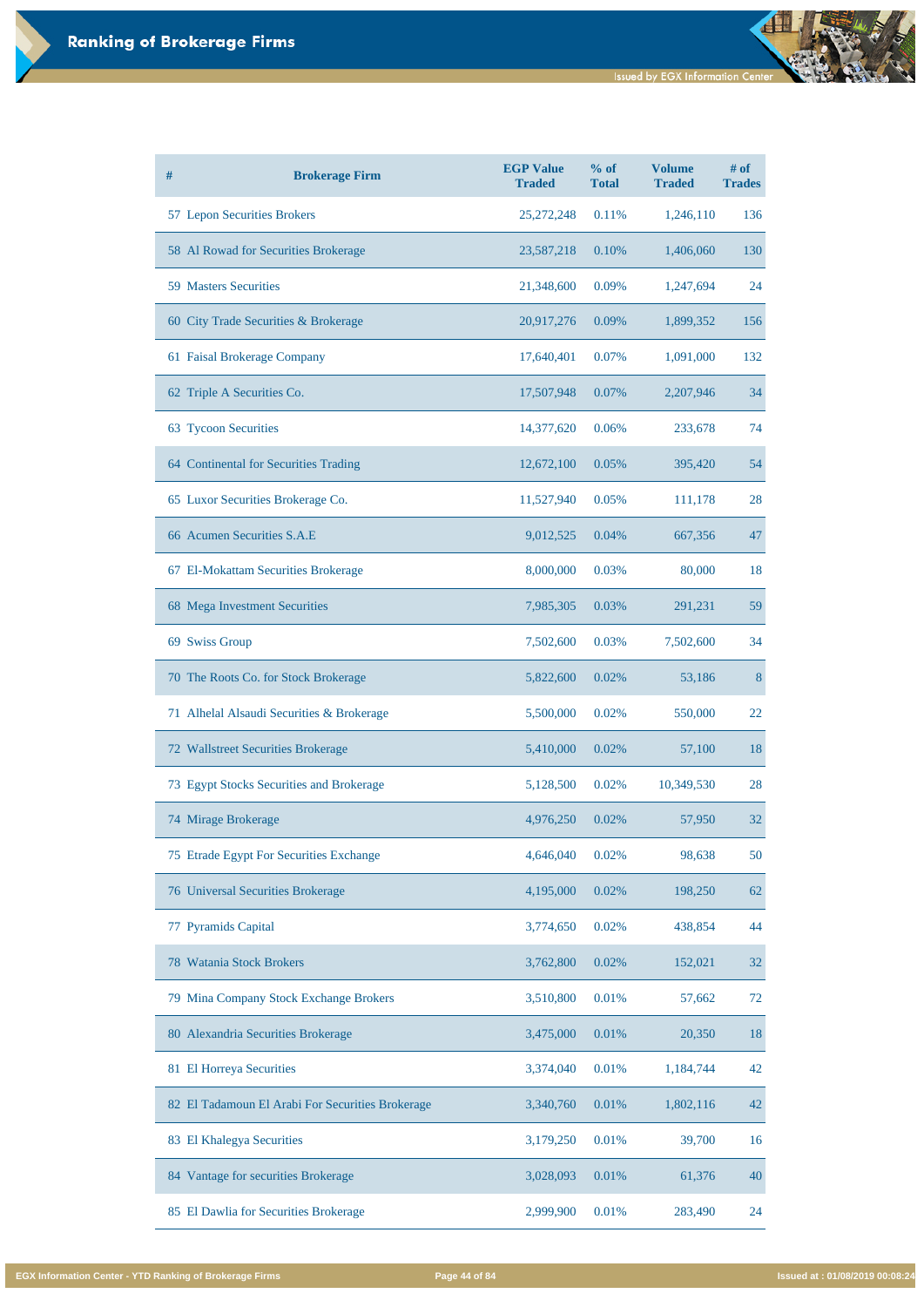| # | <b>Brokerage Firm</b>                             | <b>EGP Value</b><br><b>Traded</b> | % of<br><b>Total</b> | <b>Volume</b><br><b>Traded</b> | # of<br><b>Trades</b> |
|---|---------------------------------------------------|-----------------------------------|----------------------|--------------------------------|-----------------------|
|   | 86 Al Manar For Stock Exchange                    | 2,508,000                         | 0.01%                | 25,080                         | 18                    |
|   | 87 Saudi Egyptian Co. for Securities Brokerage    | 2,370,900                         | 0.01%                | 177,640                        | 110                   |
|   | 88 Samba Tadawol Misr Brokerage                   | 1,934,724                         | 0.01%                | 127,812                        | 56                    |
|   | 89 The Financial Arabian for Securities Brokerage | 1,816,400                         | 0.01%                | 76,070                         | 32                    |
|   | 90 Arzan Securities                               | 1,400,000                         | 0.01%                | 20,000                         | 14                    |
|   | 91 Venex Group For Securities                     | 1,360,200                         | 0.01%                | 6,005,200                      | 20                    |
|   | 92 Horizon Securities Brokerage Company           | 1,335,000                         | 0.01%                | 32,500                         | 12                    |
|   | 93 Royal Securities Brokerage Co.                 | 1,200,000                         | 0.01%                | 1,200                          | 6                     |
|   | 94 Profit Securities Brokerage                    | 1,166,000                         | 0.00%                | 10,166                         | 12                    |
|   | 95 Tiba Brokerage & Bookkeeping                   | 1,097,520                         | 0.00%                | 4,782                          | 36                    |
|   | 96 Jadwa Securities Brokerage                     | 1,052,000                         | 0.00%                | 26,200                         | 10                    |
|   | 97 El Fath Stock Brokers                          | 975,000                           | 0.00%                | 5,700                          | 10                    |
|   | 98 Cairo International for Securities Exchange    | 884,000                           | 0.00%                | 8,840                          | $\overline{4}$        |
|   | 99 El Alamia for Brokerage                        | 687,270                           | 0.00%                | 43,422                         | 22                    |
|   | 100 El Orouba Securities Brokerage                | 490,000                           | 0.00%                | 4,900,000                      | $\boldsymbol{6}$      |
|   | 101 Capital Securities Brokerage                  | 400,000                           | 0.00%                | 2,000                          | $\overline{2}$        |
|   | 102 Tropicana for Stock Exchange                  | 364,560                           | 0.00%                | 36,408                         | $\boldsymbol{6}$      |
|   | 103 Golden Hand for Securities Brokerage          | 200,000                           | 0.00%                | 20,000                         | $\overline{2}$        |
|   | 104 Miracle for Securities                        | 170,040                           | 0.00%                | 11,120                         | 10                    |
|   | 105 Global Capital Securities                     | 170,000                           | 0.00%                | 1,700                          | 4                     |
|   | 106 HSBC Securities Egypt S.A.E                   | 128,000                           | 0.00%                | 7,880                          | 12                    |

| 107 Smart Brokerage              | 100,000 | $0.00\%$ | 1,000  | $\overline{2}$ |
|----------------------------------|---------|----------|--------|----------------|
| 108 Three Way Brokerage          | 37,500  | $0.00\%$ | 15,000 | $\overline{4}$ |
| 109 HD Securities                | 30,000  | $0.00\%$ | 300    | 6              |
| 110 Horas Stock Brokers          | 1,476   | 0.00%    | 738    | $\overline{2}$ |
| 111 El Safa Securities Brokerage | 1,064   | $0.00\%$ | 532    | $\overline{4}$ |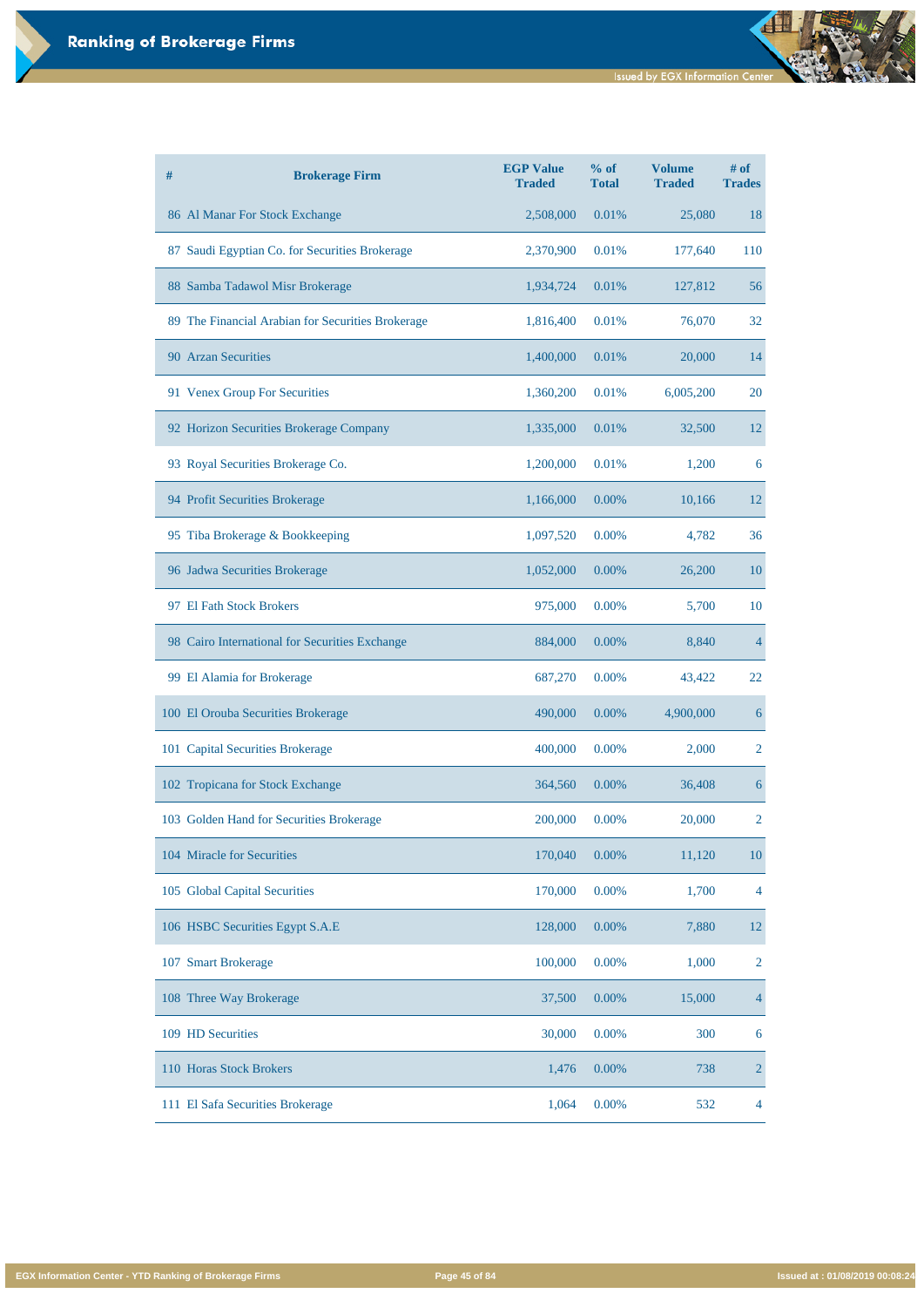

**Issued by EGX Information Cente** 

# **10- Brokerage Firms in Terms of Value Traded (Main Market - NILEX - OTC)**

**Including Bonds and Deals but Retail Trading Only** 

| # | <b>Brokerage Firm</b>                               | <b>EGP Value</b><br><b>Traded</b> | $%$ of<br><b>Total</b> | <b>Volume</b><br><b>Traded</b> | $#$ of<br><b>Trades</b> |
|---|-----------------------------------------------------|-----------------------------------|------------------------|--------------------------------|-------------------------|
|   | 1 Hermes Securities Brokerage                       | 16,255,076,255                    | 13.28%                 | 4,720,258,987                  | 371,798                 |
|   | 2 Pioneers Securities                               | 7, 191, 764, 167                  | 5.88%                  | 2,376,069,441                  | 328,757                 |
|   | 3 Commercial International Brokerage company (CIBC) | 6,602,402,818                     | 5.39%                  | 1,373,554,912                  | 116,269                 |
|   | 4 Sigma Securities Brokerage                        | 6,039,845,485                     | 4.93%                  | 1,785,693,451                  | 159,884                 |
|   | 5 Pharos Securities                                 | 5,301,422,318                     | 4.33%                  | 1,330,415,699                  | 88,966                  |
|   | 6 Arabeya Online Securities                         | 4,896,546,067                     | 4.00%                  | 1,735,789,931                  | 219,149                 |
|   | 7 Naeem Brokerage                                   | 4,576,946,436                     | 3.74%                  | 1,358,297,536                  | 131,640                 |
|   | 8 Mubasher International For Securities             | 4,036,243,650                     | 3.30%                  | 1,656,439,634                  | 206,955                 |
|   | 9 Beltone Securities Brokerage                      | 3,260,665,420                     | 2.66%                  | 734,718,684                    | 64,480                  |
|   | 10 Shuaa securities                                 | 2,795,019,074                     | 2.28%                  | 970,895,167                    | 66,806                  |
|   | 11 Egyptian Arabian Company (Themar)                | 2,713,111,560                     | 2.22%                  | 989,457,100                    | 128,828                 |
|   | 12 Prime Securities Brokerage                       | 2,279,783,978                     | 1.86%                  | 553,727,147                    | 69,068                  |
|   | 13 Argaam Securities Brokerage                      | 2,111,397,698                     | 1.72%                  | 475,864,473                    | 32,735                  |
|   | 14 Financial Brokerage Group                        | 1,980,128,406                     | 1.62%                  | 102,713,533                    | 2,469                   |
|   | 15 HC Brokerage                                     | 1,766,942,294                     | 1.44%                  | 259,727,025                    | 39,854                  |
|   | 16 Tycoon Securities                                | 1,650,245,306                     | 1.35%                  | 470, 314, 726                  | 59,373                  |
|   | 17 Blom Egypt Securities                            | 1,628,005,646                     | 1.33%                  | 450,088,076                    | 33,717                  |
|   | 18 Ostoul Securities Brokerage                      | 1,540,318,634                     | 1.26%                  | 468,809,901                    | 29,124                  |
|   | 19 Helwan Brokerage Co.                             | 1,505,730,716                     | 1.23%                  | 508,511,550                    | 139,135                 |

| 20 Arzan Securities                      | 1,489,431,295 | 1.22% | 496,212,550 | 43,453 |
|------------------------------------------|---------------|-------|-------------|--------|
| 21 Osool E.S.B for Securities Brokerage  | 1,475,205,442 | 1.21% | 651,429,338 | 75,174 |
| 22 Wathika Brokerage                     | 1,420,659,102 | 1.16% | 437,023,898 | 74,077 |
| 23 Mirage Brokerage                      | 1,417,009,340 | 1.16% | 563,480,086 | 98,164 |
| 24 El Horreya Securities                 | 1,334,371,195 | 1.09% | 490,815,888 | 54,446 |
| 25 Arab African International Securities | 1,326,114,454 | 1.08% | 352,619,816 | 36,302 |
| 26 Cairo Capital Securities              | 1,302,819,010 | 1.06% | 347,971,659 | 29,148 |
| <b>27 ROAYA ONLINE</b>                   | 1,200,521,576 | 0.98% | 425,814,342 | 52,779 |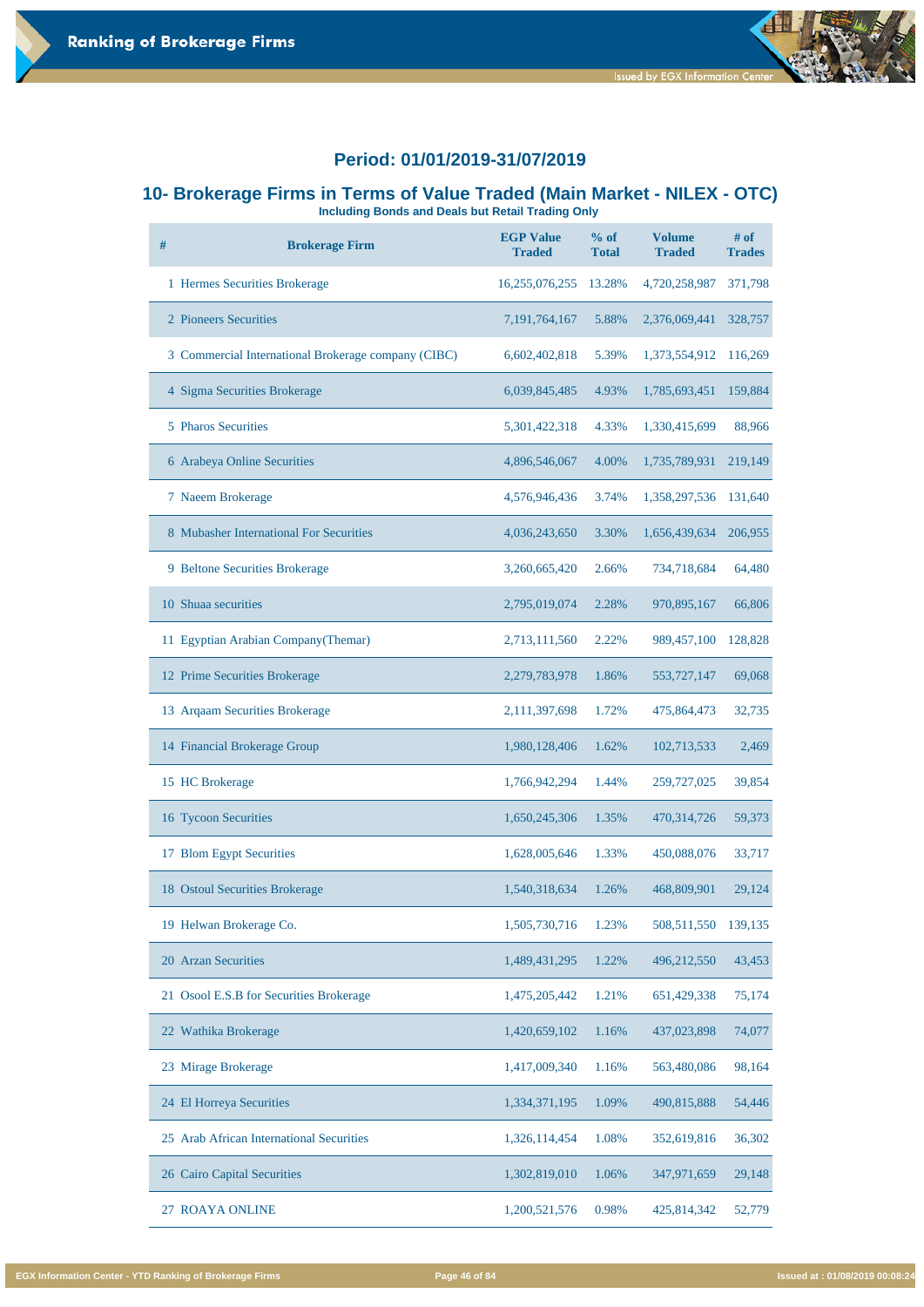| #                                    | <b>Brokerage Firm</b>                   | <b>EGP Value</b><br><b>Traded</b> | $%$ of<br><b>Total</b> | <b>Volume</b><br><b>Traded</b> | $#$ of<br><b>Trades</b> |
|--------------------------------------|-----------------------------------------|-----------------------------------|------------------------|--------------------------------|-------------------------|
| 28 New Brent Brokerage               |                                         | 1,120,662,257                     | 0.92%                  | 392, 357, 380                  | 53,890                  |
| 29 Al Arabia Securities Brokerage    |                                         | 1,076,636,787                     | 0.88%                  | 257, 355, 508                  | 41,444                  |
| 30 Metro Co. for Stock Dealing (SAE) |                                         | 1,069,883,060                     | 0.87%                  | 439,525,112                    | 41,486                  |
| 31 Vantage for securities Brokerage  |                                         | 1,061,421,046                     | 0.87%                  | 254,480,670                    | 41,597                  |
| 32 Aman for Securities Co.           |                                         | 1,033,370,247                     | 0.84%                  | 298,468,957                    | 52,595                  |
| 33 Economic Securities Group         |                                         | 881, 321, 865                     | 0.72%                  | 196,637,017                    | 34,955                  |
| <b>34 Premiere Securities</b>        |                                         | 780,028,871                       | 0.64%                  | 282,926,198                    | 32,301                  |
| 35 Golden Share Securities           |                                         | 772,654,432                       | 0.63%                  | 247,290,349                    | 30,674                  |
|                                      | 36 Horizon Securities Brokerage Company | 757, 537, 295                     | 0.62%                  | 243, 175, 124                  | 33,669                  |
| 37 Golden Way Securities             |                                         | 746,967,102                       | 0.61%                  | 227,464,422                    | 25,944                  |
| 38 Honest Brokerage & Book Keeping   |                                         | 731,590,221                       | 0.60%                  | 224,028,717                    | 41,471                  |
| 39 Mega Investment Securities        |                                         | 718,176,299                       | 0.59%                  | 181,058,926                    | 34,896                  |
| <b>40 Brokers Securities</b>         |                                         | 693, 567, 457                     | 0.57%                  | 240,782,632                    | 19,365                  |
| 41 Pharaonic Brokerage Company       |                                         | 677,354,982                       | 0.55%                  | 195,156,817                    | 32,045                  |
| 42 Pyramids Capital                  |                                         | 658, 434, 738                     | 0.54%                  | 220,930,072                    | 34,674                  |
| 43 The Roots Co. for Stock Brokerage |                                         | 646,953,681                       | 0.53%                  | 184, 144, 129                  | 44,714                  |
| 44 El Marwa Brokerage                |                                         | 635, 333, 304                     | 0.52%                  | 325, 115, 504                  | 12,803                  |
|                                      | 45 ArabFinance Brokerage And Securities | 628,050,656                       | 0.51%                  | 186,645,796                    | 28,429                  |
| 46 Maadi for Stock Dealing           |                                         | 603,910,812                       | 0.49%                  | 103,922,821                    | 17,151                  |
| <b>Masters Securities</b><br>47      |                                         | 584, 849, 787                     | 0.48%                  | 153,473,336                    | 10,198                  |
| 48 Royal Securities Brokerage Co.    |                                         | 574,998,472                       | 0.47%                  | 244,731,983                    | 20,223                  |

| 49 Global Capital Securities                  | 556,150,508   | 0.45% | 225,026,515 | 28,699 |
|-----------------------------------------------|---------------|-------|-------------|--------|
| 50 Al Amalka for Stock Dealing                | 524,450,871   | 0.43% | 192,228,756 | 19,314 |
| 51 Al Ahram Stock Exchange Securities Brokers | 523, 547, 071 | 0.43% | 218,396,535 | 32,299 |
| 52 Grand Investment Securities                | 514,245,060   | 0.42% | 161,066,407 | 13,052 |
| 53 Team for Securities Trade                  | 506,731,420   | 0.41% | 161,434,911 | 36,173 |
| 54 Dynamic Securities Trading                 | 503,718,862   | 0.41% | 180,489,851 | 24,528 |
| 55 Al Noran Securities & Brokerage            | 500,246,544   | 0.41% | 230,594,077 | 23,056 |
| 56 City Trade Securities & Brokerage          | 498,277,561   | 0.41% | 174,672,472 | 28,394 |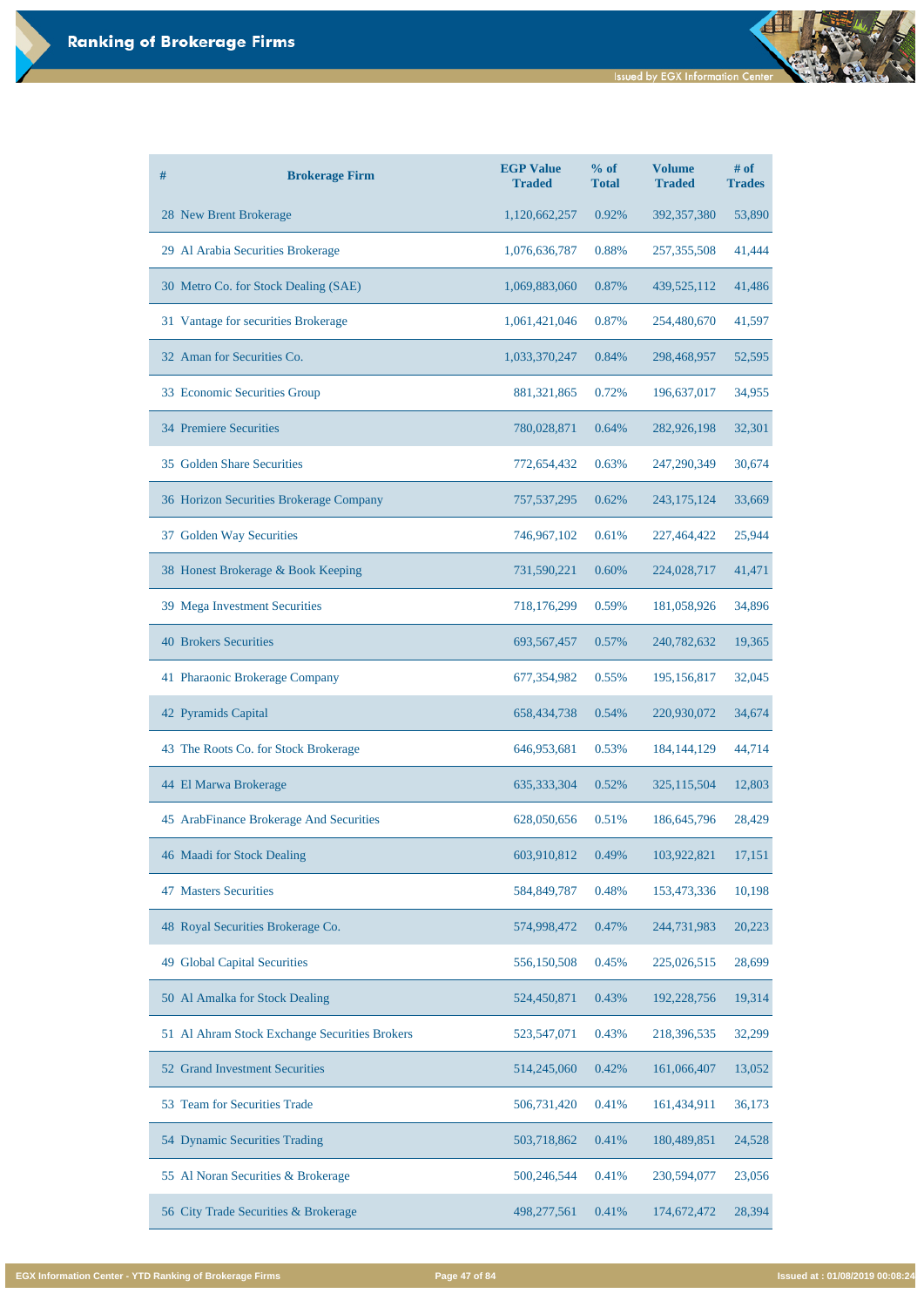| # | <b>Brokerage Firm</b>                            | <b>EGP Value</b><br><b>Traded</b> | $%$ of<br><b>Total</b> | <b>Volume</b><br><b>Traded</b> | # of<br><b>Trades</b> |
|---|--------------------------------------------------|-----------------------------------|------------------------|--------------------------------|-----------------------|
|   | 57 Okaz Stockbrokers & Investment Consultants    | 465,458,535                       | 0.38%                  | 71,262,619                     | 15,762                |
|   | 58 Solidaire Securities Brokerage                | 463, 655, 102                     | 0.38%                  | 110,966,099                    | 12,330                |
|   | 59 HD Securities                                 | 450,332,808                       | 0.37%                  | 108,887,695                    | 12,602                |
|   | 60 Golden Hand for Securities Brokerage          | 416,767,092                       | 0.34%                  | 124,654,091                    | 28,318                |
|   | 61 Yasmine Brokerage Company                     | 396, 575, 648                     | 0.32%                  | 87,439,736                     | 17,004                |
|   | 62 Faisal Brokerage Company                      | 386,065,116                       | 0.32%                  | 96,986,323                     | 17,858                |
|   | 63 Guarantee Co. for Brokerage Exchange          | 382,626,511                       | 0.31%                  | 51,424,555                     | 7,400                 |
|   | <b>64 Global Invest Securities</b>               | 378,929,378                       | 0.31%                  | 118,502,528                    | 20,179                |
|   | 65 Egyptian Kuwaiti Securities                   | 366,018,996                       | 0.30%                  | 77,191,597                     | 24,789                |
|   | 66 Cairo National Co. for Securities Negotiation | 357, 104, 481                     | 0.29%                  | 94,780,159                     | 17,963                |
|   | 67 Egypt Stocks Securities and Brokerage         | 351,609,447                       | 0.29%                  | 177,476,213                    | 17,129                |
|   | <b>68 MEDCAP Securities</b>                      | 350,612,103                       | 0.29%                  | 106,575,119                    | 20,161                |
|   | 69 Wedian Securities Brokerage                   | 338,719,384                       | 0.28%                  | 66,987,257                     | 14,449                |
|   | 70 Egyptian Group for Securities                 | 334,541,031                       | 0.27%                  | 99,681,965                     | 23,667                |
|   | 71 Alhelal Alsaudi Securities & Brokerage        | 317,067,473                       | 0.26%                  | 131,959,231                    | 12,503                |
|   | 72 Jadwa Securities Brokerage                    | 309,125,346                       | 0.25%                  | 86,434,061                     | 18,527                |
|   | 73 United Brokerage Corporation                  | 294,776,875                       | 0.24%                  | 90,570,248                     | 20,427                |
|   | 74 Al Shourouk Brokerage                         | 286, 392, 591                     | 0.23%                  | 88,316,533                     | 8,758                 |
|   | 75 Mahrosa Securities and Trading                | 285,933,151                       | 0.23%                  | 66,281,595                     | 12,625                |
|   | 76 Three Way Brokerage                           | 285,001,151                       | 0.23%                  | 135,300,158                    | 20,499                |
|   | 77 Trend for Securities                          | 276,632,746                       | 0.23%                  | 52,813,590                     | 13,014                |

| 78 El Tadamoun El Arabi For Securities Brokerage  | 242, 113, 549 | 0.20% | 89,469,762  | 9,016  |
|---------------------------------------------------|---------------|-------|-------------|--------|
| 79 Cairo Stock Brokerage Co                       | 226, 292, 731 | 0.18% | 49,191,907  | 8,429  |
| 80 Al Rowad for Securities Brokerage              | 219, 153, 314 | 0.18% | 77,180,376  | 8,444  |
| Saudi Egyptian Co. for Securities Brokerage<br>81 | 212,414,340   | 0.17% | 44,468,813  | 17,732 |
| <b>82 EGY TREND BROKERAGE</b>                     | 208,963,509   | 0.17% | 138,941,311 | 4,706  |
| 83 El Orouba Securities Brokerage                 | 201,383,716   | 0.16% | 47,457,906  | 12,446 |
| 84 Triple A Securities Co.                        | 197,504,352   | 0.16% | 63,235,800  | 9,139  |
| 85 Mediterranean for Brokerage                    | 189,768,180   | 0.16% | 39,123,293  | 12,567 |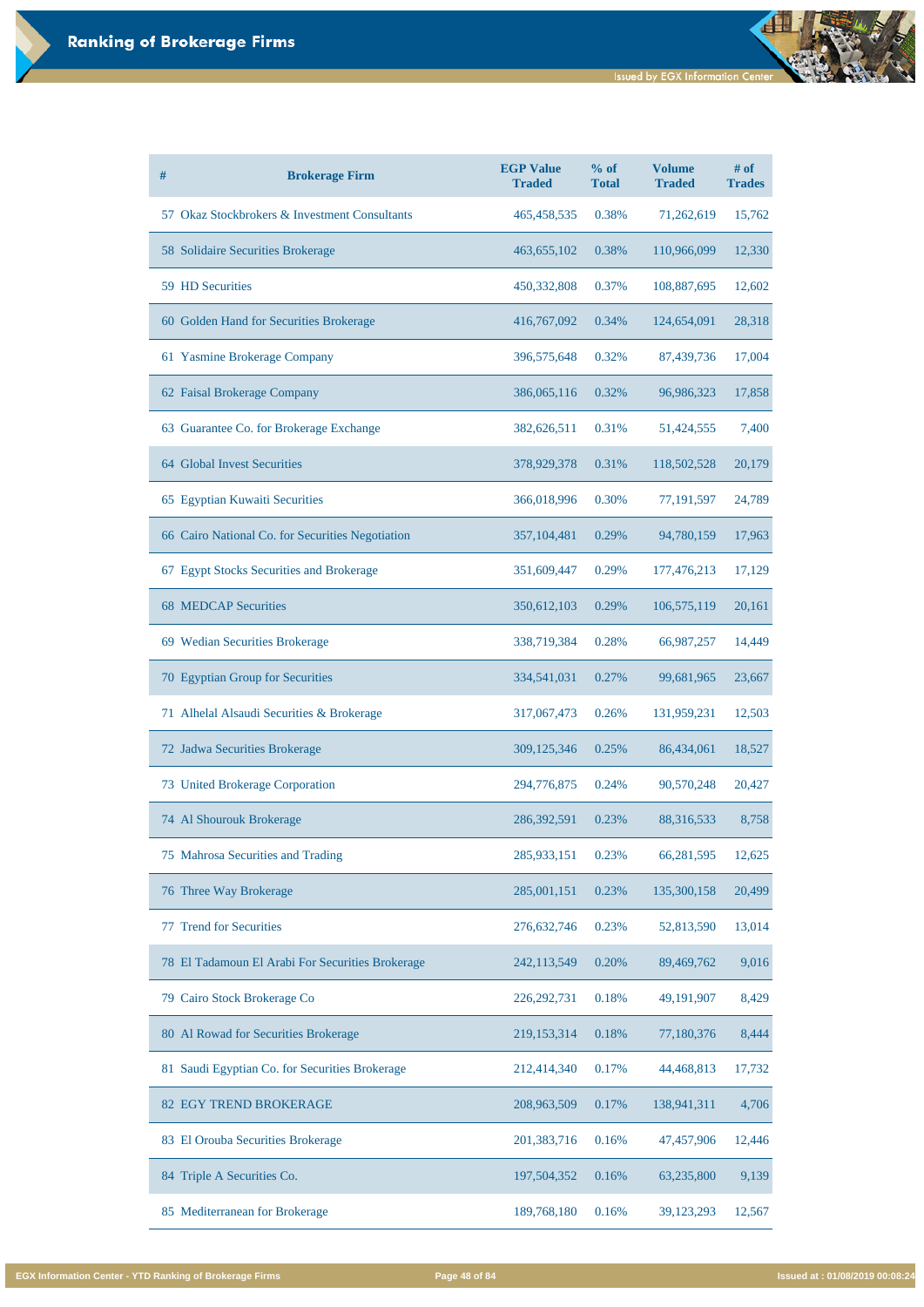| # | <b>Brokerage Firm</b>                           | <b>EGP Value</b><br><b>Traded</b> | $%$ of<br><b>Total</b> | <b>Volume</b><br><b>Traded</b> | # of<br><b>Trades</b> |
|---|-------------------------------------------------|-----------------------------------|------------------------|--------------------------------|-----------------------|
|   | 86 Alexandria Securities Brokerage              | 175,726,716                       | 0.14%                  | 46,469,792                     | 14,277                |
|   | 87 Watania Stock Brokers                        | 174,232,431                       | 0.14%                  | 52,922,980                     | 10,351                |
|   | 88 Samba Tadawol Misr Brokerage                 | 170,884,715                       | 0.14%                  | 69,405,969                     | 15,371                |
|   | 89 Al Manar For Stock Exchange                  | 170,041,799                       | 0.14%                  | 22,787,941                     | 5,515                 |
|   | 90 Capital Securities Brokerage                 | 155,946,023                       | 0.13%                  | 50,414,981                     | 5,021                 |
|   | 91 City Capital securities & stock market       | 150,692,733                       | 0.12%                  | 38,893,401                     | 5,754                 |
|   | 92 Swiss Group                                  | 150, 153, 528                     | 0.12%                  | 54,472,563                     | 10,740                |
|   | 93 First Stock Brokerage                        | 149, 423, 263                     | 0.12%                  | 29,473,232                     | 6,215                 |
|   | 94 Mina Company Stock Exchange Brokers          | 146,718,520                       | 0.12%                  | 73,217,868                     | 7,319                 |
|   | 95 El-Mokattam Securities Brokerage             | 143,994,447                       | 0.12%                  | 46,548,419                     | 10,949                |
|   | 96 Tropicana for Stock Exchange                 | 138,207,500                       | 0.11%                  | 46,128,837                     | 11,732                |
|   | 97 El Alamia for Brokerage                      | 123,789,826                       | 0.10%                  | 31,780,455                     | 6,204                 |
|   | 98 El Khalegya Securities                       | 113,335,806                       | 0.09%                  | 31,165,619                     | 6,229                 |
|   | 99 Venex Group For Securities                   | 102,069,624                       | 0.08%                  | 29,259,562                     | 6,812                 |
|   | 100 Takamol Brokerage Co.                       | 95,362,422                        | 0.08%                  | 25,636,306                     | 5,059                 |
|   | 101 El Safa Securities Brokerage                | 91,982,335                        | 0.08%                  | 36,054,599                     | 7,384                 |
|   | 102 Cairo International for Securities Exchange | 88, 171, 757                      | 0.07%                  | 36,964,691                     | 4,712                 |
|   | 103 Universal Securities Brokerage              | 88,166,309                        | 0.07%                  | 37,616,423                     | 7,952                 |
|   | 104 Luxor Securities Brokerage Co.              | 87,830,846                        | 0.07%                  | 25,860,460                     | 6,095                 |
|   | 105 International Brokerage Group               | 87,047,998                        | 0.07%                  | 6,843,243                      | 1,937                 |
|   | 106 Acumen Securities S.A.E                     | 84,885,826                        | 0.07%                  | 16,782,610                     | 2,989                 |

| 107 International for Securities    | 74,996,373 | 0.06% | 20,772,126 | 5,806 |
|-------------------------------------|------------|-------|------------|-------|
| 108 Wallstreet Securities Brokerage | 72,974,996 | 0.06% | 11,063,321 | 3,204 |
| 109 Egypt Brokerage - Inertia       | 68,990,328 | 0.06% | 16,768,808 | 2,568 |
| 110 Horas Stock Brokers             | 58,710,628 | 0.05% | 18,005,629 | 5,228 |
| 111 Lepon Securities Brokers        | 55,029,702 | 0.04% | 7,650,021  | 2,824 |
| 112 Al Omanaa Al Mottaheden         | 53,190,429 | 0.04% | 25,480,555 | 5,572 |
| 113 El Giza for Securities Trading  | 48,350,026 | 0.04% | 8,852,556  | 3,072 |
| 114 El-Karnak Stocks Brokerage      | 45,941,056 | 0.04% | 13,630,010 | 836   |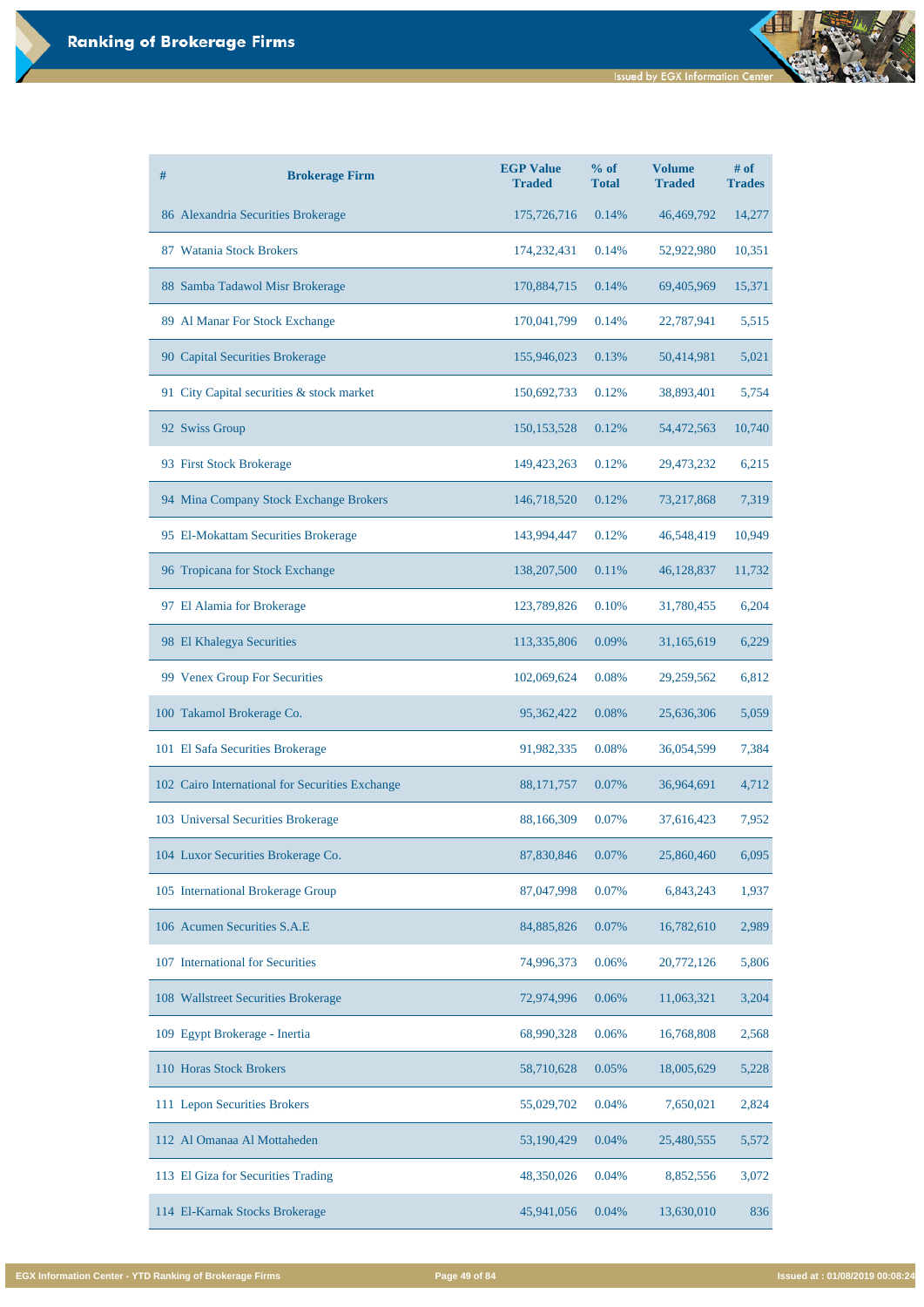**Issued by EGX Information Center** 

đ

**EGX Information Center - YTD Ranking of Brokerage Firms Page 50 of 84 Issued at : 01/08/2019 00:08:24**

| #<br><b>Brokerage Firm</b>                         | <b>EGP Value</b><br><b>Traded</b> | $%$ of<br><b>Total</b> | <b>Volume</b><br><b>Traded</b> | # of<br><b>Trades</b> |
|----------------------------------------------------|-----------------------------------|------------------------|--------------------------------|-----------------------|
| 115 Bab El-Mlouk for Securities Brokerage          | 37,599,965                        | 0.03%                  | 9,025,764                      | 2,587                 |
| 116 El Dawlia for Securities Brokerage             | 34,758,358                        | 0.03%                  | 10,629,032                     | 2,246                 |
| 117 Safir for Stock Brokers                        | 34, 583, 738                      | 0.03%                  | 9,013,981                      | 3,409                 |
| 118 Profit Securities Brokerage                    | 33,722,957                        | 0.03%                  | 11,441,380                     | 2,927                 |
| 119 Tiba Brokerage & Bookkeeping                   | 31,890,739                        | 0.03%                  | 8,203,406                      | 1,833                 |
| 120 Etrade Egypt For Securities Exchange           | 30,821,414                        | 0.03%                  | 7,499,706                      | 3,373                 |
| 121 Alhmd Stock Brokerage                          | 28,094,509                        | 0.02%                  | 8,455,980                      | 1,023                 |
| 122 Miracle for Securities                         | 27,126,339                        | 0.02%                  | 8,759,162                      | 3,751                 |
| 123 Continental for Securities Trading             | 24,796,522                        | 0.02%                  | 3,452,235                      | 509                   |
| 124 The Financial Arabian for Securities Brokerage | 23,742,458                        | 0.02%                  | 5,082,696                      | 1,728                 |
| 125 Premium Securities                             | 22,965,004                        | 0.02%                  | 6,841,088                      | 470                   |
| 126 El Fath Stock Brokers                          | 21,322,244                        | 0.02%                  | 5,279,278                      | 2,006                 |
| 127 Council Inc.                                   | 16,953,172                        | 0.01%                  | 3,479,175                      | 635                   |
| 128 Top for Brokerage                              | 538,694                           | 0.00%                  | 121,120                        | 42                    |
| 129 Smart Brokerage                                | 518,473                           | 0.00%                  | 234,388                        | 33                    |
| 130 HSBC Securities Egypt S.A.E                    | 64,000                            | 0.00%                  | 3,940                          | 6                     |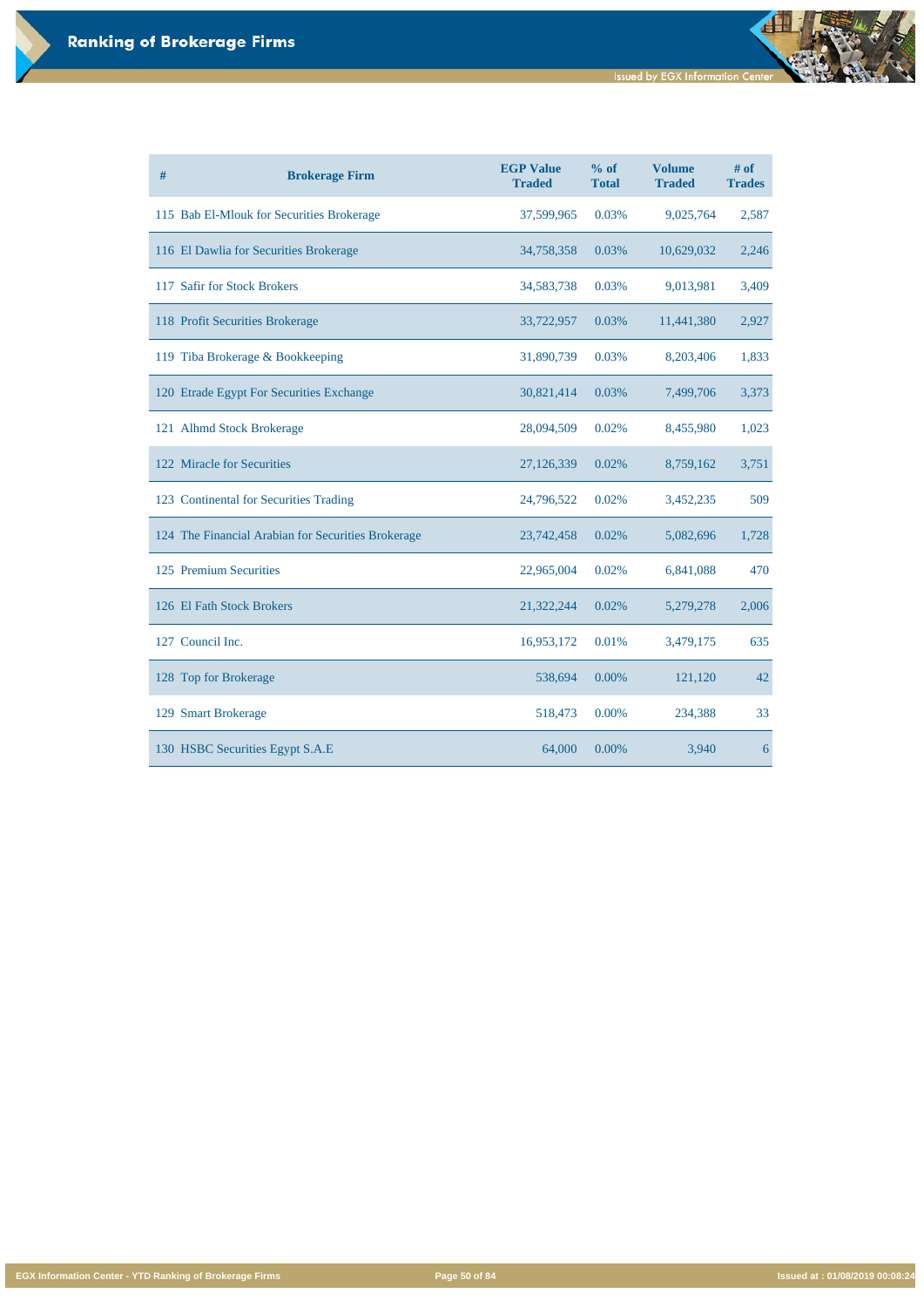

#### **11- Brokerage Firms in Terms of Value Traded (Main Market - NILEX - OTC)**

**Including Bonds and Deals but Institutional Trading Only** 

| #  | <b>Brokerage Firm</b>                               | <b>EGP Value</b><br><b>Traded</b> | $%$ of<br><b>Total</b> | <b>Volume</b><br><b>Traded</b> | $#$ of<br><b>Trades</b> |
|----|-----------------------------------------------------|-----------------------------------|------------------------|--------------------------------|-------------------------|
|    | 1 Financial Brokerage Group                         | 39,295,779,601                    | 34.75%                 | 4,037,878,755                  | 255,936                 |
|    | 2 Commercial International Brokerage company (CIBC) | 16,223,147,988                    | 14.35%                 | 1,423,102,118                  | 164,075                 |
|    | 3 Beltone Securities Brokerage                      | 7,880,944,702                     | 6.97%                  | 771,343,063                    | 125,702                 |
|    | 4 Arqaam Securities Brokerage                       | 7,515,891,128                     | 6.65%                  | 817, 349, 716                  | 167,501                 |
|    | 5 Pharos Securities                                 | 4,701,707,953                     | 4.16%                  | 580, 477, 322                  | 55,615                  |
|    | 6 HC Brokerage                                      | 4,553,843,073                     | 4.03%                  | 478, 633, 152                  | 63,087                  |
|    | 7 HSBC Securities Egypt S.A.E                       | 4,529,381,425                     | 4.01%                  | 237, 369, 889                  | 61,706                  |
|    | 8 Hermes Securities Brokerage                       | 3,753,625,624                     | 3.32%                  | 720,288,392                    | 28,344                  |
|    | 9 Naeem Brokerage                                   | 2,542,234,817                     | 2.25%                  | 375,676,109                    | 53,747                  |
|    | 10 Arab African International Securities            | 2,319,947,540                     | 2.05%                  | 500,878,616                    | 34,618                  |
|    | 11 Mubasher International For Securities            | 2,122,764,107                     | 1.88%                  | 359,571,735                    | 43,786                  |
|    | 12 Sigma Securities Brokerage                       | 2,086,518,398                     | 1.85%                  | 433, 281, 771                  | 38,682                  |
|    | 13 Prime Securities Brokerage                       | 1,857,955,032                     | 1.64%                  | 210,228,383                    | 27,285                  |
|    | 14 Pioneers Securities                              | 1,493,881,425                     | 1.32%                  | 312,656,657                    | 20,058                  |
|    | 15 Guarantee Co. for Brokerage Exchange             | 1,305,666,357                     | 1.15%                  | 3,031,202,768                  | 147                     |
|    | 16 Ostoul Securities Brokerage                      | 1,088,654,508                     | 0.96%                  | 296,076,199                    | 18,506                  |
| 17 | Shuaa securities                                    | 1,080,045,464                     | 0.96%                  | 158,052,376                    | 21,040                  |
|    | 18 Cairo Capital Securities                         | 1,079,428,959                     | 0.95%                  | 141,135,301                    | 17,786                  |
|    | 19 Okaz Stockbrokers & Investment Consultants       | 774,974,448                       | 0.69%                  | 65,260,090                     | 12,951                  |

| <b>20 ROAYA ONLINE</b>                  | 638, 263, 253 | 0.56% | 41,770,194  | 4,858  |
|-----------------------------------------|---------------|-------|-------------|--------|
| 21 Blom Egypt Securities                | 610,039,835   | 0.54% | 95,156,801  | 8,901  |
| 22 Al Rowad for Securities Brokerage    | 513,721,247   | 0.45% | 131,431,956 | 9,946  |
| 23 Osool E.S.B for Securities Brokerage | 501,982,895   | 0.44% | 82,860,597  | 7,166  |
| 24 Acumen Securities S.A.E              | 461,855,169   | 0.41% | 67,634,686  | 11,225 |
| 25 Arabeya Online Securities            | 367,938,513   | 0.33% | 64,025,207  | 9,706  |
| 26 Metro Co. for Stock Dealing (SAE)    | 355,752,383   | 0.31% | 231,778,724 | 144    |
| <b>Global Invest Securities</b><br>27   | 349,294,032   | 0.31% | 71,570,841  | 9,779  |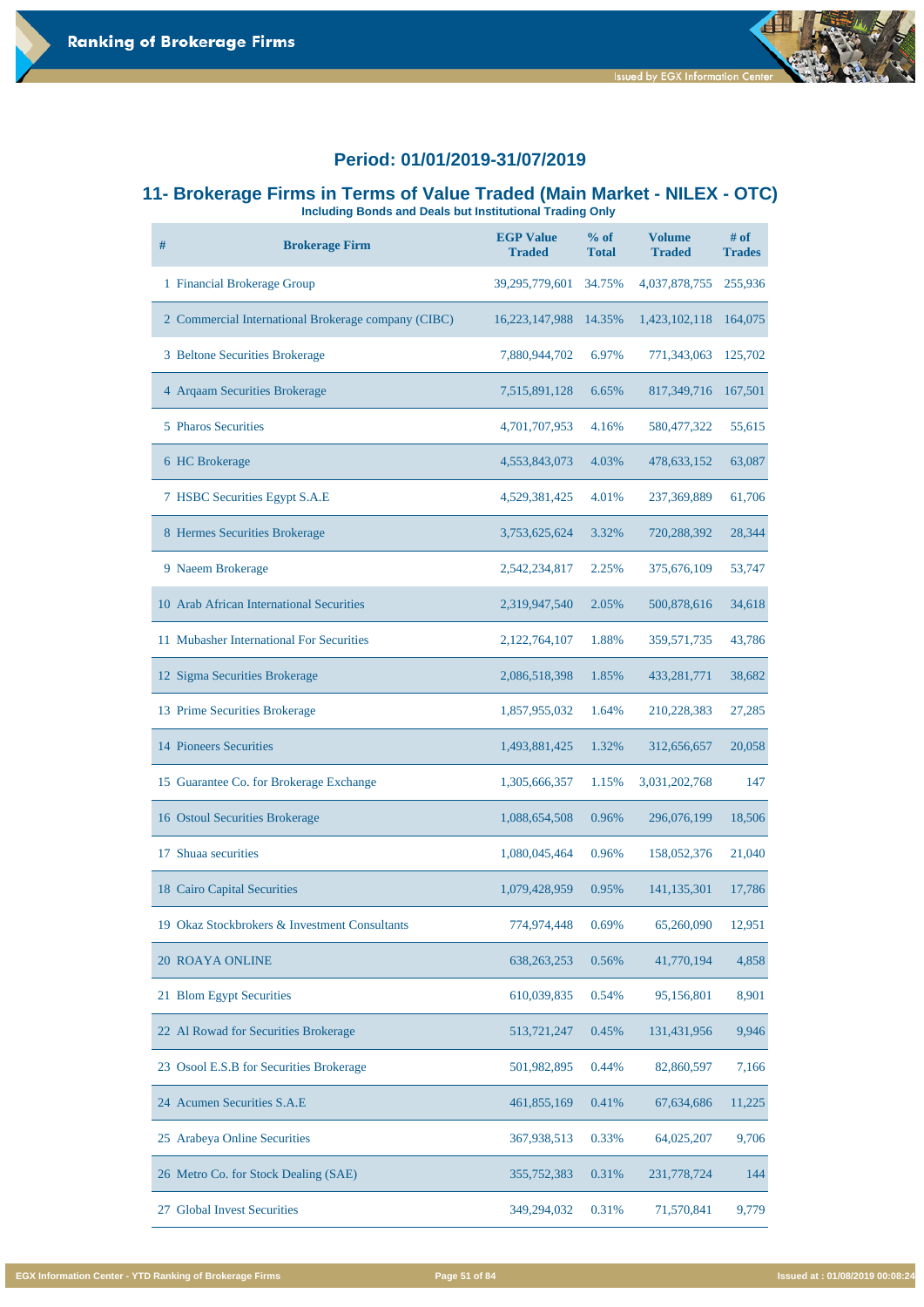| $\#$ | <b>Brokerage Firm</b>                         | <b>EGP Value</b><br><b>Traded</b> | % of<br><b>Total</b> | <b>Volume</b><br><b>Traded</b> | # of<br><b>Trades</b> |
|------|-----------------------------------------------|-----------------------------------|----------------------|--------------------------------|-----------------------|
|      | 28 ArabFinance Brokerage And Securities       | 312,318,931                       | 0.28%                | 43,283,394                     | 9,044                 |
|      | 29 Premiere Securities                        | 259,808,328                       | 0.23%                | 8,515,532                      | 39                    |
|      | 30 Economic Securities Group                  | 215, 142, 676                     | 0.19%                | 8,336,005                      | 226                   |
|      | 31 Vantage for securities Brokerage           | 198, 191, 882                     | 0.18%                | 33,696,361                     | 2,642                 |
|      | 32 Egyptian Arabian Company (Themar)          | 192,802,361                       | 0.17%                | 68, 544, 746                   | 3,612                 |
|      | <b>33 EGY TREND BROKERAGE</b>                 | 188,100,259                       | 0.17%                | 147,455,446                    | 3,776                 |
|      | 34 Faisal Brokerage Company                   | 169,593,833                       | 0.15%                | 24,182,913                     | 4,012                 |
|      | 35 Horizon Securities Brokerage Company       | 152, 123, 406                     | 0.13%                | 42,179,823                     | 3,613                 |
|      | 36 Al Amalka for Stock Dealing                | 87,229,204                        | 0.08%                | 18,861,147                     | 23                    |
|      | 37 Wedian Securities Brokerage                | 84,064,400                        | 0.07%                | 5,617,091                      | 453                   |
|      | 38 El-Karnak Stocks Brokerage                 | 81,324,379                        | 0.07%                | 644,010                        | 15                    |
|      | 39 Al Ahram Stock Exchange Securities Brokers | 80,899,855                        | 0.07%                | 15,208,147                     | 2,191                 |
|      | 40 Mediterranean for Brokerage                | 73,385,516                        | 0.06%                | 11,784,102                     | 347                   |
|      | 41 Golden Way Securities                      | 72,103,272                        | 0.06%                | 15,706,637                     | 1,589                 |
|      | <b>42 Grand Investment Securities</b>         | 67,618,249                        | 0.06%                | 21,967,390                     | 1,487                 |
|      | 43 Wathika Brokerage                          | 67,433,012                        | 0.06%                | 14,698,236                     | 2,003                 |
|      | 44 Cairo Stock Brokerage Co                   | 63,689,375                        | 0.06%                | 1,014,350                      | 82                    |
|      | 45 Helwan Brokerage Co.                       | 62,955,615                        | 0.06%                | 2,807,131                      | 1,747                 |
|      | 46 Jadwa Securities Brokerage                 | 59,862,977                        | 0.05%                | 8,523,270                      | 2,318                 |
|      | 47 Yasmine Brokerage Company                  | 59,658,523                        | 0.05%                | 9,351,561                      | 1,778                 |
|      | <b>48 Capital Securities Brokerage</b>        | 51,357,745                        | 0.05%                | 6,890,934                      | 770                   |

| 49 El Orouba Securities Brokerage | 48,354,767   | 0.04% | 9,921,706  | 198   |
|-----------------------------------|--------------|-------|------------|-------|
| 50 Council Inc.                   | 41,489,559   | 0.04% | 7,188,498  | 1,876 |
| Takamol Brokerage Co.<br>51       | 40,400,036   | 0.04% | 2,705,717  | 402   |
| 52 Tycoon Securities              | 37,698,892   | 0.03% | 12,178,429 | 864   |
| 53 New Brent Brokerage            | 36,043,434   | 0.03% | 4,250,196  | 256   |
| 54 Arzan Securities               | 26,547,036   | 0.02% | 935,987    | 592   |
| 55 Royal Securities Brokerage Co. | 25,448,986   | 0.02% | 13,295,736 | 741   |
| 56 Miracle for Securities         | 25, 249, 117 | 0.02% | 3,853,905  | 2,793 |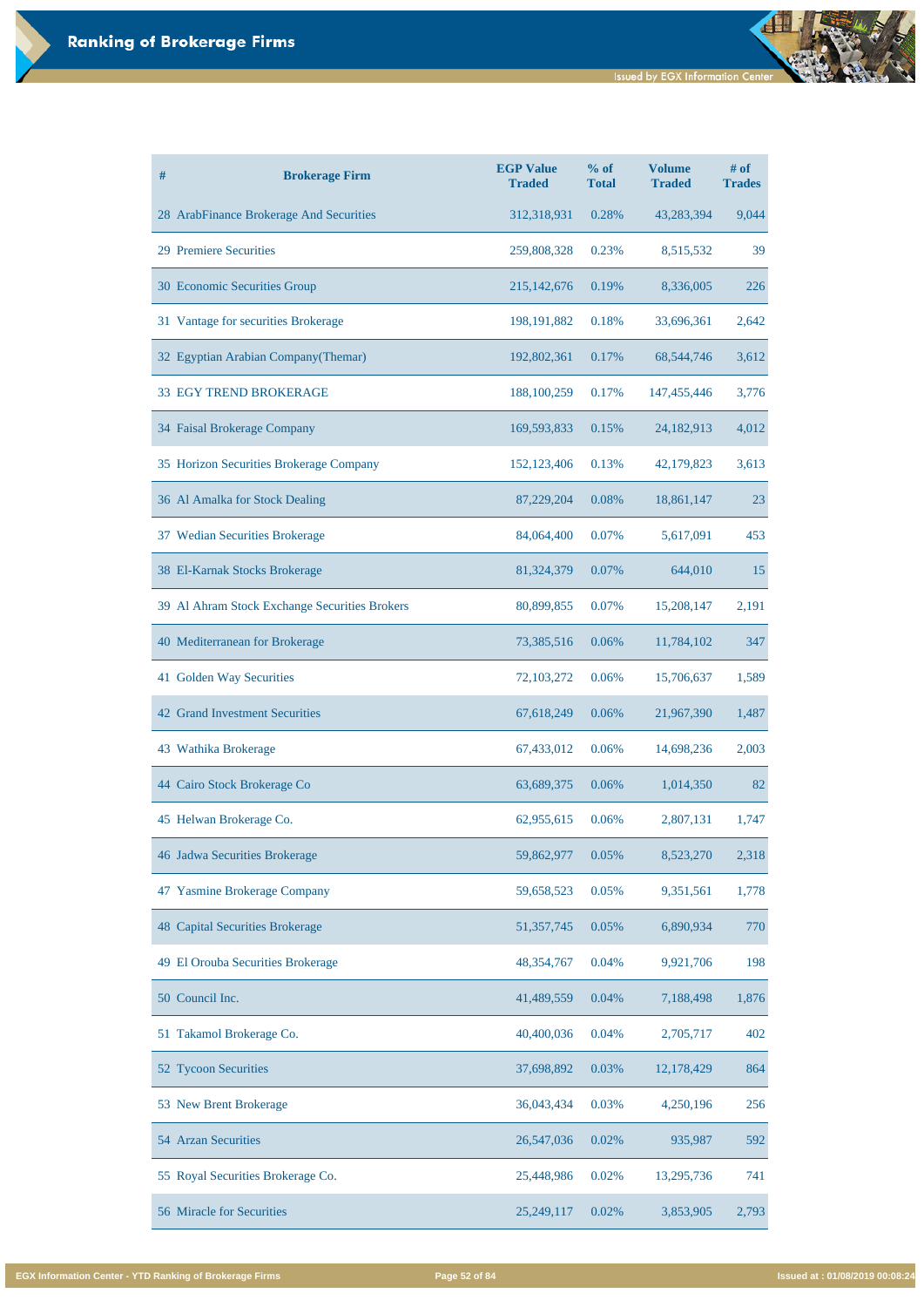| $\#$ | <b>Brokerage Firm</b>                            | <b>EGP Value</b><br><b>Traded</b> | % of<br><b>Total</b> | <b>Volume</b><br><b>Traded</b> | # of<br><b>Trades</b> |
|------|--------------------------------------------------|-----------------------------------|----------------------|--------------------------------|-----------------------|
|      | <b>57 Masters Securities</b>                     | 24, 513, 578                      | 0.02%                | 3,093,001                      | 240                   |
|      | 58 City Capital securities & stock market        | 21,018,815                        | 0.02%                | 3,326,797                      | 90                    |
|      | 59 Al Arabia Securities Brokerage                | 15,818,323                        | 0.01%                | 1,392,248                      | 327                   |
|      | 60 Mega Investment Securities                    | 14,036,973                        | 0.01%                | 2,416,645                      | 606                   |
|      | 61 United Brokerage Corporation                  | 13,712,915                        | 0.01%                | 18,560                         | 5                     |
|      | 62 Trend for Securities                          | 11,650,904                        | 0.01%                | 262,370                        | 3                     |
|      | 63 El Tadamoun El Arabi For Securities Brokerage | 11,187,600                        | 0.01%                | 10,751,426                     | 659                   |
|      | 64 Solidaire Securities Brokerage                | 10,709,629                        | 0.01%                | 1,020,405                      | 30                    |
|      | 65 City Trade Securities & Brokerage             | 9,667,447                         | 0.01%                | 54,367                         | 10                    |
|      | 66 Honest Brokerage & Book Keeping               | 9,212,306                         | 0.01%                | 304,669                        | 150                   |
|      | 67 Egyptian Kuwaiti Securities                   | 6,556,878                         | 0.01%                | 795,556                        | 117                   |
|      | 68 Cairo International for Securities Exchange   | 5,132,063                         | 0.00%                | 1,311,567                      | 43                    |
|      | 69 First Stock Brokerage                         | 5,003,700                         | 0.00%                | 4,164,660                      | 13                    |
|      | <b>70 Brokers Securities</b>                     | 4,674,775                         | 0.00%                | 1,511,531                      | 48                    |
|      | 71 Dynamic Securities Trading                    | 3,927,004                         | 0.00%                | 269,661                        | 49                    |
|      | 72 Triple A Securities Co.                       | 3,831,994                         | 0.00%                | 154,548                        | 38                    |
|      | 73 Egypt Stocks Securities and Brokerage         | 3,634,247                         | 0.00%                | 469,371                        | 96                    |
|      | 74 Cairo National Co. for Securities Negotiation | 3,406,181                         | 0.00%                | 769,530                        | 132                   |
|      | 75 Saudi Egyptian Co. for Securities Brokerage   | 2,985,514                         | 0.00%                | 327,298                        | 211                   |
|      | <b>76 HD Securities</b>                          | 2,694,315                         | 0.00%                | 392,000                        | 58                    |
| 77.  | <b>Beltone Market Maker</b>                      | 1,856,143                         | 0.00%                | 169,718                        | 175                   |

| 78 El Khalegya Securities              | 1,477,125 | $0.00\%$ | 18,725  | $\overline{4}$ |
|----------------------------------------|-----------|----------|---------|----------------|
| 79 El Dawlia for Securities Brokerage  | 1,248,528 | $0.00\%$ | 312,550 | 34             |
| 80 Luxor Securities Brokerage Co.      | 495,145   | 0.00%    | 412,050 | 24             |
| 81 Watania Stock Brokers               | 490,000   | $0.00\%$ | 19,600  | $\overline{2}$ |
| 82 Al Shourouk Brokerage               | 465,200   | 0.00%    | 4,652   | 3              |
| 83 International Brokerage Group       | 412,075   | 0.00%    | 315,550 | 26             |
| 84 El Marwa Brokerage                  | 231,946   | 0.00%    | 140,894 | 25             |
| 85 Mina Company Stock Exchange Brokers | 175,100   | $0.00\%$ | 1,301   | 3              |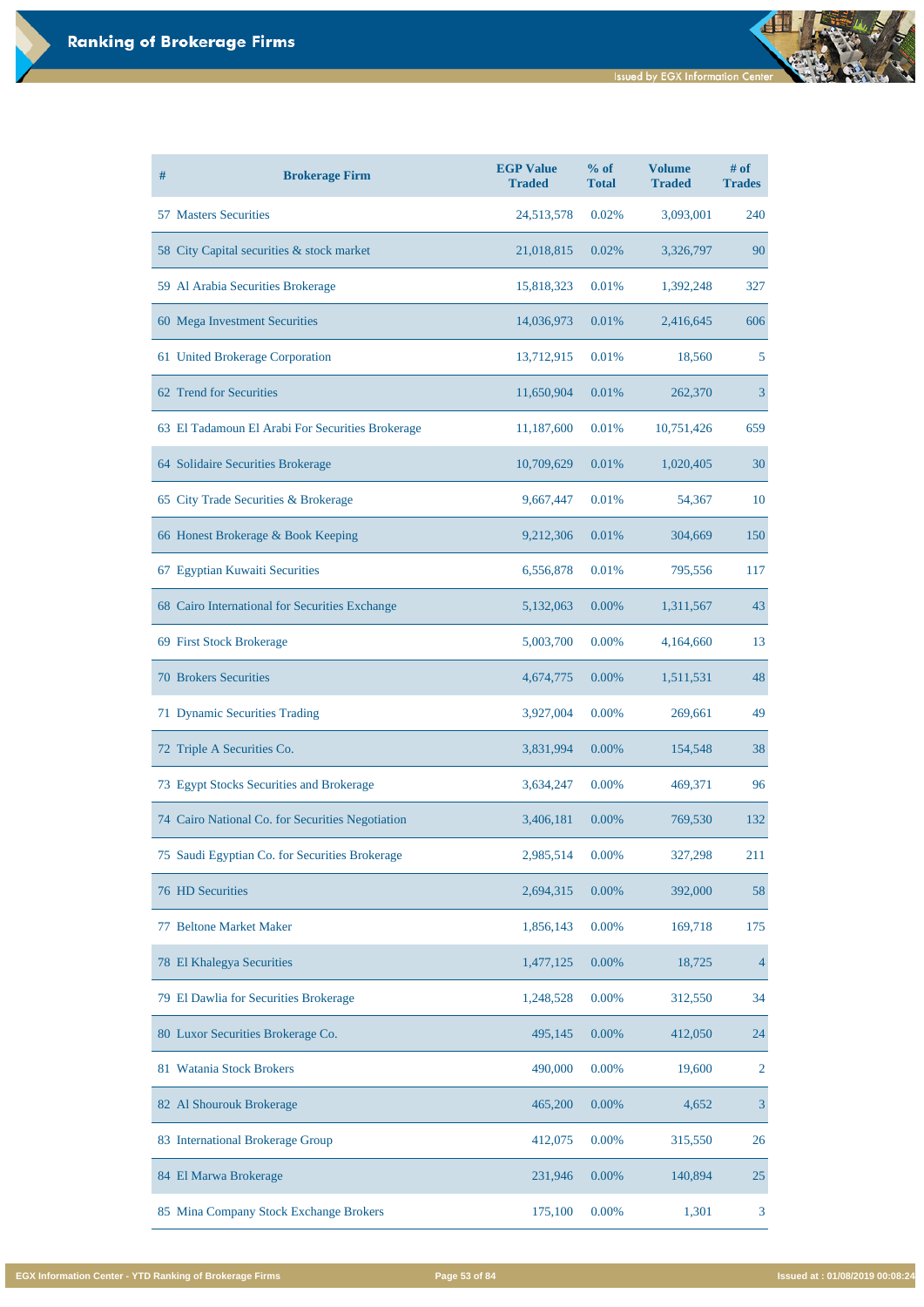**EGX Information Center - YTD Ranking of Brokerage Firms Page 54 of 84 Issued at : 01/08/2019 00:08:24**

| #                                     | <b>Brokerage Firm</b> | <b>EGP Value</b><br><b>Traded</b> | $%$ of<br><b>Total</b> | <b>Volume</b><br><b>Traded</b> | # of<br><b>Trades</b> |
|---------------------------------------|-----------------------|-----------------------------------|------------------------|--------------------------------|-----------------------|
| 86 Mirage Brokerage                   |                       | 153,813                           | $0.00\%$               | 14,323                         | 14                    |
| <b>Golden Share Securities</b><br>87. |                       | 86,723                            | $0.00\%$               | 5,000                          | 11                    |
| <b>88 MEDCAP Securities</b>           |                       | 83,126                            | $0.00\%$               | 49,198                         | 13                    |
| 89 Mahrosa Securities and Trading     |                       | 38,500                            | 0.00%                  | 3,850                          |                       |
| 90 Egyptian Group for Securities      |                       | 7,605                             | 0.00%                  | 2,629                          | 3                     |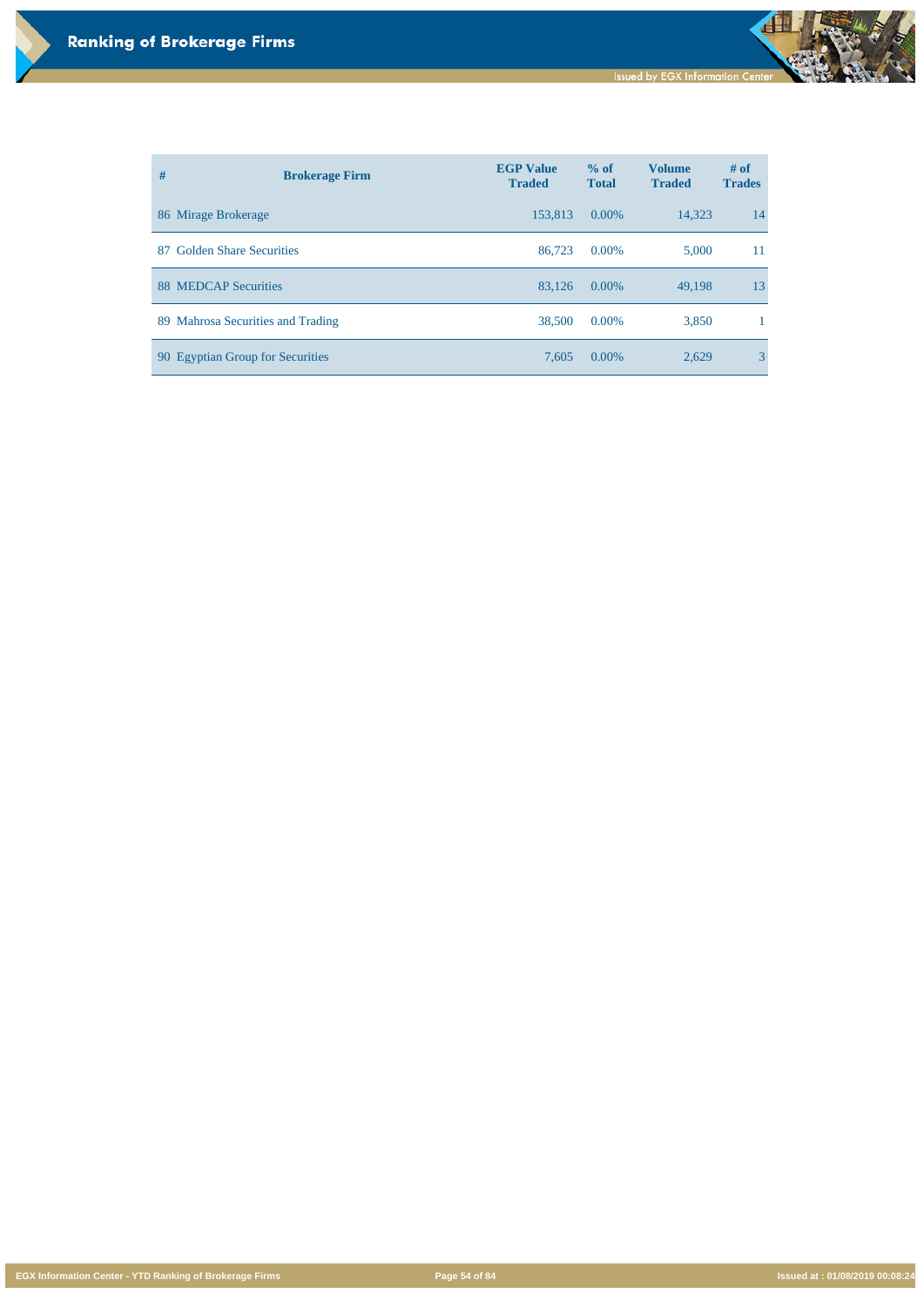### **Period: 01/01/2019-31/07/2019**

# **12- Brokerage Firms in Terms of Value Traded (Main Market - NILEX - OTC)**

**Including Bonds and Deals but Egyptians Only** 

| # | <b>Brokerage Firm</b>                               | <b>EGP Value</b><br><b>Traded</b> | % of<br><b>Total</b> | <b>Volume</b><br><b>Traded</b> | $#$ of<br><b>Trades</b> |
|---|-----------------------------------------------------|-----------------------------------|----------------------|--------------------------------|-------------------------|
|   | 1 Hermes Securities Brokerage                       | 14,248,403,034                    | 9.16%                | 4,321,162,711                  | 347,229                 |
|   | 2 Commercial International Brokerage company (CIBC) | 12,347,698,118                    | 7.94%                | 1,881,303,370                  | 168,023                 |
|   | 3 Financial Brokerage Group                         | 9, 127, 772, 181                  | 5.87%                | 1,234,602,895                  | 31,908                  |
|   | 4 Pioneers Securities                               | 8,488,809,720                     | 5.46%                | 2,608,496,789                  | 343,297                 |
|   | 5 Sigma Securities Brokerage                        | 7,755,401,892                     | 4.99%                | 2,143,043,609                  | 190,002                 |
|   | 6 Beltone Securities Brokerage                      | 5,235,924,614                     | 3.37%                | 961,556,918                    | 98,717                  |
|   | 7 Naeem Brokerage                                   | 5, 167, 712, 787                  | 3.32%                | 1,575,982,546                  | 167,278                 |
|   | 8 HC Brokerage                                      | 5,154,990,492                     | 3.31%                | 615,196,825                    | 84,462                  |
|   | 9 Arabeya Online Securities                         | 5, 132, 223, 142                  | 3.30%                | 1,773,248,164                  | 226,073                 |
|   | 10 Pharos Securities                                | 5,095,809,977                     | 3.28%                | 1,050,887,063                  | 82,243                  |
|   | 11 Mubasher International For Securities            | 4,774,980,777                     | 3.07%                | 1,836,890,149                  | 226,063                 |
|   | 12 Arqaam Securities Brokerage                      | 4,637,966,914                     | 2.98%                | 807,502,009                    | 110,075                 |
|   | 13 Shuaa securities                                 | 3,492,759,500 2.25%               |                      | 1,054,561,163                  | 78,718                  |
|   | 14 Prime Securities Brokerage                       | 3,452,877,910                     | 2.22%                | 688,200,241                    | 85,656                  |
|   | 15 Arab African International Securities            | 3,294,739,755                     | 2.12%                | 765,580,777                    | 63,728                  |
|   | 16 Egyptian Arabian Company (Themar)                | 2,876,636,920                     | 1.85%                | 1,053,538,277                  | 132,061                 |
|   | 17 Ostoul Securities Brokerage                      | 2,304,144,275                     | 1.48%                | 644, 563, 784                  | 42,768                  |
|   | 18 Cairo Capital Securities                         | 2,097,752,142                     | 1.35%                | 427,484,598                    | 41,049                  |
|   | 19 Osool E.S.B for Securities Brokerage             | 1,976,185,625                     | 1.27%                | 733,844,200                    | 82,272                  |

| <b>20 ROAYA ONLINE</b>                  | 1,837,745,648 1.18% |       | 467,579,036   | 57,630  |
|-----------------------------------------|---------------------|-------|---------------|---------|
| 21 Blom Egypt Securities                | 1,806,835,462       | 1.16% | 434,219,937   | 33,671  |
| 22 Tycoon Securities                    | 1,677,708,053       | 1.08% | 481,561,261   | 59,707  |
| 23 Helwan Brokerage Co.                 | 1,568,189,955       | 1.01% | 511,069,201   | 140,822 |
| 24 Guarantee Co. for Brokerage Exchange | 1,567,942,552       | 1.01% | 3,082,040,151 | 7,501   |
| <b>Arzan Securities</b><br>25           | 1,488,797,207       | 0.96% | 487,973,499   | 42,025  |
| 26 Wathika Brokerage                    | 1,465,574,028       | 0.94% | 449,766,419   | 75,686  |
| Mirage Brokerage<br>27                  | 1,383,275,017       | 0.89% | 554,449,842   | 96,603  |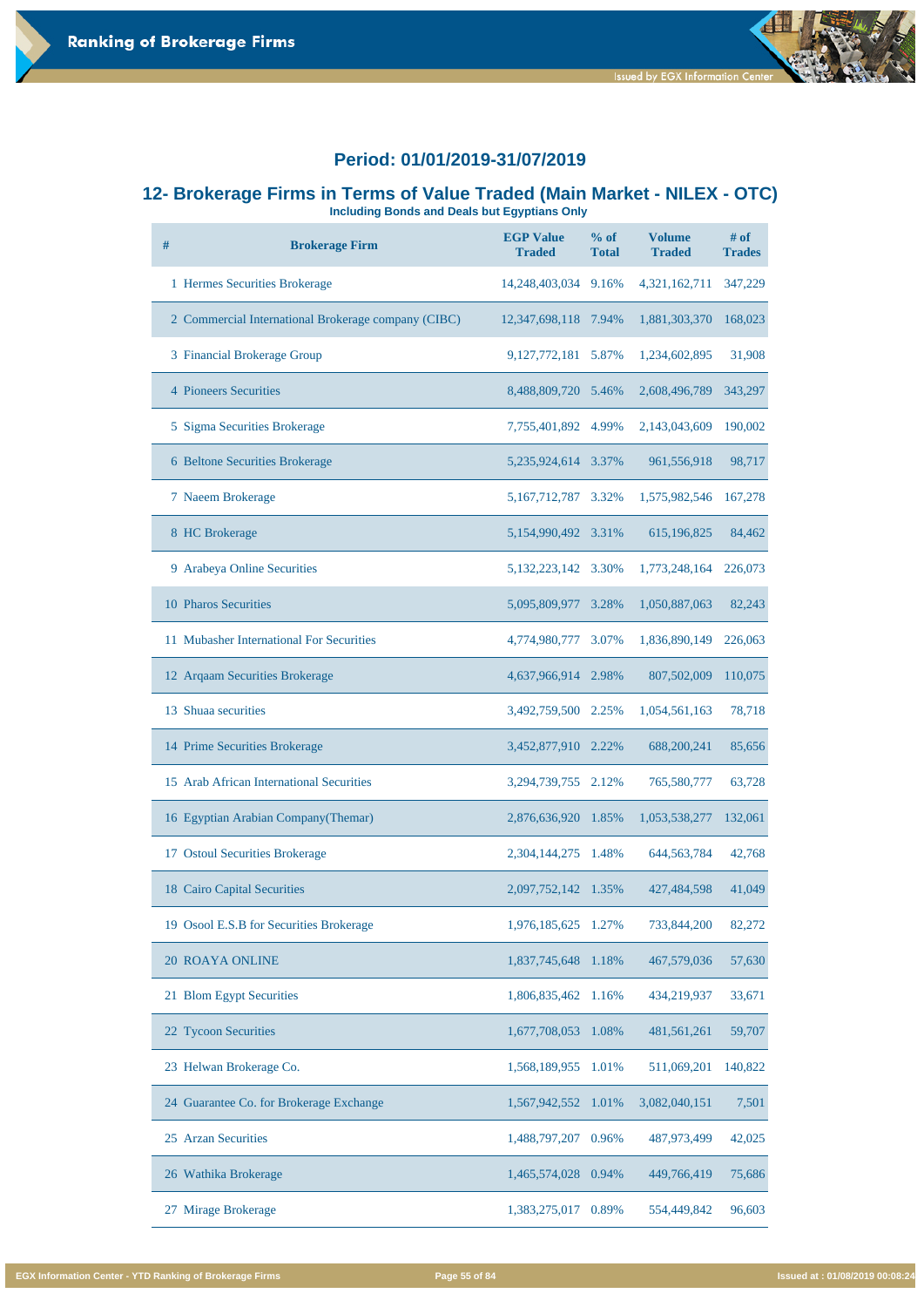| #<br><b>Brokerage Firm</b>                    | <b>EGP Value</b><br><b>Traded</b> | $%$ of<br><b>Total</b> | <b>Volume</b><br><b>Traded</b> | $#$ of<br><b>Trades</b> |
|-----------------------------------------------|-----------------------------------|------------------------|--------------------------------|-------------------------|
| 28 El Horreya Securities                      | 1,304,001,036 0.84%               |                        | 483,025,486                    | 53,968                  |
| 29 New Brent Brokerage                        | 1,106,697,370 0.71%               |                        | 396,085,733                    | 54,123                  |
| 30 Economic Securities Group                  | 1,078,805,361                     | 0.69%                  | 196, 342, 066                  | 34,831                  |
| 31 Al Arabia Securities Brokerage             | 1,037,925,339 0.67%               |                        | 256,997,307                    | 41,607                  |
| 32 Aman for Securities Co.                    | 1,033,370,247                     | 0.66%                  | 298,468,957                    | 52,595                  |
| 33 Metro Co. for Stock Dealing (SAE)          | 1,024,373,809                     | $0.66\%$               | 287,440,839                    | 41,533                  |
| 34 Okaz Stockbrokers & Investment Consultants | 988, 298, 753                     | 0.64%                  | 117,705,195                    | 26,103                  |
| 35 Vantage for securities Brokerage           | 944,289,976 0.61%                 |                        | 232,522,649                    | 33,630                  |
| <b>36 Premiere Securities</b>                 | 939,566,614 0.60%                 |                        | 256, 127, 368                  | 30,661                  |
| 37 Horizon Securities Brokerage Company       | 909,276,899 0.58%                 |                        | 285,088,420                    | 37,227                  |
| 38 ArabFinance Brokerage And Securities       | 840,715,949 0.54%                 |                        | 226,218,309                    | 36,768                  |
| 39 Golden Way Securities                      | 777,287,363 0.50%                 |                        | 237,109,497                    | 27,057                  |
| 40 Honest Brokerage & Book Keeping            | 730,470,570 0.47%                 |                        | 224,240,638                    | 41,582                  |
| 41 Al Rowad for Securities Brokerage          | 719,709,869 0.46%                 |                        | 206,376,640                    | 18,071                  |
| 42 Golden Share Securities                    | 716,733,193                       | 0.46%                  | 235,593,265                    | 29,351                  |
| <b>43 Brokers Securities</b>                  | 698,150,345 0.45%                 |                        | 242,279,519                    | 19,408                  |
| 44 Mega Investment Securities                 | 695,329,274 0.45%                 |                        | 166,900,205                    | 34,275                  |
| 45 The Roots Co. for Stock Brokerage          | 646,818,630                       | 0.42%                  | 184, 118, 827                  | 44,702                  |
| 46 Pharaonic Brokerage Company                | 645,270,349                       | 0.41%                  | 173,222,568                    | 31,270                  |
| 47 Pyramids Capital                           | 636, 644, 211                     | 0.41%                  | 206,000,644                    | 34,236                  |
| 48 El Marwa Brokerage                         | 634,224,301                       | 0.41%                  | 324,815,889                    | 12,776                  |

| 49 Maadi for Stock Dealing                    | 603,910,812 0.39%    | 103,922,821 | 17,151 |
|-----------------------------------------------|----------------------|-------------|--------|
| 50 Royal Securities Brokerage Co.             | 597,515,435 0.38%    | 256,589,143 | 20,827 |
| 51 Al Ahram Stock Exchange Securities Brokers | 584,183,763 0.38%    | 231,168,772 | 34,189 |
| 52 Grand Investment Securities                | 580,646,911<br>0.37% | 183,022,593 | 14,528 |
| 53 Al Amalka for Stock Dealing                | 578,943,075 0.37%    | 209,178,259 | 19,281 |
| 54 Acumen Securities S.A.E                    | 546,473,151<br>0.35% | 84,350,963  | 14,201 |
| 55 Global Capital Securities                  | 536, 537, 443 0.35%  | 222,507,275 | 28,194 |
| 56 Faisal Brokerage Company                   | 530,501,701<br>0.34% | 114,633,200 | 21,122 |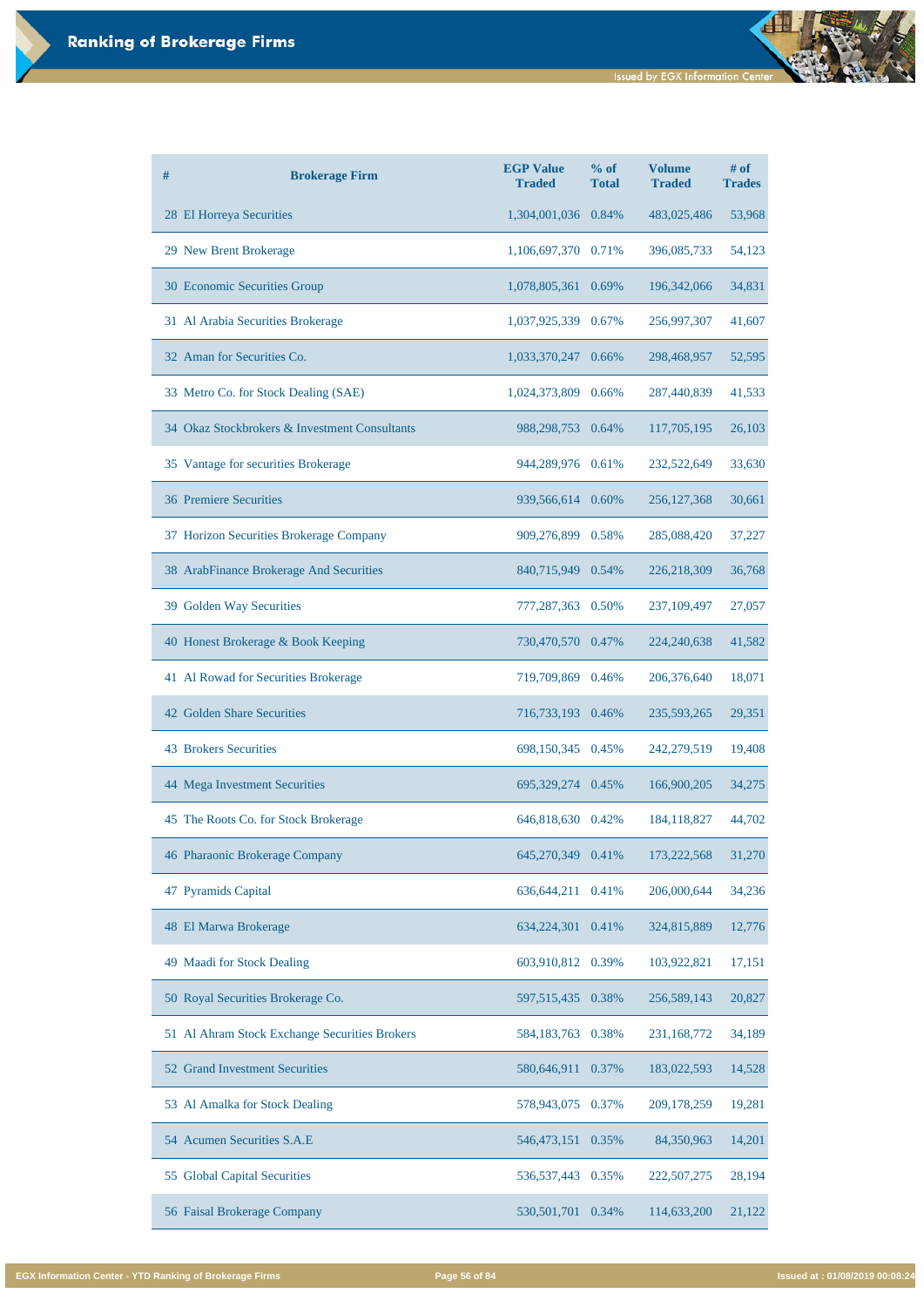| # | <b>Brokerage Firm</b>                            | <b>EGP Value</b><br><b>Traded</b> | % of<br><b>Total</b> | <b>Volume</b><br><b>Traded</b> | $#$ of<br><b>Trades</b> |
|---|--------------------------------------------------|-----------------------------------|----------------------|--------------------------------|-------------------------|
|   | 57 Team for Securities Trade                     | 500,633,096                       | 0.32%                | 160,955,264                    | 36,145                  |
|   | 58 Dynamic Securities Trading                    | 497,887,840 0.32%                 |                      | 179,230,786                    | 24,412                  |
|   | 59 City Trade Securities & Brokerage             | 492,513,809 0.32%                 |                      | 168,757,531                    | 27,742                  |
|   | 60 Global Invest Securities                      | 473,217,130                       | 0.30%                | 141,860,052                    | 22,827                  |
|   | 61 Al Noran Securities & Brokerage               | 457, 262, 857                     | 0.29%                | 215,279,459                    | 21,528                  |
|   | 62 HD Securities                                 | 452,982,780                       | 0.29%                | 109,247,045                    | 12,654                  |
|   | 63 Yasmine Brokerage Company                     | 438,976,333 0.28%                 |                      | 96,786,090                     | 18,767                  |
|   | 64 Golden Hand for Securities Brokerage          | 416,417,973 0.27%                 |                      | 124,471,691                    | 28,296                  |
|   | 65 Cairo National Co. for Securities Negotiation | 360,001,223                       | 0.23%                | 95,325,624                     | 18,043                  |
|   | 66 Egypt Stocks Securities and Brokerage         | 354, 151, 432                     | 0.23%                | 177,816,084                    | 17,145                  |
|   | 67 Jadwa Securities Brokerage                    | 348,516,331                       | 0.22%                | 89,470,153                     | 20,104                  |
|   | 68 Wedian Securities Brokerage                   | 336,511,081                       | 0.22%                | 68,142,828                     | 12,806                  |
|   | 69 Egyptian Group for Securities                 | 333,451,983 0.21%                 |                      | 99,427,989                     | 23,545                  |
|   | 70 Egyptian Kuwaiti Securities                   | 308,833,067                       | 0.20%                | 66, 109, 797                   | 23,044                  |
|   | 71 Solidaire Securities Brokerage                | 308, 275, 327                     | 0.20%                | 55,469,415                     | 7,808                   |
|   | 72 Alhelal Alsaudi Securities & Brokerage        | 306,861,405                       | 0.20%                | 127,659,086                    | 11,673                  |
|   | <b>73 MEDCAP Securities</b>                      | 303,095,081                       | 0.19%                | 91,378,677                     | 17,737                  |
|   | <b>74 EGY TREND BROKERAGE</b>                    | 295, 319, 843                     | 0.19%                | 186,007,608                    | 8,461                   |
|   | 75 Cairo Stock Brokerage Co                      | 288,274,606                       | 0.19%                | 50,156,587                     | 8,498                   |
|   | 76 Al Shourouk Brokerage                         | 286,857,791                       | 0.18%                | 88, 321, 185                   | 8,761                   |
|   | 77 Mahrosa Securities and Trading                | 285,933,151                       | 0.18%                | 66,281,595                     | 12,625                  |

| 78 Three Way Brokerage                           | 285,001,151 0.18% |       | 135,300,158 | 20,499 |
|--------------------------------------------------|-------------------|-------|-------------|--------|
| 79 Trend for Securities                          | 284,861,242 0.18% |       | 52,967,560  | 13,004 |
| 80 United Brokerage Corporation                  | 256,053,345 0.16% |       | 86,791,128  | 18,853 |
| 81 Mediterranean for Brokerage                   | 236,026,267       | 0.15% | 49,845,985  | 12,892 |
| 82 El Orouba Securities Brokerage                | 234,003,367       | 0.15% | 51,347,054  | 12,569 |
| 83 Saudi Egyptian Co. for Securities Brokerage   | 215,399,853       | 0.14% | 44,796,111  | 17,943 |
| 84 El Tadamoun El Arabi For Securities Brokerage | 208, 395, 961     | 0.13% | 81,932,944  | 8,291  |
| 85 Capital Securities Brokerage                  | 207, 293, 467     | 0.13% | 57,305,027  | 5,790  |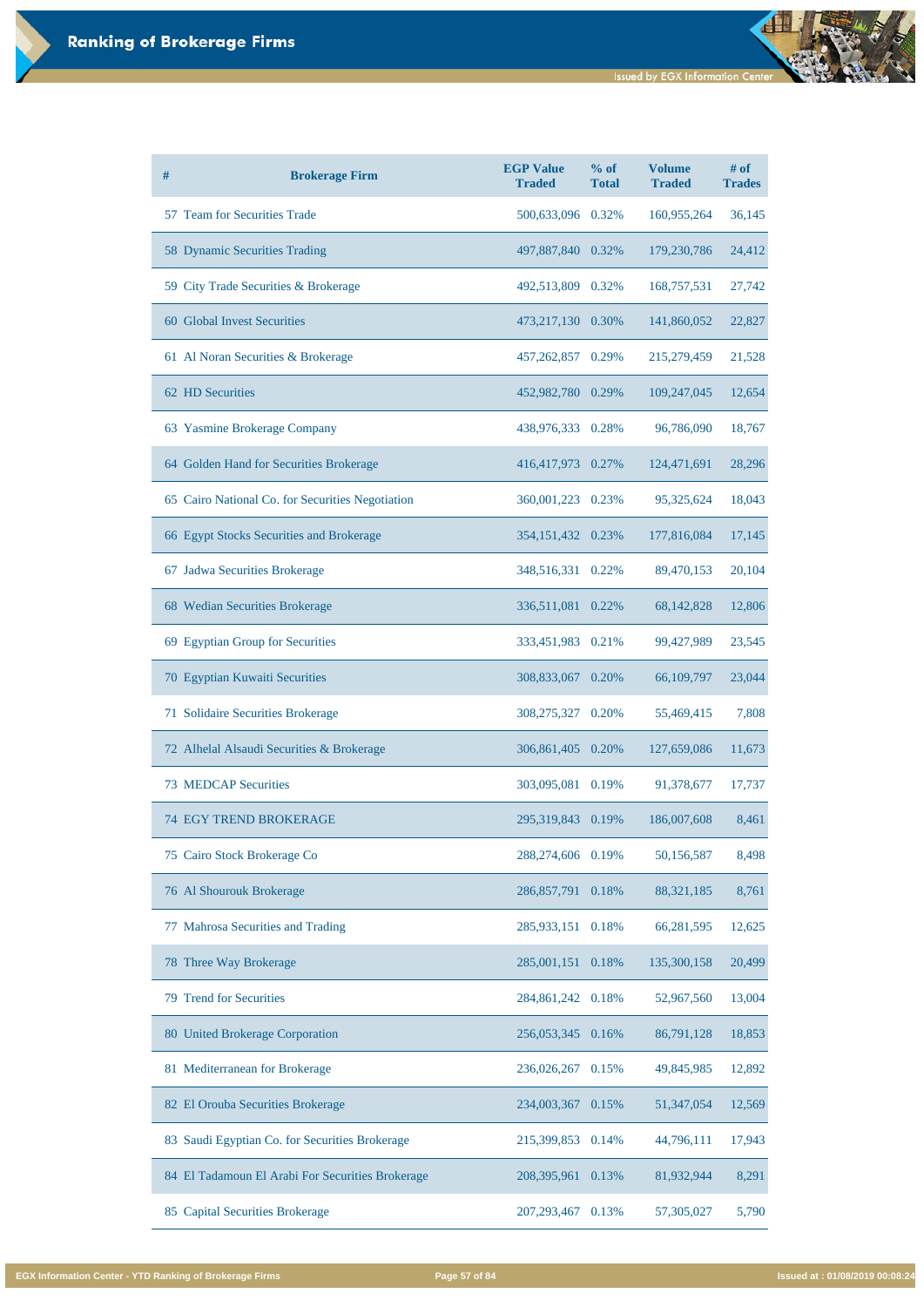| # | <b>Brokerage Firm</b>                           | <b>EGP Value</b><br><b>Traded</b> | $%$ of<br><b>Total</b> | <b>Volume</b><br><b>Traded</b> | # of<br><b>Trades</b> |
|---|-------------------------------------------------|-----------------------------------|------------------------|--------------------------------|-----------------------|
|   | 86 Triple A Securities Co.                      | 193, 145, 813                     | 0.12%                  | 61,857,783                     | 8,747                 |
|   | 87 Alexandria Securities Brokerage              | 175,710,433 0.11%                 |                        | 46,467,462                     | 14,273                |
|   | 88 Watania Stock Brokers                        | 173, 225, 433                     | 0.11\%                 | 52,926,180                     | 10,348                |
|   | 89 Al Manar For Stock Exchange                  | 170,041,799                       | 0.11%                  | 22,787,941                     | 5,515                 |
|   | 90 Samba Tadawol Misr Brokerage                 | 169,838,679                       | 0.11%                  | 69,157,039                     | 15,253                |
|   | 91 City Capital securities & stock market       | 162,382,826                       | 0.10%                  | 42,210,198                     | 5,840                 |
|   | 92 Swiss Group                                  | 149,542,493                       | 0.10%                  | 54, 344, 763                   | 10,700                |
|   | 93 Mina Company Stock Exchange Brokers          | 144,285,972                       | 0.09%                  | 71,924,151                     | 7,192                 |
|   | 94 El-Mokattam Securities Brokerage             | 143,994,447                       | 0.09%                  | 46,548,419                     | 10,949                |
|   | 95 Tropicana for Stock Exchange                 | 138, 207, 500                     | 0.09%                  | 46,128,837                     | 11,732                |
|   | 96 Takamol Brokerage Co.                        | 135,762,459                       | 0.09%                  | 28,342,023                     | 5,461                 |
|   | 97 First Stock Brokerage                        | 129, 149, 676                     | 0.08%                  | 31,980,590                     | 6,117                 |
|   | 98 El Alamia for Brokerage                      | 123,789,826                       | 0.08%                  | 31,780,455                     | 6,204                 |
|   | 99 El Khalegya Securities                       | 112,004,931                       | 0.07%                  | 31,149,144                     | 6,229                 |
|   | 100 Masters Securities                          | 103,898,050                       | 0.07%                  | 25,981,226                     | 2,808                 |
|   | 101 Venex Group For Securities                  | 102,069,624                       | 0.07%                  | 29,259,562                     | 6,812                 |
|   | 102 El Safa Securities Brokerage                | 91,982,335                        | 0.06%                  | 36,054,599                     | 7,384                 |
|   | 103 Universal Securities Brokerage              | 87, 255, 252                      | 0.06%                  | 37,529,723                     | 7,930                 |
|   | 104 Luxor Securities Brokerage Co.              | 84,678,289                        | 0.05%                  | 24,977,011                     | 5,876                 |
|   | 105 Cairo International for Securities Exchange | 81,039,996                        | 0.05%                  | 33,703,310                     | 4,524                 |
|   | 106 International for Securities                | 73,866,861                        | 0.05%                  | 20,266,120                     | 5,745                 |

| 107 Egypt Brokerage - Inertia       | 68,990,328 0.04% |       | 16,768,808 | 2,568 |
|-------------------------------------|------------------|-------|------------|-------|
| 108 Wallstreet Securities Brokerage | 68,069,996 0.04% |       | 11,012,771 | 3,196 |
| 109 Horas Stock Brokers             | 58,710,628 0.04% |       | 18,005,629 | 5,228 |
| 110 International Brokerage Group   | 53,471,408       | 0.03% | 6,490,927  | 1,894 |
| 111 Al Omanaa Al Mottaheden         | 53,190,429       | 0.03% | 25,480,555 | 5,572 |
| 112 Miracle for Securities          | 52,370,456 0.03% |       | 12,613,017 | 6,543 |
| 113 Lepon Securities Brokers        | 52,061,059       | 0.03% | 7,498,971  | 2,782 |
| 114 El Giza for Securities Trading  | 48,350,026       | 0.03% | 8,852,556  | 3,072 |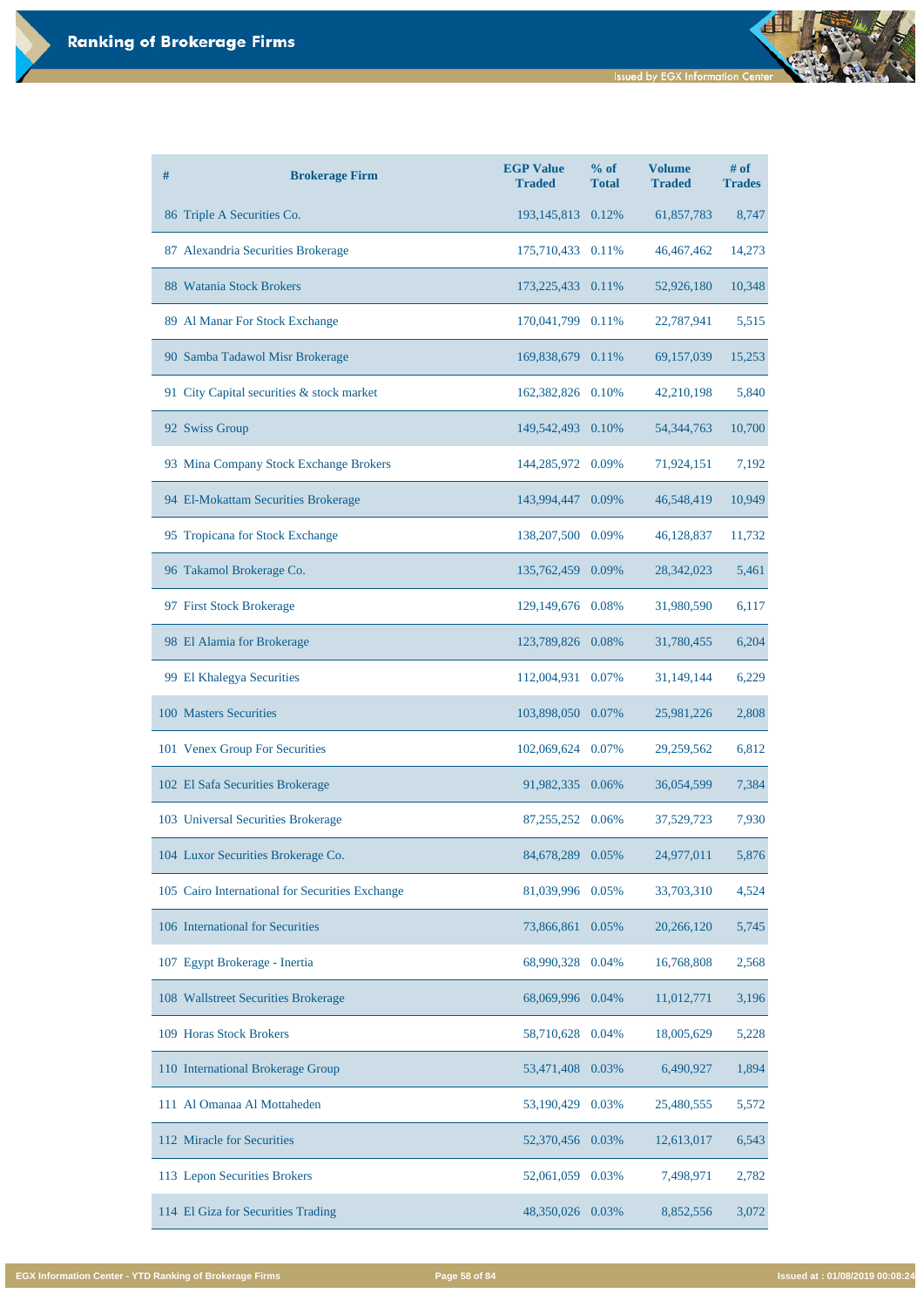**EGX Information Center - YTD Ranking of Brokerage Firms Page 59 of 84 Issued at : 01/08/2019 00:08:24**

| # | <b>Brokerage Firm</b>                              | <b>EGP Value</b><br><b>Traded</b> | % of<br><b>Total</b> | <b>Volume</b><br><b>Traded</b> | # of<br><b>Trades</b> |
|---|----------------------------------------------------|-----------------------------------|----------------------|--------------------------------|-----------------------|
|   | 115 Council Inc.                                   | 39,964,861                        | 0.03%                | 8,077,012                      | 1,586                 |
|   | 116 El-Karnak Stocks Brokerage                     | 38,828,931                        | 0.02%                | 5,821,510                      | 513                   |
|   | 117 Bab El-Mlouk for Securities Brokerage          | 37,599,965 0.02%                  |                      | 9,025,764                      | 2,587                 |
|   | 118 El Dawlia for Securities Brokerage             | 36,006,886 0.02%                  |                      | 10,941,582                     | 2,280                 |
|   | 119 Safir for Stock Brokers                        | 34, 583, 738                      | 0.02%                | 9,013,981                      | 3,409                 |
|   | 120 Profit Securities Brokerage                    | 33,722,957                        | 0.02%                | 11,441,380                     | 2,927                 |
|   | 121 Tiba Brokerage & Bookkeeping                   | 31,875,129 0.02%                  |                      | 8,203,183                      | 1,831                 |
|   | 122 Etrade Egypt For Securities Exchange           | 30,333,248 0.02%                  |                      | 7,182,205                      | 3,333                 |
|   | 123 Alhmd Stock Brokerage                          | 28,077,130 0.02%                  |                      | 8,446,932                      | 1,018                 |
|   | 124 Continental for Securities Trading             | 24,796,522                        | 0.02%                | 3,452,235                      | 509                   |
|   | 125 The Financial Arabian for Securities Brokerage | 23,455,308 0.02%                  |                      | 5,073,876                      | 1,717                 |
|   | 126 Premium Securities                             | 22,965,004 0.01%                  |                      | 6,841,088                      | 470                   |
|   | 127 El Fath Stock Brokers                          | 21,322,244 0.01%                  |                      | 5,279,278                      | 2,006                 |
|   | 128 Beltone Market Maker                           | 1,856,143                         | 0.00%                | 169,718                        | 175                   |
|   | 129 Top for Brokerage                              | 538,694                           | 0.00%                | 121,120                        | 42                    |
|   | 130 Smart Brokerage                                | 518,473                           | 0.00%                | 234,388                        | 33                    |
|   | 131 HSBC Securities Egypt S.A.E                    | 64,000                            | 0.00%                | 3,940                          | 6                     |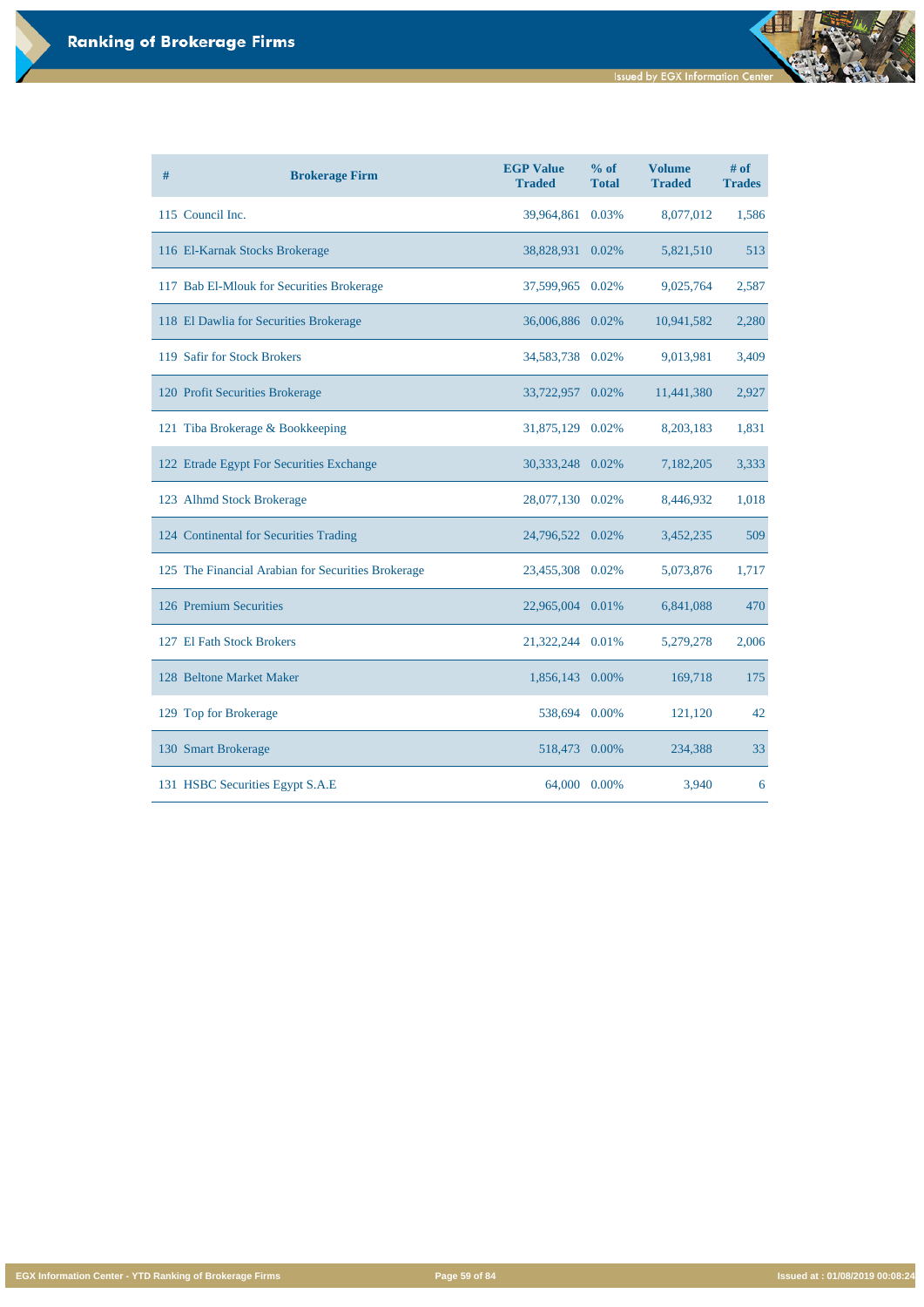### **Period: 01/01/2019-31/07/2019**

# **13- Brokerage Firms in Terms of Value Traded (Main Market - NILEX - OTC)**

**Including Bonds and Deals but Arabs Only** 

| # | <b>Brokerage Firm</b>                               | <b>EGP Value</b><br><b>Traded</b> | $%$ of<br><b>Total</b> | <b>Volume</b><br><b>Traded</b> | $#$ of<br><b>Trades</b> |
|---|-----------------------------------------------------|-----------------------------------|------------------------|--------------------------------|-------------------------|
|   | 1 Financial Brokerage Group                         | 5,524,993,791                     | 23.42%                 | 524,062,524                    | 26,493                  |
|   | 2 Hermes Securities Brokerage                       | 4, 127, 519, 423                  | 17.50%                 | 734,897,084                    | 39,798                  |
|   | 3 Pharos Securities                                 | 3,128,158,575                     | 13.26%                 | 709,001,391                    | 47,647                  |
|   | 4 Commercial International Brokerage company (CIBC) | 1,800,391,483                     | 7.63%                  | 205,200,570                    | 23,006                  |
|   | 5 Naeem Brokerage                                   | 1,591,992,599                     | 6.75%                  | 92,372,598                     | 10,581                  |
|   | 6 Beltone Securities Brokerage                      | 939,409,560                       | 3.98%                  | 115,050,400                    | 18,447                  |
|   | 7 Arqaam Securities Brokerage                       | 849, 892, 375                     | 3.60%                  | 64,519,117                     | 13,703                  |
|   | 8 Mubasher International For Securities             | 534,980,718                       | 2.27%                  | 121,719,666                    | 11,870                  |
|   | <b>9 Masters Securities</b>                         | 505,465,315                       | 2.14%                  | 130,585,111                    | 7,630                   |
|   | 10 Blom Egypt Securities                            | 430,074,216                       | 1.82%                  | 110,487,986                    | 8,935                   |
|   | 11 Metro Co. for Stock Dealing (SAE)                | 393,126,084                       | 1.67%                  | 383, 342, 140                  | 94                      |
|   | 12 Shuaa securities                                 | 352,835,426                       | 1.50%                  | 69,046,241                     | 8,157                   |
|   | 13 Ostoul Securities Brokerage                      | 322,732,420                       | 1.37%                  | 120,212,719                    | 4,818                   |
|   | 14 Vantage for securities Brokerage                 | 223,526,264                       | 0.95%                  | 35,905,013                     | 10,341                  |
|   | 15 HSBC Securities Egypt S.A.E                      | 213,239,217                       | 0.90%                  | 8,612,631                      | 1,339                   |
|   | 16 Sigma Securities Brokerage                       | 181,590,138                       | 0.77%                  | 35,838,007                     | 4,492                   |
|   | 17 Pioneers Securities                              | 174,466,158                       | 0.74%                  | 77,031,354                     | 5,012                   |
|   | 18 Solidaire Securities Brokerage                   | 165,551,904                       | 0.70%                  | 56,511,714                     | 4,550                   |
|   | 19 Arab African International Securities            | 165,154,013                       | 0.70%                  | 32,046,166                     | 3,612                   |

| 20 HC Brokerage                          | 160,993,441 | 0.68% | 33,854,493  | 3,092 |
|------------------------------------------|-------------|-------|-------------|-------|
| 21 Prime Securities Brokerage            | 154,081,226 | 0.65% | 26,104,192  | 4,280 |
| 22 Cairo Capital Securities              | 132,943,477 | 0.56% | 31,067,969  | 1,814 |
| 23 Arabeya Online Securities             | 124,842,154 | 0.53% | 26,363,728  | 2,714 |
| 24 Guarantee Co. for Brokerage Exchange  | 120,350,316 | 0.51% | 587,172     | 46    |
| <b>25 EGY TREND BROKERAGE</b>            | 101,743,925 | 0.43% | 100,389,149 | 21    |
| 26 Premiere Securities                   | 100,270,585 | 0.43% | 35,314,362  | 1,679 |
| <b>Egyptian Kuwaiti Securities</b><br>27 | 63,742,806  | 0.27% | 11,877,356  | 1,862 |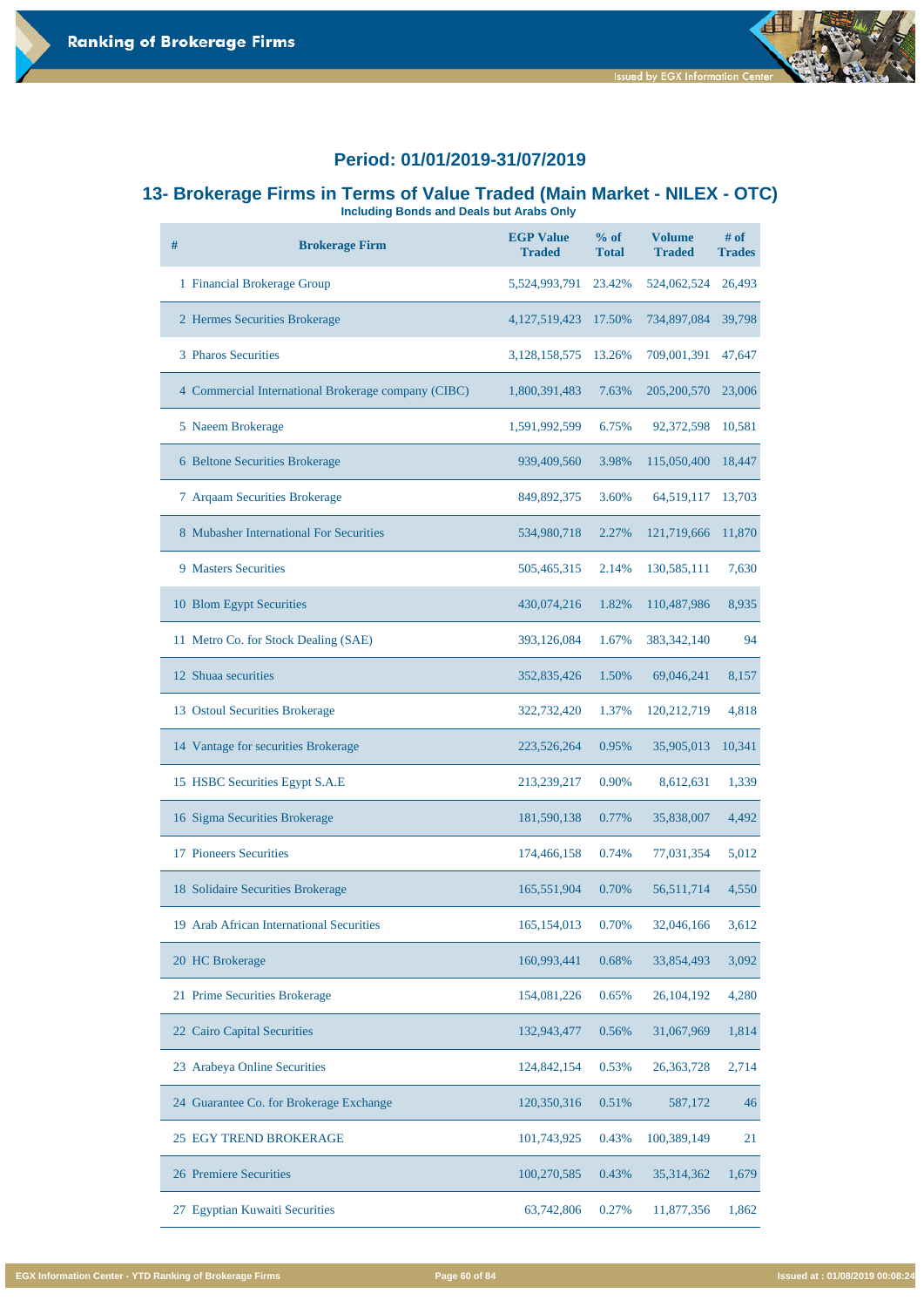| #<br><b>Brokerage Firm</b>                       | <b>EGP Value</b><br><b>Traded</b> | % of<br><b>Total</b> | <b>Volume</b><br><b>Traded</b> | # of<br><b>Trades</b> |
|--------------------------------------------------|-----------------------------------|----------------------|--------------------------------|-----------------------|
| 28 Golden Share Securities                       | 56,007,961                        | 0.24%                | 11,702,084                     | 1,334                 |
| 29 Al Arabia Securities Brokerage                | 54, 529, 771                      | 0.23%                | 1,750,449                      | 164                   |
| <b>30 MEDCAP Securities</b>                      | 47,600,148                        | 0.20%                | 15,245,640                     | 2,437                 |
| 31 New Brent Brokerage                           | 45,645,120                        | 0.19%                | 478,211                        | 21                    |
| 32 El Tadamoun El Arabi For Securities Brokerage | 44,905,188                        | 0.19%                | 18,288,244                     | 1,384                 |
| 33 Al Noran Securities & Brokerage               | 42,983,687                        | 0.18%                | 15,314,618                     | 1,528                 |
| 34 Golden Way Securities                         | 41,783,011                        | 0.18%                | 6,061,562                      | 476                   |
| 35 United Brokerage Corporation                  | 38,738,748                        | 0.16%                | 3,780,180                      | 1,578                 |
| 36 Mega Investment Securities                    | 36,883,997                        | 0.16%                | 16,575,366                     | 1,227                 |
| 37 Wedian Securities Brokerage                   | 34, 361, 782                      | 0.15%                | 4,314,066                      | 2,091                 |
| 38 International Brokerage Group                 | 33,417,575                        | 0.14%                | 358,776                        | 50                    |
| 39 Al Amalka for Stock Dealing                   | 32,737,001                        | 0.14%                | 1,911,644                      | 56                    |
| 40 Pharaonic Brokerage Company                   | 32,084,632                        | 0.14%                | 21,934,249                     | 775                   |
| 41 ArabFinance Brokerage And Securities          | 31,481,436                        | 0.13%                | 2,854,974                      | 536                   |
| 42 El-Karnak Stocks Brokerage                    | 31,350,000                        | 0.13%                | 313,500                        | $\mathfrak{Z}$        |
| 43 El Horreya Securities                         | 30,051,106                        | 0.13%                | 7,780,162                      | 457                   |
| 44 Mirage Brokerage                              | 30,044,315                        | 0.13%                | 5,661,128                      | 1,337                 |
| 45 Egyptian Arabian Company (Themar)             | 29,277,002                        | 0.12%                | 4,463,569                      | 379                   |
| <b>46 Arzan Securities</b>                       | 27, 181, 124                      | 0.12%                | 9,175,038                      | 2,020                 |
| 47 Mediterranean for Brokerage                   | 26,524,929                        | 0.11%                | 1,037,310                      | 14                    |
| <b>48 Faisal Brokerage Company</b>               | 25,043,899                        | 0.11%                | 6,529,125                      | 745                   |

| <b>Jadwa Securities Brokerage</b><br>49        | 19,374,168 | 0.08% | 5,409,817 | 686 |
|------------------------------------------------|------------|-------|-----------|-----|
| 50 Global Invest Securities                    | 18,406,135 | 0.08% | 4,801,369 | 943 |
| 51 Economic Securities Group                   | 17,659,181 | 0.07% | 8,630,956 | 350 |
| 52 El Orouba Securities Brokerage              | 15,735,116 | 0.07% | 6,032,558 | 75  |
| 53 City Trade Securities & Brokerage           | 15,431,198 | 0.07% | 5,969,308 | 662 |
| 54 Pyramids Capital                            | 14,962,875 | 0.06% | 4,739,428 | 340 |
| 55 Al Rowad for Securities Brokerage           | 13,164,691 | 0.06% | 2,235,692 | 319 |
| 56 Cairo International for Securities Exchange | 12,263,824 | 0.05% | 4,572,948 | 231 |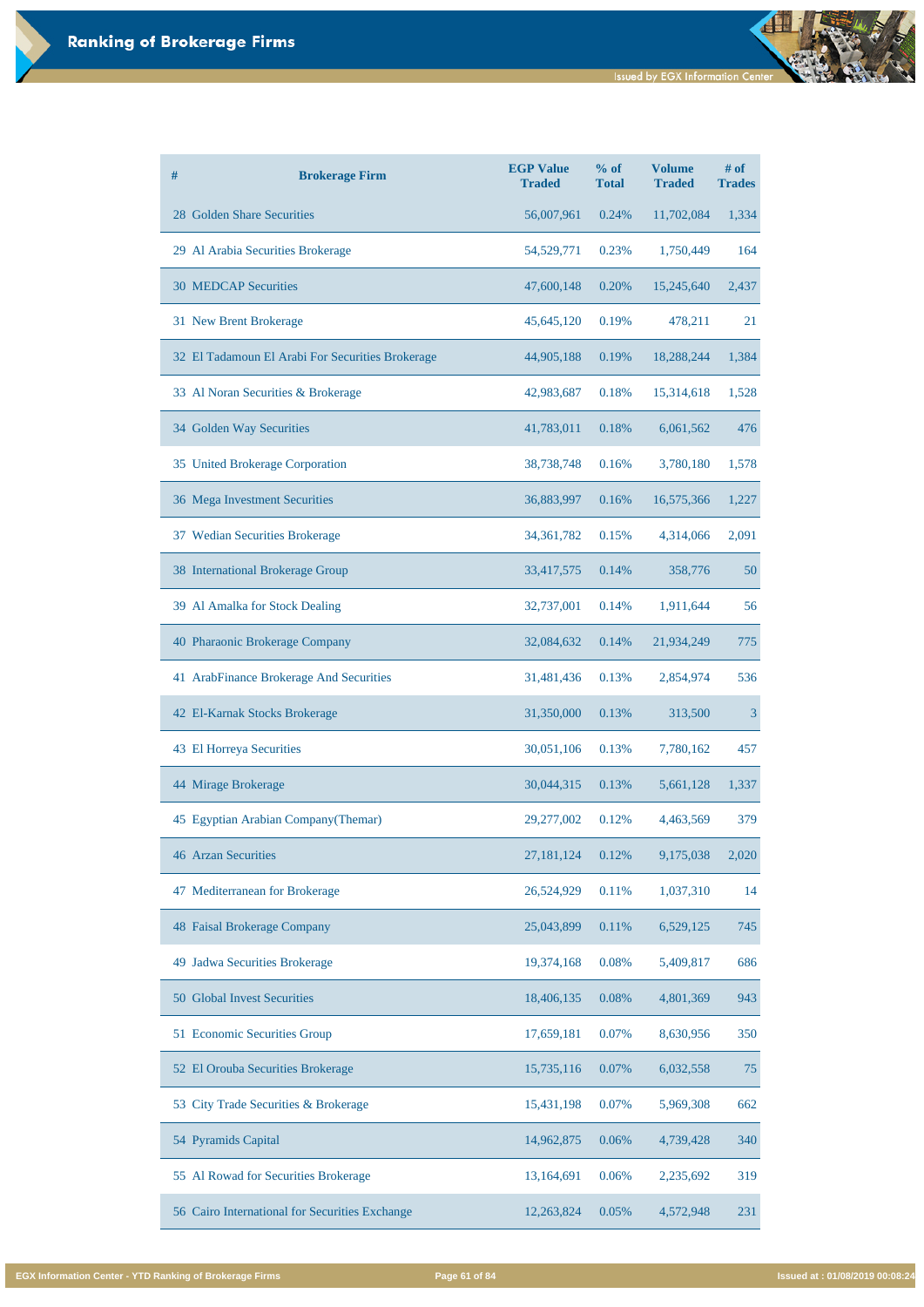| # | <b>Brokerage Firm</b>                         | <b>EGP Value</b><br><b>Traded</b> | $%$ of<br><b>Total</b> | <b>Volume</b><br><b>Traded</b> | $#$ of<br><b>Trades</b> |
|---|-----------------------------------------------|-----------------------------------|------------------------|--------------------------------|-------------------------|
|   | 57 Okaz Stockbrokers & Investment Consultants | 11,794,128                        | 0.05%                  | 2,464,917                      | 495                     |
|   | <b>58 Tycoon Securities</b>                   | 10,236,146                        | 0.04%                  | 931,894                        | 530                     |
|   | 59 Honest Brokerage & Book Keeping            | 10,131,958                        | 0.04%                  | 90,748                         | 38                      |
|   | 60 Al Ahram Stock Exchange Securities Brokers | 9,793,824                         | 0.04%                  | 1,388,377                      | 290                     |
|   | 61 First Stock Brokerage                      | 8,273,202                         | 0.04%                  | 1,387,085                      | 75                      |
|   | 62 Triple A Securities Co.                    | 8,190,533                         | 0.03%                  | 1,532,565                      | 430                     |
|   | 63 Wathika Brokerage                          | 8,128,583                         | 0.03%                  | 1,073,775                      | 354                     |
|   | 64 Alhelal Alsaudi Securities & Brokerage     | 4,470,355                         | 0.02%                  | 2,391,983                      | 480                     |
|   | 65 Dynamic Securities Trading                 | 3,739,501                         | 0.02%                  | 1,295,577                      | 119                     |
|   | 66 Luxor Securities Brokerage Co.             | 3,534,893                         | 0.01%                  | 1,282,187                      | 197                     |
|   | 67 Trend for Securities                       | 3,422,408                         | 0.01%                  | 108,400                        | 13                      |
|   | <b>68 Lepon Securities Brokers</b>            | 2,942,393                         | 0.01%                  | 150,000                        | 41                      |
|   | 69 Royal Securities Brokerage Co.             | 2,932,023                         | 0.01%                  | 1,438,576                      | 137                     |
|   | 70 El Khalegya Securities                     | 2,808,000                         | 0.01%                  | 35,200                         | $\overline{4}$          |
|   | 71 Mina Company Stock Exchange Brokers        | 2,607,648                         | 0.01%                  | 1,295,018                      | 130                     |
|   | <b>72 Watania Stock Brokers</b>               | 1,496,998                         | 0.01%                  | 16,400                         | $\overline{5}$          |
|   | 73 El Marwa Brokerage                         | 1,340,949                         | 0.01%                  | 440,509                        | 52                      |
|   | 74 Cairo Stock Brokerage Co                   | 1,337,500                         | 0.01%                  | 47,500                         | 10                      |
|   | 75 International for Securities               | 1,129,512                         | 0.00%                  | 506,006                        | 61                      |
|   | 76 Egyptian Group for Securities              | 1,096,654                         | 0.00%                  | 256,605                        | 125                     |
|   | 77 Egypt Stocks Securities and Brokerage      | 1,092,262                         | 0.00%                  | 129,500                        | 80                      |

| 78 Samba Tadawol Misr Brokerage                  | 1,043,536 | $0.00\%$ | 248,830 | 116 |
|--------------------------------------------------|-----------|----------|---------|-----|
| 79 Osool E.S.B for Securities Brokerage          | 1,001,711 | $0.00\%$ | 445,725 | 67  |
| 80 Universal Securities Brokerage                | 911,057   | $0.00\%$ | 86,700  | 22  |
| <b>Swiss Group</b><br>81                         | 611,036   | $0.00\%$ | 127,800 | 40  |
| 82 Cairo National Co. for Securities Negotiation | 509,438   | $0.00\%$ | 224,065 | 52  |
| 83 City Capital securities & stock market        | 500,000   | $0.00\%$ | 5,000   |     |
| 84 Helwan Brokerage Co.                          | 496,371   | $0.00\%$ | 249,479 | 59  |
| 85 Horizon Securities Brokerage Company          | 383,802   | $0.00\%$ | 266,527 | 55  |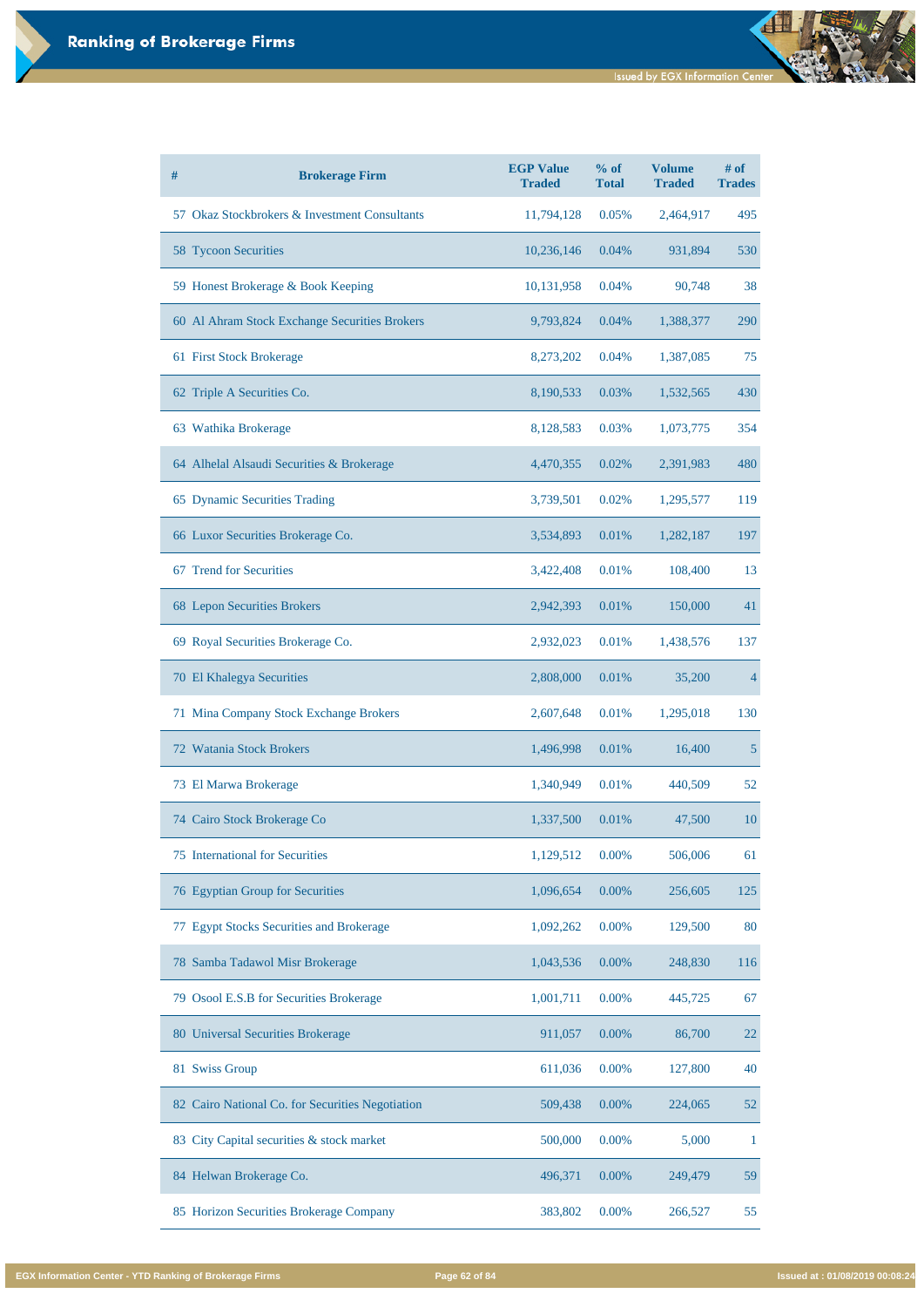**Issued by EGX Information Center** 

đ

**EGX Information Center - YTD Ranking of Brokerage Firms Page 63 of 84 Issued at : 01/08/2019 00:08:24**

| # | <b>Brokerage Firm</b>                             | <b>EGP Value</b><br><b>Traded</b> | % of<br><b>Total</b> | <b>Volume</b><br><b>Traded</b> | # of<br><b>Trades</b> |
|---|---------------------------------------------------|-----------------------------------|----------------------|--------------------------------|-----------------------|
|   | 86 Golden Hand for Securities Brokerage           | 349,119                           | 0.00%                | 182,400                        | 22                    |
|   | 87 The Financial Arabian for Securities Brokerage | 287,150                           | 0.00%                | 8,820                          | 11                    |
|   | 88 Yasmine Brokerage Company                      | 261,804                           | 0.00%                | 2,564                          | 8                     |
|   | 89 Grand Investment Securities                    | 212,048                           | 0.00%                | 1,200                          | $\overline{2}$        |
|   | 90 Etrade Egypt For Securities Exchange           | 100,000                           | 0.00%                | 100                            | $\overline{2}$        |
|   | 91 Brokers Securities                             | 91,887                            | 0.00%                | 14,644                         | 5                     |
|   | 92 Acumen Securities S.A.E                        | 91,844                            | 0.00%                | 66,157                         | 12                    |
|   | 93 Team for Securities Trade                      | 87,664                            | 0.00%                | 15,238                         | 19                    |
|   | 94 The Roots Co. for Stock Brokerage              | 68,173                            | 0.00%                | 9,503                          | 8                     |
|   | 95 HD Securities                                  | 44,343                            | 0.00%                | 32,650                         | 6                     |
|   | 96 ROAYA ONLINE                                   | 39,181                            | 0.00%                | 4,500                          | 6                     |
|   | 97 Alhmd Stock Brokerage                          | 17,379                            | 0.00%                | 9,048                          | 5                     |
|   | 98 Alexandria Securities Brokerage                | 16,283                            | 0.00%                | 2,330                          | $\overline{4}$        |
|   | 99 Tiba Brokerage & Bookkeeping                   | 15,610                            | 0.00%                | 223                            | $\overline{2}$        |
|   | 100 Capital Securities Brokerage                  | 10,301                            | 0.00%                | 888                            | $\mathbf{1}$          |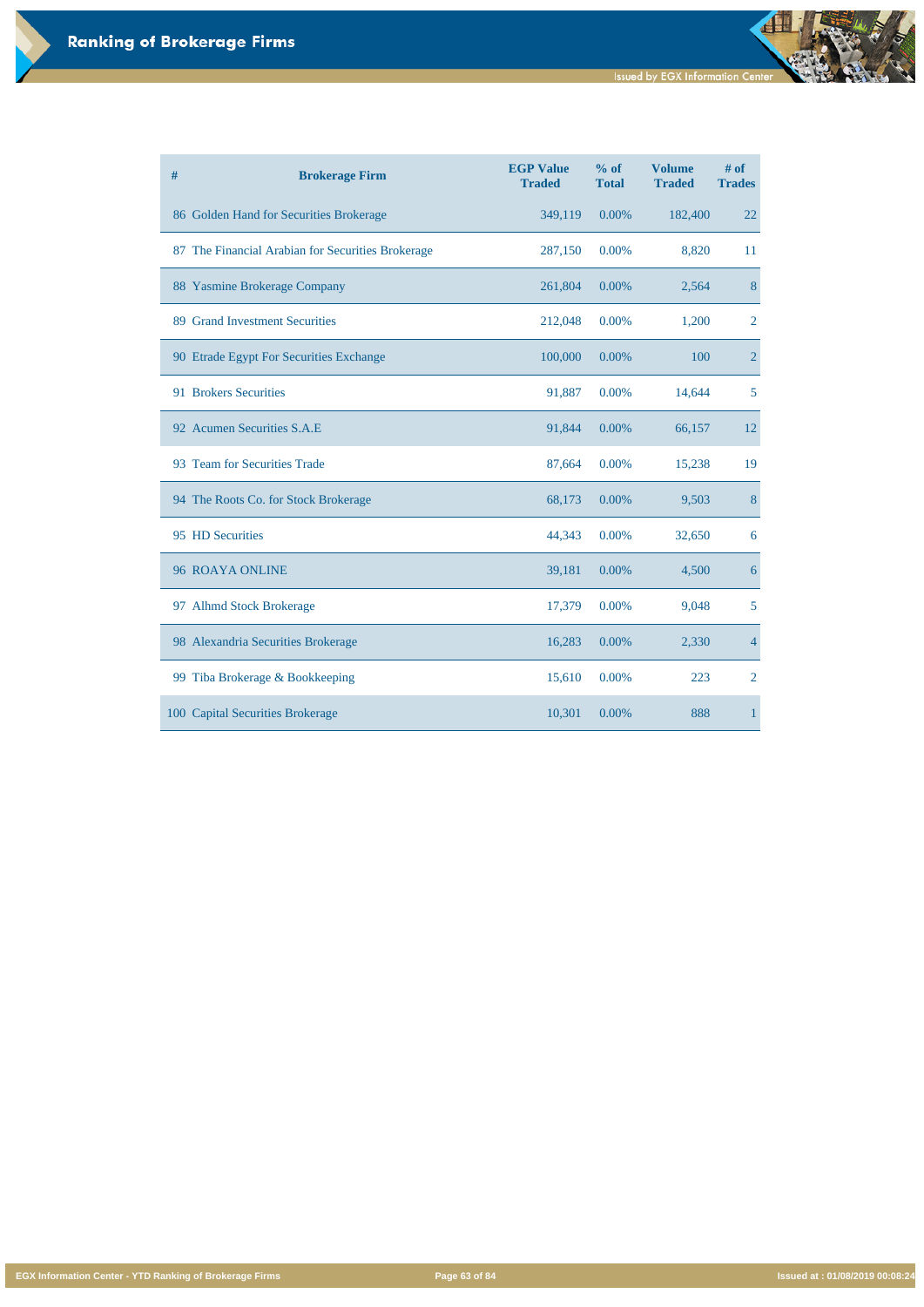## **Period: 01/01/2019-31/07/2019**

# **14- Brokerage Firms in Terms of Value Traded (Main Market - NILEX - OTC)**

**Including Bonds and Deals but non Arabs Only** 

| # | <b>Brokerage Firm</b>                               | <b>EGP Value</b><br><b>Traded</b> | $%$ of<br><b>Total</b> | <b>Volume</b><br><b>Traded</b> | # of<br><b>Trades</b> |
|---|-----------------------------------------------------|-----------------------------------|------------------------|--------------------------------|-----------------------|
|   | 1 Financial Brokerage Group                         | 26,623,142,035                    | 47.22%                 | 2,381,926,869                  | 200,004               |
|   | 2 Commercial International Brokerage company (CIBC) | 8,677,461,205                     | 15.39%                 | 710,153,090                    | 89,315                |
|   | 3 Beltone Securities Brokerage                      | 4,966,275,948                     | 8.81%                  | 429, 454, 429                  | 73,018                |
|   | 4 HSBC Securities Egypt S.A.E                       | 4,316,142,208                     | 7.65%                  | 228, 757, 258                  | 60,367                |
|   | 5 Argaam Securities Brokerage                       | 4,139,429,537                     | 7.34%                  | 421,193,063                    | 76,458                |
|   | <b>6 Pharos Securities</b>                          | 1,779,161,719                     | 3.16%                  | 151,004,567                    | 14,691                |
|   | 7 Hermes Securities Brokerage                       | 1,632,779,422                     | 2.90%                  | 384, 487, 584                  | 13,115                |
|   | 8 HC Brokerage                                      | 1,004,801,434                     | 1.78%                  | 89,308,859                     | 15,387                |
|   | 9 Mubasher International For Securities             | 849,046,263                       | 1.51%                  | 57,401,554                     | 12,808                |
|   | 10 Prime Securities Brokerage                       | 530,779,874                       | 0.94%                  | 49,651,097                     | 6,417                 |
|   | 11 Naeem Brokerage                                  | 359,475,867                       | 0.64%                  | 65,618,501                     | 7,528                 |
|   | 12 Okaz Stockbrokers & Investment Consultants       | 240,340,102                       | 0.43%                  | 16,352,597                     | 2,115                 |
|   | 13 Global Invest Securities                         | 236,600,145                       | 0.42%                  | 43,411,948                     | 6,188                 |
|   | 14 Sigma Securities Brokerage                       | 189, 371, 852                     | 0.34%                  | 40,093,606                     | 4,072                 |
|   | 15 Arab African International Securities            | 186, 168, 226                     | 0.33%                  | 55,871,489                     | 3,580                 |
|   | 16 Cairo Capital Securities                         | 151,552,351                       | 0.27%                  | 30,554,393                     | 4,071                 |
|   | 17 Vantage for securities Brokerage                 | 91,796,688                        | 0.16%                  | 19,749,369                     | 268                   |
|   | 18 ArabFinance Brokerage And Securities             | 68,172,202                        | 0.12%                  | 855,907                        | 169                   |
|   | 19 El-Karnak Stocks Brokerage                       | 57,086,504                        | 0.10%                  | 8,139,010                      | 335                   |

| 20 Wedian Securities Brokerage | 51,910,920 | 0.09% | 147,454   | 5   |
|--------------------------------|------------|-------|-----------|-----|
| <b>Shuaa</b> securities<br>21  | 29,469,613 | 0.05% | 5,340,139 | 971 |
| 22 Pioneers Securities         | 22,369,716 | 0.04% | 3,197,955 | 506 |
| 23 Global Capital Securities   | 19,613,064 | 0.03% | 2,519,240 | 505 |
| 24 Council Inc.                | 18,477,870 | 0.03% | 2,590,661 | 925 |
| 25 First Stock Brokerage       | 17,004,085 | 0.03% | 270,217   | 36  |
| 26 Yasmine Brokerage Company   | 16,996,034 | 0.03% | 2,643     | 7   |
| Wathika Brokerage<br>27        | 14,389,503 | 0.03% | 881,940   | 40  |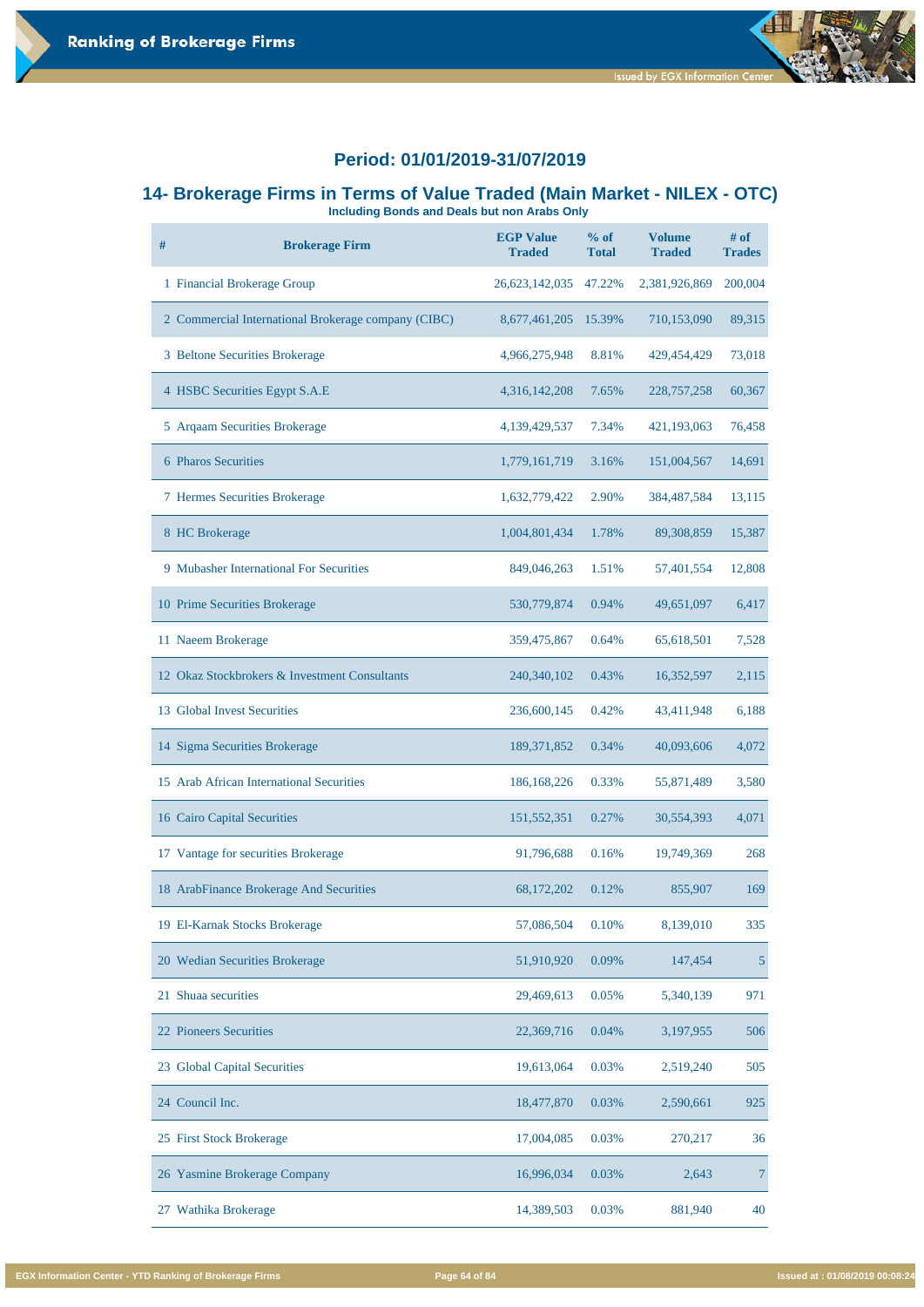đ

| #                                     | <b>Brokerage Firm</b>                         | <b>EGP Value</b><br><b>Traded</b> | % of<br><b>Total</b> | <b>Volume</b><br><b>Traded</b> | # of<br><b>Trades</b> |
|---------------------------------------|-----------------------------------------------|-----------------------------------|----------------------|--------------------------------|-----------------------|
|                                       | 28 United Brokerage Corporation               | 13,697,696                        | 0.02%                | 17,500                         | 1                     |
|                                       | 29 Al Ahram Stock Exchange Securities Brokers | 10,469,339                        | 0.02%                | 1,047,533                      | 11                    |
|                                       | 30 City Capital securities & stock market     | 8,828,722                         | 0.02%                | 5,000                          | 3                     |
|                                       | 31 Metro Co. for Stock Dealing (SAE)          | 8,135,550                         | 0.01%                | 520,857                        | 3                     |
| 32 Arabeya Online Securities          |                                               | 7,419,284                         | 0.01%                | 203,246                        | 68                    |
| 33 Pyramids Capital                   |                                               | 6,827,652                         | 0.01%                | 10,190,000                     | 98                    |
| 34 Dynamic Securities Trading         |                                               | 6,018,526                         | 0.01%                | 233,149                        | 46                    |
| 35 Team for Securities Trade          |                                               | 6,010,660                         | 0.01%                | 464,409                        | 9                     |
|                                       | 36 Alhelal Alsaudi Securities & Brokerage     | 5,735,713                         | 0.01%                | 1,908,162                      | 350                   |
|                                       | 37 Wallstreet Securities Brokerage            | 4,905,000                         | 0.01%                | 50,550                         | 8                     |
| 38 New Brent Brokerage                |                                               | 4,363,200                         | 0.01%                | 43,632                         | $\overline{2}$        |
| 39 Mirage Brokerage                   |                                               | 3,843,821                         | 0.01%                | 3,383,439                      | 238                   |
| <b>40 Ostoul Securities Brokerage</b> |                                               | 2,096,447                         | 0.00%                | 109,597                        | 44                    |
| 41 Blom Egypt Securities              |                                               | 1,135,802                         | 0.00%                | 536,954                        | 12                    |
| 42 Jadwa Securities Brokerage         |                                               | 1,097,824                         | 0.00%                | 77,361                         | 55                    |
| <b>43 Grand Investment Securities</b> |                                               | 1,004,350                         | 0.00%                | 10,004                         | 9                     |
| <b>44 ROAYA ONLINE</b>                |                                               | 1,000,000                         | 0.00%                | 1,000                          | $\mathbf 1$           |
| 45 Mediterranean for Brokerage        |                                               | 602,500                           | 0.00%                | 24,100                         | 8                     |
|                                       | 46 International Brokerage Group              | 571,091                           | 0.00%                | 309,090                        | 19                    |
|                                       | 47 Solidaire Securities Brokerage             | 537,500                           | 0.00%                | 5,375                          | $\overline{2}$        |
|                                       | 48 Etrade Egypt For Securities Exchange       | 388,166                           | 0.00%                | 317,401                        | 38                    |

| 49 Cairo Stock Brokerage Co          | 370,000 | $0.00\%$ | 2,170  | 3              |
|--------------------------------------|---------|----------|--------|----------------|
| 50 El Horreya Securities             | 319,053 | $0.00\%$ | 10,240 | 21             |
| 51 Honest Brokerage & Book Keeping   | 200,000 | $0.00\%$ | 2,000  |                |
| 52 Acumen Securities S.A.E           | 176,000 | $0.00\%$ | 176    |                |
| 53 Faisal Brokerage Company          | 113,349 | 0.00%    | 6,911  | 3              |
| 54 Luxor Securities Brokerage Co.    | 112,810 | $0.00\%$ | 13,312 | 46             |
| 55 The Roots Co. for Stock Brokerage | 66,878  | $0.00\%$ | 15,799 | $\overline{4}$ |
| 56 Mahrosa Securities and Trading    | 38,500  | 0.00%    | 3,850  |                |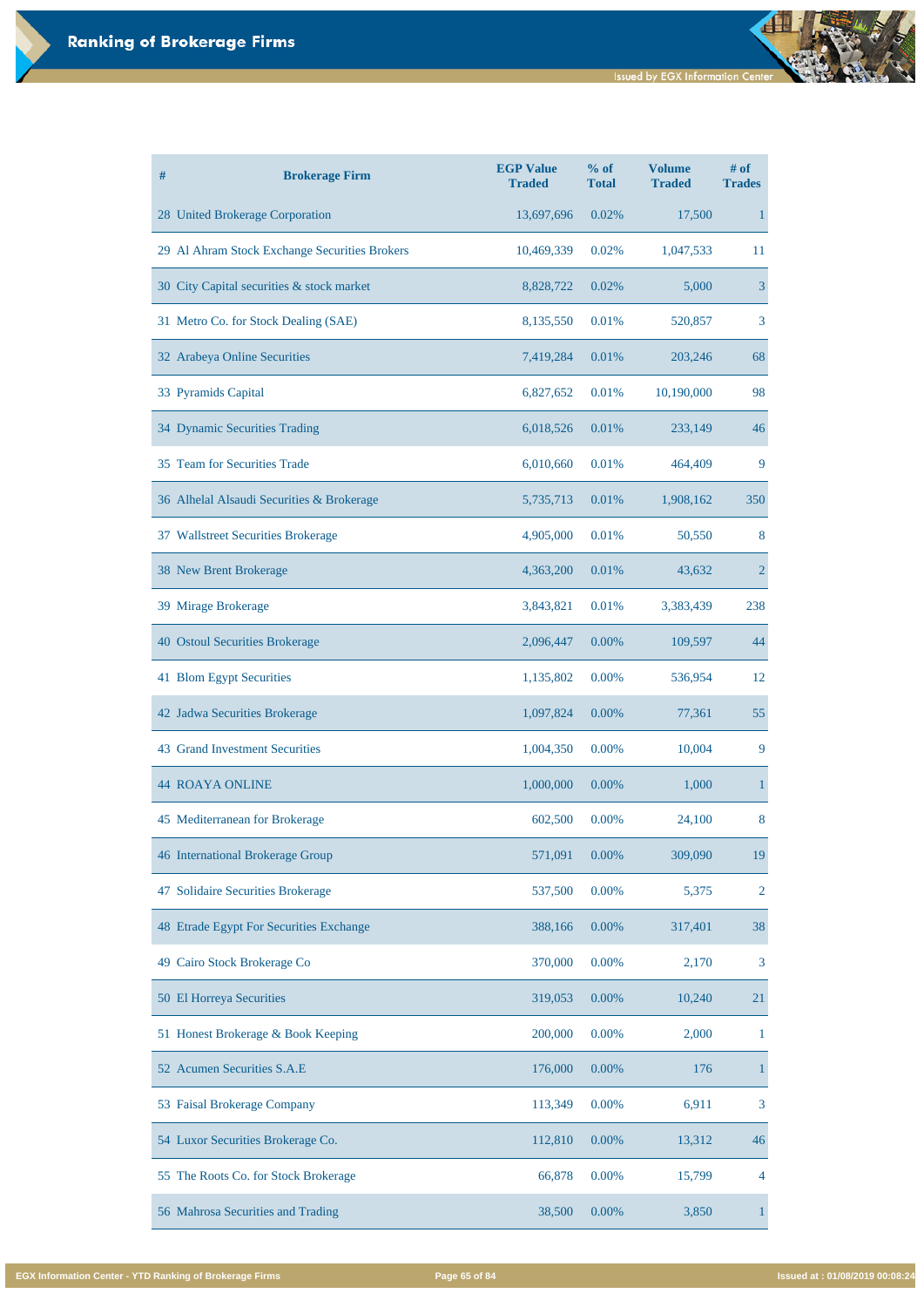đ

**EGX Information Center - YTD Ranking of Brokerage Firms Page 66 of 84 Issued at : 01/08/2019 00:08:24**

| #<br><b>Brokerage Firm</b>              | <b>EGP Value</b><br><b>Traded</b> | % of<br><b>Total</b> | <b>Volume</b><br><b>Traded</b> | # of<br><b>Trades</b> |
|-----------------------------------------|-----------------------------------|----------------------|--------------------------------|-----------------------|
| 57 Lepon Securities Brokers             | 26,250                            | $0.00\%$             | 1,050                          |                       |
| 58 Miracle for Securities               | 5,000                             | $0.00\%$             | 50                             |                       |
| 59 Samba Tadawol Misr Brokerage         | 2,500                             | $0.00\%$             | 100                            | $\overline{2}$        |
| 60 Osool E.S.B for Securities Brokerage | 1,000                             | $0.00\%$             | 10                             |                       |
| 61 Helwan Brokerage Co.                 |                                   | $0.00\%$             |                                |                       |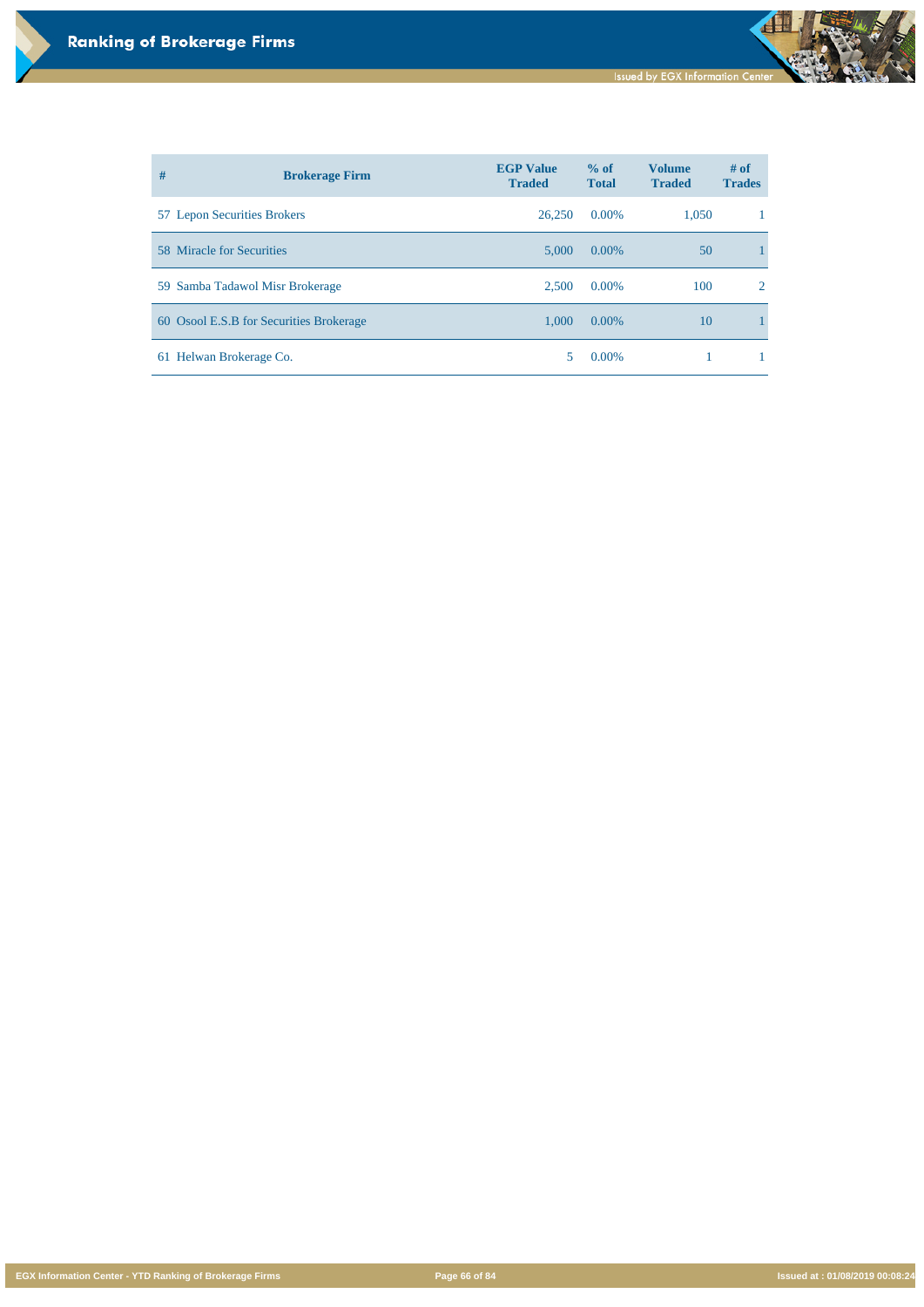#### **Period: 01/01/2019-31/07/2019**

#### **15- Brokerage Firms in Terms of Value Traded (Main Market - NILEX - OTC) Only Deals by Retail**

**# Brokerage Firm EGP Value Traded % of Total Volume Traded # of Trades** Financial Brokerage Group 1,854,708,281 17.39% 89,221,595 117 Commercial International Brokerage company (CIBC) 1,029,630,002 9.65% 56,529,874 326 HC Brokerage 776,535,917 7.28% 9,135,914 201 Blom Egypt Securities 643,287,098 6.03% 52,427,087 206 Naeem Brokerage 638,746,636 5.99% 11,834,594 167 Sigma Securities Brokerage 400,806,446 3.76% 73,671,285 941 Metro Co. for Stock Dealing (SAE) 369,799,994 3.47% 198,632,961 764 Prime Securities Brokerage 335,470,346 3.15% 22,523,981 271 Al Arabia Securities Brokerage 281,485,167 2.64% 6,737,262 713 Al Amalka for Stock Dealing 257,009,917 2.41% 111,411,546 454 Pharos Securities 243,144,357 2.28% 22,015,117 313 Economic Securities Group 203,486,629 1.91% 1,110,545 348 Hermes Securities Brokerage 202,365,380 1.90% 25,483,343 451 Guarantee Co. for Brokerage Exchange 191,029,206 1.79% 3,968,787 407 Solidaire Securities Brokerage 166,115,007 1.56% 3,477,740 116 16 EGY TREND BROKERAGE 144,150,442 1.35% 101,723,058 522 Beltone Securities Brokerage 143,923,501 1.35% 47,303,722 200 Ostoul Securities Brokerage 143,706,103 1.35% 13,703,410 384 Cairo Capital Securities 139,974,973 1.31% 4,486,493 275

| 20 Wathika Brokerage                          | 136,723,999 | 1.28% | 2,586,923  | 376 |
|-----------------------------------------------|-------------|-------|------------|-----|
| 21 Okaz Stockbrokers & Investment Consultants | 132,056,455 | 1.24% | 2,414,027  | 132 |
| 22 Pioneers Securities                        | 119,509,052 | 1.12% | 7,102,090  | 203 |
| 23 Wedian Securities Brokerage                | 118,559,515 | 1.11% | 7,013,003  | 327 |
| 24 Honest Brokerage & Book Keeping            | 107,242,551 | 1.01% | 4,431,501  | 489 |
| <b>25 ROAYA ONLINE</b>                        | 106,926,892 | 1.00% | 25,753,517 | 91  |
| 26 Arabeya Online Securities                  | 104,808,251 | 0.98% | 4,744,404  | 253 |
| <b>Egyptian Kuwaiti Securities</b><br>27      | 91,847,373  | 0.86% | 1,287,885  | 213 |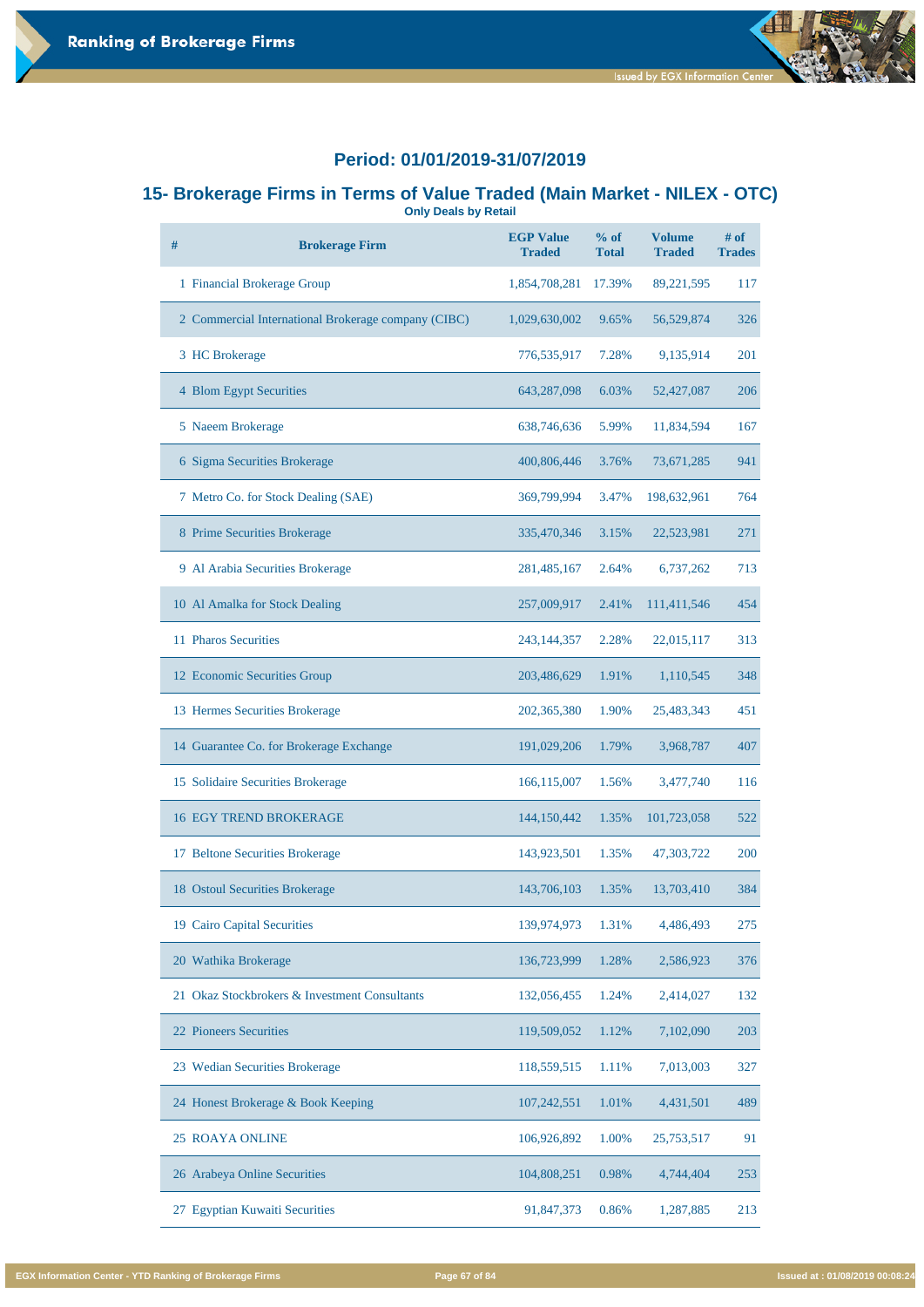| #<br><b>Brokerage Firm</b>                    | <b>EGP Value</b><br><b>Traded</b> | % of<br><b>Total</b> | <b>Volume</b><br><b>Traded</b> | # of<br><b>Trades</b> |
|-----------------------------------------------|-----------------------------------|----------------------|--------------------------------|-----------------------|
| 28 Cairo Stock Brokerage Co                   | 90,908,385                        | 0.85%                | 3,736,210                      | 299                   |
| 29 First Stock Brokerage                      | 89,163,121                        | 0.84%                | 10,954,037                     | 764                   |
| 30 Arqaam Securities Brokerage                | 84,124,388                        | 0.79%                | 2,846,290                      | 203                   |
| 31 Egyptian Group for Securities              | 82,617,150                        | 0.77%                | 12,005,671                     | 88                    |
| 32 Grand Investment Securities                | 69,403,172                        | 0.65%                | 18,502,594                     | 331                   |
| 33 Team for Securities Trade                  | 68,409,025                        | 0.64%                | 5,328,402                      | 287                   |
| 34 International Brokerage Group              | 63,923,171                        | 0.60%                | 358,003                        | 113                   |
| 35 Egyptian Arabian Company(Themar)           | 61,226,408                        | 0.57%                | 6,550,193                      | 416                   |
| 36 Al Ahram Stock Exchange Securities Brokers | 55,926,600                        | 0.52%                | 6,221,034                      | 249                   |
| 37 Mahrosa Securities and Trading             | 53,685,024                        | 0.50%                | 4,867,219                      | 516                   |
| 38 Mediterranean for Brokerage                | 53,149,395                        | 0.50%                | 4,437,958                      | 195                   |
| 39 New Brent Brokerage                        | 50,103,563                        | 0.47%                | 1,125,526                      | 145                   |
| 40 Dynamic Securities Trading                 | 42,390,526                        | 0.40%                | 4,518,311                      | 517                   |
| 41 Trend for Securities                       | 37,568,167                        | 0.35%                | 1,023,127                      | 44                    |
| 42 Arab African International Securities      | 36, 167, 726                      | 0.34%                | 2,502,241                      | 41                    |
| 43 Al Shourouk Brokerage                      | 36,113,852                        | 0.34%                | 1,347,533                      | 222                   |
| <b>44 Brokers Securities</b>                  | 33,800,266                        | 0.32%                | 1,030,386                      | 195                   |
| 45 Golden Share Securities                    | 31,808,318                        | 0.30%                | 541,163                        | 144                   |
| 46 Mubasher International For Securities      | 30,075,037                        | 0.28%                | 20,083,389                     | 186                   |
| <b>47 Premiere Securities</b>                 | 28, 273, 245                      | 0.27%                | 1,294,932                      | 36                    |
| <b>48 MEDCAP Securities</b>                   | 27,723,307                        | 0.26%                | 863,589                        | 211                   |

| 49 Lepon Securities Brokers               | 25, 287, 275 | 0.24% | 1,253,003 | 137 |
|-------------------------------------------|--------------|-------|-----------|-----|
| 50 Golden Way Securities                  | 23,909,075   | 0.22% | 560,238   | 38  |
| 51 Al Rowad for Securities Brokerage      | 23,372,445   | 0.22% | 1,405,294 | 129 |
| 52 Global Invest Securities               | 22,660,578   | 0.21% | 3,887,204 | 63  |
| 53 El-Karnak Stocks Brokerage             | 22,334,343   | 0.21% | 221,610   | 21  |
| 54 ArabFinance Brokerage And Securities   | 21,519,035   | 0.20% | 284,873   | 79  |
| 55 Yasmine Brokerage Company              | 20,325,459   | 0.19% | 1,690,242 | 112 |
| 56 City Capital securities & stock market | 19,541,857   | 0.18% | 2,682,344 | 38  |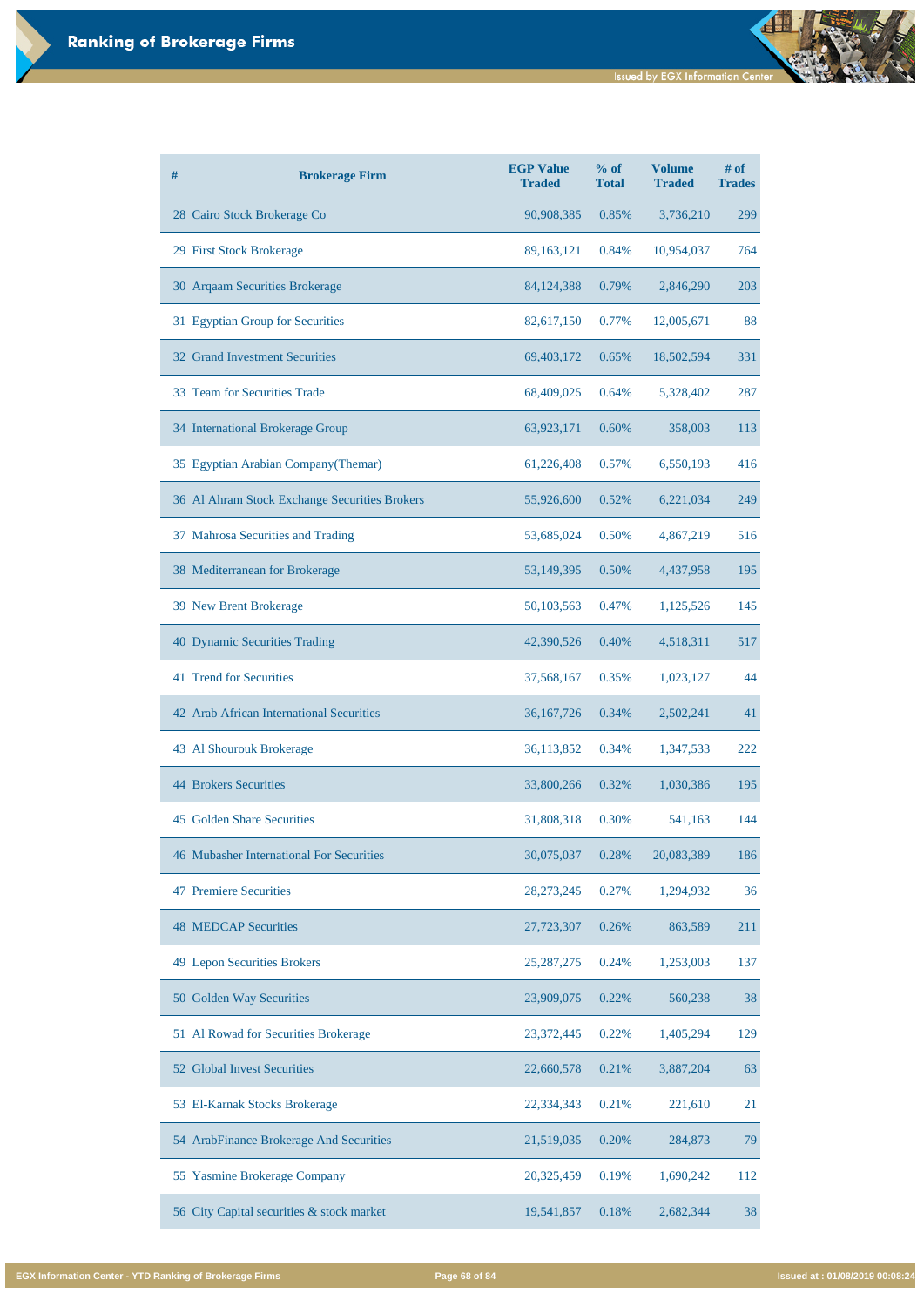| # | <b>Brokerage Firm</b>                     | <b>EGP Value</b><br><b>Traded</b> | % of<br><b>Total</b> | <b>Volume</b><br><b>Traded</b> | # of<br><b>Trades</b> |
|---|-------------------------------------------|-----------------------------------|----------------------|--------------------------------|-----------------------|
|   | 57 Faisal Brokerage Company               | 18,005,719                        | 0.17%                | 1,211,865                      | 135                   |
|   | <b>58 Masters Securities</b>              | 17,774,675                        | 0.17%                | 2,647,697                      | 22                    |
|   | 59 Triple A Securities Co.                | 15,181,980                        | 0.14%                | 2,187,215                      | 44                    |
|   | 60 United Brokerage Corporation           | 14,765,518                        | 0.14%                | 212,398                        | 29                    |
|   | 61 Tycoon Securities                      | 14,694,796                        | 0.14%                | 718,093                        | 83                    |
|   | 62 Aman for Securities Co.                | 12,853,187                        | 0.12%                | 6,626,598                      | 60                    |
|   | 63 Continental for Securities Trading     | 12,751,400                        | 0.12%                | 425,420                        | 56                    |
|   | 64 City Trade Securities & Brokerage      | 12,028,273                        | 0.11%                | 2,151,736                      | 176                   |
|   | 65 Luxor Securities Brokerage Co.         | 11,786,310                        | 0.11%                | 218,971                        | 32                    |
|   | 66 Acumen Securities S.A.E                | 8,531,602                         | 0.08%                | 521,074                        | 48                    |
|   | 67 El-Mokattam Securities Brokerage       | 8,451,452                         | 0.08%                | 278,485                        | 30                    |
|   | 68 Mirage Brokerage                       | 8,379,221                         | 0.08%                | 2,089,371                      | 64                    |
|   | 69 Swiss Group                            | 7,954,836                         | 0.07%                | 7,681,059                      | 53                    |
|   | 70 Mega Investment Securities             | 7,324,880                         | 0.07%                | 154,370                        | 66                    |
|   | 71 The Roots Co. for Stock Brokerage      | 6,313,567                         | 0.06%                | 336,360                        | 30                    |
|   | 72 Pyramids Capital                       | 6,230,707                         | 0.06%                | 1,999,367                      | 58                    |
|   | 73 Alhelal Alsaudi Securities & Brokerage | 5,695,437                         | 0.05%                | 639,650                        | 24                    |
|   | 74 Wallstreet Securities Brokerage        | 5,410,000                         | 0.05%                | 57,100                         | 18                    |
|   | 75 Etrade Egypt For Securities Exchange   | 4,775,151                         | 0.04%                | 172,139                        | 66                    |
|   | <b>76 Universal Securities Brokerage</b>  | 4,648,533                         | 0.04%                | 431,725                        | 118                   |
|   | 77 Watania Stock Brokers                  | 4,453,136                         | 0.04%                | 263,786                        | 54                    |

| 78 Alexandria Securities Brokerage               | 4,422,677 | $0.04\%$ | 156,784    | 35  |
|--------------------------------------------------|-----------|----------|------------|-----|
| 79 Helwan Brokerage Co.                          | 4,266,634 | $0.04\%$ | 2,014,874  | 146 |
| 80 Egypt Stocks Securities and Brokerage         | 4,098,645 | 0.04%    | 10,360,180 | 31  |
| 81 El Horreya Securities                         | 4,041,217 | 0.04%    | 1,568,831  | 65  |
| 82 Saudi Egyptian Co. for Securities Brokerage   | 3,966,911 | 0.04%    | 463,594    | 120 |
| 83 Mina Company Stock Exchange Brokers           | 3,455,175 | 0.03%    | 91,819     | 79  |
| 84 El Tadamoun El Arabi For Securities Brokerage | 3,340,760 | 0.03%    | 1,802,116  | 42  |
| 85 Vantage for securities Brokerage              | 3,334,239 | 0.03%    | 127,374    | 34  |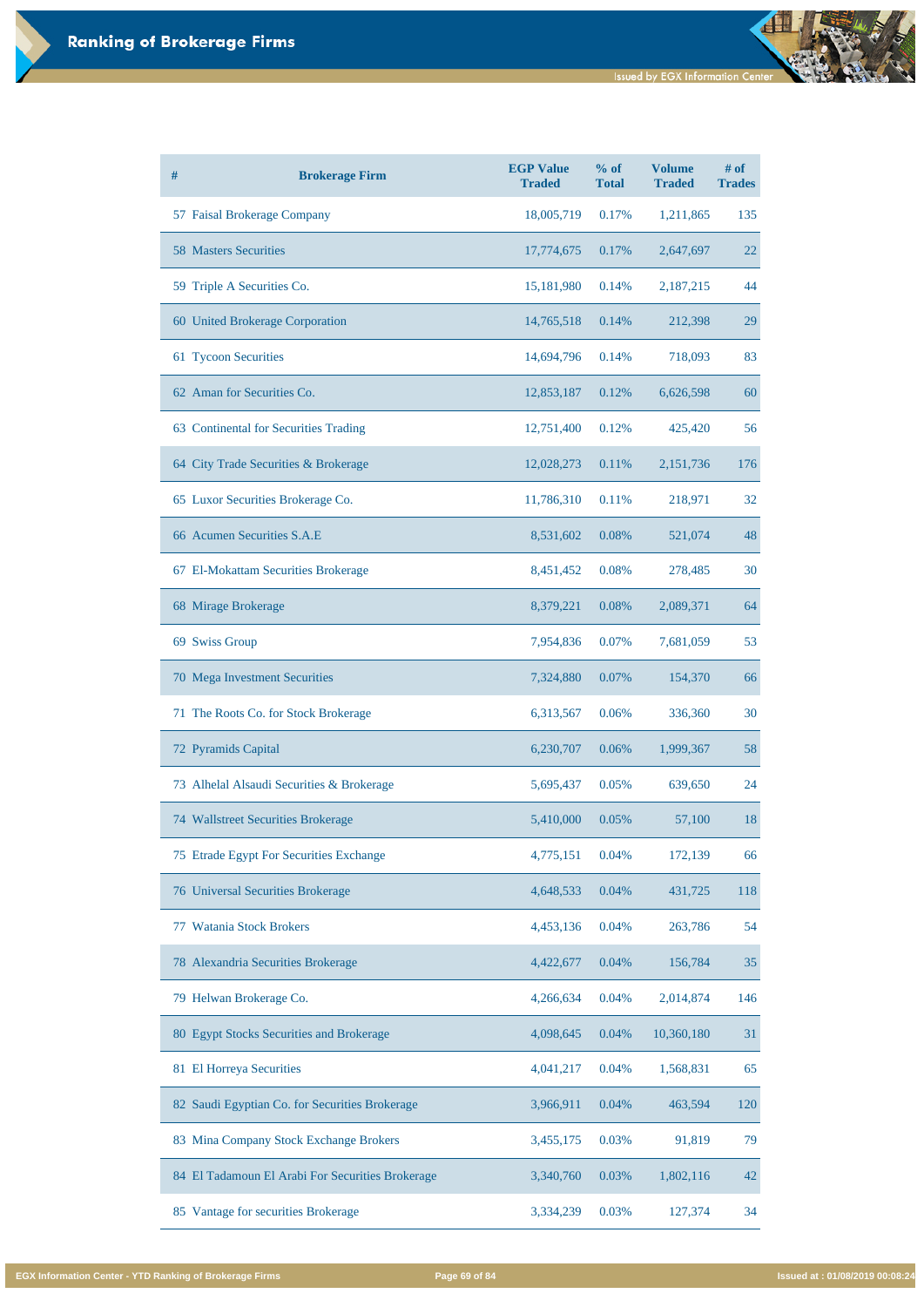| # | <b>Brokerage Firm</b>                             | <b>EGP Value</b><br><b>Traded</b> | % of<br><b>Total</b> | <b>Volume</b><br><b>Traded</b> | $#$ of<br><b>Trades</b> |
|---|---------------------------------------------------|-----------------------------------|----------------------|--------------------------------|-------------------------|
|   | 86 Horizon Securities Brokerage Company           | 3,112,974                         | 0.03%                | 387,147                        | 27                      |
|   | 87 El Dawlia for Securities Brokerage             | 3,024,793                         | 0.03%                | 301,929                        | 27                      |
|   | 88 Osool E.S.B for Securities Brokerage           | 2,667,353                         | 0.03%                | 666,968                        | 110                     |
|   | 89 Al Manar For Stock Exchange                    | 2,601,021                         | 0.02%                | 37,385                         | 21                      |
|   | 90 Jadwa Securities Brokerage                     | 2,053,436                         | 0.02%                | 817,950                        | 37                      |
|   | 91 Samba Tadawol Misr Brokerage                   | 1,994,112                         | 0.02%                | 152,943                        | 61                      |
|   | 92 The Financial Arabian for Securities Brokerage | 1,922,075                         | 0.02%                | 154,348                        | 34                      |
|   | 93 El Khalegya Securities                         | 1,750,302                         | 0.02%                | 30,198                         | 16                      |
|   | 94 Profit Securities Brokerage                    | 1,518,722                         | 0.01%                | 81,208                         | 17                      |
|   | 95 Venex Group For Securities                     | 1,469,151                         | 0.01%                | 6,016,972                      | 24                      |
|   | 96 Arzan Securities                               | 1,440,231                         | 0.01%                | 43,240                         | 20                      |
|   | 97 Pharaonic Brokerage Company                    | 1,440,051                         | 0.01%                | 351,030                        | 16                      |
|   | 98 Royal Securities Brokerage Co.                 | 1,361,174                         | 0.01%                | 65,602                         | 10                      |
|   | 99 El Safa Securities Brokerage                   | 1,262,973                         | 0.01%                | 563,557                        | 13                      |
|   | 100 Tiba Brokerage & Bookkeeping                  | 1,123,458                         | 0.01%                | 12,926                         | 39                      |
|   | 101 Global Capital Securities                     | 1,056,931                         | 0.01%                | 401,712                        | 17                      |
|   | 102 Cairo International for Securities Exchange   | 995,249                           | 0.01%                | 60,143                         | $\boldsymbol{6}$        |
|   | 103 El Fath Stock Brokers                         | 975,000                           | 0.01%                | 5,700                          | 10                      |
|   | 104 Three Way Brokerage                           | 788,323                           | 0.01%                | 355,866                        | 43                      |
|   | 105 Golden Hand for Securities Brokerage          | 775,242                           | 0.01%                | 254,863                        | <b>10</b>               |
|   | 106 El Alamia for Brokerage                       | 752,288                           | 0.01%                | 54,200                         | 30                      |

| 107 Egypt Brokerage - Inertia      | 712,252 | 0.01%    | 527,394   | $\overline{4}$ |
|------------------------------------|---------|----------|-----------|----------------|
| 108 Tropicana for Stock Exchange   | 559,940 | 0.01%    | 162,497   | 14             |
| 109 Council Inc.                   | 517,055 | 0.00%    | 93,500    |                |
| 110 El Orouba Securities Brokerage | 502,387 | $0.00\%$ | 4,906,762 | 9              |
| 111 Al Omanaa Al Mottaheden        | 446,276 | 0.00%    | 170,722   | 17             |
| 112 Takamol Brokerage Co.          | 283,397 | 0.00%    | 79,982    | 12             |
| 113 Miracle for Securities         | 229,428 | $0.00\%$ | 39,883    | 17             |
| 114 El Marwa Brokerage             | 211,611 | $0.00\%$ | 40,679    | 5              |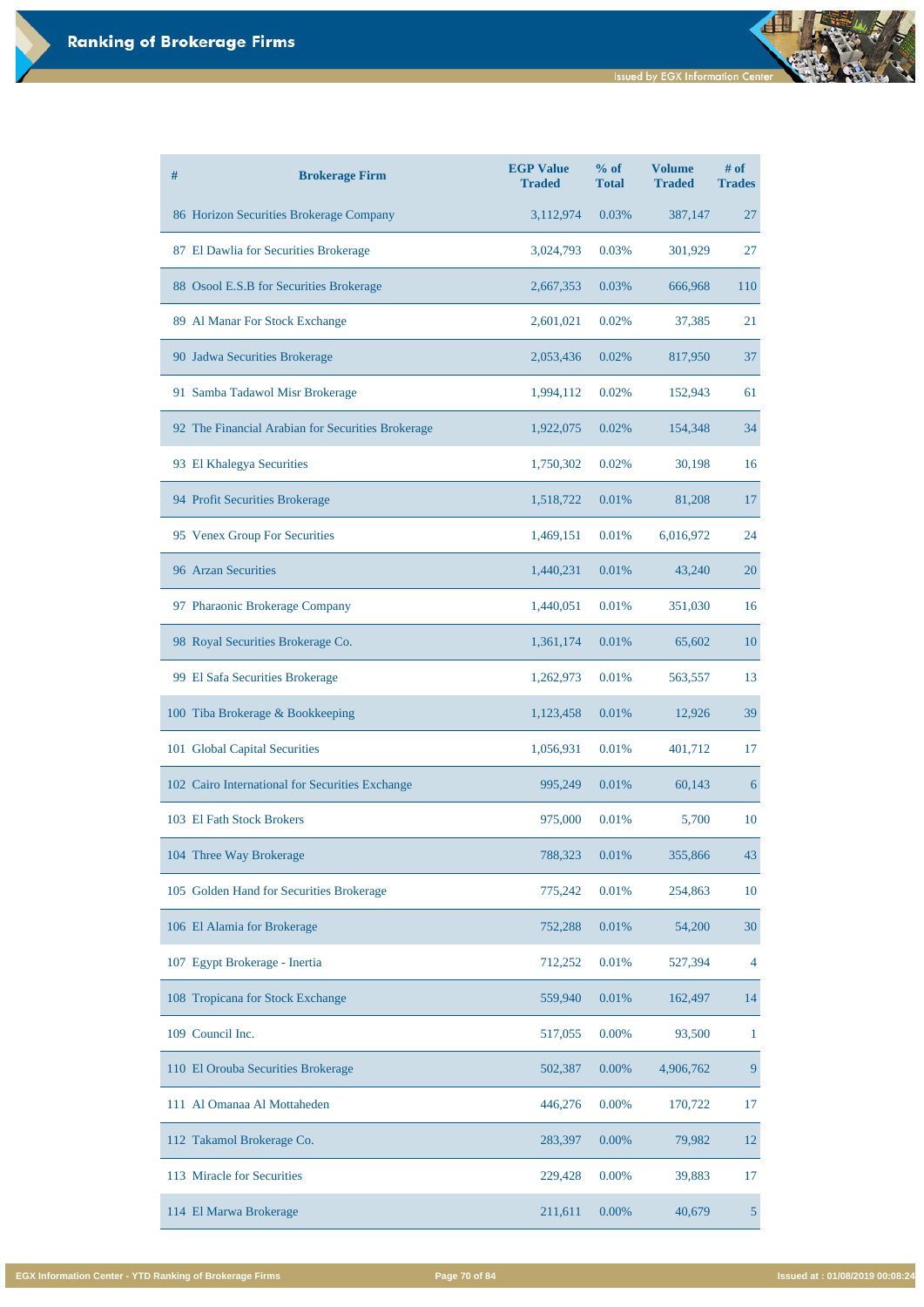đ

**EGX Information Center - YTD Ranking of Brokerage Firms Page 71 of 84 Issued at : 01/08/2019 00:08:24**

| $\#$ | <b>Brokerage Firm</b>                     | <b>EGP Value</b><br><b>Traded</b> | % of<br><b>Total</b> | <b>Volume</b><br><b>Traded</b> | # of<br><b>Trades</b> |
|------|-------------------------------------------|-----------------------------------|----------------------|--------------------------------|-----------------------|
|      | 115 Capital Securities Brokerage          | 200,000                           | 0.00%                | 1,000                          | $\mathbf 1$           |
|      | 116 Shuaa securities                      | 167,690                           | 0.00%                | 115,834                        | 3                     |
|      | 117 El Giza for Securities Trading        | 160,807                           | 0.00%                | 38,387                         | 9                     |
|      | 118 Bab El-Mlouk for Securities Brokerage | 150,807                           | 0.00%                | 2,652                          | 3                     |
|      | 119 Smart Brokerage                       | 100,000                           | 0.00%                | 1,000                          | $\overline{2}$        |
|      | 120 Horas Stock Brokers                   | 84,906                            | 0.00%                | 25,114                         | 8                     |
|      | 121 Alhmd Stock Brokerage                 | 81,086                            | 0.00%                | 14,663                         | $\overline{2}$        |
|      | 122 Al Noran Securities & Brokerage       | 75,049                            | $0.00\%$             | 37,017                         | 10                    |
|      | 123 HSBC Securities Egypt S.A.E           | 64,000                            | 0.00%                | 3,940                          | 6                     |
|      | 124 International for Securities          | 58,378                            | 0.00%                | 35,863                         | 3                     |
|      | 125 HD Securities                         | 47,440                            | 0.00%                | 8,300                          | 8                     |
|      | 126 Top for Brokerage                     | 6,230                             | 0.00%                | 4,615                          | $\overline{2}$        |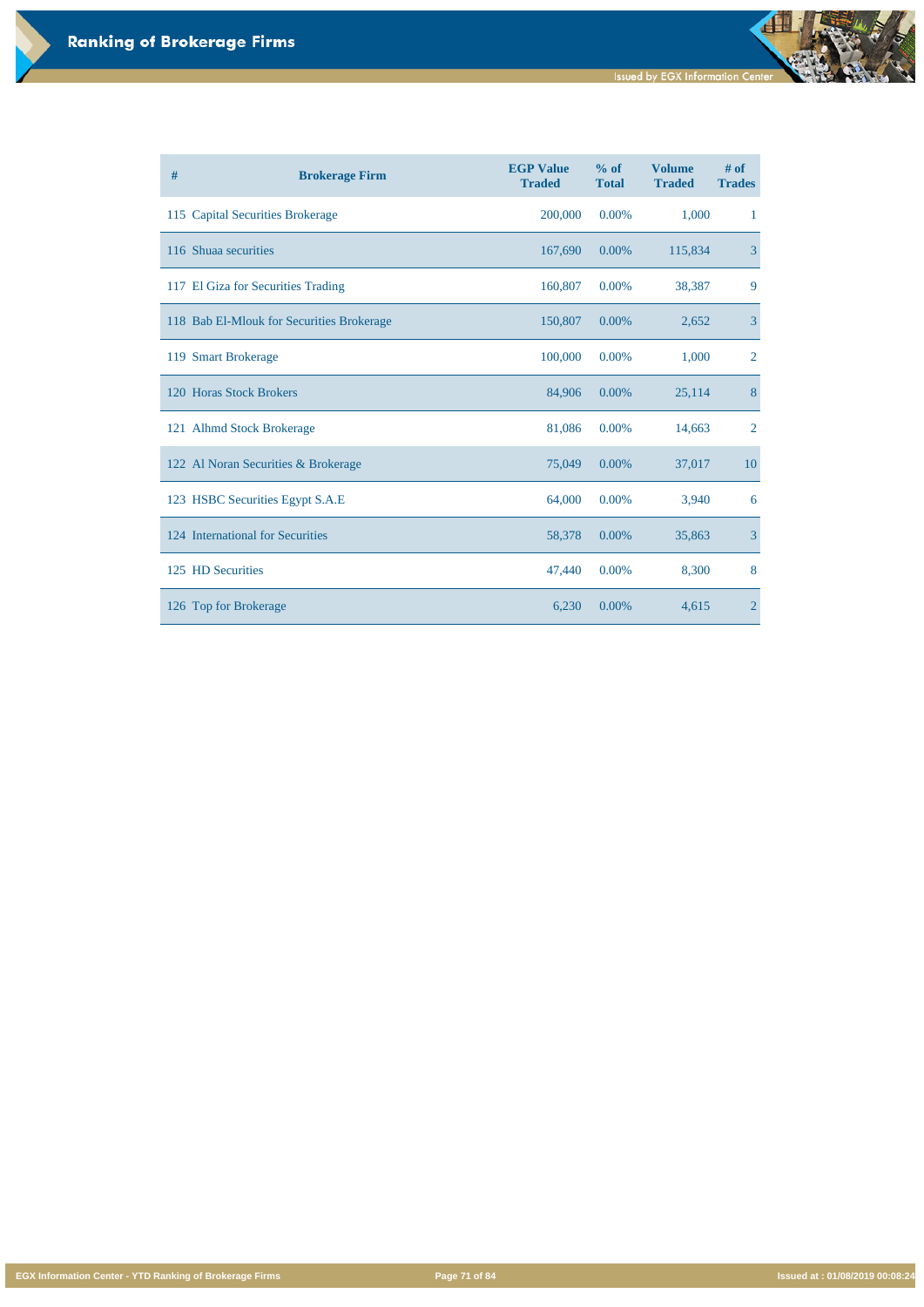### **Period: 01/01/2019-31/07/2019**

#### **16- Brokerage Firms in Terms of Value Traded (Main Market - NILEX - OTC) Only Deals by Institutions**

**# Brokerage Firm EGP Value Traded % of Total Volume Traded # of Trades** 1 Financial Brokerage Group 12,731,421,392 51.80% 1,894,098,018 944 2 Commercial International Brokerage company (CIBC) 2,800,503,824 11.39% 168,903,216 691 3 Guarantee Co. for Brokerage Exchange 1,305,131,957 5.31% 3,030,927,768 134 4 HC Brokerage 1,130,624,710 4.60% 38,809,413 66 5 Arab African International Securities 810,026,552 3.30% 147,375,950 7 6 Naeem Brokerage 645,244,045 2.63% 15,942,350 15 7 Hermes Securities Brokerage 542,994,033 2.21% 29,189,656 12 8 Prime Securities Brokerage 479,359,862 1.95% 14,280,980 71 9 Pharos Securities 469,621,150 1.91% 22,543,639 157 10 Metro Co. for Stock Dealing (SAE) 352,408,655 1.43% 231,560,849 48 11 Sigma Securities Brokerage 265,059,539 1.08% 65,709,929 71 12 Premiere Securities 257,807,268 1.05% 7,988,424 20 13 Osool E.S.B for Securities Brokerage 250,820,000 1.02% 2,508,200 2 14 Pioneers Securities 248,965,353 1.01% 153,631,289 816 15 Beltone Securities Brokerage 240,438,043 0.98% 19,343,955 51 16 Blom Egypt Securities 229,274,490 0.93% 7,910,023 52 17 Okaz Stockbrokers & Investment Consultants 205,539,873 0.84% 13,109,773 10 18 Economic Securities Group 198,776,875 0.81% 159,500 5 19 Arqaam Securities Brokerage 176,421,052 0.72% 77,984,569 78

| 20 Cairo Capital Securities             | 145,510,456 | 0.59% | 7,841,898   | 79  |
|-----------------------------------------|-------------|-------|-------------|-----|
| <b>21 EGY TREND BROKERAGE</b>           | 140,561,138 | 0.57% | 118,691,874 | 787 |
| 22 Al Amalka for Stock Dealing          | 87,089,977  | 0.35% | 18,851,106  | 18  |
| 23 El-Karnak Stocks Brokerage           | 81,324,379  | 0.33% | 644,010     | 15  |
| 24 Vantage for securities Brokerage     | 77,069,422  | 0.31% | 13,780,518  | 10  |
| 25 Wedian Securities Brokerage          | 69,476,351  | 0.28% | 2,215,234   | 33  |
| 26 ArabFinance Brokerage And Securities | 67,153,950  | 0.27% | 695,428     | 8   |
| 27 Cairo Stock Brokerage Co             | 63,689,375  | 0.26% | 1,014,350   | 82  |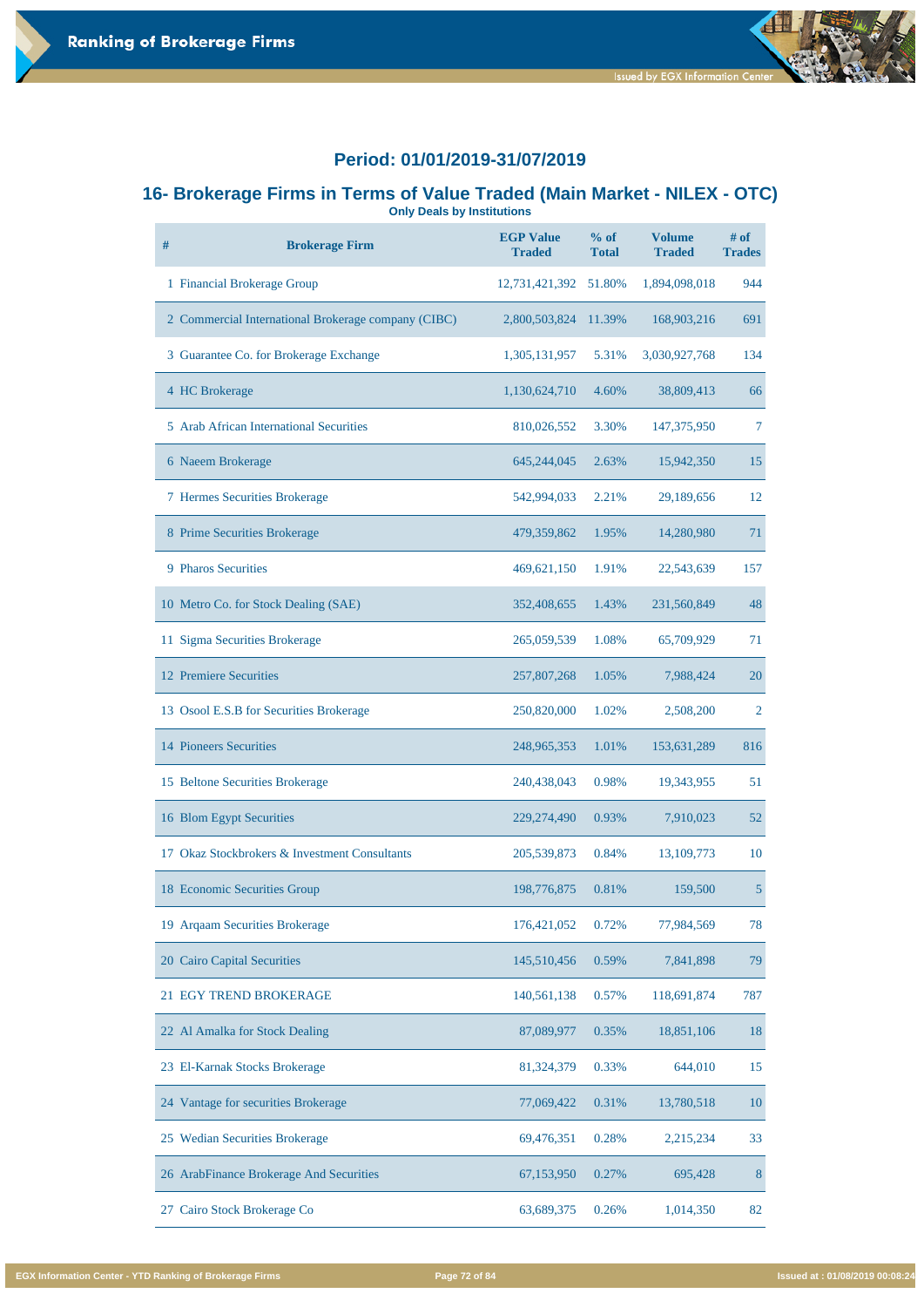| #<br><b>Brokerage Firm</b>                   | <b>EGP Value</b><br><b>Traded</b> | $%$ of<br><b>Total</b> | <b>Volume</b><br><b>Traded</b> | # of<br><b>Trades</b> |
|----------------------------------------------|-----------------------------------|------------------------|--------------------------------|-----------------------|
| 28 Mediterranean for Brokerage               | 56, 365, 144                      | 0.23%                  | 3,274,099                      | 10                    |
| 29 Mubasher International For Securities     | 51,646,388                        | 0.21%                  | 122,571                        | 6                     |
| 30 Ostoul Securities Brokerage               | 49,559,500                        | 0.20%                  | 4,821,850                      | 16                    |
| 31 Acumen Securities S.A.E                   | 36,796,870                        | 0.15%                  | 6,790,374                      | 5                     |
| 32 Horizon Securities Brokerage Company      | 32,854,432                        | 0.13%                  | 24,336,616                     | $\overline{4}$        |
| 33 El Orouba Securities Brokerage            | 24,720,962                        | 0.10%                  | 3,599,644                      | 3                     |
| <b>34 ROAYA ONLINE</b>                       | 24,355,916                        | 0.10%                  | 197,506                        | $\overline{7}$        |
| 35 New Brent Brokerage                       | 23,879,600                        | 0.10%                  | 220,196                        | 6                     |
| 36 Egyptian Arabian Company (Themar)         | 20,637,600                        | 0.08%                  | 202,096                        | 22                    |
| 37 Global Invest Securities                  | 17,838,998                        | 0.07%                  | 1,648,869                      | 6                     |
| 38 Yasmine Brokerage Company                 | 16,970,105                        | 0.07%                  | 968                            | $6\phantom{.}6$       |
| 39 United Brokerage Corporation              | 13,697,696                        | 0.06%                  | 17,500                         | $\mathbf{1}$          |
| <b>40 Trend for Securities</b>               | 11,650,904                        | 0.05%                  | 262,370                        | $\overline{3}$        |
| <b>Golden Way Securities</b><br>41           | 10,500,000                        | 0.04%                  | 420,000                        | $\overline{2}$        |
| 42 Wathika Brokerage                         | 10,186,640                        | 0.04%                  | 50,024                         | 18                    |
| <b>43 Masters Securities</b>                 | 9,999,925                         | 0.04%                  | 399,997                        | 4                     |
| 44 Solidaire Securities Brokerage            | 9,919,629                         | 0.04%                  | 1,010,405                      | 29                    |
| City Capital securities & stock market<br>45 | 9,704,351                         | 0.04%                  | 1,034,900                      | 4                     |
| 46 City Trade Securities & Brokerage         | 9,568,000                         | 0.04%                  | 27,712                         | $\overline{4}$        |
| 47 Honest Brokerage & Book Keeping           | 8,282,800                         | 0.03%                  | 139,741                        | 11                    |
| 48 Helwan Brokerage Co.                      | 7,947,534                         | 0.03%                  | 467,502                        | $\mathbf{1}$          |

| 49 Al Rowad for Securities Brokerage          | 7,219,150 | 0.03% | 1,271,556 | 4  |
|-----------------------------------------------|-----------|-------|-----------|----|
| 50 Arabeya Online Securities                  | 6,876,300 | 0.03% | 309,246   | 16 |
| 51 First Stock Brokerage                      | 5,003,700 | 0.02% | 4,164,660 | 13 |
| 52 Al Arabia Securities Brokerage             | 4,976,000 | 0.02% | 49,760    | 6  |
| 53 Al Ahram Stock Exchange Securities Brokers | 4,469,938 | 0.02% | 2,651,720 | 19 |
| 54 Grand Investment Securities                | 4,315,350 | 0.02% | 232,423   | 15 |
| 55 Dynamic Securities Trading                 | 3,696,486 | 0.02% | 214,169   | 28 |
| 56 Triple A Securities Co.                    | 2,516,474 | 0.01% | 66,548    | 3  |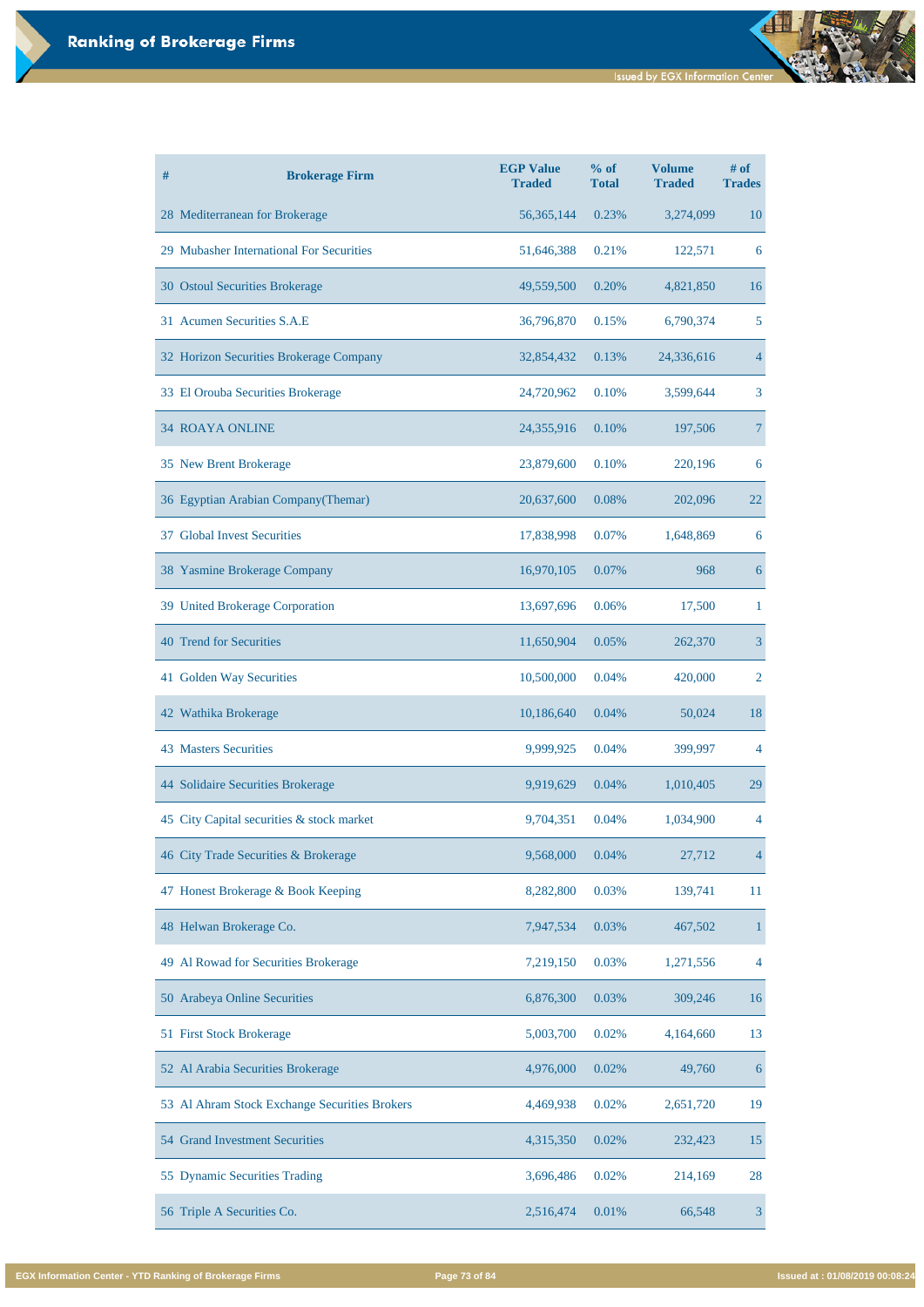**EGX Information Center - YTD Ranking of Brokerage Firms Page 74 of 84 Issued at : 01/08/2019 00:08:24**

| # | <b>Brokerage Firm</b>                            | <b>EGP Value</b><br><b>Traded</b> | $%$ of<br><b>Total</b> | <b>Volume</b><br><b>Traded</b> | # of<br><b>Trades</b> |
|---|--------------------------------------------------|-----------------------------------|------------------------|--------------------------------|-----------------------|
|   | 57 El Khalegya Securities                        | 1,477,125                         | 0.01%                  | 18,725                         | $\overline{4}$        |
|   | 58 Egypt Stocks Securities and Brokerage         | 1,200,000                         | 0.00%                  | 120,000                        | $\overline{2}$        |
|   | 59 Egyptian Kuwaiti Securities                   | 1,069,000                         | 0.00%                  | 39,490                         | 7                     |
|   | 60 Mega Investment Securities                    | 1,046,430                         | 0.00%                  | 223,348                        | 8                     |
|   | 61 Jadwa Securities Brokerage                    | 1,020,000                         | 0.00%                  | 10,200                         | $\overline{2}$        |
|   | 62 Tycoon Securities                             | 826,208                           | 0.00%                  | 32,514                         | 6                     |
|   | 63 Watania Stock Brokers                         | 490,000                           | 0.00%                  | 19,600                         | $\overline{2}$        |
|   | 64 Al Shourouk Brokerage                         | 465,200                           | 0.00%                  | 4,652                          | 3                     |
|   | <b>65 Brokers Securities</b>                     | 452,025                           | 0.00%                  | 4,581                          | 4                     |
|   | 66 Faisal Brokerage Company                      | 273,851                           | 0.00%                  | 15,522                         | 9                     |
|   | 67 Capital Securities Brokerage                  | 200,000                           | 0.00%                  | 1,000                          | $\mathbf{1}$          |
|   | 68 Mina Company Stock Exchange Brokers           | 175,100                           | 0.00%                  | 1,301                          | 3                     |
|   | 69 HSBC Securities Egypt S.A.E                   | 64,000                            | 0.00%                  | 3,940                          | 6                     |
|   | 70 Mirage Brokerage                              | 50,000                            | 0.00%                  | 2,000                          | $\mathbf{1}$          |
|   | 71 Mahrosa Securities and Trading                | 38,500                            | 0.00%                  | 3,850                          | 1                     |
|   | 72 El Tadamoun El Arabi For Securities Brokerage | 19,184                            | 0.00%                  | 8,800                          | $\mathbf{1}$          |
|   | 73 Luxor Securities Brokerage Co.                | 5,000                             | 0.00%                  | 50                             | $\mathbf{1}$          |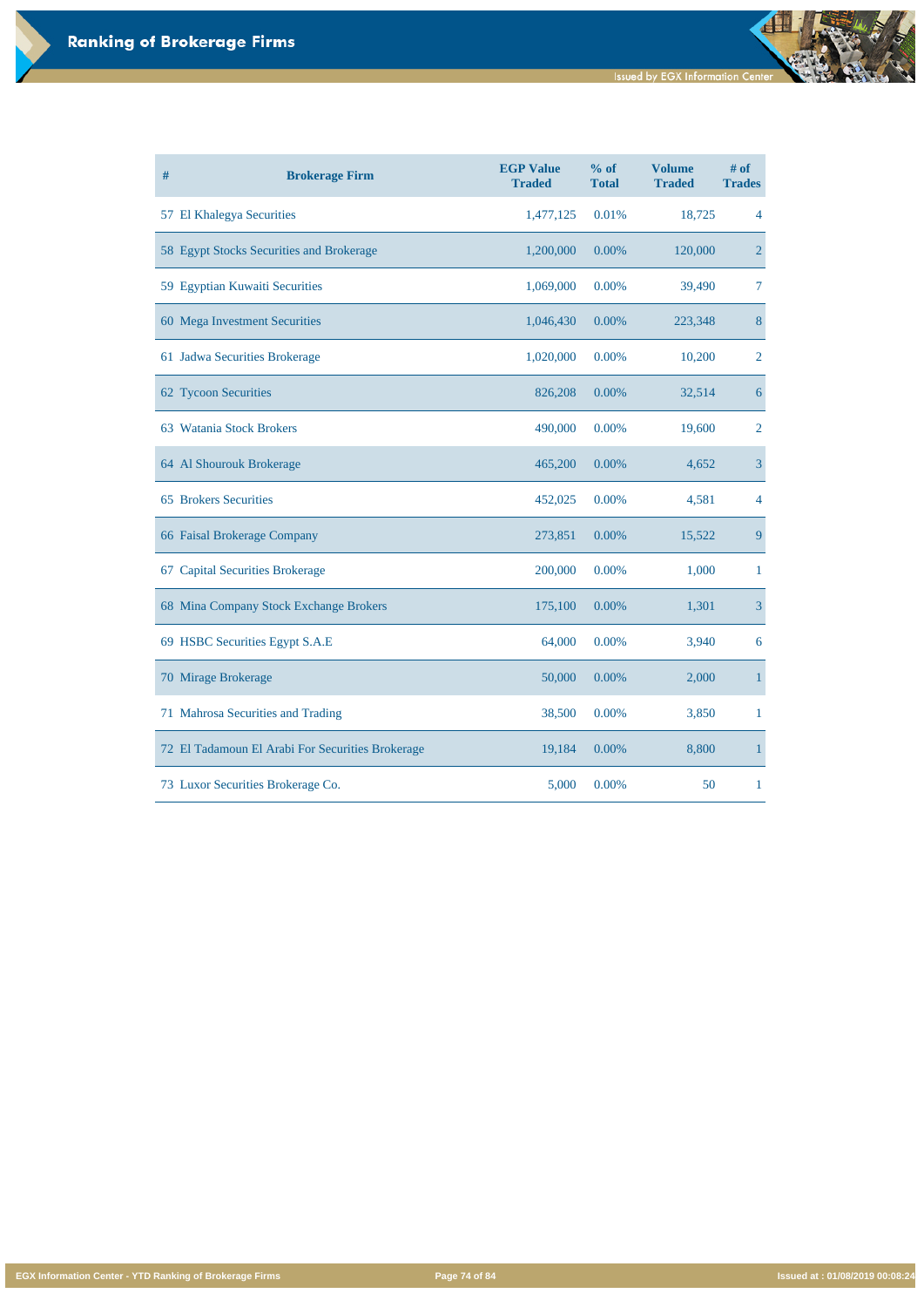

### **Period: 01/01/2019-31/07/2019**

#### **17- Brokerage Firms in Terms of Value Traded (Main Market - NILEX - OTC) Only Deals by Egyptians**

| $\#$ | <b>Brokerage Firm</b>                               | <b>EGP Value</b><br><b>Traded</b> | $%$ of<br><b>Total</b> | <b>Volume</b><br><b>Traded</b> | $#$ of<br><b>Trades</b> |
|------|-----------------------------------------------------|-----------------------------------|------------------------|--------------------------------|-------------------------|
|      | 1 Financial Brokerage Group                         | 5,901,588,226                     | 27.06%                 | 892,826,551                    | 609                     |
|      | 2 Commercial International Brokerage company (CIBC) | 3,474,265,346                     | 15.93%                 | 191,332,551                    | 976                     |
|      | 3 HC Brokerage                                      | 1,850,275,001                     | 8.48%                  | 45,660,391                     | 259                     |
|      | 4 Guarantee Co. for Brokerage Exchange              | 1,376,564,640                     | 6.31%                  | 3,034,413,368                  | 517                     |
|      | 5 Blom Egypt Securities                             | 871,561,588                       | 4.00%                  | 59,837,110                     | 256                     |
|      | 6 Arab African International Securities             | 846,148,451                       | 3.88%                  | 149,869,904                    | 47                      |
| 7    | <b>Sigma Securities Brokerage</b>                   | 618, 562, 685                     | 2.84%                  | 131,651,048                    | 951                     |
|      | 8 Prime Securities Brokerage                        | 546,707,998                       | 2.51%                  | 33,742,872                     | 302                     |
|      | 9 Economic Securities Group                         | 402,032,254                       | 1.84%                  | 1,260,795                      | 345                     |
|      | 10 Pharos Securities                                | 364,248,941                       | 1.67%                  | 26,846,309                     | 353                     |
|      | 11 Pioneers Securities                              | 362,461,239                       | 1.66%                  | 158, 351, 429                  | 1,015                   |
|      | 12 Metro Co. for Stock Dealing (SAE)                | 322,590,749                       | 1.48%                  | 46,587,242                     | 791                     |
|      | 13 Beltone Securities Brokerage                     | 319,866,976                       | 1.47%                  | 56,636,949                     | 208                     |
|      | 14 Al Amalka for Stock Dealing                      | 311,551,730                       | 1.43%                  | 128,404,008                    | 451                     |
|      | 15 Premiere Securities                              | 286,080,513                       | 1.31%                  | 9,283,356                      | 56                      |
|      | 16 Osool E.S.B for Securities Brokerage             | 253,485,353                       | 1.16%                  | 3,175,148                      | 110                     |
|      | 17 Al Arabia Securities Brokerage                   | 233,966,392                       | 1.07%                  | 5,963,645                      | 679                     |
|      | 18 Cairo Capital Securities                         | 222,506,744                       | 1.02%                  | 5,065,639                      | 271                     |
|      | 19 Hermes Securities Brokerage                      | 185,934,067                       | 0.85%                  | 22,649,687                     | 430                     |

| <b>20 EGY TREND BROKERAGE</b>                 | 182,967,655 | 0.84% | 120,025,783 | 1,288 |
|-----------------------------------------------|-------------|-------|-------------|-------|
| 21 Ostoul Securities Brokerage                | 177,569,953 | 0.81% | 17,226,505  | 375   |
| 22 Solidaire Securities Brokerage             | 171,058,056 | 0.78% | 4,284,134   | 132   |
| 23 Okaz Stockbrokers & Investment Consultants | 156,348,827 | 0.72% | 4,836,691   | 135   |
| 24 Cairo Stock Brokerage Co                   | 152,890,260 | 0.70% | 4,700,890   | 368   |
| 25 Wedian Securities Brokerage                | 135,082,146 | 0.62% | 9,068,540   | 350   |
| <b>26 ROAYA ONLINE</b>                        | 130,282,808 | 0.60% | 25,950,023  | 97    |
| 27 Wathika Brokerage                          | 130,227,898 | 0.60% | 1,923,491   | 327   |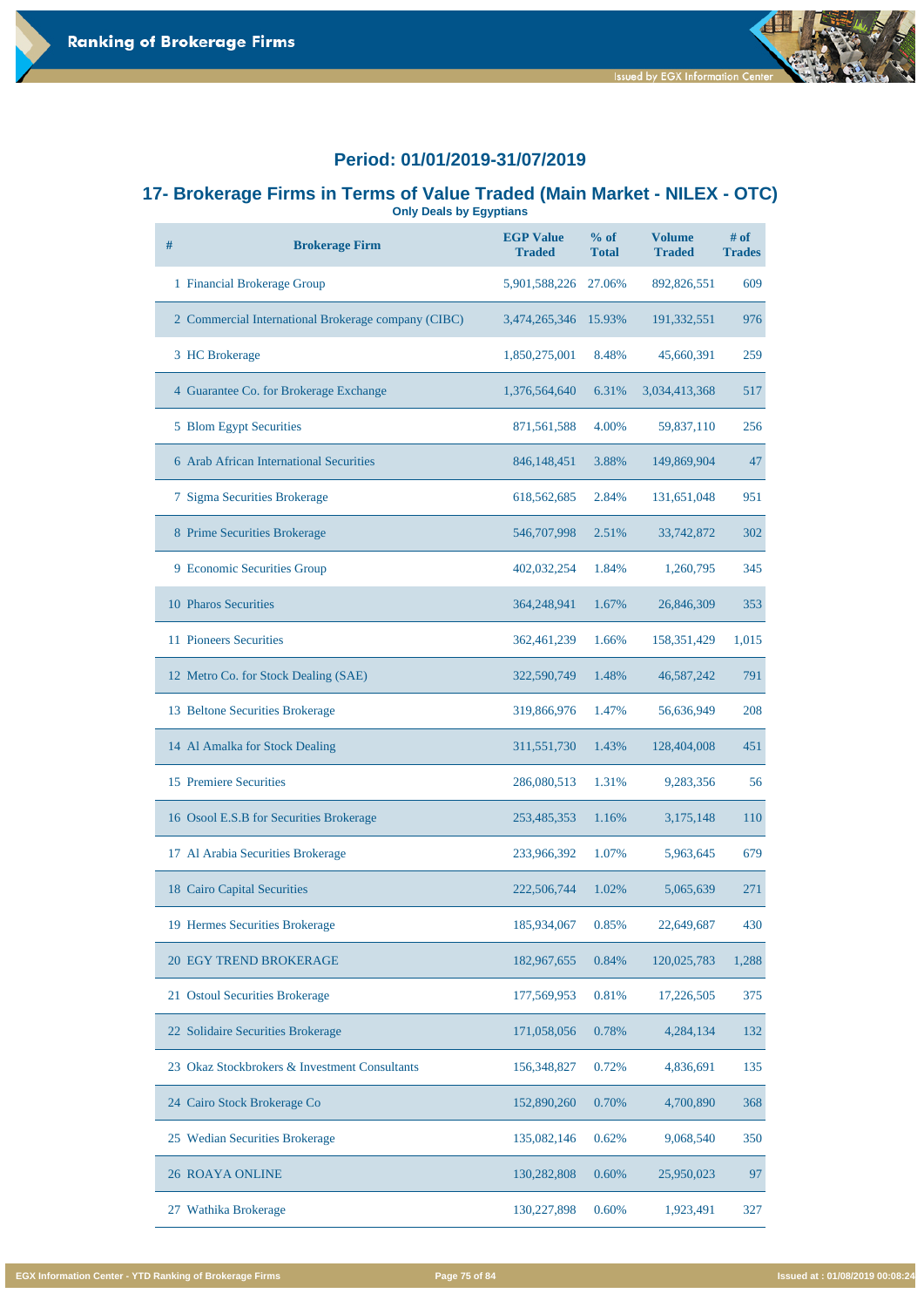| #<br><b>Brokerage Firm</b>                    | <b>EGP Value</b><br><b>Traded</b> | % of<br><b>Total</b> | <b>Volume</b><br><b>Traded</b> | # of<br><b>Trades</b> |
|-----------------------------------------------|-----------------------------------|----------------------|--------------------------------|-----------------------|
| 28 Honest Brokerage & Book Keeping            | 105,206,931                       | 0.48%                | 4,484,224                      | 478                   |
| 29 Arabeya Online Securities                  | 101,042,579                       | 0.46%                | 4,921,506                      | 244                   |
| 30 Arqaam Securities Brokerage                | 91,489,549                        | 0.42%                | 7,065,703                      | 198                   |
| 31 Egyptian Kuwaiti Securities                | 89,495,001                        | 0.41%                | 1,300,247                      | 208                   |
| 32 Egyptian Group for Securities              | 82,617,150                        | 0.38%                | 12,005,671                     | 88                    |
| 33 Mediterranean for Brokerage                | 82,387,110                        | 0.38%                | 6,650,647                      | 183                   |
| <b>34 Grand Investment Securities</b>         | 72,502,124                        | 0.33%                | 18,723,813                     | 335                   |
| 35 First Stock Brokerage                      | 69,554,347                        | 0.32%                | 13,621,077                     | 708                   |
| 36 Egyptian Arabian Company (Themar)          | 67,073,992                        | 0.31%                | 6,265,175                      | 426                   |
| 37 Team for Securities Trade                  | 62,348,365                        | 0.29%                | 4,858,993                      | 276                   |
| 38 Mahrosa Securities and Trading             | 53,685,024                        | 0.25%                | 4,867,219                      | 516                   |
| 39 Mubasher International For Securities      | 52,483,961                        | 0.24%                | 16,108,461                     | 185                   |
| <b>40 Trend for Securities</b>                | 48,379,071                        | 0.22%                | 1,277,097                      | 45                    |
| 41 Al Ahram Stock Exchange Securities Brokers | 47,716,724                        | 0.22%                | 7,618,704                      | 253                   |
| 42 Acumen Securities S.A.E                    | 45, 143, 472                      | 0.21%                | 7,310,372                      | 50                    |
| 43 Naeem Brokerage                            | 40,840,572                        | 0.19%                | 9,301,040                      | 168                   |
| 44 Dynamic Securities Trading                 | 40,157,100                        | 0.18%                | 4,514,516                      | 501                   |
| 45 Al Shourouk Brokerage                      | 36,579,052                        | 0.17%                | 1,352,185                      | 225                   |
| 46 Horizon Securities Brokerage Company       | 35,967,406                        | 0.16%                | 24,723,763                     | 31                    |
| <b>Golden Way Securities</b><br>47            | 34,409,075                        | 0.16%                | 980,238                        | 40                    |
| <b>48 Brokers Securities</b>                  | 34,185,851                        | 0.16%                | 1,028,323                      | 198                   |

| 49 International Brokerage Group     | 31,681,478   | 0.15% | 178,375   | 110 |
|--------------------------------------|--------------|-------|-----------|-----|
| 50 Global Invest Securities          | 29,700,251   | 0.14% | 5,456,078 | 66  |
| <b>51 MEDCAP Securities</b>          | 27,723,307   | 0.13% | 863,589   | 211 |
| <b>52 Masters Securities</b>         | 27,649,600   | 0.13% | 3,042,694 | 23  |
| 53 Lepon Securities Brokers          | 25,261,025   | 0.12% | 1,251,953 | 136 |
| 54 Al Rowad for Securities Brokerage | 24,309,131   | 0.11% | 2,061,946 | 129 |
| 55 New Brent Brokerage               | 24, 117, 563 | 0.11% | 847,066   | 141 |
| 56 El-Karnak Stocks Brokerage        | 23,760,000   | 0.11% | 237,600   | 24  |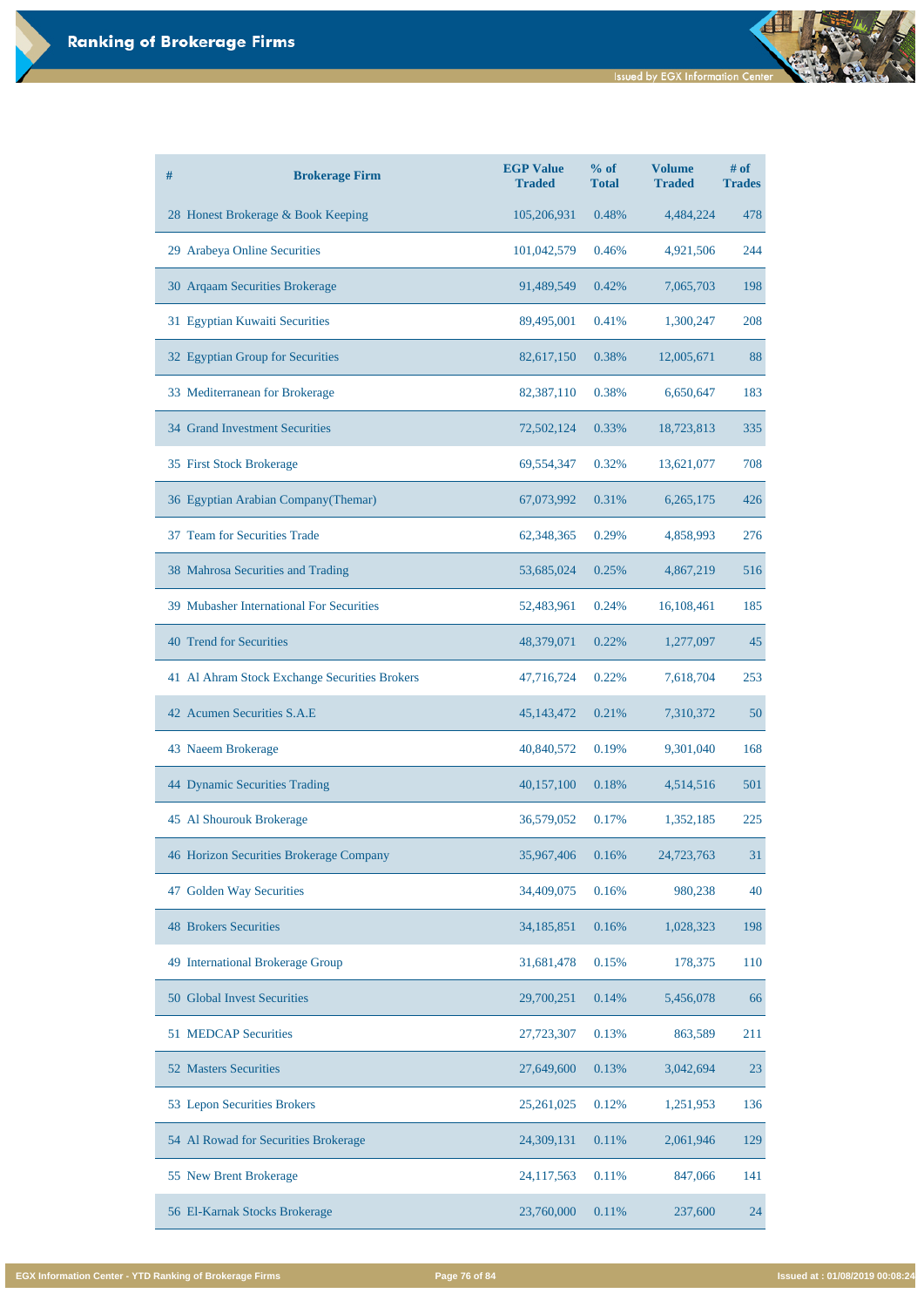| # | <b>Brokerage Firm</b>                     | <b>EGP Value</b><br><b>Traded</b> | % of<br><b>Total</b> | <b>Volume</b><br><b>Traded</b> | $#$ of<br><b>Trades</b> |
|---|-------------------------------------------|-----------------------------------|----------------------|--------------------------------|-------------------------|
|   | 57 City Trade Securities & Brokerage      | 21,596,273                        | 0.10%                | 2,179,448                      | 180                     |
|   | 58 El Orouba Securities Brokerage         | 20,619,592                        | 0.09%                | 6,090,127                      | 10                      |
|   | 59 Yasmine Brokerage Company              | 20,065,608                        | 0.09%                | 1,689,042                      | 109                     |
|   | 60 City Capital securities & stock market | 19,917,486                        | 0.09%                | 3,707,244                      | 38                      |
|   | 61 Triple A Securities Co.                | 17,678,454                        | 0.08%                | 2,253,563                      | 43                      |
|   | 62 Faisal Brokerage Company               | 17,160,226                        | 0.08%                | 820,476                        | 140                     |
|   | 63 Tycoon Securities                      | 15,405,504                        | 0.07%                | 739,057                        | 87                      |
|   | 64 Aman for Securities Co.                | 12,853,187                        | 0.06%                | 6,626,598                      | 60                      |
|   | 65 Continental for Securities Trading     | 12,751,400                        | 0.06%                | 425,420                        | 56                      |
|   | 66 Helwan Brokerage Co.                   | 12,211,162                        | 0.06%                | 2,480,997                      | 146                     |
|   | 67 Luxor Securities Brokerage Co.         | 11,705,510                        | 0.05%                | 218,982                        | 32                      |
|   | 68 Golden Share Securities                | 11,090,318                        | 0.05%                | 333,983                        | 126                     |
|   | 69 El-Mokattam Securities Brokerage       | 8,451,452                         | 0.04%                | 278,485                        | 30                      |
|   | 70 Mirage Brokerage                       | 8,329,221                         | 0.04%                | 2,090,371                      | 64                      |
|   | 71 Swiss Group                            | 7,954,836                         | 0.04%                | 7,681,059                      | 53                      |
|   | 72 The Roots Co. for Stock Brokerage      | 6,313,567                         | 0.03%                | 336,360                        | 30                      |
|   | 73 Pyramids Capital                       | 6,230,707                         | 0.03%                | 1,999,367                      | 58                      |
|   | 74 Alhelal Alsaudi Securities & Brokerage | 5,695,437                         | 0.03%                | 639,650                        | 24                      |
|   | 75 Egypt Stocks Securities and Brokerage  | 5,298,645                         | 0.02%                | 10,480,180                     | 33                      |
|   | 76 ArabFinance Brokerage And Securities   | 4,722,465                         | 0.02%                | 215,975                        | 77                      |
|   | 77 Etrade Egypt For Securities Exchange   | 4,659,891                         | 0.02%                | 165,039                        | 63                      |

| 78 Alexandria Securities Brokerage               | 4,422,677 | 0.02% | 156,784   | 35  |
|--------------------------------------------------|-----------|-------|-----------|-----|
| 79 Mega Investment Securities                    | 4,163,810 | 0.02% | 373,443   | 59  |
| 80 Saudi Egyptian Co. for Securities Brokerage   | 3,966,911 | 0.02% | 463,594   | 120 |
| 81 El Horreya Securities                         | 3,924,009 | 0.02% | 1,482,010 | 64  |
| 82 Universal Securities Brokerage                | 3,863,533 | 0.02% | 407,225   | 108 |
| 83 Mina Company Stock Exchange Brokers           | 3,630,275 | 0.02% | 93,120    | 82  |
| 84 Watania Stock Brokers                         | 3,448,136 | 0.02% | 268,586   | 53  |
| 85 El Tadamoun El Arabi For Securities Brokerage | 3,340,760 | 0.02% | 1,802,116 | 42  |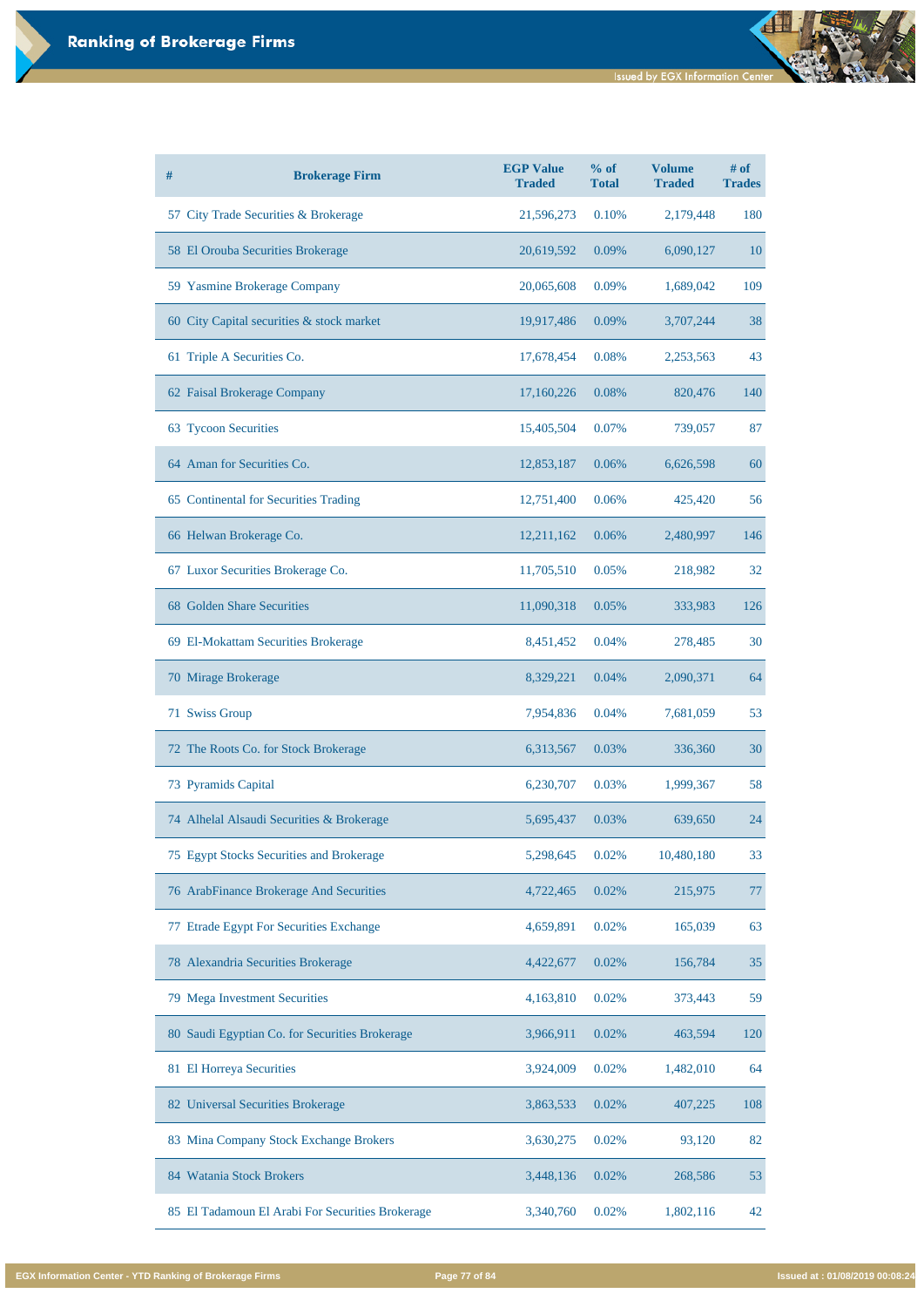| $\#$ | <b>Brokerage Firm</b>                             | <b>EGP Value</b><br><b>Traded</b> | % of<br><b>Total</b> | <b>Volume</b><br><b>Traded</b> | # of<br><b>Trades</b> |
|------|---------------------------------------------------|-----------------------------------|----------------------|--------------------------------|-----------------------|
|      | 86 Vantage for securities Brokerage               | 3,036,504                         | 0.01%                | 100,332                        | 24                    |
|      | 87 El Dawlia for Securities Brokerage             | 3,024,793                         | 0.01%                | 301,929                        | 27                    |
|      | 88 Al Manar For Stock Exchange                    | 2,601,021                         | 0.01%                | 37,385                         | 21                    |
|      | 89 Jadwa Securities Brokerage                     | 2,441,300                         | 0.01%                | 800,964                        | 37                    |
|      | 90 The Financial Arabian for Securities Brokerage | 1,672,075                         | 0.01%                | 154,098                        | 31                    |
|      | 91 Profit Securities Brokerage                    | 1,518,722                         | 0.01%                | 81,208                         | 17                    |
|      | 92 Samba Tadawol Misr Brokerage                   | 1,491,612                         | 0.01%                | 52,843                         | 55                    |
|      | 93 Venex Group For Securities                     | 1,469,151                         | 0.01%                | 6,016,972                      | 24                    |
|      | 94 Arzan Securities                               | 1,440,231                         | 0.01%                | 43,240                         | 20                    |
|      | 95 Pharaonic Brokerage Company                    | 1,440,051                         | 0.01%                | 351,030                        | 16                    |
|      | 96 El Safa Securities Brokerage                   | 1,262,973                         | 0.01%                | 563,557                        | 13                    |
|      | 97 Tiba Brokerage & Bookkeeping                   | 1,107,848                         | 0.01%                | 12,703                         | 37                    |
|      | 98 Global Capital Securities                      | 1,056,931                         | 0.00%                | 401,712                        | 17                    |
|      | 99 El Fath Stock Brokers                          | 975,000                           | 0.00%                | 5,700                          | 10                    |
|      | 100 United Brokerage Corporation                  | 838,822                           | 0.00%                | 171,998                        | 27                    |
|      | 101 Three Way Brokerage                           | 788,323                           | 0.00%                | 355,866                        | 43                    |
|      | 102 Golden Hand for Securities Brokerage          | 775,242                           | 0.00%                | 254,863                        | 10                    |
|      | 103 El Alamia for Brokerage                       | 752,288                           | 0.00%                | 54,200                         | 30                    |
|      | 104 Egypt Brokerage - Inertia                     | 712,252                           | 0.00%                | 527,394                        | $\overline{4}$        |
|      | 105 Tropicana for Stock Exchange                  | 559,940                           | 0.00%                | 162,497                        | 14                    |
|      | 106 Council Inc.                                  | 517,055                           | 0.00%                | 93,500                         |                       |

| 107 Wallstreet Securities Brokerage | 505,000 | $0.00\%$ | 6,550   | 10             |
|-------------------------------------|---------|----------|---------|----------------|
| 108 Al Omanaa Al Mottaheden         | 446,276 | $0.00\%$ | 170,722 | 17             |
| 109 El Khalegya Securities          | 419,427 | $0.00\%$ | 13,723  | 16             |
| 110 Capital Securities Brokerage    | 400,000 | 0.00%    | 2,000   | $\overline{2}$ |
| 111 Takamol Brokerage Co.           | 283,397 | $0.00\%$ | 79,982  | 12             |
| 112 Miracle for Securities          | 224,428 | $0.00\%$ | 39,833  | 16             |
| 113 Shuaa securities                | 167,690 | $0.00\%$ | 115,834 | 3              |
| 114 Royal Securities Brokerage Co.  | 161,174 | $0.00\%$ | 64,402  | $\overline{4}$ |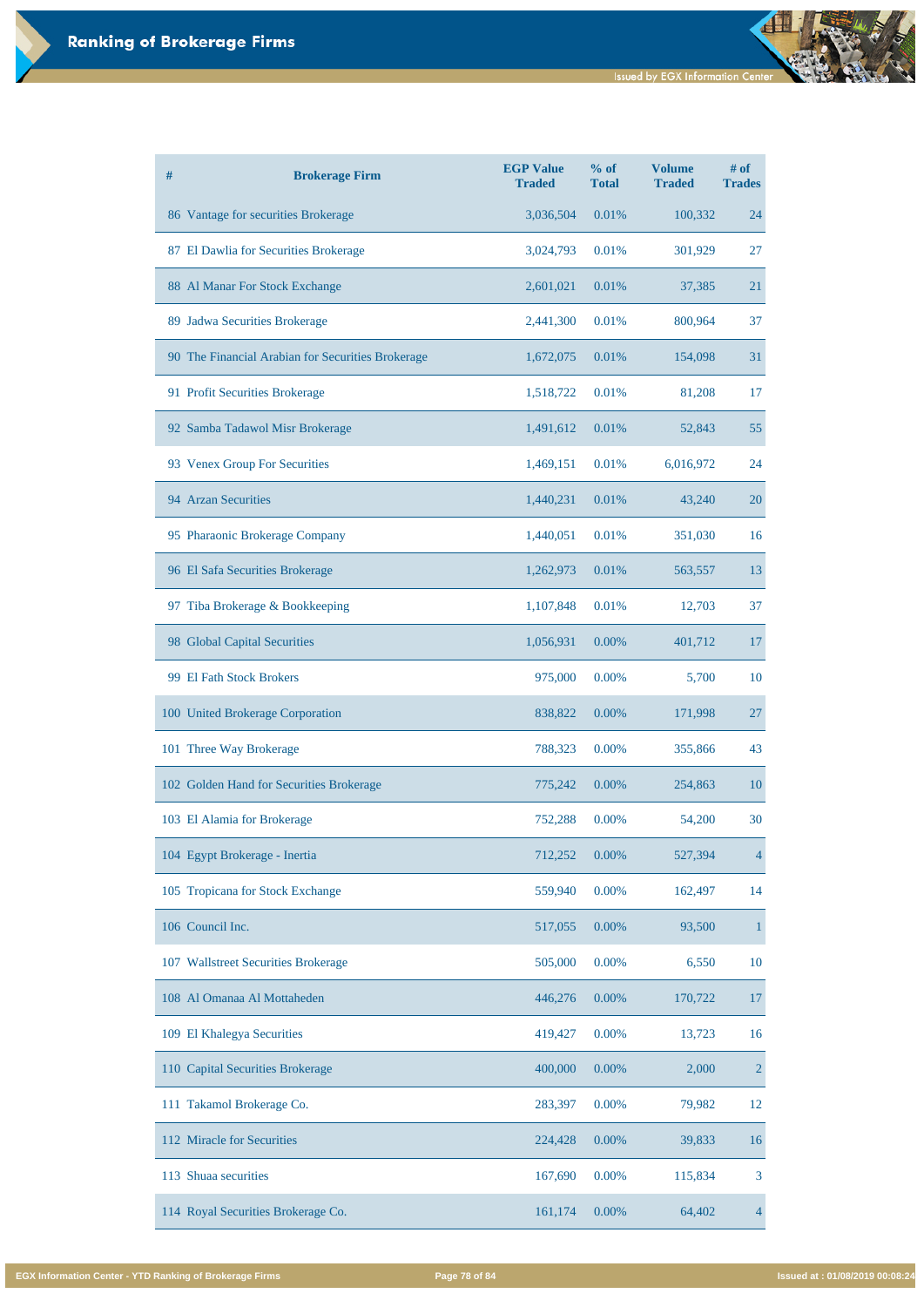đ

**EGX Information Center - YTD Ranking of Brokerage Firms Page 79 of 84 Issued at : 01/08/2019 00:08:24**

| # | <b>Brokerage Firm</b>                           | <b>EGP Value</b><br><b>Traded</b> | % of<br><b>Total</b> | <b>Volume</b><br><b>Traded</b> | # of<br><b>Trades</b> |
|---|-------------------------------------------------|-----------------------------------|----------------------|--------------------------------|-----------------------|
|   | 115 El Giza for Securities Trading              | 160,807                           | 0.00%                | 38,387                         | 9                     |
|   | 116 El Marwa Brokerage                          | 155,205                           | 0.00%                | 30,479                         | $\overline{4}$        |
|   | 117 Bab El-Mlouk for Securities Brokerage       | 150,807                           | 0.00%                | 2,652                          | $\overline{3}$        |
|   | 118 Cairo International for Securities Exchange | 111,249                           | 0.00%                | 51,303                         | $\overline{2}$        |
|   | 119 Smart Brokerage                             | 100,000                           | 0.00%                | 1,000                          | $\overline{2}$        |
|   | 120 Horas Stock Brokers                         | 84,906                            | 0.00%                | 25,114                         | 8                     |
|   | 121 Alhmd Stock Brokerage                       | 81,086                            | 0.00%                | 14,663                         | $\overline{2}$        |
|   | 122 Al Noran Securities & Brokerage             | 75,049                            | 0.00%                | 37,017                         | 10                    |
|   | 123 HSBC Securities Egypt S.A.E                 | 64,000                            | 0.00%                | 3,940                          | 6                     |
|   | 124 International for Securities                | 58,378                            | 0.00%                | 35,863                         | 3                     |
|   | 125 HD Securities                               | 22,440                            | 0.00%                | 8,050                          | 3                     |
|   | 126 Top for Brokerage                           | 6,230                             | 0.00%                | 4,615                          | $\overline{2}$        |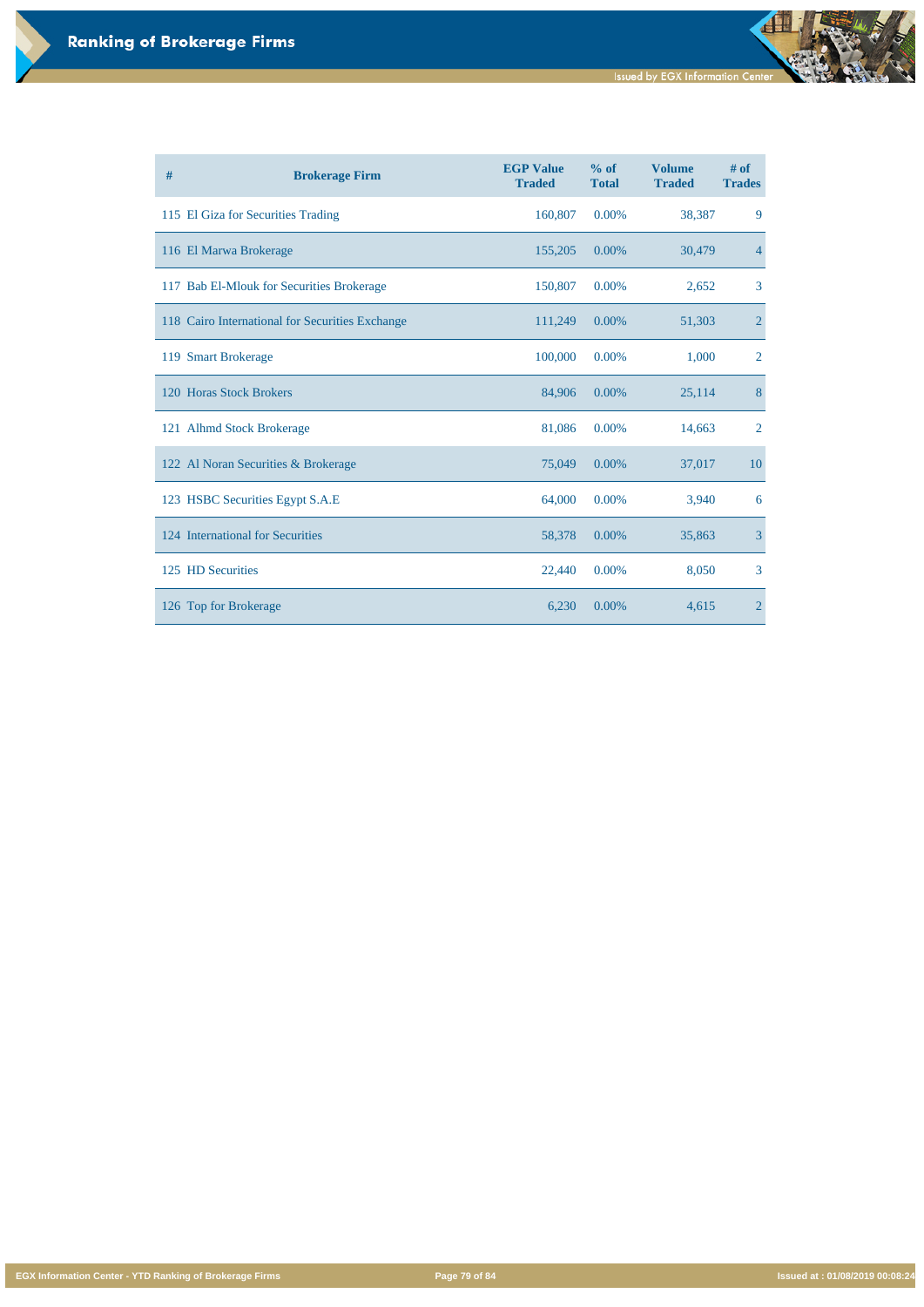

# **Period: 01/01/2019-31/07/2019**

#### **18- Brokerage Firms in Terms of Value Traded (Main Market - NILEX - OTC) Only Deals by Arabs**

| # | <b>Brokerage Firm</b>                               | <b>EGP Value</b><br><b>Traded</b> | $%$ of<br><b>Total</b> | <b>Volume</b><br><b>Traded</b> | # of<br><b>Trades</b> |
|---|-----------------------------------------------------|-----------------------------------|------------------------|--------------------------------|-----------------------|
|   | 1 Financial Brokerage Group                         | 2,790,796,037                     | 49.92%                 | 167,392,693                    | 83                    |
|   | 2 Naeem Brokerage                                   | 1,209,873,788                     | 21.64%                 | 12,458,486                     | 13                    |
|   | 3 Metro Co. for Stock Dealing (SAE)                 | 391,482,350                       | 7.00%                  | 383,085,711                    | 18                    |
|   | 4 Hermes Securities Brokerage                       | 183,771,095                       | 3.29%                  | 4,584,805                      | 19                    |
|   | 5 Commercial International Brokerage company (CIBC) | 122,140,440                       | 2.18%                  | 2,404,398                      | 18                    |
|   | 6 Guarantee Co. for Brokerage Exchange              | 119,596,522                       | 2.14%                  | 483,187                        | 24                    |
|   | <b>7 Pharos Securities</b>                          | 116,233,029                       | 2.08%                  | 10,247,029                     | 22                    |
|   | <b>8 EGY TREND BROKERAGE</b>                        | 101,743,925                       | 1.82%                  | 100,389,149                    | 21                    |
|   | 9 Cairo Capital Securities                          | 54, 532, 374                      | 0.98%                  | 4,535,025                      | 79                    |
|   | 10 Al Arabia Securities Brokerage                   | 52,494,775                        | 0.94%                  | 823,377                        | 40                    |
|   | 11 New Brent Brokerage                              | 45,502,400                        | 0.81%                  | 455,024                        | 8                     |
|   | 12 Sigma Securities Brokerage                       | 40,502,050                        | 0.72%                  | 2,227,116                      | 49                    |
|   | 13 Al Amalka for Stock Dealing                      | 32,548,163                        | 0.58%                  | 1,858,644                      | 21                    |
|   | 14 International Brokerage Group                    | 32,044,193                        | 0.57%                  | 178,838                        | $\overline{2}$        |
|   | 15 El-Karnak Stocks Brokerage                       | 31,350,000                        | 0.56%                  | 313,500                        | 3                     |
|   | 16 Prime Securities Brokerage                       | 29,269,520                        | 0.52%                  | 1,028,808                      | 20                    |
|   | 17 Mubasher International For Securities            | 29, 237, 464                      | 0.52%                  | 4,097,499                      | 7                     |
|   | 18 Mediterranean for Brokerage                      | 26,524,929                        | 0.47%                  | 1,037,310                      | 14                    |
|   | 19 Arqaam Securities Brokerage                      | 23,765,490                        | 0.43%                  | 2,403,404                      | 35                    |

| 20 Golden Share Securities              | 20,718,000 | 0.37% | 207,180   | 18 |
|-----------------------------------------|------------|-------|-----------|----|
| 21 ArabFinance Brokerage And Securities | 17,017,920 | 0.30% | 95,000    | 7  |
| 22 Egyptian Arabian Company (Themar)    | 14,790,016 | 0.26% | 487,114   | 12 |
| 23 Ostoul Securities Brokerage          | 14,703,650 | 0.26% | 1,288,835 | 20 |
| 24 United Brokerage Corporation         | 13,926,696 | 0.25% | 40,400    | 2  |
| 25 Honest Brokerage & Book Keeping      | 10,118,420 | 0.18% | 85,018    | 21 |
| 26 First Stock Brokerage                | 7,608,389  | 0.14% | 1,227,403 | 33 |
| <b>Arabeya Online Securities</b><br>27  | 7,016,347  | 0.13% | 95,554    | 12 |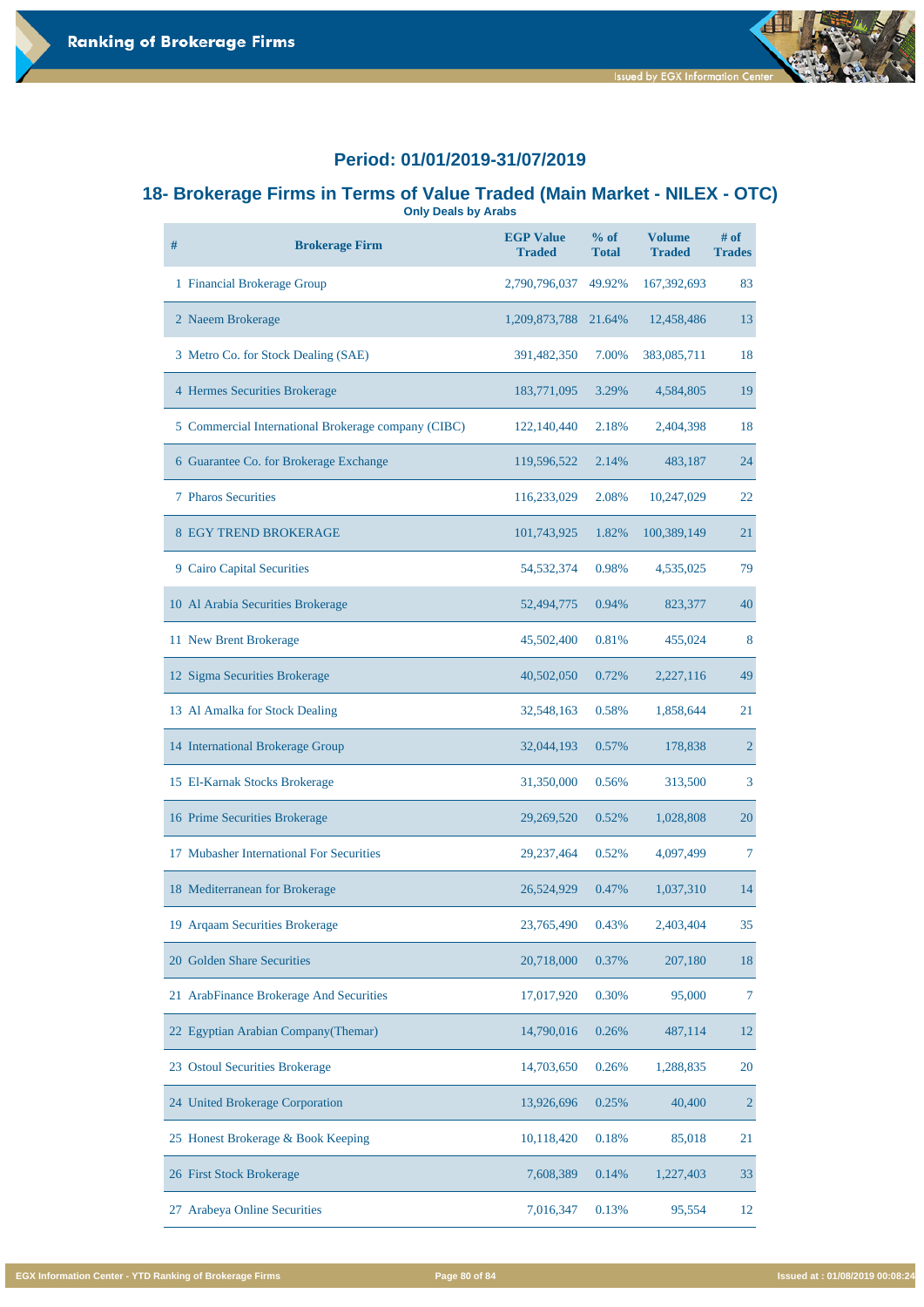| $\#$                                           | <b>Brokerage Firm</b> | <b>EGP Value</b><br><b>Traded</b> | $%$ of<br><b>Total</b> | <b>Volume</b><br><b>Traded</b> | $#$ of<br><b>Trades</b> |
|------------------------------------------------|-----------------------|-----------------------------------|------------------------|--------------------------------|-------------------------|
| 28 Al Rowad for Securities Brokerage           |                       | 6,282,464                         | 0.11%                  | 614,904                        | $\overline{4}$          |
| 29 Pioneers Securities                         |                       | 6,013,166                         | 0.11%                  | 2,381,950                      | 4                       |
| 30 El Orouba Securities Brokerage              |                       | 4,603,757                         | 0.08%                  | 2,416,279                      | $\overline{2}$          |
| 31 Solidaire Securities Brokerage              |                       | 4,439,080                         | 0.08%                  | 198,636                        | 11                      |
| 32 Mega Investment Securities                  |                       | 4,207,500                         | 0.08%                  | 4,275                          | 15                      |
| 33 Egyptian Kuwaiti Securities                 |                       | 3,421,373                         | 0.06%                  | 27,128                         | 12                      |
| 34 El Khalegya Securities                      |                       | 2,808,000                         | 0.05%                  | 35,200                         | $\overline{4}$          |
| 35 Wathika Brokerage                           |                       | 2,685,171                         | 0.05%                  | 238,016                        | 44                      |
| 36 Al Ahram Stock Exchange Securities Brokers  |                       | 2,210,475                         | 0.04%                  | 206,517                        | $\overline{4}$          |
| 37 Watania Stock Brokers                       |                       | 1,495,000                         | 0.03%                  | 14,800                         | 3                       |
| 38 HC Brokerage                                |                       | 1,477,138                         | 0.03%                  | 4,461                          | $\overline{4}$          |
| 39 Cairo Stock Brokerage Co                    |                       | 1,337,500                         | 0.02%                  | 47,500                         | 10                      |
| 40 Royal Securities Brokerage Co.              |                       | 1,200,000                         | 0.02%                  | 1,200                          | 6                       |
| 41 Wedian Securities Brokerage                 |                       | 1,042,800                         | 0.02%                  | 12,243                         | 5                       |
| 42 Faisal Brokerage Company                    |                       | 1,006,169                         | 0.02%                  | 400,100                        | $\overline{2}$          |
| 48 Samba Tadawol Misr Brokerage                |                       | 500,000                           | 0.01%                  | 100,000                        | $\overline{4}$          |
| 48 City Capital securities & stock market      |                       | 500,000                           | 0.01%                  | 5,000                          | $\mathbf{1}$            |
| 43 Vantage for securities Brokerage            |                       | 933,500                           | 0.02%                  | 9,335                          | 10                      |
| 44 Cairo International for Securities Exchange |                       | 884,000                           | 0.02%                  | 8,840                          | $\overline{4}$          |
| 45 Trend for Securities                        |                       | 840,000                           | 0.02%                  | 8,400                          | $\overline{2}$          |
| 46 Universal Securities Brokerage              |                       | 785,000                           | 0.01%                  | 24,500                         | 10                      |

| 47 Beltone Securities Brokerage                   | 644,550 | 0.01%    | 4,785  | 13 |
|---------------------------------------------------|---------|----------|--------|----|
| 50 Yasmine Brokerage Company                      | 259,851 | $0.00\%$ | 1,200  | 3  |
| 51 The Financial Arabian for Securities Brokerage | 250,000 | $0.00\%$ | 250    | 3  |
| 52 Economic Securities Group                      | 231,250 | $0.00\%$ | 9,250  | 8  |
| 53 Grand Investment Securities                    | 212,048 | 0.00%    | 1,200  | 2  |
| 54 Dynamic Securities Trading                     | 130,000 | $0.00\%$ | 5,575  | 7  |
| <b>55 Masters Securities</b>                      | 125,000 | $0.00\%$ | 5,000  | 3  |
| 56 Jadwa Securities Brokerage                     | 122,136 | $0.00\%$ | 22,086 |    |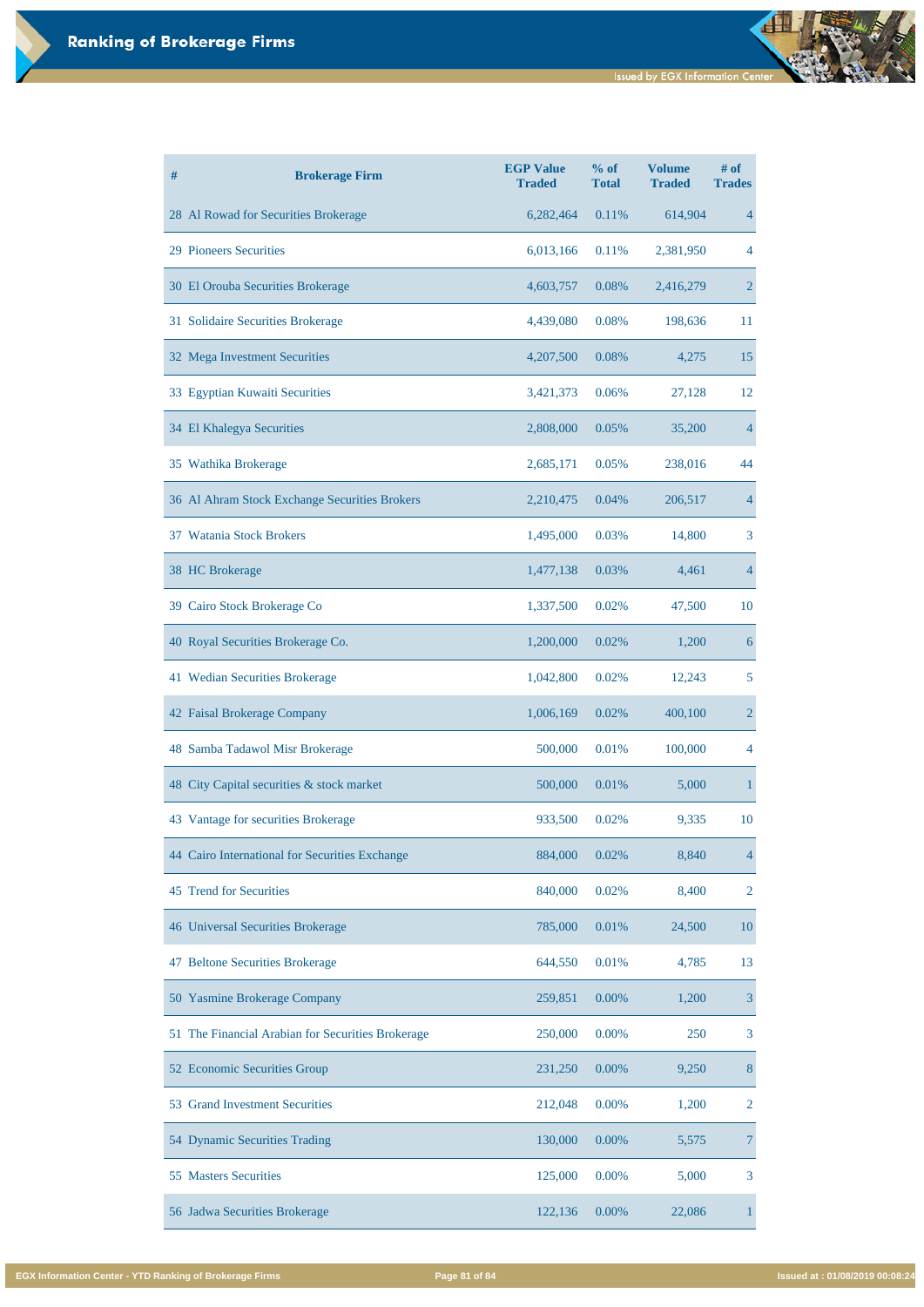**EGX Information Center - YTD Ranking of Brokerage Firms Page 82 of 84 Issued at : 01/08/2019 00:08:24**

| # | <b>Brokerage Firm</b>                            | <b>EGP Value</b><br><b>Traded</b> | $%$ of<br><b>Total</b> | <b>Volume</b><br><b>Traded</b> | # of<br><b>Trades</b> |
|---|--------------------------------------------------|-----------------------------------|------------------------|--------------------------------|-----------------------|
|   | 57 El Horreya Securities                         | 117,208                           | 0.00%                  | 86,821                         | 1                     |
|   | 58 Tycoon Securities                             | 115,500                           | 0.00%                  | 11,550                         | $\overline{2}$        |
|   | 59 Etrade Egypt For Securities Exchange          | 100,000                           | 0.00%                  | 100                            | $\overline{2}$        |
|   | 60 Luxor Securities Brokerage Co.                | 85,800                            | 0.00%                  | 39                             | $\mathbf{1}$          |
|   | 61 Okaz Stockbrokers & Investment Consultants    | 75,000                            | 0.00%                  | 300                            | 3                     |
|   | <b>62 Brokers Securities</b>                     | 66,440                            | 0.00%                  | 6,644                          | $\mathbf{1}$          |
|   | 63 El Marwa Brokerage                            | 56,406                            | 0.00%                  | 10,200                         | $\mathbf{1}$          |
|   | 64 Team for Securities Trade                     | 50,000                            | 0.00%                  | 5,000                          | $\overline{2}$        |
|   | 65 Arab African International Securities         | 45,827                            | 0.00%                  | 8,287                          | $\mathbf{1}$          |
|   | <b>66 HD Securities</b>                          | 25,000                            | 0.00%                  | 250                            | $\overline{5}$        |
|   | 67 Triple A Securities Co.                       | 20,000                            | 0.00%                  | 200                            | $\overline{4}$        |
|   | 68 El Tadamoun El Arabi For Securities Brokerage | 19,184                            | 0.00%                  | 8,800                          | $\mathbf{1}$          |
|   | 69 Tiba Brokerage & Bookkeeping                  | 15,610                            | 0.00%                  | 223                            | $\overline{2}$        |
|   | 70 Acumen Securities S.A.E                       | 9,000                             | 0.00%                  | 900                            | $\overline{2}$        |
|   | 71 Helwan Brokerage Co.                          | 3,006                             | 0.00%                  | 1,379                          | $\mathbf{1}$          |
|   | 72 Osool E.S.B for Securities Brokerage          | 1,000                             | 0.00%                  | 10                             | $\mathbf{1}$          |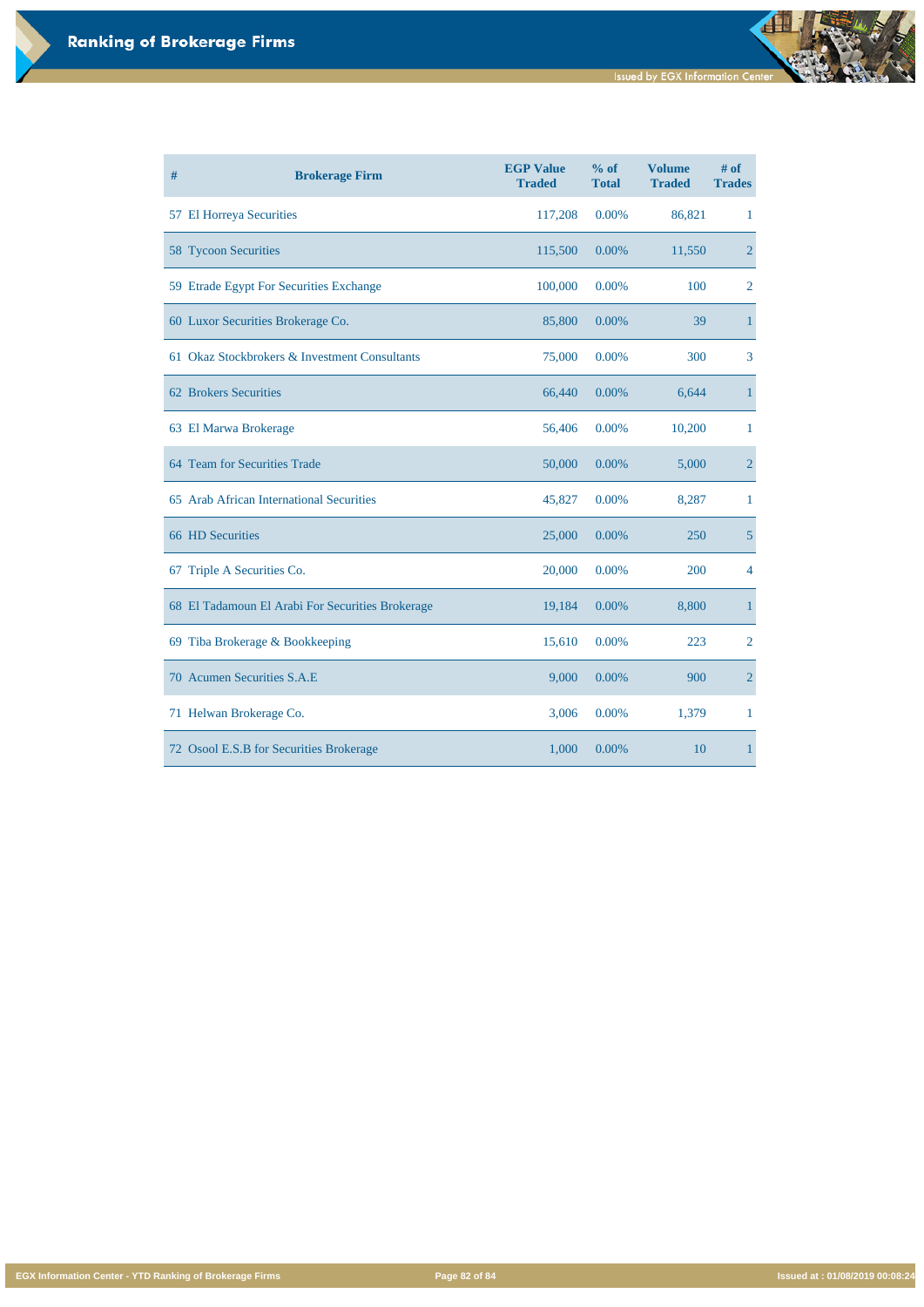

## **Period: 01/01/2019-31/07/2019**

#### **19- Brokerage Firms in Terms of Value Traded (Main Market - NILEX - OTC) Only Deals by non Arabs**

| # | <b>Brokerage Firm</b>                               | <b>EGP Value</b><br><b>Traded</b> | $%$ of<br><b>Total</b> | <b>Volume</b><br><b>Traded</b> | # of<br><b>Trades</b> |
|---|-----------------------------------------------------|-----------------------------------|------------------------|--------------------------------|-----------------------|
|   | 1 Financial Brokerage Group                         | 5,893,745,410                     | 75.14%                 | 923,100,369                    | 369                   |
|   | 2 Hermes Securities Brokerage                       | 375,654,251                       | 4.79%                  | 27,438,507                     | 14                    |
|   | 3 Prime Securities Brokerage                        | 238,852,690                       | 3.05%                  | 2,033,281                      | 20                    |
|   | 4 Commercial International Brokerage company (CIBC) | 233,728,040                       | 2.98%                  | 31,696,141                     | 23                    |
|   | 5 Pharos Securities                                 | 232, 283, 537                     | 2.96%                  | 7,465,418                      | 95                    |
|   | 6 Okaz Stockbrokers & Investment Consultants        | 181,172,501                       | 2.31%                  | 10,686,809                     | $\overline{4}$        |
|   | 7 Argaam Securities Brokerage                       | 145,290,401                       | 1.85%                  | 71,361,752                     | 48                    |
|   | 8 Vantage for securities Brokerage                  | 76,433,656                        | 0.97%                  | 13,798,225                     | 10                    |
|   | 9 ArabFinance Brokerage And Securities              | 66,932,600                        | 0.85%                  | 669,326                        | 3                     |
|   | 10 Beltone Securities Brokerage                     | 63,850,017                        | 0.81%                  | 10,005,943                     | 30                    |
|   | 11 HC Brokerage                                     | 55,408,488                        | 0.71%                  | 2,280,475                      | $\overline{4}$        |
|   | 12 Wedian Securities Brokerage                      | 51,910,920                        | 0.66%                  | 147,454                        | 5                     |
|   | 13 El-Karnak Stocks Brokerage                       | 48,548,722                        | 0.62%                  | 314,520                        | 9                     |
|   | 14 Naeem Brokerage                                  | 33,276,322                        | 0.42%                  | 6,017,418                      | $\mathbf{1}$          |
|   | 15 First Stock Brokerage                            | 17,004,085                        | 0.22%                  | 270,217                        | 36                    |
|   | 16 Yasmine Brokerage Company                        | 16,970,105                        | 0.22%                  | 968                            | 6                     |
|   | 17 Wathika Brokerage                                | 13,997,570                        | 0.18%                  | 475,440                        | 23                    |
|   | <b>18 United Brokerage Corporation</b>              | 13,697,696                        | 0.17%                  | 17,500                         | $\mathbf{1}$          |
|   | 19 Global Invest Securities                         | 10,799,325                        | 0.14%                  | 79,995                         | 3                     |

| 20 Al Ahram Stock Exchange Securities Brokers | 10,469,339 | 0.13% | 1,047,533 | 11 |
|-----------------------------------------------|------------|-------|-----------|----|
| 21 City Capital securities & stock market     | 8,828,722  | 0.11% | 5,000     | 3  |
| 22 Cairo Capital Securities                   | 8,446,312  | 0.11% | 2,727,727 |    |
| 23 Metro Co. for Stock Dealing (SAE)          | 8,135,550  | 0.10% | 520,857   | 3  |
| 24 Sigma Securities Brokerage                 | 6,801,250  | 0.09% | 5,503,050 | 12 |
| 25 Team for Securities Trade                  | 6,010,660  | 0.08% | 464,409   | 9  |
| 26 Dynamic Securities Trading                 | 5,799,913  | 0.07% | 212,389   | 37 |
| <b>Wallstreet Securities Brokerage</b><br>27  | 4,905,000  | 0.06% | 50,550    | 8  |